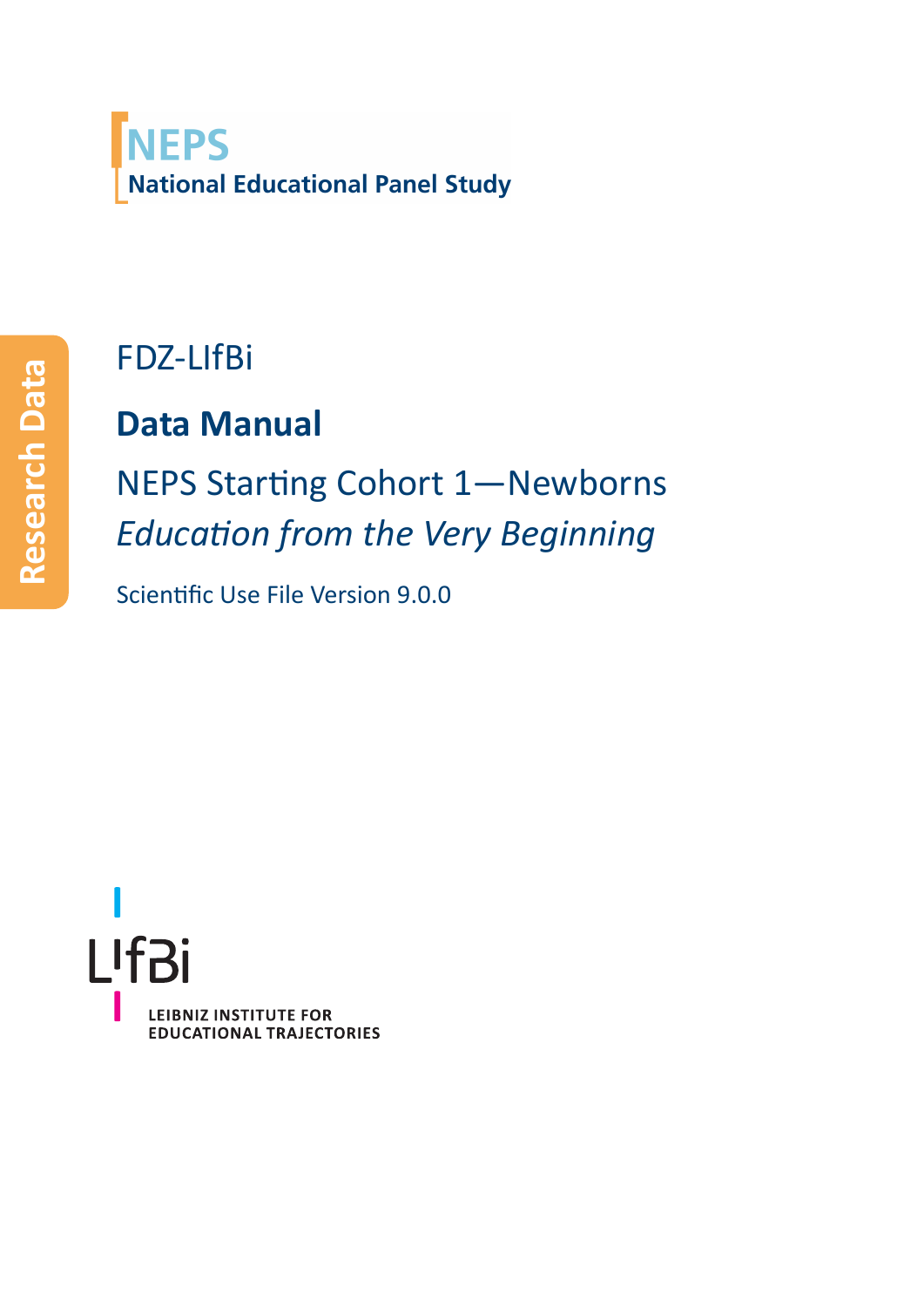Copyrighted Material Leibniz Institute for Educational Trajectories (LIfBi) Wilhelmsplatz 3, 96047 Bamberg Director: Prof. Dr. Cordula Artelt Administrative Director: Dr. Stefan Echinger Bamberg; February 25, 2022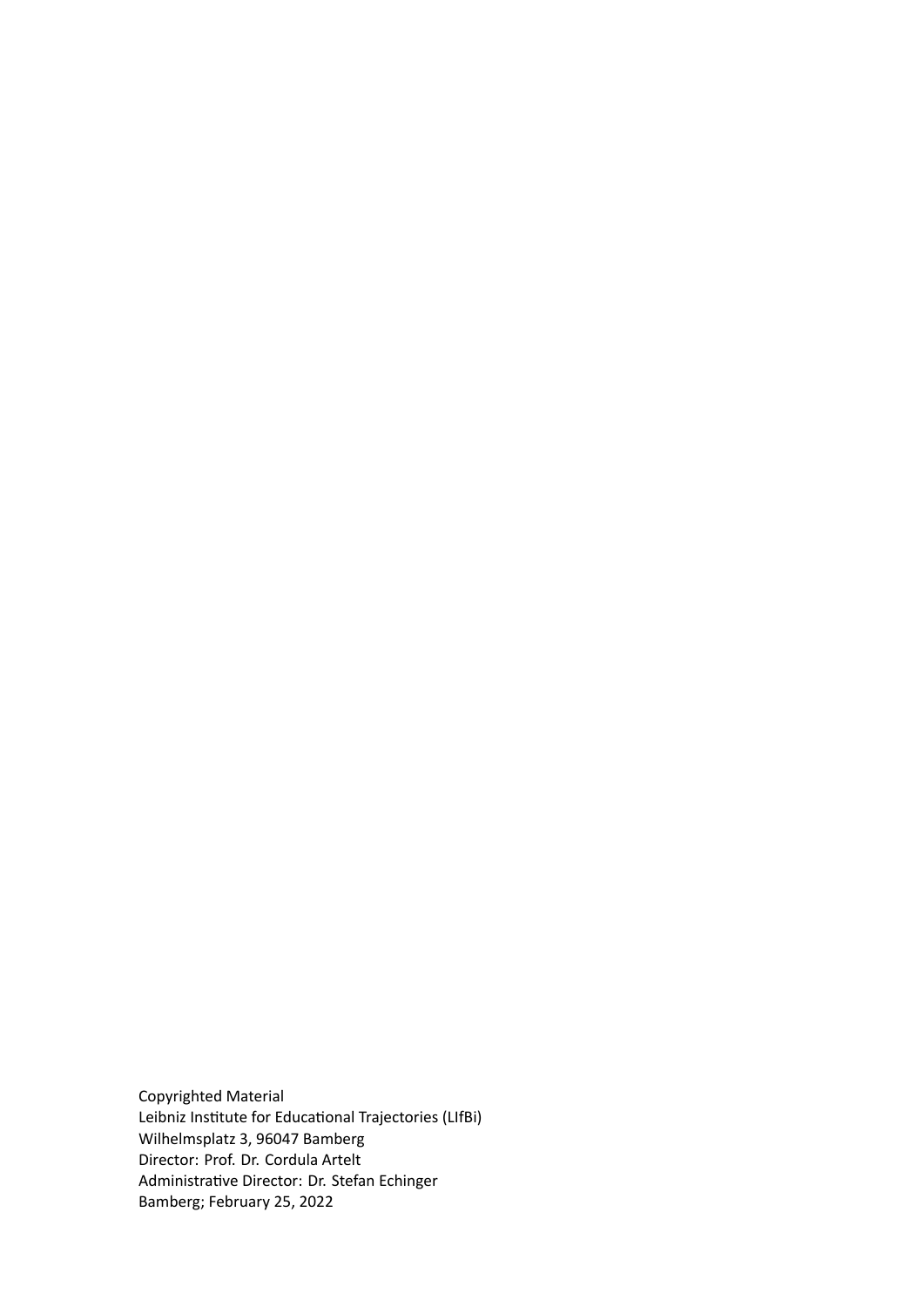The *NEPS Research Data Documentation Series* presents resources prepared to support the work with data from the National Educational Panel Study (NEPS).

Full citation of this document:

FDZ‐LIfBi. (2022). *Data Manual NEPS Starting Cohort 1– Newborns, Education from the Very Beginning, Scientific Use File Version 9.0.0*. Bamberg, Germany, Leibniz Institute for Educational Trajectories, National Educational Panel Study

This release of Scientific Use Data from Starting Cohort 1—Newborns "Education from the Very Beginning" was prepared by the staff of the Research Data Center at Leibniz Institute for Edu‐ cational Trajectories (Forschungsdatenzentrum, FDZ‐LIfBi). It represents a major collaborative effort. *The contribution of the following persons is gratefully acknowledged:*

Eva Akins Dietmar Angerer Nadine Bachbauer Pia Bechtloff Daniel Bela Daniel Fuß Hannes Götz Lydia Kleine Tobias Koberg Gregor Lampel Sven Pelz Benno Schönberger Mihaela Tudose Katja Vogel Clara Wolf

*For their support in writing this manual, special thanks go to:* Manja Attig, Jeong Eun Kim (LIfBi Bamberg), Annabell Barthel (University of Leipzig)

*We also appreciate the work of the former colleagues at the Research Data Center:*

Simon Dickopf, Thomas Leopold, Manuel Munz, Sebastian Pink, Marcel Raab, Jan Skopek, Knut Wenzig, Markus Zielonka

Leibniz Institute for Educational Trajectories (LIfBi) Research Data Center (FDZ) Wilhelmsplatz 3 96047 Bamberg, Germany

E‐mail: fdz@lifbi.de Web: https://www.neps-data.de/datacenter Phone: +49 951 863 3511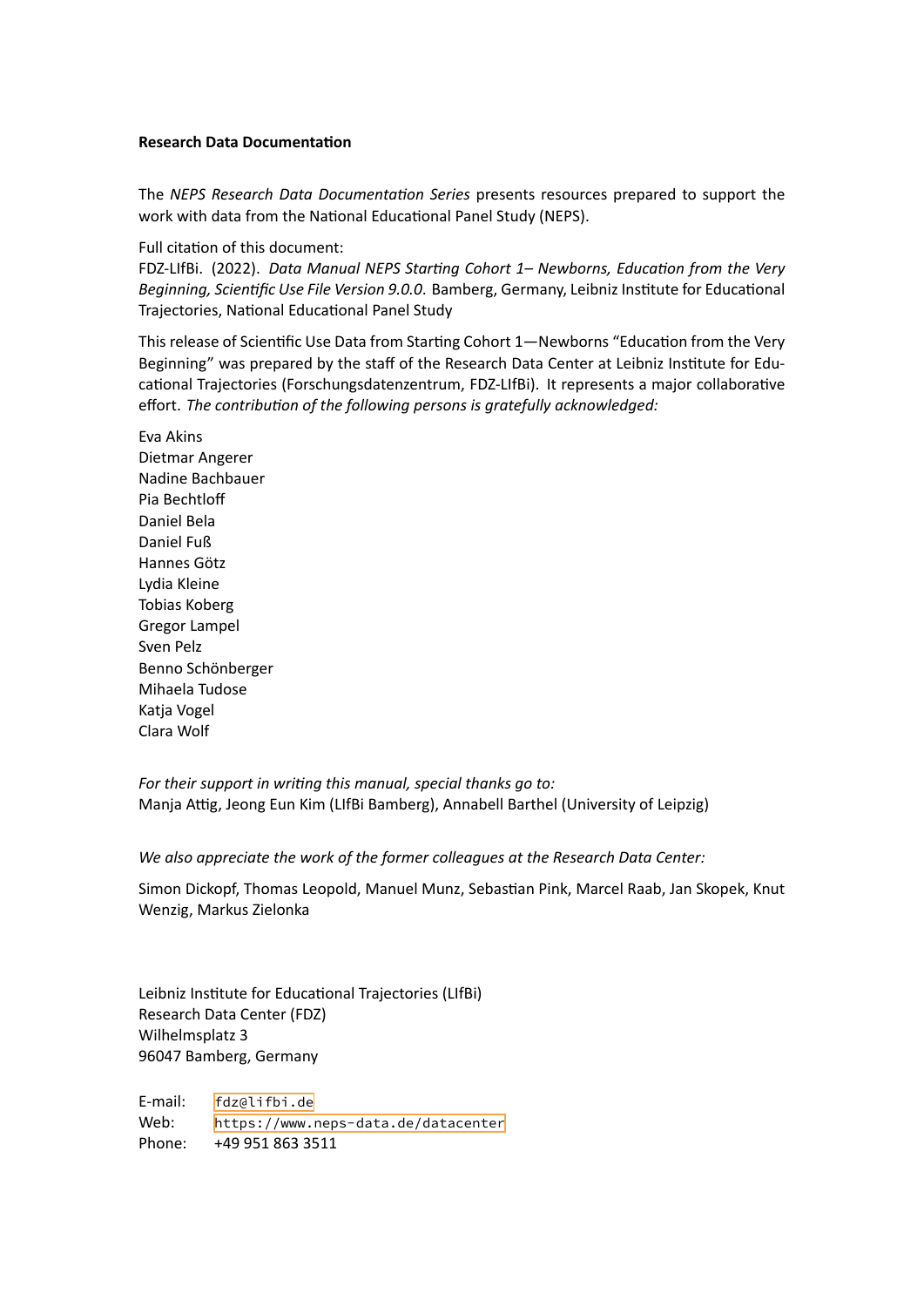

| 1            |     | Introduction                                                                                                  | 1              |
|--------------|-----|---------------------------------------------------------------------------------------------------------------|----------------|
|              | 1.1 |                                                                                                               | $\mathbf{1}$   |
|              | 1.2 |                                                                                                               | $\mathbf{1}$   |
|              | 1.3 |                                                                                                               | $\overline{3}$ |
|              | 1.4 | Data access research research and the contract research research and the contract research of the contract of | 4              |
|              | 1.5 |                                                                                                               | 6              |
|              | 1.6 |                                                                                                               | 7              |
|              | 1.7 | On using the Federal State label (Bundeslandkennung)                                                          | 9              |
|              | 1.8 |                                                                                                               | 9              |
|              | 1.9 |                                                                                                               | 11             |
| $\mathbf{2}$ |     | <b>Sampling and Survey Overview</b>                                                                           | 12             |
|              | 2.1 |                                                                                                               | 12             |
|              | 2.2 |                                                                                                               | 12             |
|              | 2.3 |                                                                                                               | 13             |
|              | 2.4 |                                                                                                               | 16             |
|              |     | 2.4.1                                                                                                         | 18             |
|              |     | 2.4.2                                                                                                         | 19             |
|              |     | 2.4.3                                                                                                         | 20             |
|              |     | 2.4.4                                                                                                         | 21             |
|              |     | 2.4.5                                                                                                         | 22             |
|              |     | 2.4.6                                                                                                         | 23             |
|              |     | 2.4.7                                                                                                         | 24             |
|              |     | 2.4.8                                                                                                         | 25             |
|              |     | 2.4.9                                                                                                         | 26             |
| 3            |     | <b>General Conventions</b>                                                                                    | 27             |
|              | 3.1 |                                                                                                               | 27             |
|              | 3.2 |                                                                                                               | 29             |
|              |     | 3.2.1<br>Conventions for general variable naming                                                              | 29             |
|              |     | Conventions for competence variable naming<br>3.2.2                                                           | 32             |
|              |     | 3.2.3                                                                                                         | 35             |
|              | 3.3 |                                                                                                               | 36             |
|              | 3.4 |                                                                                                               | 38             |
| 4            |     | <b>Data Structure</b>                                                                                         | 40             |
|              | 4.1 | Overview                                                                                                      | 40             |
|              | 4.2 |                                                                                                               | 41             |
|              | 4.3 |                                                                                                               | 41             |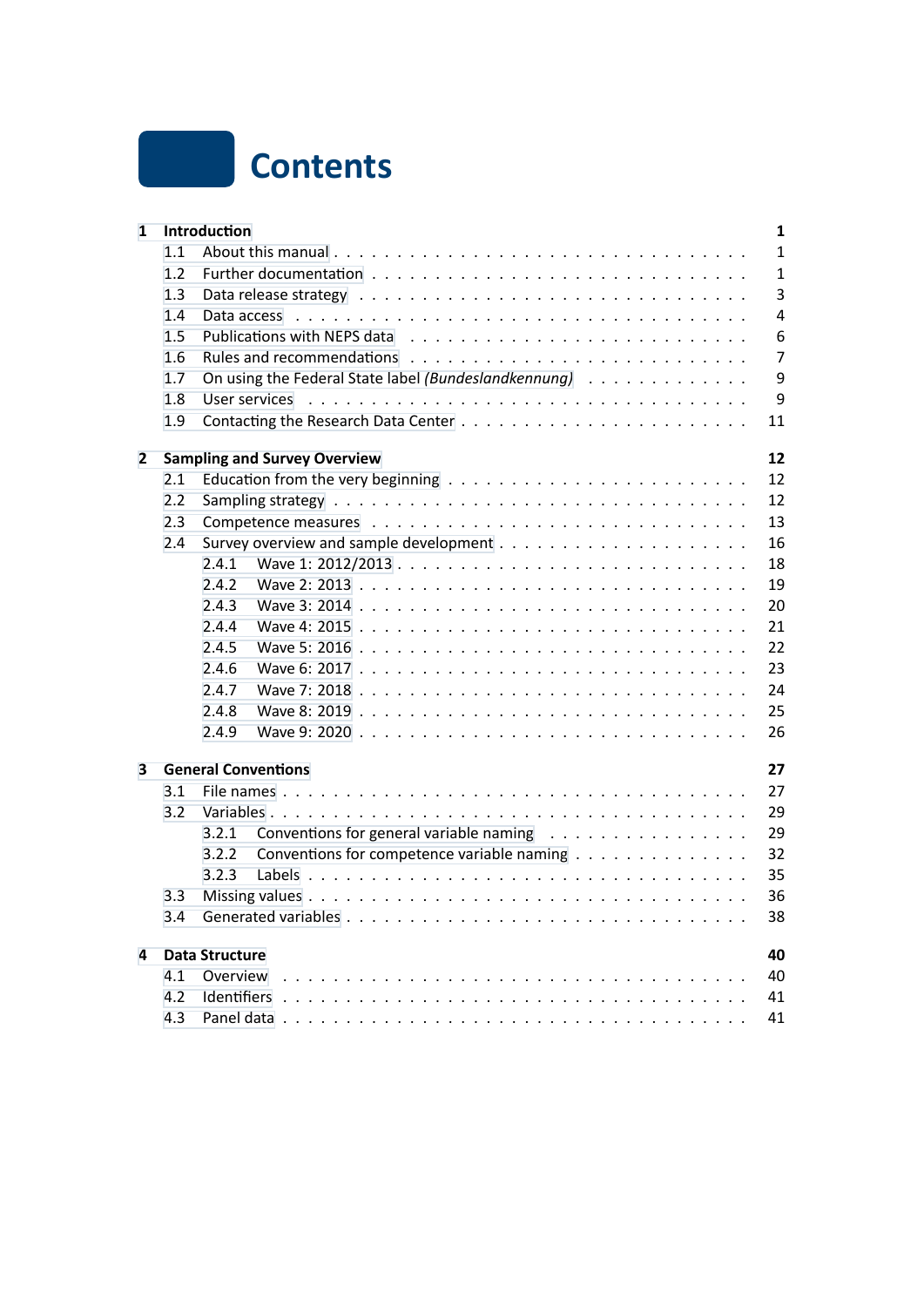|   | 4.4             |                       | 42                                                                                                                                                                                                                                   |  |
|---|-----------------|-----------------------|--------------------------------------------------------------------------------------------------------------------------------------------------------------------------------------------------------------------------------------|--|
|   |                 | 4.4.1                 | 43<br>Edition of the life course $\ldots \ldots \ldots \ldots \ldots \ldots \ldots \ldots$                                                                                                                                           |  |
|   |                 | 4.4.2                 | 45                                                                                                                                                                                                                                   |  |
|   |                 | 4.4.3                 | Subspells and harmonization of episodes<br>45                                                                                                                                                                                        |  |
|   | 4.5             | Data files            | 50                                                                                                                                                                                                                                   |  |
|   |                 | 4.5.1                 | 53                                                                                                                                                                                                                                   |  |
|   |                 | 4.5.2                 | 55                                                                                                                                                                                                                                   |  |
|   |                 | 4.5.3                 | 57                                                                                                                                                                                                                                   |  |
|   |                 | 4.5.4                 | 59                                                                                                                                                                                                                                   |  |
|   |                 | 4.5.5                 | 61                                                                                                                                                                                                                                   |  |
|   |                 | 4.5.6                 | 63                                                                                                                                                                                                                                   |  |
|   |                 | 4.5.7                 | 65                                                                                                                                                                                                                                   |  |
|   |                 | 4.5.8                 | 67                                                                                                                                                                                                                                   |  |
|   |                 | 4.5.9                 | 69                                                                                                                                                                                                                                   |  |
|   |                 | 4.5.10                | 71                                                                                                                                                                                                                                   |  |
|   |                 | 4.5.11                | 73                                                                                                                                                                                                                                   |  |
|   |                 | 4.5.12                | 75                                                                                                                                                                                                                                   |  |
|   |                 |                       | 77                                                                                                                                                                                                                                   |  |
|   |                 |                       | 79                                                                                                                                                                                                                                   |  |
|   |                 |                       | 80                                                                                                                                                                                                                                   |  |
|   |                 |                       | 82                                                                                                                                                                                                                                   |  |
|   |                 |                       | 84                                                                                                                                                                                                                                   |  |
|   |                 |                       | 86                                                                                                                                                                                                                                   |  |
|   |                 |                       | 88<br>4.5.19 spSibling                                                                                                                                                                                                               |  |
|   |                 |                       | 90                                                                                                                                                                                                                                   |  |
|   |                 |                       | 92                                                                                                                                                                                                                                   |  |
|   |                 |                       | 94                                                                                                                                                                                                                                   |  |
|   |                 |                       | 96                                                                                                                                                                                                                                   |  |
|   |                 |                       |                                                                                                                                                                                                                                      |  |
| 5 |                 | <b>Special Issues</b> | 98                                                                                                                                                                                                                                   |  |
|   | 5.1<br>5.2      |                       | On the use of data from direct and competence measures<br>98<br>98                                                                                                                                                                   |  |
|   | 5.3             |                       |                                                                                                                                                                                                                                      |  |
|   |                 |                       | 99<br>Child care (all cases and contact and contact and contact and contact and contact and contact and contact and contact and contact and contact and contact and contact and contact and contact and contact and contact and cont |  |
|   | 5.4             |                       | 99                                                                                                                                                                                                                                   |  |
| A |                 | References            | 100                                                                                                                                                                                                                                  |  |
| B | <b>Appendix</b> |                       | 102                                                                                                                                                                                                                                  |  |
|   | B.1             |                       | 102                                                                                                                                                                                                                                  |  |
|   | B.2             |                       | 121                                                                                                                                                                                                                                  |  |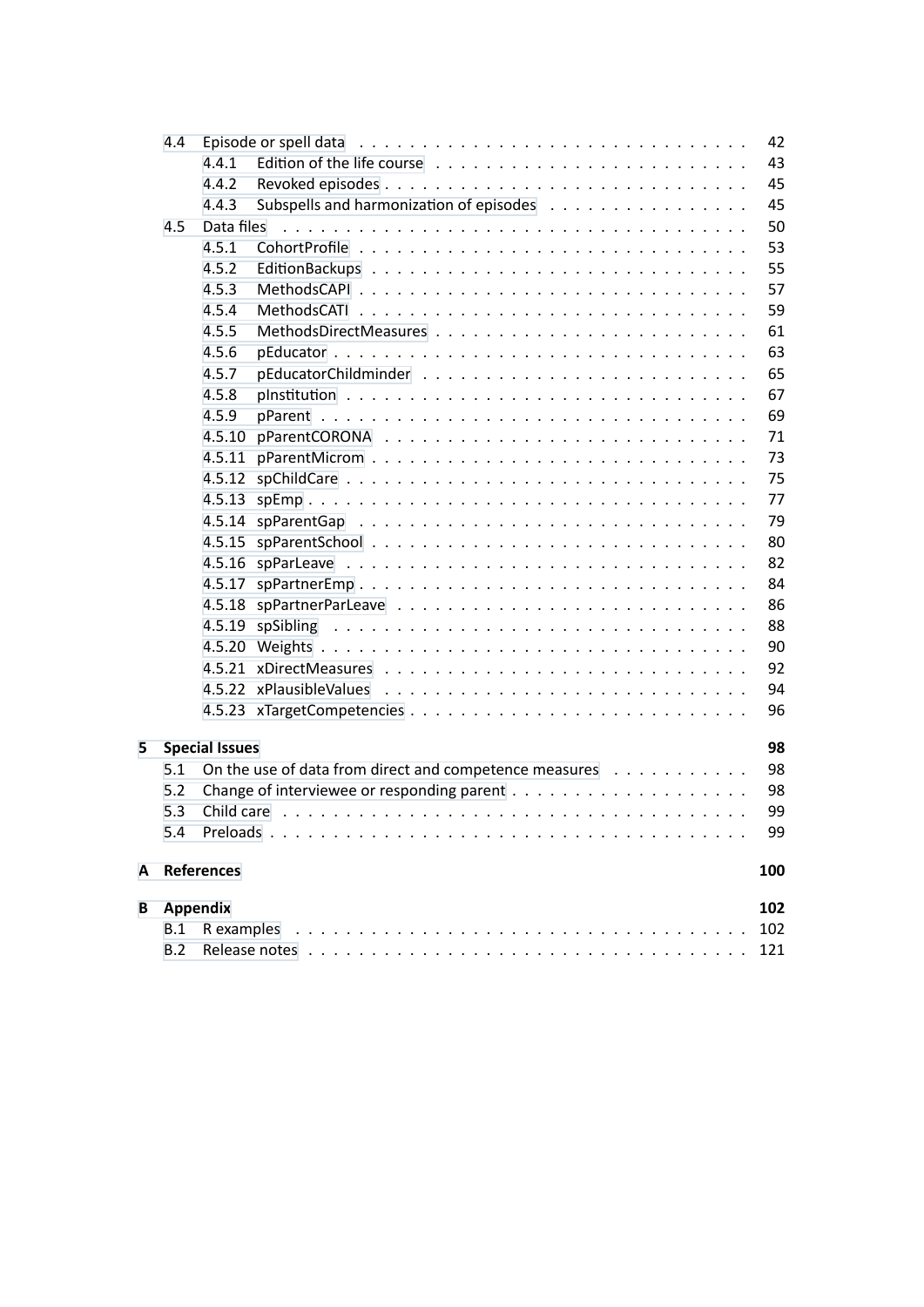

#### <span id="page-5-0"></span>**1.1 About this manual**

<span id="page-5-1"></span>This manual is intended to facilitate your work with data of NEPS Starting Cohort 1—Newborns (NEPS SC1). It serves both as a first guide for getting started with the complex data and as a reference book. The primary emphasis is on practical aspects such as sample development, data structure, and variable merging. The manual is neither complete nor exhaustive, but several links to other resources are provided in the respective paragraphs.

The first chapter refers to further documentation material, requirements for data access, in‐ structions for data citation, some general rules and recommendations, and selected user ser‐ vices. In the second chapter, the fundamental objectives of Starting Cohort 1 and its sampling strategy are briefly introduced. The main part of this chapter is devoted to the sample de‐ velopment across the waves including field times, realized case numbers, survey modes, and the measurement of competency domains. The principles of Scientific Use File data-editing processes as well as conventions for naming the data files and variables are explained in the third chapter, supplemented by missing value definitions and an overview of additionally gen‐ erated variables. The fourth chapter focuses on the data structure with information about data types, identifiers, and short portraits of all available datasets in the Scientific Use File. These short portraits include recommendations on how to use the dataset as well as syntax examples for merging variables of this dataset with variables from other files. The last chapter addresses some specific issues that should be noted when working with data of Starting Cohort 1.

According to the cumulative release strategy—each new Scientific Use File contains the data of all previous survey waves plus the data of the currently prepared wave(s)—this manual will be regularly updated and revised. While the given information remain valid over time, at least the sample development has to be continuously complemented. In other words, the latest published manual replaces the previous ones. All relevant adjustments and extensions in future releases of this manual will be listed in a separate appendix.

## **1.2 Further documentation**

<span id="page-5-2"></span>The data manual cannot cover all issues in detail. Hence, a bunch of supplementary reports and other materials with background information on data preparation, survey instruments, compe‐ tence tests, and field work is offered (see Figure 1). This frequently updated and enhanced data documentation can be downloaded from our website at:

→ www.neps-data.de > Data Center > Data and Documentation > Starting Cohort Newborns > Docum[entatio](#page-6-0)n

*1*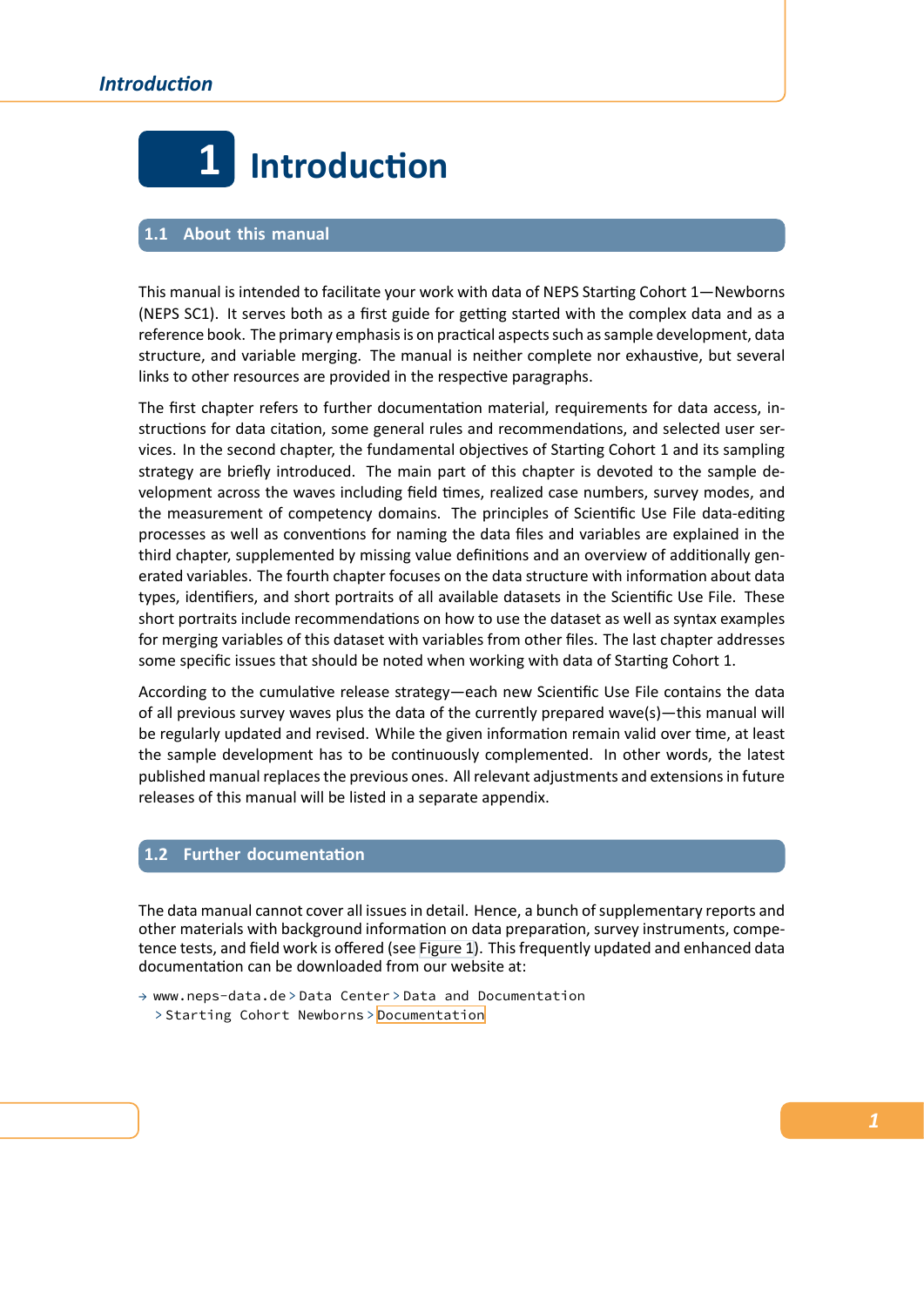<span id="page-6-0"></span>

**Figure 1:** NEPS supplementary data documentation

- **Release notes** All Scientific Use Files are accompanied by release notes that log changes in the data compared to prior versions and list bugs eliminated or at least known. For the latter, short syntax corrections are usually given. Please consult these notes when working with the data. See also section B.2 for a depiction of the current notes.
- **Regional data** Fine‐grained regional indicators from a commercial provider (microm) are avail‐ able in our On‐site environment. The report describes the regional levels covered by these indicators, t[heir content](#page-125-0), and how to merge them to the survey data.
- **Merging matrix** This matrix provides an overview of how to link information from different datasets, taking into account the relevant identifier variables.
- **Weighting reports** These reports entail information regarding the design principles of the sam‐ pling process and the creation of weights.
- **Anonymization procedures** The document describes the anonymization measures carried out and provides an overview regarding the opportunity to access sensitive data.
- **Semantic data structure file** This data package corresponds to the Scientific Use File but does not contain any observations (*purged datasets*). It provides all metadata including vari‐ able names, labels and answering scheme options to be used for exploring the data struc‐ ture and for preparing analyses.
- **Survey instruments** For each wave, the survey instruments are offered in the form of Scientific Use File (SUF) and field versions. While the field versions consist of the originally deployed instruments (in German only), the SUF versions are enriched by additional information

*2*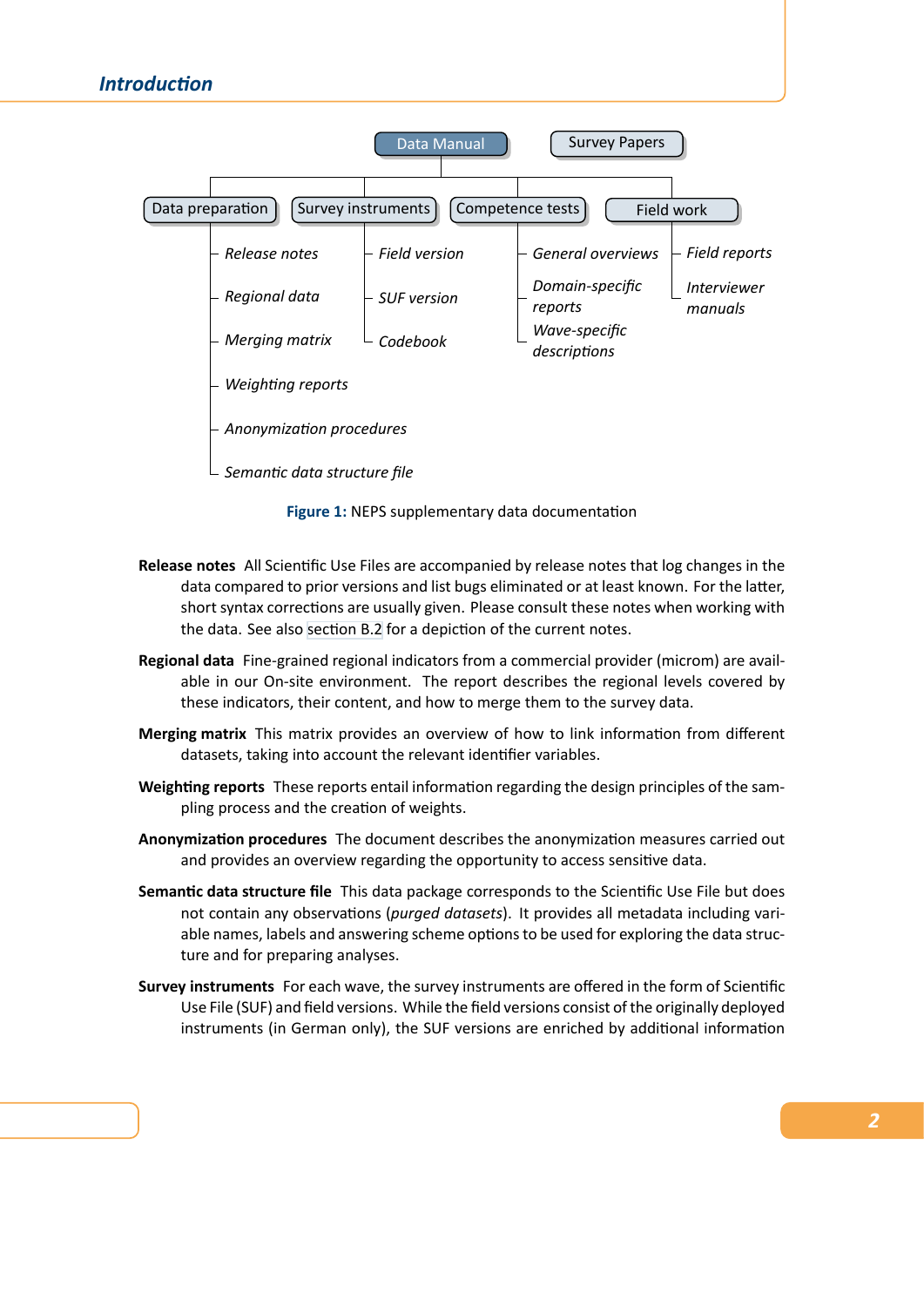## *Introduction*

such as variable names and value labels used in the Scientific Use File. *Please note, that the competence test booklets are not publicly available*.

- **Codebook** The codebook lists all variables and their corresponding labels plus the basic fre‐ quencies by waves in concordance with the datasets in the Scientific Use File.
- **Competence tests** Information about competence testing is provided in various documenta‐ tions, including general overviews and wave‐specific descriptions; also, for each domain there is usually a brief description of the construct with sample items, a description of the data, and of the psychometric properties of the test.
- **Field reports** The field reports document the overall data‐collection process conducted by the survey institute. This information about survey preparation, interviewer deployment, re‐ spondent tracking, initial contacts, incentives, and sample realization is available in Ger‐ man only.
- **Interviewer manuals** The interviewer manuals are a collection of instructions for the interview‐ ers. In particular, they exemplify the interview process as well as the content of each of the questionnaire modules. They are available in German only.
- **NEPS Survey Papers** Finally, there is a series of NEPS Survey Papers that address several topics of more general interest. These papers are listed for download on our website at:

→ www.neps-data.de > Data Center > Publications > NEPS Survey Papers

Additional documentation material might be available for specific cohorts and/or waves. Please visit the website above for further details.

## **1.3 Data release strategy**

<span id="page-7-0"></span>NEPS data are published in the form of Scientific Use Files. They are provided free of charge to the scientific community. Each Scientific Use File consists of multiple datasets, forming a complex data structure with cross‐sectional, panel and episode or spell information (see section 4). The release of NEPS Scientific Use Files follows a cumulative strategy, i. e., the latest data re‐ lease replaces all former data releases. Hence, we recommend to use the most current release of a Scientific Use File.

#### **File Format**

All Scientific Use Files are disseminated in Stata and SPSS format with bilingual variable labels and value labels in German and English. In the SPSS format, there are separate data files for both languages. Data stored in Stata format contain both languages within one file; the switch is induced by the following Stata command:

 $\sqrt{2}$   $\sqrt{2}$   $\sqrt{2}$   $\sqrt{2}$   $\sqrt{2}$   $\sqrt{2}$   $\sqrt{2}$   $\sqrt{2}$   $\sqrt{2}$   $\sqrt{2}$   $\sqrt{2}$   $\sqrt{2}$   $\sqrt{2}$   $\sqrt{2}$   $\sqrt{2}$   $\sqrt{2}$   $\sqrt{2}$   $\sqrt{2}$   $\sqrt{2}$   $\sqrt{2}$   $\sqrt{2}$   $\sqrt{2}$   $\sqrt{2}$   $\sqrt{2}$   $\sqrt{2}$   $\sqrt{2}$   $\sqrt{2}$   $\sqrt{2$ 

label language [de/en] ✝ ✆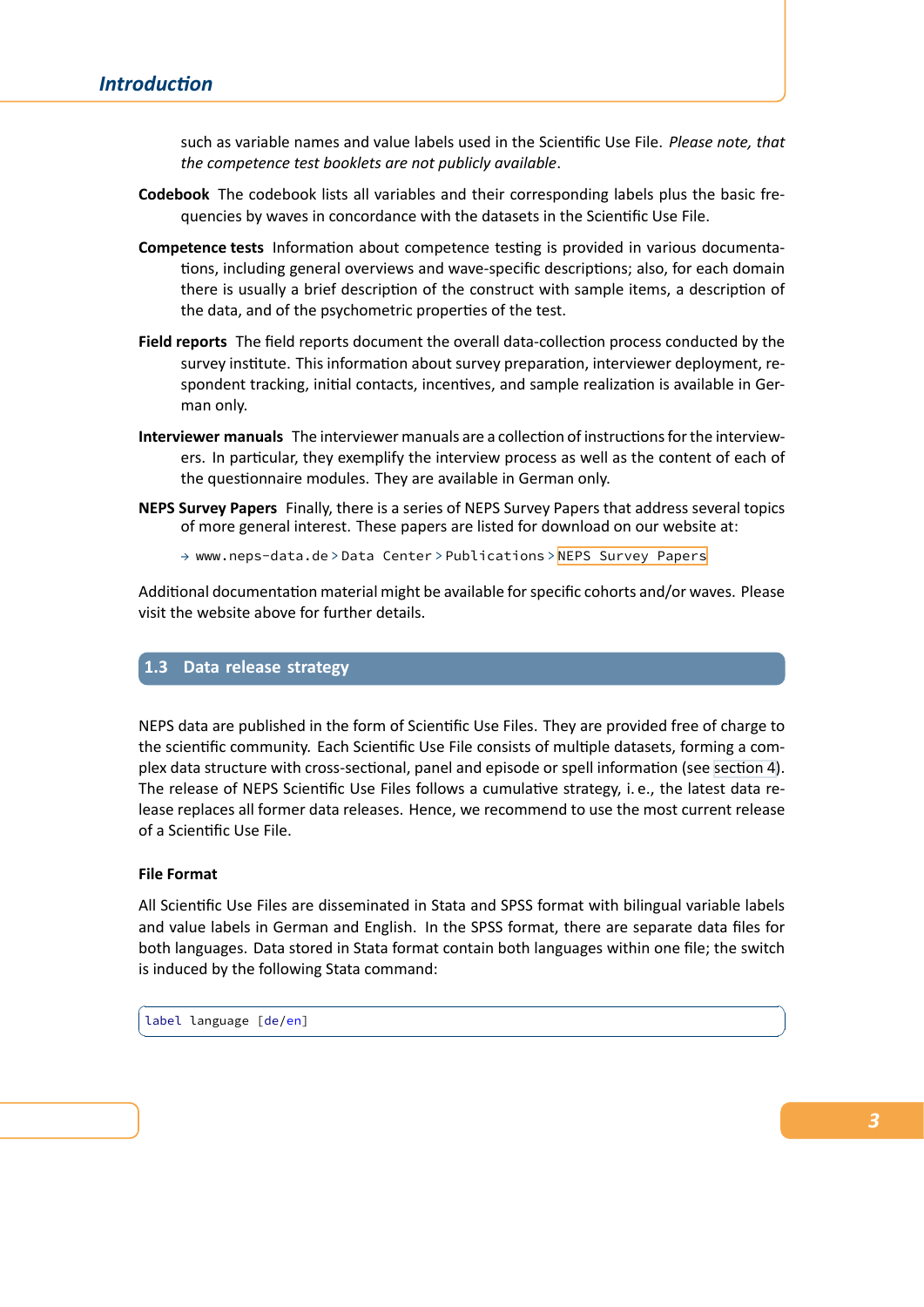Due to the change of encoding to "Unicode" in Stata14 and the fact that older Stata versions are not able to open such data files, the NEPS Scientific Use Files contain two Stata formats, namely Stata14 and Stata12.

#### **Versioning and Digital Object Identifier**

Every time a new Scientific Use File is released, the data files existing up to now are either extended, usually by information from a new survey wave, or updated with changes due to larger or smaller corrections. The three digits of the version number inform about the number of waves integrated in the specific Scientific Use File, the frequency of major updates, and the frequency of minor updates. The version number is part of all relevant designations: that of the Scientific Use File, its data files (see Table 3), and the respective Digitial Object Identifier.

Every release of a NEPS Scientific Use File is registered at da|ra and clearly labeled with a unique Digital Object Identifier (DOI, cf. Wenzig, 2012). This DOI has two main functions. On the one hand, it enables researchers to cite [the utili](#page-32-0)zed NEPS data in an easy and precise way (see sec‐ tion 1.5). This in turn is a basic precondition for any replication analysis. On the other hand, the DOI directs to a landing page with further informati[on abo](https://www.da-ra.de/en/home/)ut the Scientific Use File and the data access options. The DOI of the curre[nt rele](#page-105-0)ase is doi: 10.5157/NEPS: SC1:9.0.0. Other releases of Scientific Use Files for Starting Cohort 1 can be accessed by substituting the ver[sion](#page-10-0) [number](#page-10-0) at the end of the DOI and the URL respectively (see Table 1).

| <b>SUF Version</b>     | <b>DOI</b>                 | <b>Date of release</b> |
|------------------------|----------------------------|------------------------|
| <b>9.0.0 (current)</b> | doi:10.5157/NEPS:SC1:9.0.0 | 2022-02-25             |
| 8.0.1                  | doi:10.5157/NEPS:SC1:8.0.1 | 2021-08-26             |
| 8.0.0                  | doi:10.5157/NEPS:SC1:8.0.0 | 2021-03-12             |
| 7.0.0                  | doi:10.5157/NEPS:SC1:7.0.0 | 2020-02-28             |
| 6.0.0                  | doi:10.5157/NEPS:SC1:6.0.0 | 2019-03-29             |
| 5.0.0                  | doi:10.5157/NEPS:SC1:5.0.0 | 2018-05-08             |
| 4.0.0                  | doi:10.5157/NEPS:SC1:4.0.0 | 2017-08-10             |
| 3.0.0                  | doi:10.5157/NEPS:SC1:3.0.0 | 2016-08-22             |
| 2.0.0                  | doi:10.5157/NEPS:SC1:2.0.0 | 2015-11-24             |
| 1.0.0                  | doi:10.5157/NEPS:SC1:1.0.0 | 2015-03-06             |

**Table 1:** Release history of SUF in Starting Cohort 1

#### **1.4 Data access**

<span id="page-8-0"></span>Access to the NEPS data is free of charge but limited to the purpose of research and members of the scientific community. Granting the right to obtain the data requires the conclusion of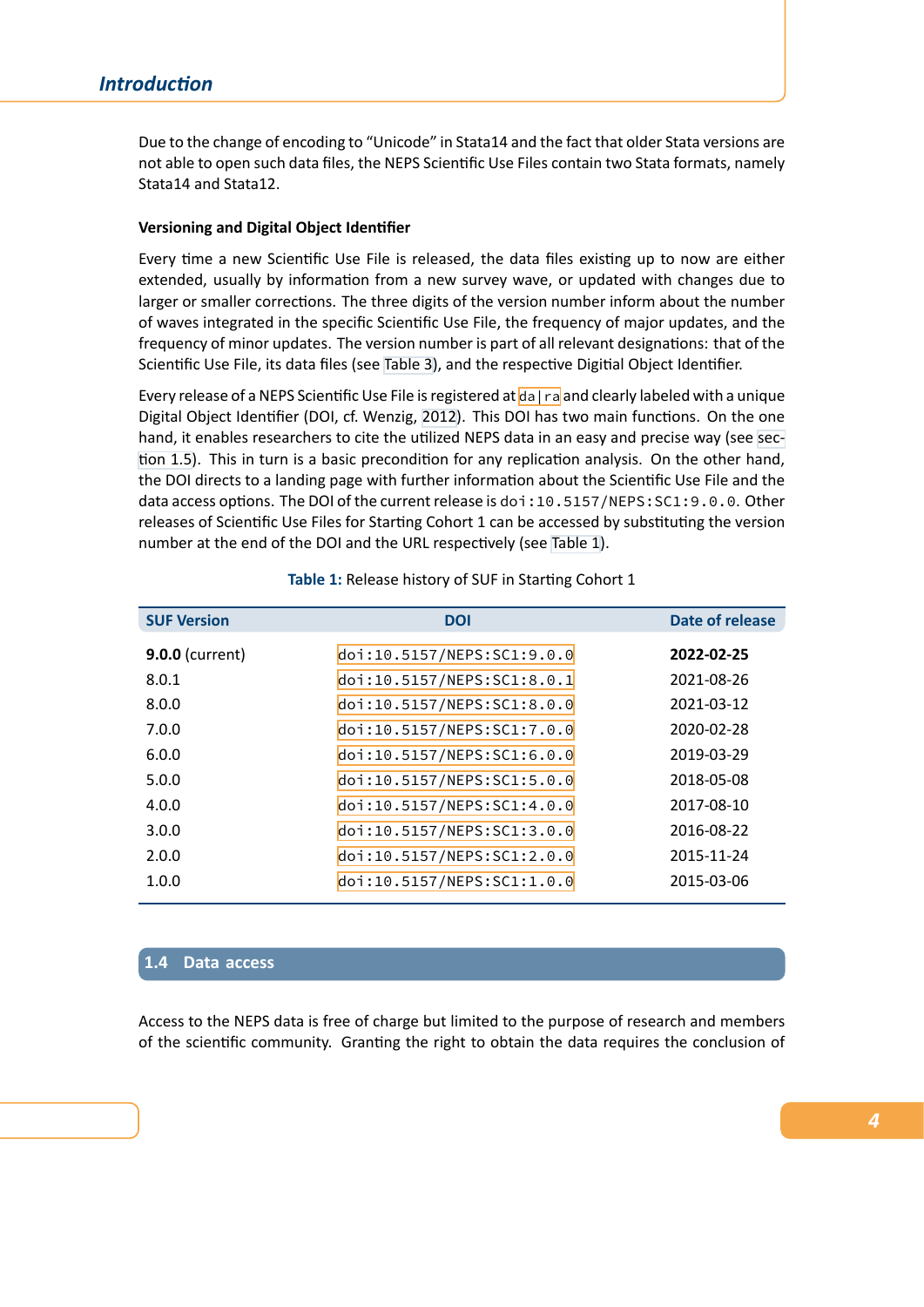a Data Use Agreement. The existence of a valid Data Use Agreement entitles to work with all NEPS Scientific Use Files, i. e., the full data portfolio is at the disposal of the data recipient and all further persons involved in the agreement.

#### **Application for data access**

- Fill in the online form for a NEPS Data Use Agreement either in German or in English. Enter a title, the duration, and a short description of the intended research project. Make sure that all project participants with NEPS data access are specified in the form and that these persons have signed the agreement. Submit one copy of the complete agreement by e‐mail, fax, or post. Further instructions and the relevant forms are provided on our website at:
	- → www.neps-data.de > Data Center > Data Access > Data Use Agreements
- After approval by the Research Data Center, the registered NEPS data user receives a user name and a password to log in to our website.
- The basic Data Use Agreement permits the download [of all available Scientific](https://www.neps-data.de/datacenter/dataaccess/datauseagreements.aspx) Use Files from our website at:
	- → www.neps-data.de > Data Center > Data and Documentation > NEPS Data Portfolio
- There are two other modes of access to the NEPS data (see below); each demanding a supplemental agreement in addition to the basic Data Use Agreement.
- Another form is provided to state changes of the Data Use Agre[ement regarding furthe](https://www.neps-data.de/datacenter/dataanddocumentation/nepsdataportfolio.aspx)r project participants or a prolonged project duration.

#### **Modes of data access**

Three modes of accessing the NEPS Scientific Use Files are available. They are designed to sup‐ port the full range of researchers' interests and maximize data utility while complying with na‐ tional and international standards of confidentiality protection. Each modus corresponds to a data version that is different with regard to the accessibility of sensitive information as the three versions of a Scientific Use File vary according to their level of data anonymization.

- *Download* from the website = highest level of anonymization
- RemoteNEPS as browser-based remote desktop access = medium level of anonymization
- On-site access at secure working stations at LIfBi = lowest level of anonymization

While working with RemoteNEPS requires a biometrical authentication and Internet access, the On‐site use of NEPS data necessitates a guest stay at LIfBi in Bamberg. More details about the three access modes and their implications for application and utilization are given on our website at:

→ www.neps-data.de > Data Center > Data Access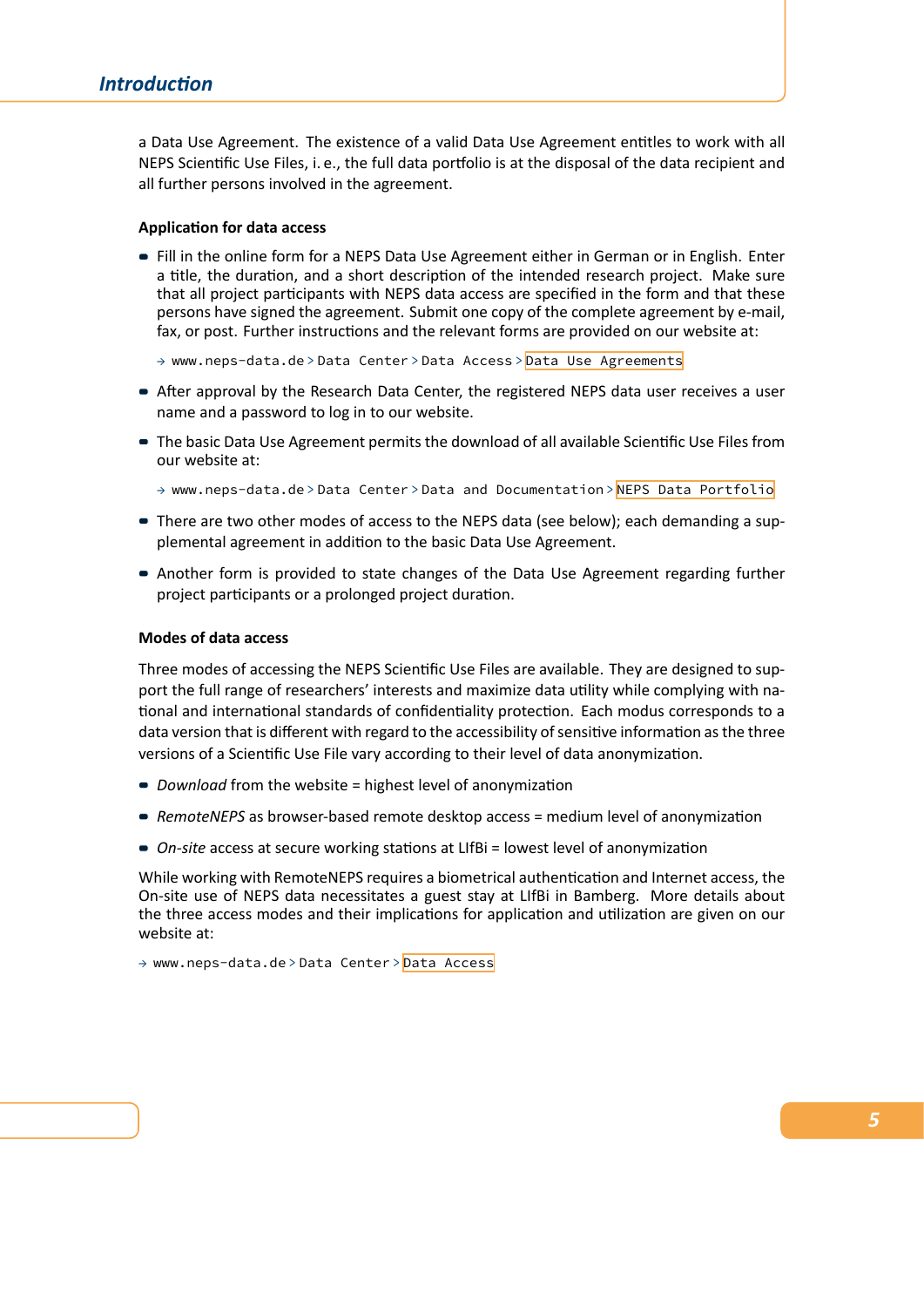#### **Sensitive information**

The download version of a Scientific Use File contains the least amount of information. For instance, institutional context data and the Federal State label (*Bundeslandkennung*, see sec‐ tion 1.7) are only available in the controlled environments of RemoteNEPS and our On‐site data security rooms.ndicators of a certain sensitivity are modified in the download data, such as aggregated categories for countries of citizenship or languages of origin. A few datasets and variables are exclusively accessible in the On-site version, e.g. the fine-grained regional indica[tors or o](#page-13-0)pen text entries. For a full picture of the availability of sensitive information, please refer to the overview on our website at:

→ www.neps-data.de > Data Center > Data Access > Sensitive Information

The hierarchical concept of data dissemination translates into an onion‐shaped model of datasets. The most sensitive on-site level represents the outer layer with the remote and download levels being subsets of these data. That is, any data c[ontained within a less sen](https://www.neps-data.de/datacenter/dataaccess/sensitiveinformation.aspx)sitive level are also included in the higher level(s). A detailed list of variables offered at the different levels together with notes on the generation of the three data versions can be found for each release of a Scientific Use File in the respective report on "Anonymization Procedures".

## **1.5 Publications with NEPS data**

<span id="page-10-0"></span>Referencing the use of data from the National Educational Panel Study (NEPS) is essential for a good scientific practice as well as for revealing the scientific value of this study. The following citation rules apply to all publications based on NEPS data of Starting Cohort 1.

It is obligatory to acknowledge the NEPS study in general and to indicate the utilized data version by citing the data version (DOI) as follows:

NEPS Network. (2022). *National Educational Panel Study, Scientific Use File of Starting Cohort Newborns*. Leibniz Institute for Educational Trajectories (LIfBi), Bam‐ berg. https://doi.org/10.5157/NEPS:SC1:9.0.0

In addition, the NEPS study is to be referred to at an appropriate place:

This paper uses data from the National Educational Panel Study (NEPS; see Blossfeld and Roßbach, [2019\). The NEPS is carried out by](https://doi.org/10.5157/NEPS:SC1:9.0.0) the Leibniz Institute for Educational Trajectories (LIfBi, Germany) in cooperation with a nationwide network.

Finally, the reference article should be listed in the bibliography:

Blossfeld, H.‐[P., & R](#page-104-1)oßbach, H.‐G. (Eds.). (2019). *Education as a lifelong process: The German National Educational Panel Study (NEPS). Edition ZfE* (2nd ed.). Springer VS. https://doi.org/10.1007/978‐3‐658‐23162‐0.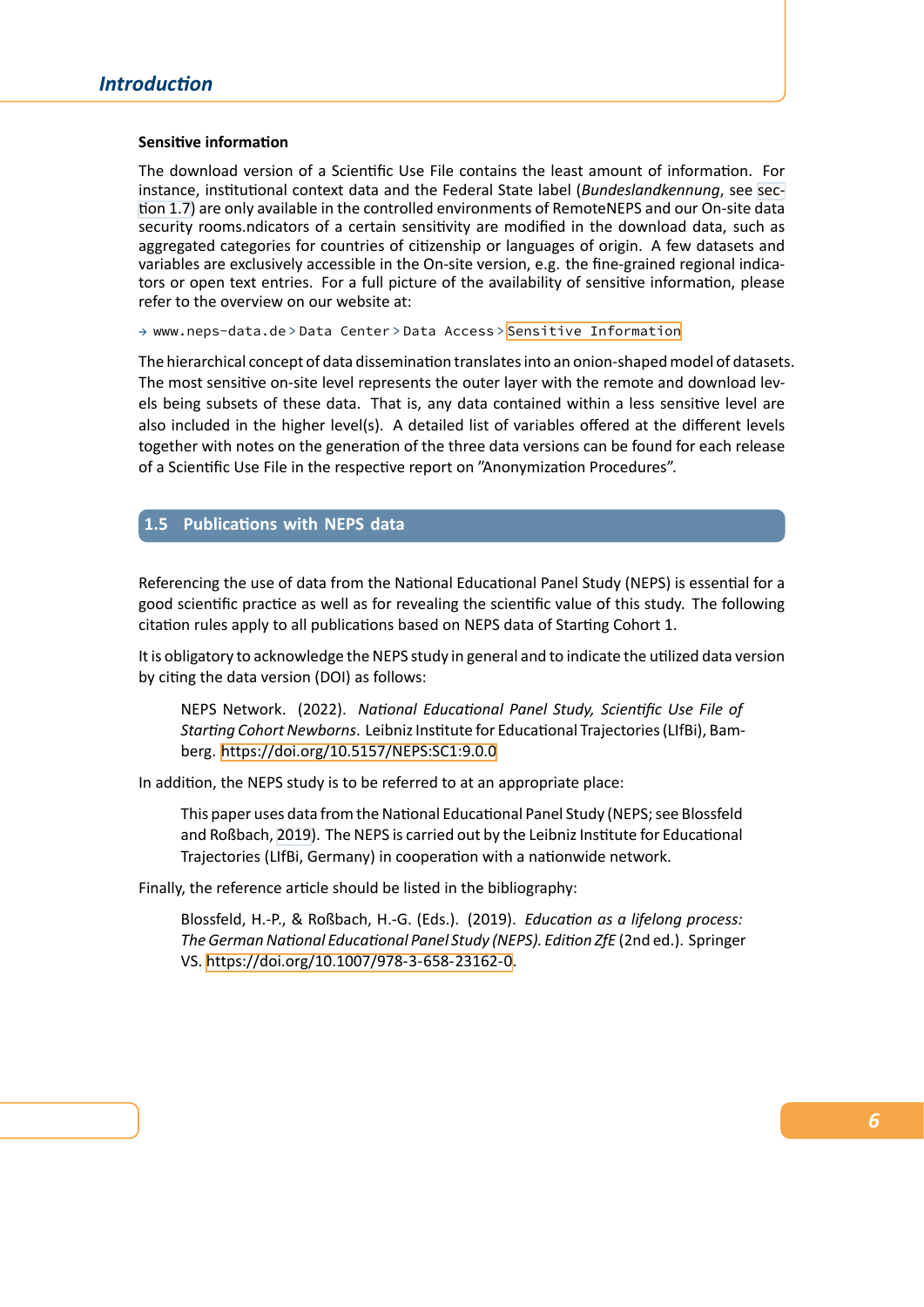Authors of any kind of publications based on NEPS data are requested to notify the Research Data Center about their articles and to provide an electronic version or a special print or a copy. All reported publications are listed in the NEPS Bibliography on our website at:

→ www.neps-data.de > Data Center > Publications

#### **Citing documentation**

To refer to any of the documentation [material publish](https://www.neps-data.de/datacenter/publications.aspx)ed in the *NEPS Research Data Documen‐ tation Series* (e. g. this manual), please make use of the following citation templates:

FDZ‐LIfBi. (2022). *Data Manual NEPS Starting Cohort 1– Newborns, Education from the Very Beginning, Scientific Use File Version 9.0.0*. Bamberg, Germany, Leibniz Institute for Educational Trajectories, National Educational Panel Study

Or another example:

Schönberger, K., & Koberg, T. (2017). *Regional Data: Microm*. Bamberg, Germany, Leibniz Institute for Educational Trajectories, National Educational Panel Study

If no author is given, please take a universal *NEPS Network* instead:

NEPS Network. (2022). *Starting Cohort 1: Newborns (SC1), Wave 9, Questionnaires (SUF Version 9.0.0)*. Bamberg, Germany, Leibniz Institute for Educational Trajecto‐ ries, National Educational Panel Study

If a document has not been published in this series, please refer to the author and the title as in the following citation of a field report by one of our survey institutes:

Steinwede, J., & Aust, F. (2012). *Methodenbericht, NEPS Startkohorte 5 – CATI‐ Haupterhebung Herbst 2010, B52*. Bonn, Germany, infas

#### **1.6 Rules and recommendations**

<span id="page-11-0"></span>Working with NEPS data is bound to a couple of rules that are codified in the Data Use Agree‐ ment. Each data user has to confirm these rules by his or her signature. The already mentioned obligation to cite the study and to indicate any kind of publication resulting from the use of NEPS data (see section 1.5) are just two examples. The major part of rules refers to issues of data privacy and the requirements of a careful data handling.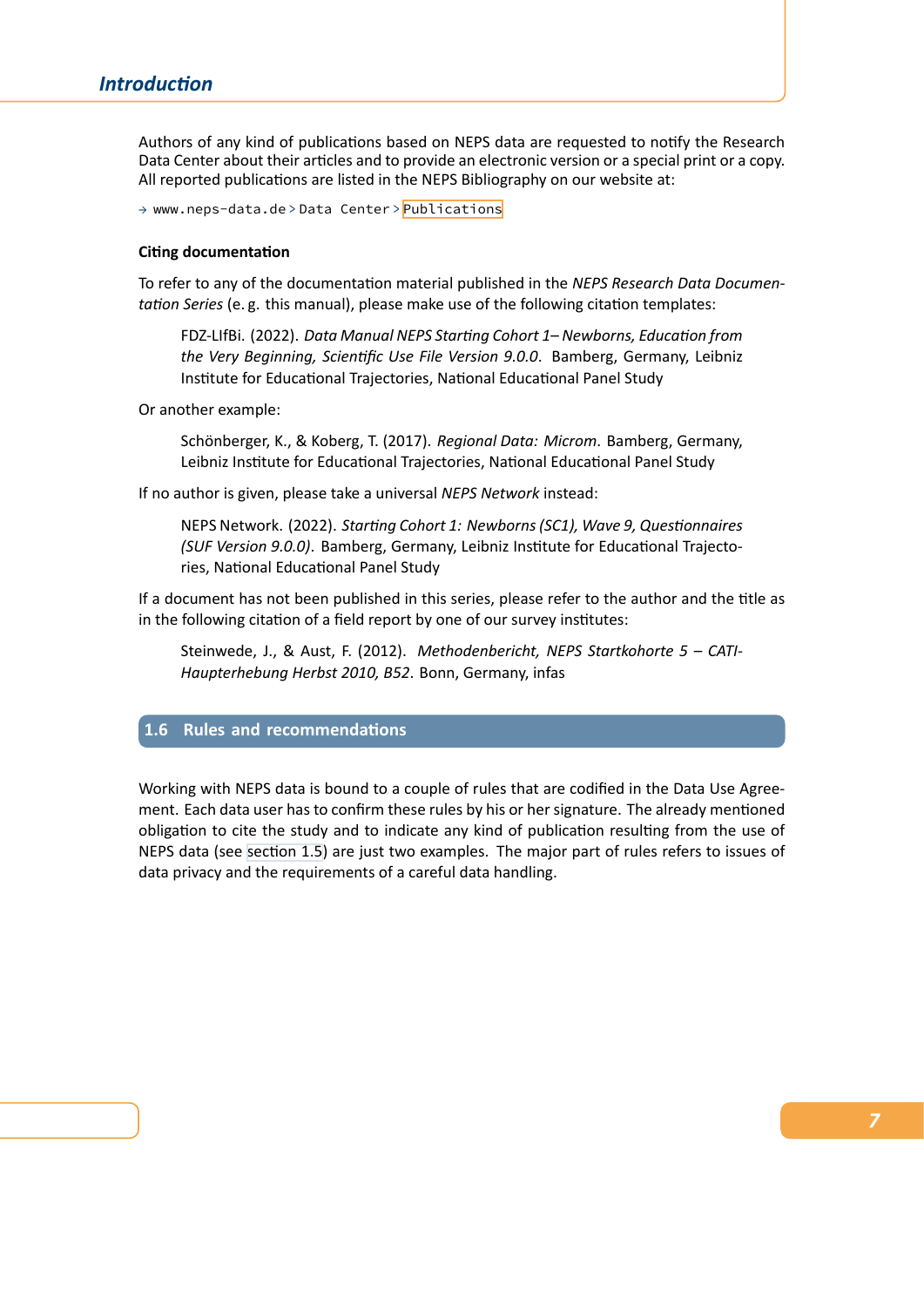#### **Rules**

- *Avoidance of re-identification:* Any action aimed at and suitable for re-identifying persons, households, or institutions is strictly forbidden. This also includes the combination of NEPS data with other data that allow for a re‐identification of persons. In case of any accidental re‐identification, the Research Data Center has to be informed immediately and all individual data gained therefrom have to be kept secret.
- *Avoidance of data disclosure:* NEPS data are exclusively provided on the basis of a valid Data Use Agreement—for a defined purpose (research project) and to a defined group of persons (data recipient and further project members that are involved in the contract). Any use for commercial or other economic purposes is not permitted just as any transfer of the data to third parties. Please handle the provided NEPS data with strict confidentiality!
- *Regulations on using the Federal State label:* For NEPS data collected in connection with schools or higher education institutions it is not allowed to use Federal-State-related information directly or indirectly contained in the data for analyses aiming at direct comparisons of the German Federal States (*Bundesländer*), or aiming at direct conclusions to be drawn about a Federal State, or aiming at a reconstruction of the concrete Federal State affiliation of persons, households, and institutions. Any kind of ranking between the Federal States based on NEPS data is prohibited (see section 1.7)

Please note that violation of these rules may lead to severe penalties as stated in the NEPS Data Use Agreement. If there is any doubt or question regarding the given regulations, please contact the Research Data Center (see s[ection 1.9\).](#page-13-0) The same applies in case of encountering any deficiencies in data quality or any security leaks with regard to NEPS data protection and data security.

#### **Recommendations**

In addition to the binding rules, there are some recommendations for the use of NEPS data:

- *As a matter of course:* Always be critical when working with empirical data! Although a big effort is being made to ensure the integrity of the provided data we cannot guarantee absolute correctness. Notices on problems or errors in the data are welcome at any time at the Research Data Center.
- *Enhanced understanding of the data:* Consult the documentation and survey instruments! The analysis of complex data necessitates a precise idea of how the information were col‐ lected and edited. All relevant material is available online (see section 1.2).
- *Facilitated handling of the data:* Utilize the tools that are offered! Several user services are provided to support NEPS data analyses—reaching from specific Stata commands (e. g., for aneasy and adequate recoding of missing values) to a meta s[earch engin](#page-5-2)e (e.g., for an interactive exploration of all instruments) to a discussion forum (e. g., for the clarification of questions). These tools are also available online, see section 1.8 for more details.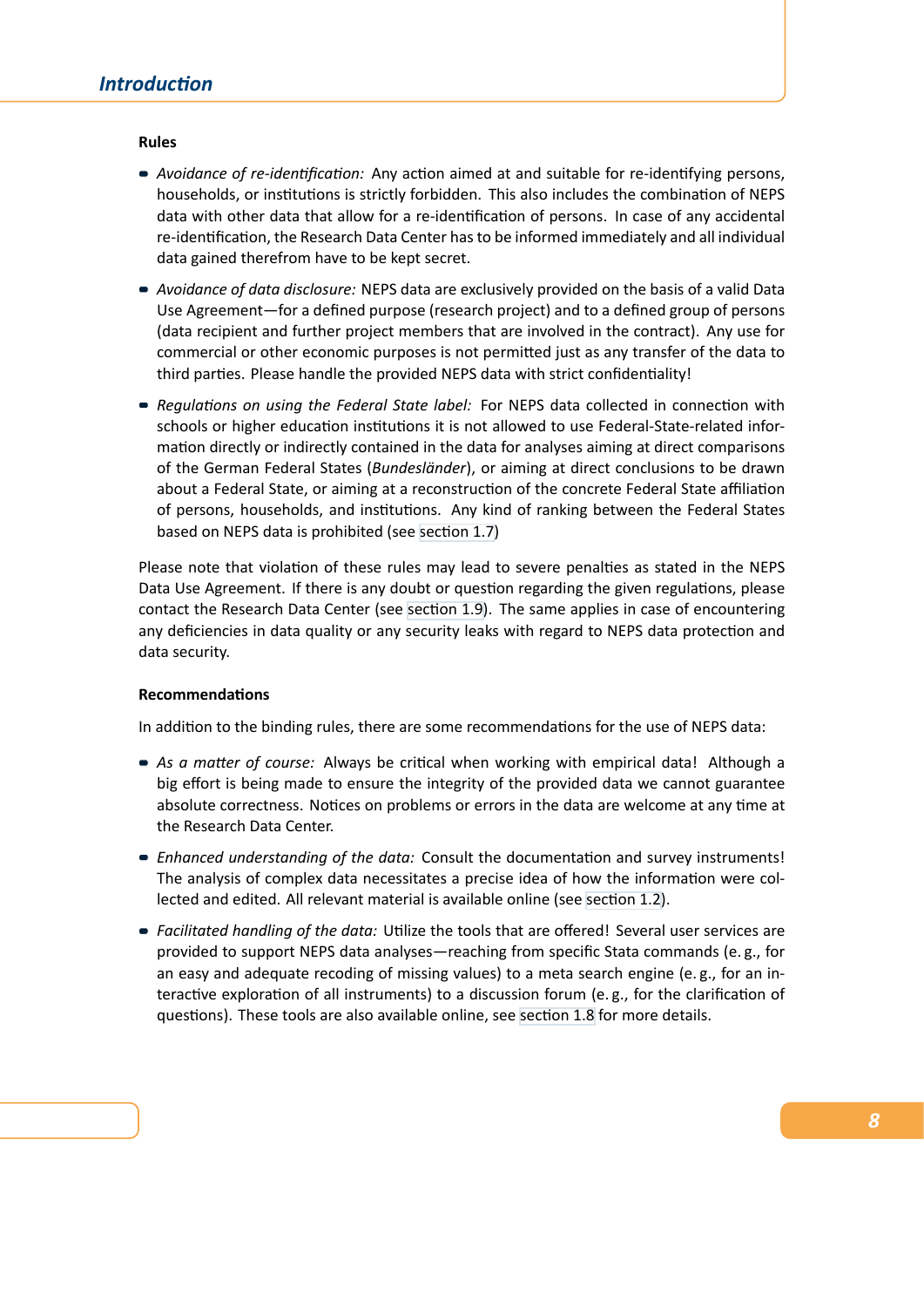## **1.7 On using the Federal State label** *(Bundeslandkennung)*

<span id="page-13-0"></span>In concurrence with the regulations of the Research Data Center at the Institute for Educational Quality Improvement (Institut zur Qualitätsentwicklung im Bildungswesen, IQB), using the Fed‐ eral State label in conjunction with NEPS data collected in connection with schools or higher education institutions is permitted in the context of exploring scientific research questions, if it is exclusively used for:

- control purposes in order to incorporate it as a covariate in the planned analysis; the identification of individual Federal States in the displayed results is not permitted
- incorporating contextual characteristics or other third-party variables; the identification of individual Federal States in the displayed results is not permitted
- comparing aggregated groups of Federal States where at least two states are combined to form a single meaningful group with regard to substantive issues; the identification of indi‐ vidual Federal States in the displayed results is not permitted
- $\blacksquare$  for sample descriptions (e.g., the distribution of participants by state and by different types of schools within states)

When using data collected in connection with schools or higher education institutions, it is not allowed to use Federal‐State‐related information directly or indirectly contained in the data for analyses aiming at a direct Federal State comparison, direct conclusions to be drawn about a Federal State, or a reconstruction of the concrete Federal State affiliation of persons, households, and institutions.

The Federal State label in the starting cohorts of schools and higher education institutions is pro‐ vided by LIfBi to the scientific community only via remote access (RemoteNEPS) and—depending on availability—via guest working stations in Bamberg (On‐site). The respective analysis results are reviewed by LIfBi to ensure that this agreement has been observed before being passed on electronically to the researcher in a password‐protected environment. The abovementioned restrictions concerning the use of the Federal State label do not apply to data collected in a nonschool context and/or in Federal‐State‐specific educational reform studies.

## **1.8 User services**

<span id="page-13-1"></span>In addition to a comprehensive data documentation there are several user services to support researchers working with NEPS data. First and foremost, the Research Data Center maintains a regularly updated and enhanced website with detailed information on all available Scientific Use Files, a complete list of NEPS projects, a NEPS bibliography, a reference to NEPS events, and a NEPS newsletter. All subsequently introduced services and tools can also be reached via this website:

→ www.neps-data.de > NEPS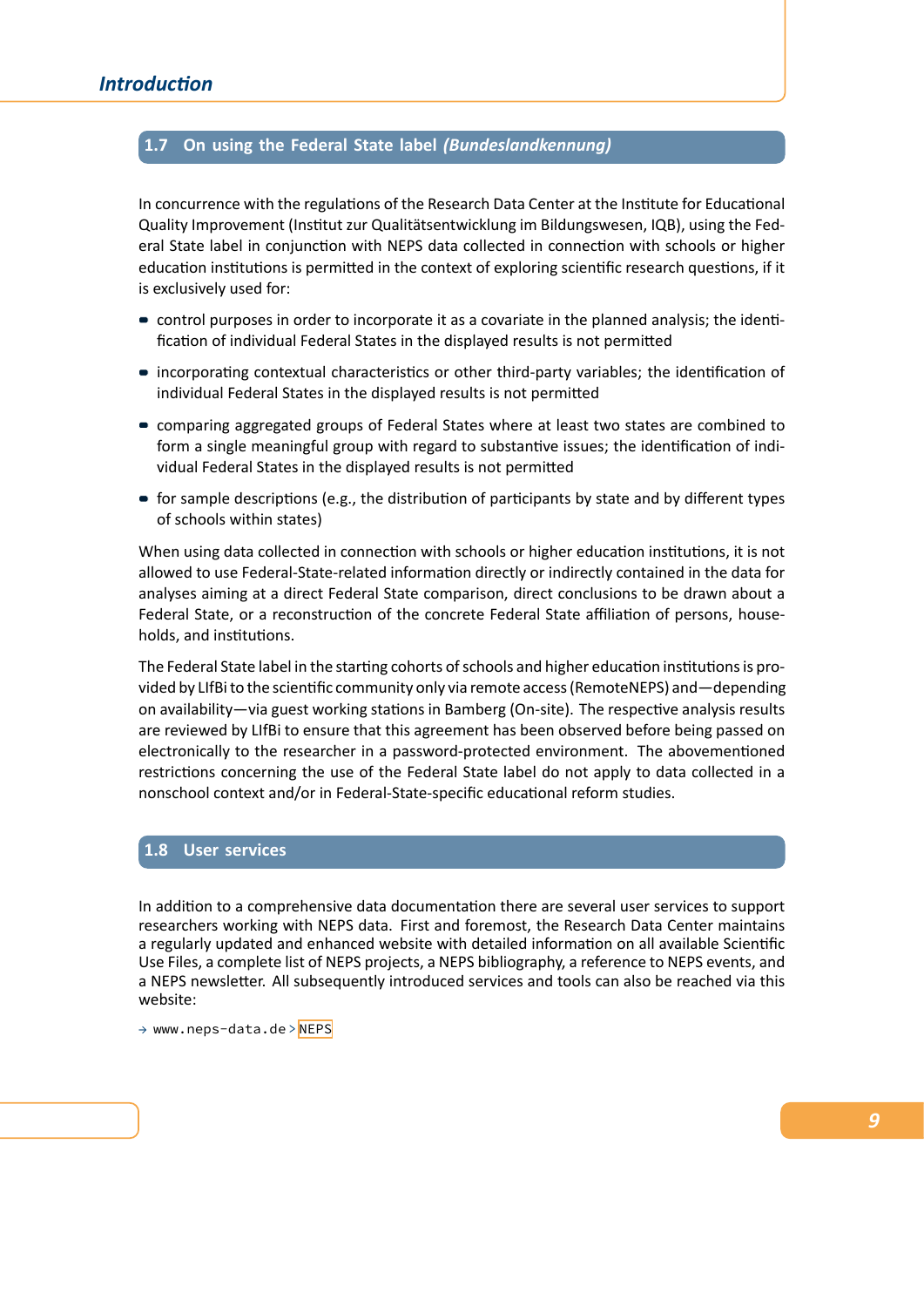#### **NEPSforum**

The *NEPSforum* is an open online discussion platform for experienced users as well as for per‐ sons who are searching for NEPS related information. It offers the opportunity to exchange with NEPS staff members and with other researchers in a transparent dialogue. That way, the forum will become a rich archive of knowledge with practical solutions for numerous problems and questions. We highly encourage you to browse the forum first when struggling with NEPS issues or when help is needed with specific data matters. If there is no available solution, please take the opportunity to share your question by posting it to the forum. Active participation re‐ quires no more than a one‐time registration. The entire NEPS user community will benefit from a broad participation. You can find the *NEPSforum* at:

→ www.neps-data.de > Data Center > NEPSforum

#### **NEPSplorer**

The *NEPSplorer* facilitates an interacti[ve and quic](https://www.neps-data.de/datacenter/nepsforum.aspx)k full text search through all instruments of released NEPS surveys, with the exception of competence tests. The tool is particularly suitable for getting a first idea of the availability of constructs, items, and variables in the datasets. It is currently based on keyword search with several filtering options, but a hierarchical construct search will be added soon. The *NEPSplorer* offers some helpful functions such as displaying univariate statistics, listing relevant metadata, and enabling registered users to create their own personal watch list of interesting items. As a web application—a mobile version aligned for smartphone usage is also available—the *NEPSplorer* relies on the most up-to-date information; any correction in the metadata is thus instantly visible. Start the tool here:

→ www.neps-data.de > Data Center > Overview and Assistance > NEPSplorer

#### **NEPStools**

*NEPStools* is a free to use collection of Stata commands that is creat[ed and suppl](https://www.neps-data.de/datacenter/overviewandassistance/nepsplorer.aspx)ied by the Re‐ search Data Center. The package includes some programs ("ado files") that make NEPS data handling easier. As an example, the nepsmiss command automatically recodes all of the nu‐ meric missing values (‐97, ‐98, etc.) into Stata's "Extended Missings" (.a, .b, etc.) with correctly recoded value labels. Another example ist the infoquery command that displays additional at‐ tributes of the variable such as the question text and the initial variable name in the instrument. The *NEPStools*set can be easily installed from our repository through Stata's built‐in installation mechanism:

 $\sqrt{2\pi}$   $\sqrt{2\pi}$   $\sqrt{2\pi}$   $\sqrt{2\pi}$   $\sqrt{2\pi}$   $\sqrt{2\pi}$   $\sqrt{2\pi}$   $\sqrt{2\pi}$   $\sqrt{2\pi}$   $\sqrt{2\pi}$   $\sqrt{2\pi}$   $\sqrt{2\pi}$   $\sqrt{2\pi}$   $\sqrt{2\pi}$   $\sqrt{2\pi}$   $\sqrt{2\pi}$   $\sqrt{2\pi}$   $\sqrt{2\pi}$   $\sqrt{2\pi}$   $\sqrt{2\pi}$   $\sqrt{2\pi}$   $\sqrt{2\pi}$ 

```
\sqrt{2} \sqrt{2} \sqrt{2} \sqrt{2} \sqrt{2} \sqrt{2} \sqrt{2} \sqrt{2} \sqrt{2} \sqrt{2} \sqrt{2} \sqrt{2} \sqrt{2} \sqrt{2} \sqrt{2} \sqrt{2} \sqrt{2} \sqrt{2} \sqrt{2} \sqrt{2} \sqrt{2} \sqrt{2} \sqrt{2} \sqrt{2} \sqrt{2} \sqrt{2} \sqrt{2} \sqrt{2net install nepstools, from(http://nocrypt.neps-data.de/stata)
```
A description of the programs and further information are given on the website at:

→ www.neps-data.de > Data Center > Overview and Assistance > Stata Tools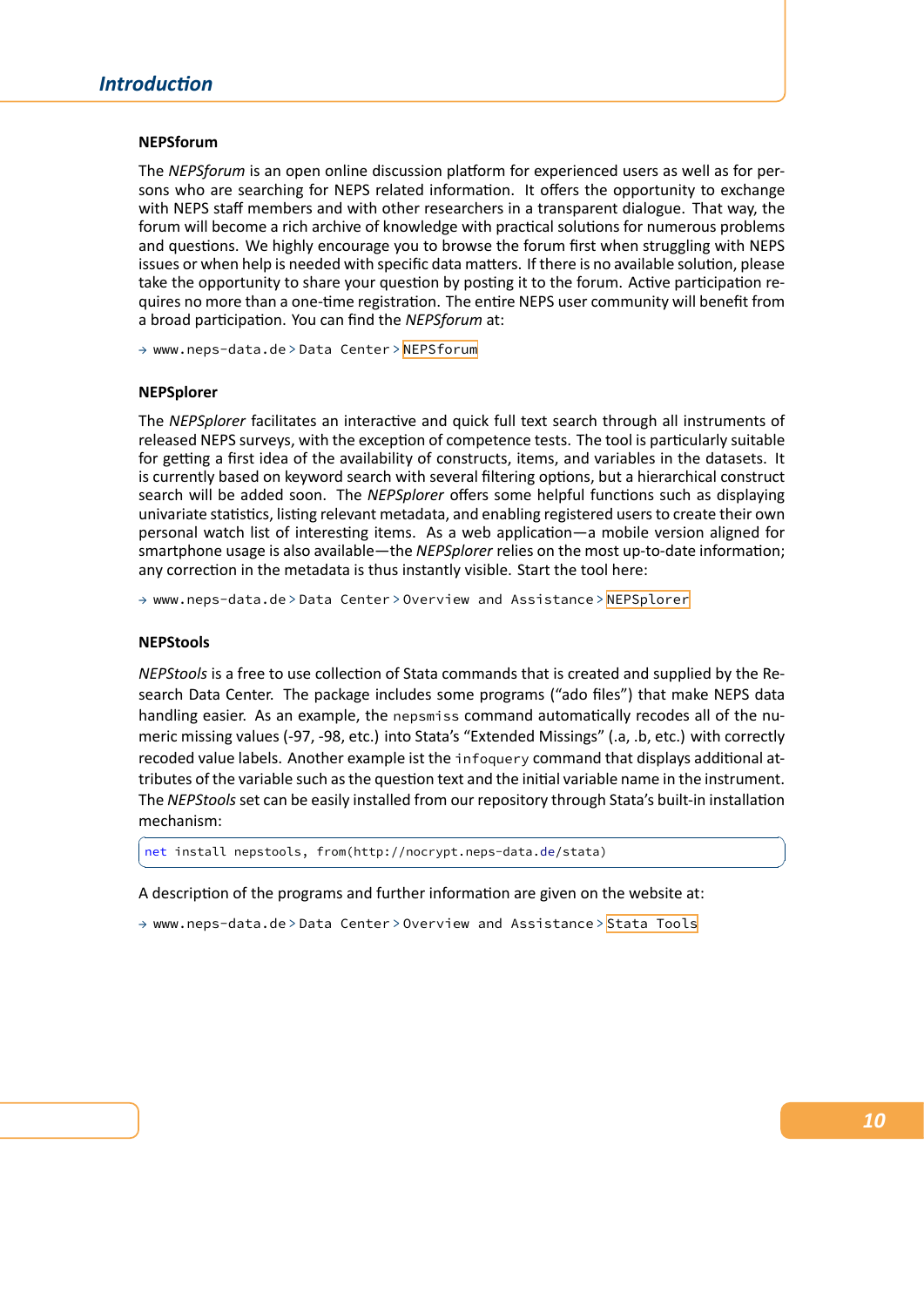#### **User trainings**

The Research Data Center offers a series of regular user training courses at the Leibniz Institute for Educational Trajectories in Bamberg. The standard 2‐day courses are free of charge. On the first day, there is a general introduction to the design of the NEPS study, the structure of NEPS Scientific Use Files, the terms and conditions of data access and data usage, and the handling of documentation materials. The second day is more focused on data of a certain starting co‐ hort and on selected methodological and/or theoretical concepts. Both parts come along with guided hands-on sessions. A crucial aspect of all user trainings is the sensitization of participants to issues of privacy and data protection. In this context, participation is obligatory for those who want to enroll in the biometric authentication system in order to gain access to the NEPS remote or On‐site environment. A schedule of all training dates together with information on how to register for a course can be retrieved from our website at:

→ www.neps-data.de > Data Center > User Training

#### **1.9 Contacting the Research Data Center**

<span id="page-15-0"></span>The Research Data Center at the Leibniz Institute for Educational Trajectories (Forschungsdaten‐ zentrum, FDZ‐LIfBi) accounts for large parts of the NEPS data preparation and documentation process, for the data dissemination, and for the user support including individual advice. We welcome your feedback at any time to further improve our products and services. This particularly applies to this manual as the guiding document to facilitate your work with NEPS data of Starting Cohort 1.

Please contact us with your questions, comments, requests, and suggestions:

E‐mail: fdz@lifbi.de Web: → www.neps-data.de > Data Center > Contact Data Center Phone: +49 951 863 3511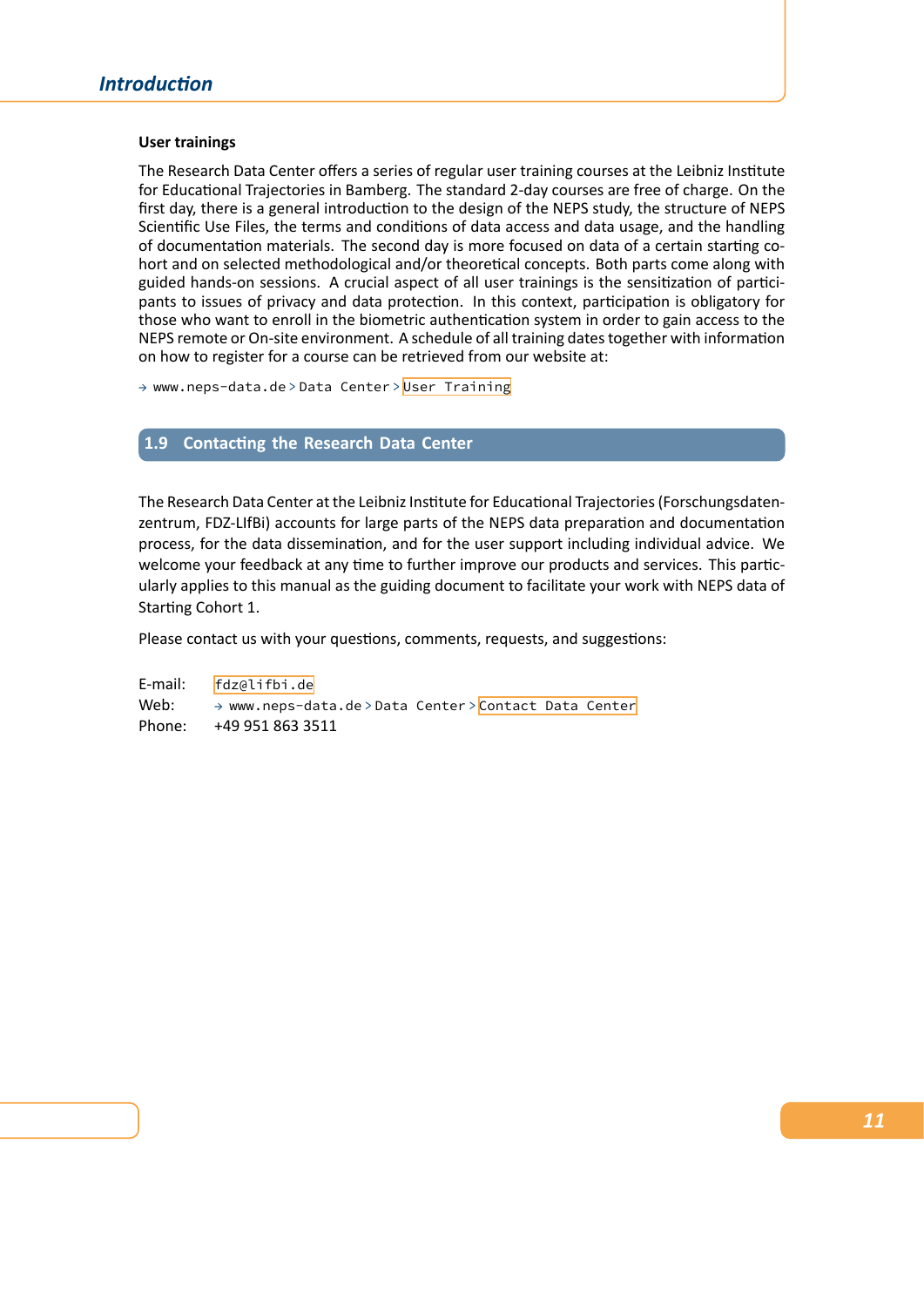# <span id="page-16-0"></span>**2 Sampling and Survey Overview**

## <span id="page-16-1"></span>**2.1 Education from the very beginning**

The aim of this study is to generate a longitudinal cohort starting with infants in their first year of life. Therefore families are visited in their homes. Substantial, theory-driven surveys are conducted with the children (as target persons) and their parents as well as with external child care persons (institution manager of the day nursery or the kindergarten, educators and childmin‐ ders; starting in wave 2). This database enables scientists to describe and analyze processes and courses of education as well as competence development.

The main research questions of this NEPS study include:

- How do children in early childhood develop early skills and abilities and in what ways are processes of development and education supported by settings of child care and education within and outside the family?
- How do intra-familial and extra-familial settings interact?
- From what age of the child do families make use of child care settings and education outside the family and to what extent does this depend on the development of the child and/or on the family background including the intra‐familial learning environment, parental needs, and orientations?

## <span id="page-16-2"></span>**2.2 Sampling strategy**

The target population of Starting Cohort 1 is defined as all children born in Germany from February 2012 to July 2012 and their families. At the start of the panel survey, the target children had to be at least six months old, but not older than eight months, in order to ensure a valid measurement of infant development. This means that the time window for direct measurements with the newborns was fixed exactly according to the age of the child.

Access to this population was via a register‐based sample of addresses available at the municipal level. Children living in an institution (e.g. children's home or parent-child home) and their legal guardians were not included in the survey. The random sample is based on a two‐stage disproportional stratified sampling strategy with:

- municipalities as primary sampling units, proportionally stratified according to a classification of urbanization (BIK scale) and
- addresses of newborns as secondary sampling units, disproportionally stratified with more addresses in bigger municipalities.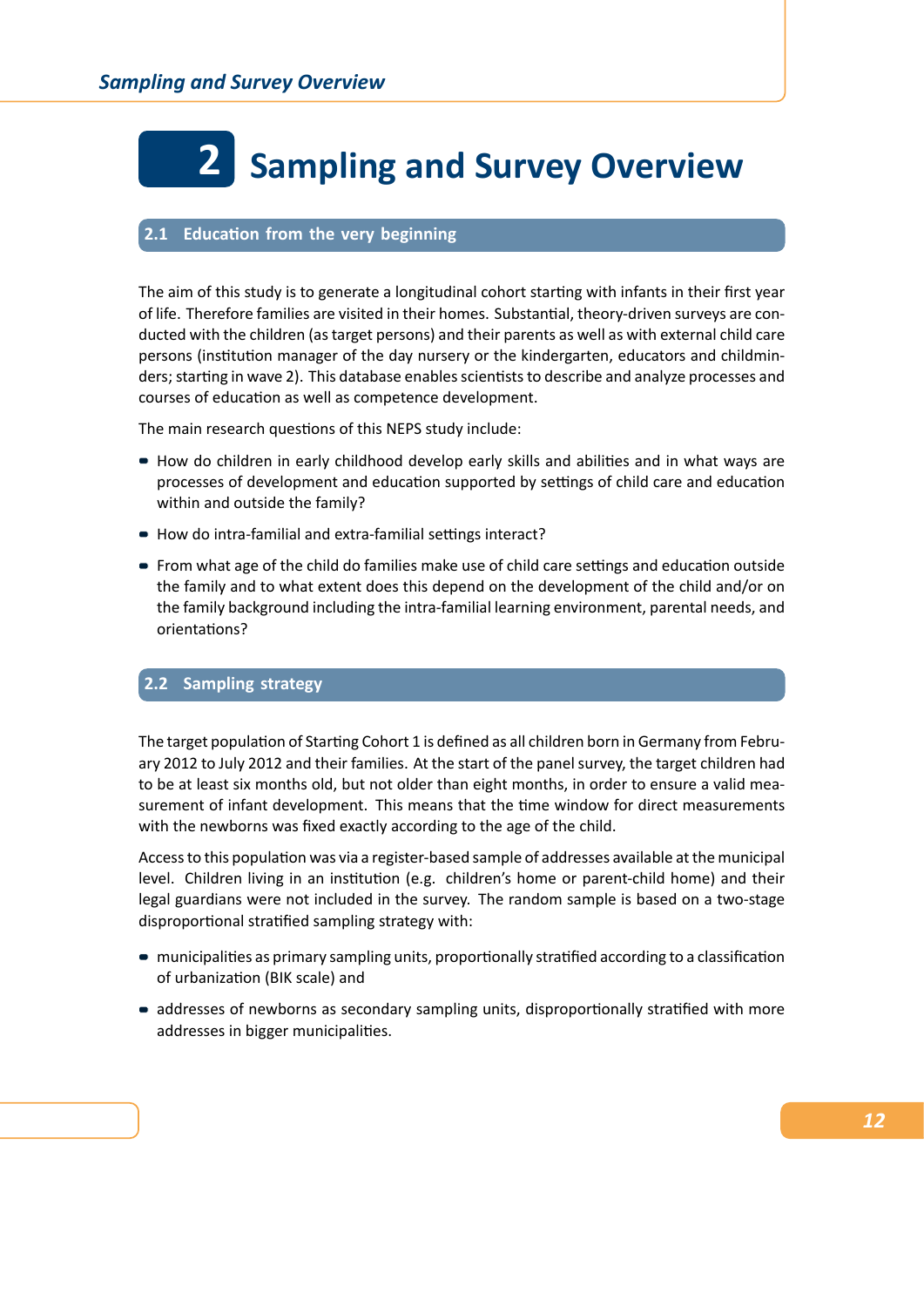The selection of 84 municipalities at the first stage was based on the distribution of births in the first half of 2009 according to the German Microcensus in three explicit strata (less than 50,000 inhabitants; 50,000 to 500,000 inhabitants; 500,000 and more inhabitants), whereby municipalities having less than ten births were excluded. At the second stage, addresses were then randomly selected from the municipalities' register data via systematic interval sampling, divided into two tranches (births from February to April; births from May to July<sup>1</sup>). In the end, a gross sample size of 8,483 addresses out of 90 sampling points in 84 municipalities turned out to be sufficient to achieve the planned sample size of approximately 3,000 newborns. With 3,481 participants in the first survey wave of Starting Cohort 1, the realized sample size has clearly exceeded this target, corresponding to a response rate of 41 percent.

In wave 2, parent interviews were conducted with all parents from wave 1 who gave their con‐ sent to be contacted again, but only a subsample of children was asked to take part in the direct measurements. A random sample of 34 municipalities has been drawn from the initial 84 munic‐ ipalities for this purpose. In the third wave, all panel respondents—children and parents—were invited to be surveyed.

The sampling design and its consequences for the derivation of sampling weights are fully de‐ scribed in Würbach et al., 2016. Further remarks on the recruiting process are given in the CAPI field report of the first survey wave (in German only). Both documents are available on our website at:

→ www.neps-data.de > Data Center > Data and Documenation > Starting Cohort Ne[wborn](#page-105-1)s > Documentation

#### **2.3 Competence measures**

<span id="page-17-0"></span>The collection and provision of data on the development of competencies and skills through‐ out the life course is a key element of the German National Educational Study (NEPS). Compe‐ tence measurements are carried out across different waves in all NEPS starting cohorts covering domain‐general and domain‐specific cognitive competencies as well as metacompetencies and stage‐specific competencies.

Surveying early child characteristics and development is a particular challenge of NEPS Starting Cohort 1, taking into account the special situation of investigating infants and young children (no group testing, limited attentional skills, etc.). In the first three waves, so-called direct measures with the child were implemented. They involve measures of basic cognitive abilities as well as observational measures: habituation‐dishabituation paradigm, parent‐child interaction and sensorimotor development. All direct measures were administered in the households of the families, videotaped and coded afterwards.

**<sup>1</sup>** Since the response rate in tranche 1 was unexpectedly high, those target persons born in July were not used, provided the exact month of birth was known. Only those born in May and June and children for whom no month of birth information was available were used in tranche 2.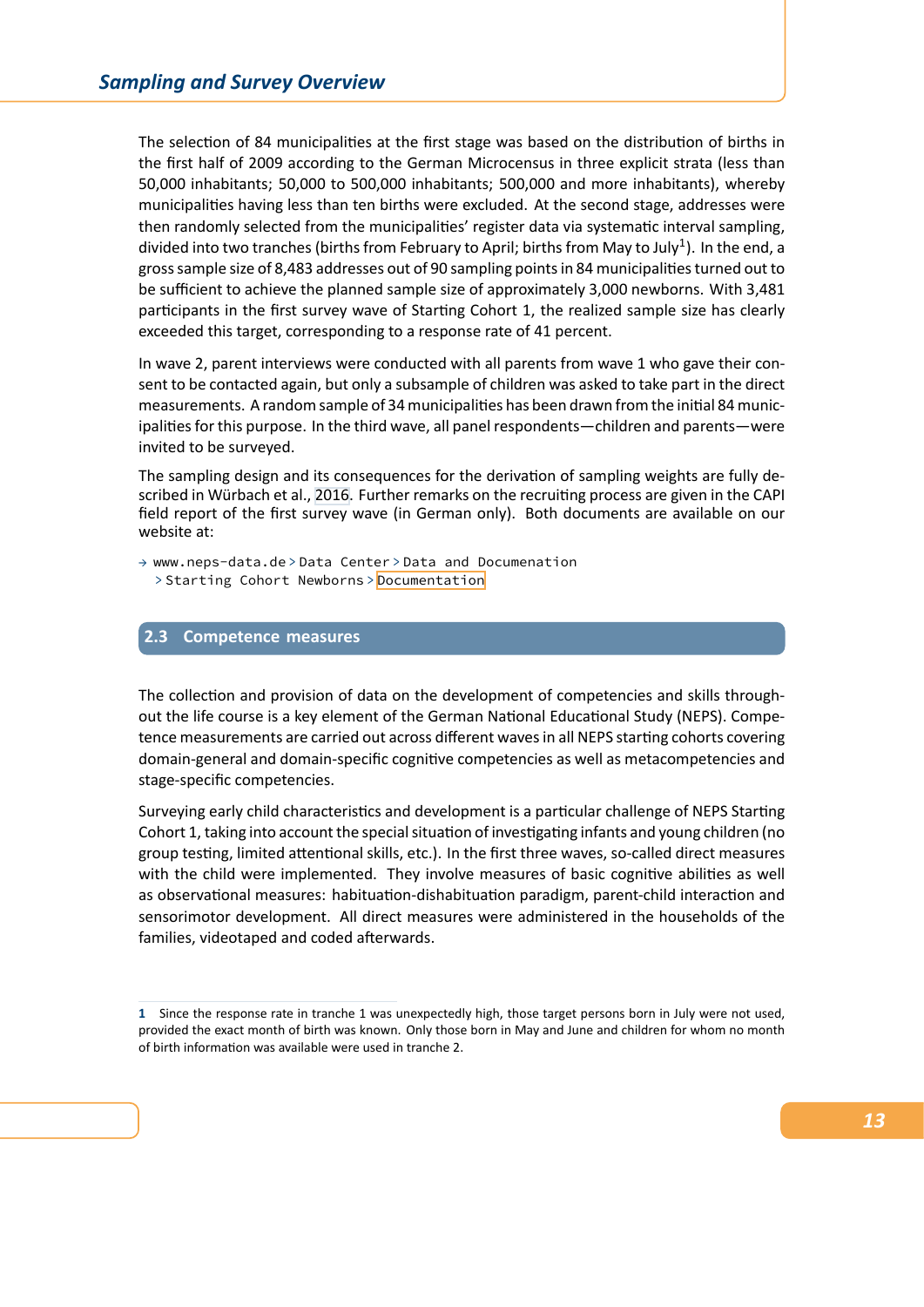Data from the direct measures and competence tests pass through an editing process before they get integrated into the Scientific Use File. This data preparation enables users to work with scored items and test scores such as the sum or mean of correct answers. Detailed descrip‐ tions on how these scores were estimated can be found in separate reports for the respective competence domains (see section 1.2).

The scores are compiled in two datasets named xDirectMeasures for the measurements of waves 1 to 3 and xTargetCompetencies for the measurements from wave 4 onwards. These datasets are structured in the so-called wide format, that is, all responses of a single respondent are represented in one row of the data matrix. As a consequence, variable names for competence scores follow a specific nomenclature. It not only allows for the identification of the respective domain, the target group, the testing modus, and the kind of scoring, but also informs about the repeated administration of a test item in a different wave or starting cohort (see section 3.2.2).

The next table shows the schedule of direct and competence measures in Starting Cohort 1 with domains by waves including test modus. The overview contains released data as well as data [that is not ye](#page-36-0)t published.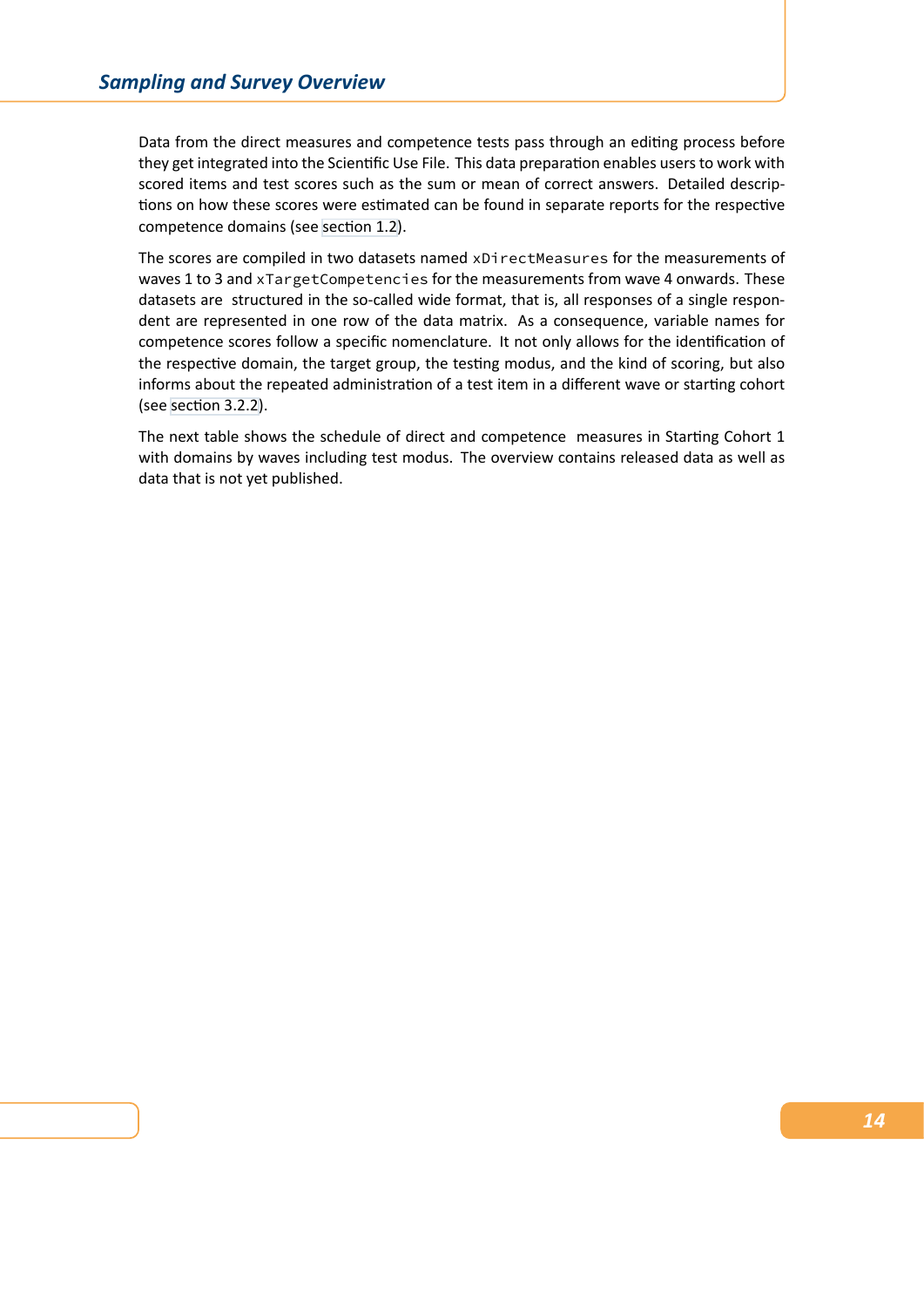| Table 2: Schedule of competence measures. OR = Observer Rating (based on videos), CBT = Computer-Based Test (proctored) |           | 2012/13       | 2013         | 2014          | 2015                            | 2016                            | 2017                            | 2018                            | 2019             | 2020             |
|-------------------------------------------------------------------------------------------------------------------------|-----------|---------------|--------------|---------------|---------------------------------|---------------------------------|---------------------------------|---------------------------------|------------------|------------------|
|                                                                                                                         |           | <b>Wave 1</b> | Wave $21$    | <b>Wave 3</b> | <b>Wave 4</b>                   | <b>Wave 5</b>                   | <b>Wave 6</b>                   | <b>Wave 7</b>                   | <b>Wave 8</b>    | <b>Wave 9</b>    |
|                                                                                                                         |           | 6-8 months    | 16-17 months | 25-27 months  | 37-39 months                    | 4 years                         | 5 years                         | 6 years                         | 7 years          | 8 years          |
| <b>Domain-General Competencies</b>                                                                                      |           |               |              |               |                                 |                                 |                                 |                                 |                  |                  |
| <b>DGCF: Cognitive Basic Skills</b>                                                                                     | dg        |               |              |               |                                 |                                 |                                 | <b>CBT</b>                      |                  |                  |
| <b>Domain-Specific Competencies</b>                                                                                     |           |               |              |               |                                 |                                 |                                 |                                 |                  |                  |
| <b>Early Reading Competence</b>                                                                                         | rx        |               |              |               |                                 |                                 |                                 |                                 |                  | CBT <sup>2</sup> |
| <b>Reading Speed</b>                                                                                                    | rs        |               |              |               |                                 |                                 |                                 |                                 |                  | <b>CBT</b>       |
| Vocabulary: Listening Comprehension at Word Level                                                                       | <b>VO</b> |               |              |               | <b>CBT</b>                      | $\hspace{0.1mm}-\hspace{0.1mm}$ | <b>CBT</b>                      | $\hspace{0.1mm}-\hspace{0.1mm}$ | CBT <sup>2</sup> |                  |
| <b>Mathematical Competence</b>                                                                                          | ma        |               |              |               | $\hspace{0.1mm}-\hspace{0.1mm}$ | <b>CBT</b>                      | $\hspace{0.1mm}-\hspace{0.1mm}$ | <b>CBT</b>                      |                  | CBT <sup>2</sup> |
| Scientific Competence                                                                                                   | <b>SC</b> |               |              |               |                                 | $\hspace{0.1mm}-\hspace{0.1mm}$ | <b>CBT</b>                      | $\hspace{0.1mm}-\hspace{0.1mm}$ | CBT <sup>2</sup> |                  |
| <b>Stage-Specific Competencies</b>                                                                                      |           |               |              |               |                                 |                                 |                                 |                                 |                  |                  |
| Habituation-Dishabituation-Paradigm                                                                                     | hd        | <b>OR</b>     | <b>OR</b>    |               |                                 |                                 |                                 |                                 |                  |                  |
| Interaction at Home: Parent-Child Interaction                                                                           | ih        | <b>OR</b>     | OR           | OR            |                                 |                                 |                                 |                                 |                  |                  |
| Cognitive Development: Sensorimotor Development                                                                         | cd        | <b>OR</b>     |              |               |                                 |                                 |                                 |                                 |                  |                  |
| <b>Categorization: SON-R Subtest</b>                                                                                    | ca        |               |              |               | <b>CBT</b>                      | $\overline{\phantom{a}}$        |                                 |                                 |                  |                  |
| Delayed Gratification: Executive Control                                                                                | de        |               |              |               | <b>CBT</b>                      | $\hspace{0.1mm}-\hspace{0.1mm}$ | <b>CBT</b>                      |                                 | <b>CBT</b>       |                  |
| Digit Span: Phonological Working Memory                                                                                 | ds        |               |              |               | <b>CBT</b>                      | $\hspace{0.1mm}-\hspace{0.1mm}$ | $\hspace{0.1mm}-\hspace{0.1mm}$ | <b>CBT</b>                      | <b>CBT</b>       |                  |
| Flanker Task: Executive Control                                                                                         | ec        |               |              |               | $\hspace{0.1mm}-\hspace{0.1mm}$ | <b>CBT</b>                      |                                 |                                 |                  |                  |

<sup>1</sup> CAPI Subsample: Direct measures in wave 2 are available for a subsample of target persons only (simple random selection of 34 out of 84 initial municipalities)<br><sup>2</sup> Subsequent to the respective competence test the targe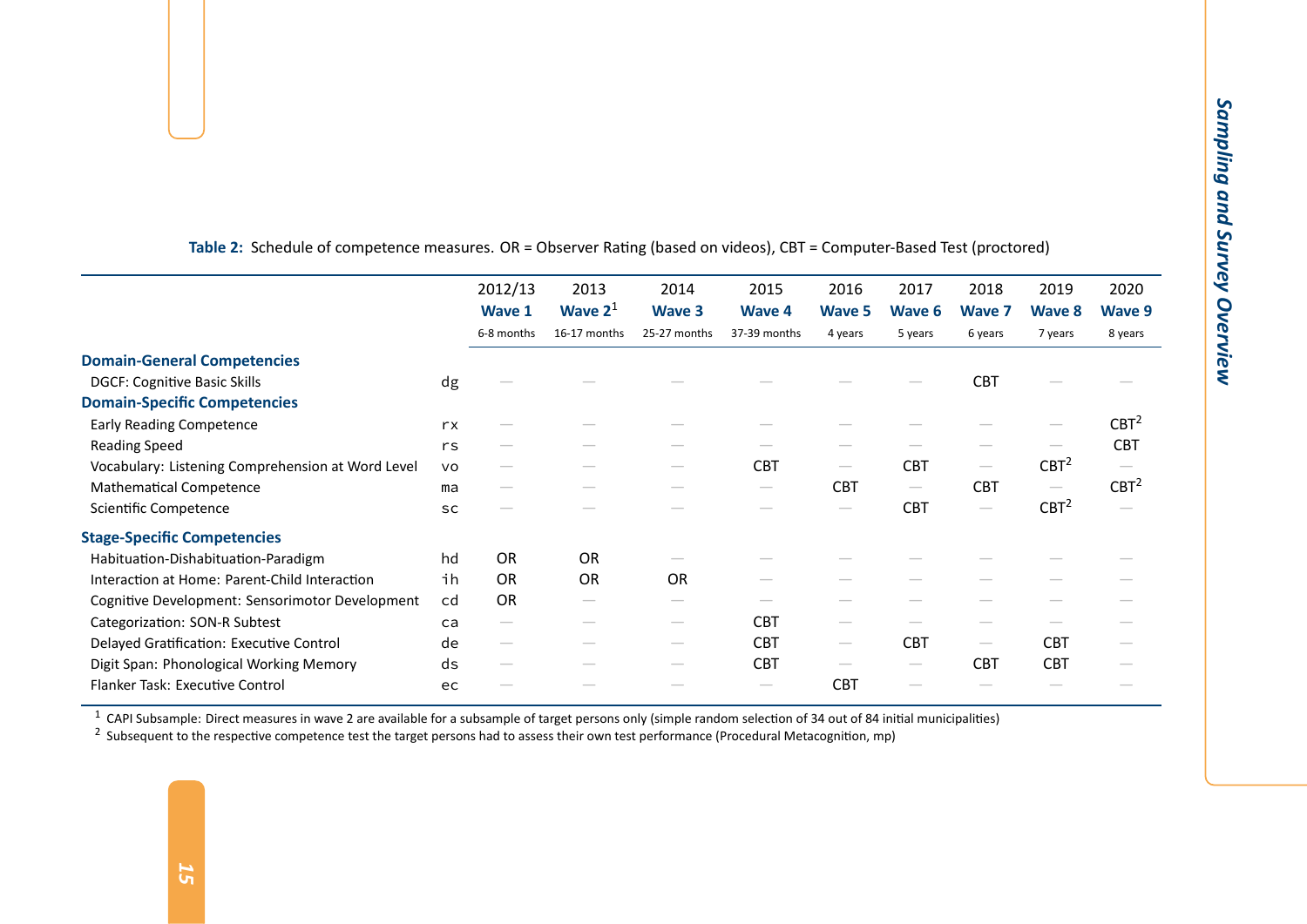#### **2.4 Survey overview and sample development**

<span id="page-20-0"></span>This section informs about the progress of the Starting Cohort 1 sample. For each survey wave included in the current Scientific Use File there is a short characterization in terms of field time, number of realized cases, relevant subsamples and domains of competence testing (if appropri‐ ate), survey modus, and the institution(s) responsible for collecting the data. A more detailed insight into all relevant field work issues is provided by the *Field Reports* of the survey institutes, which are available on the website (in German only) as part of the data documentation for each (sub‐)study:

→ www.neps-data.de > Data Center > Data and Documentation > Starting Cohort Newborns > Documentation

Figure 2 starts with an overview illustrating the panel progress of Starting Cohort 1 in terms of field times and survey modes from wave 1 to 9.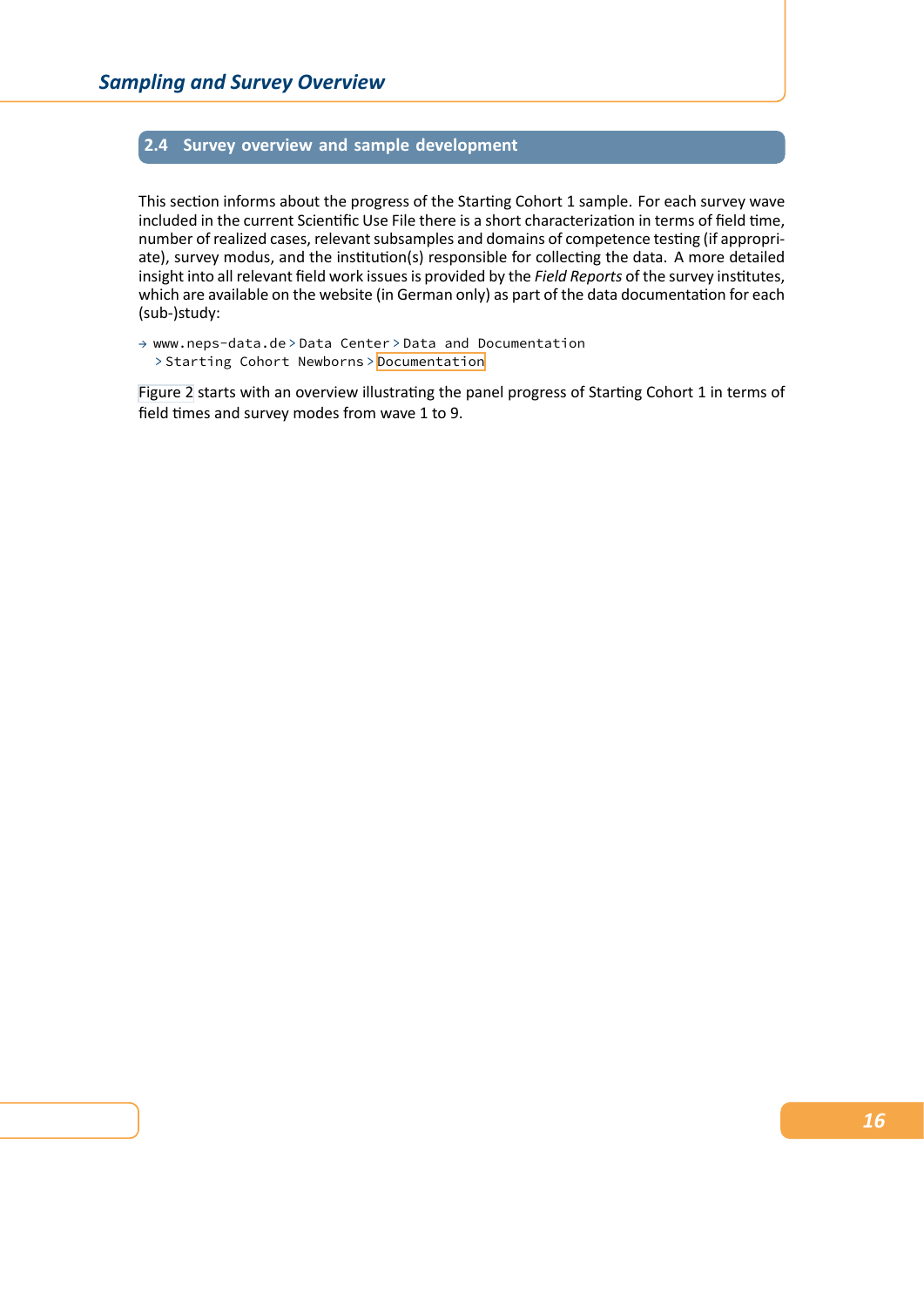

**Figure 2:** Survey progress of Starting Cohort <sup>1</sup> (waves <sup>1</sup> to 9)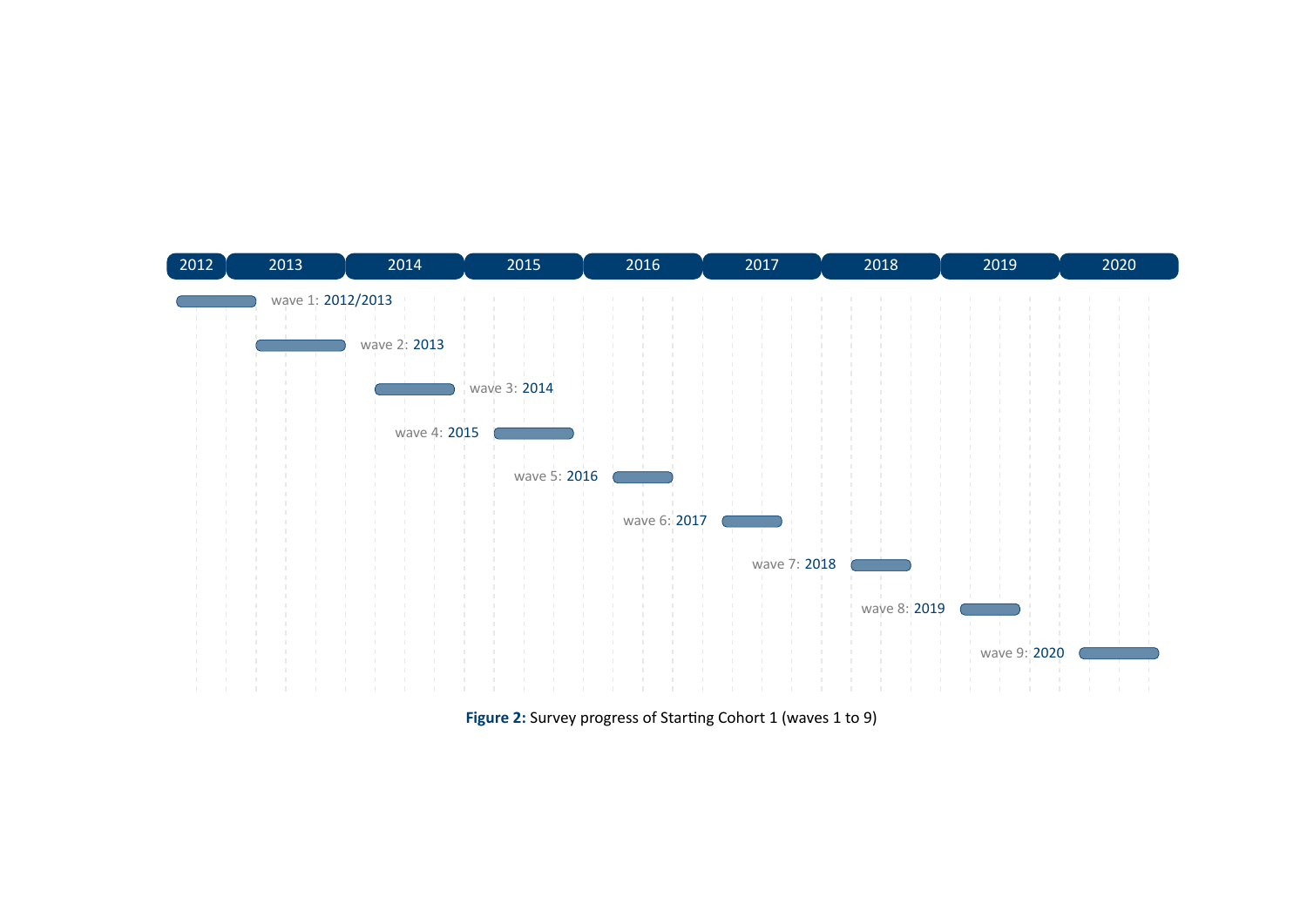## <span id="page-22-0"></span>**2.4.1 Wave 1: 2012/2013**





■ Target persons

**Current wave** 6‐8 month‐old infants

**Initial sample** 6‐8 month‐old infants (panel entry 2012/2013)

Mode of survey video-based survey of direct measures (parent-child interaction, sensorimotor development, and habituation‐dishabituation paradigm)

- **Context persons** 
	- Parents (esp. mothers)

**Mode of survey** computer‐assisted personal interviews (CAPI)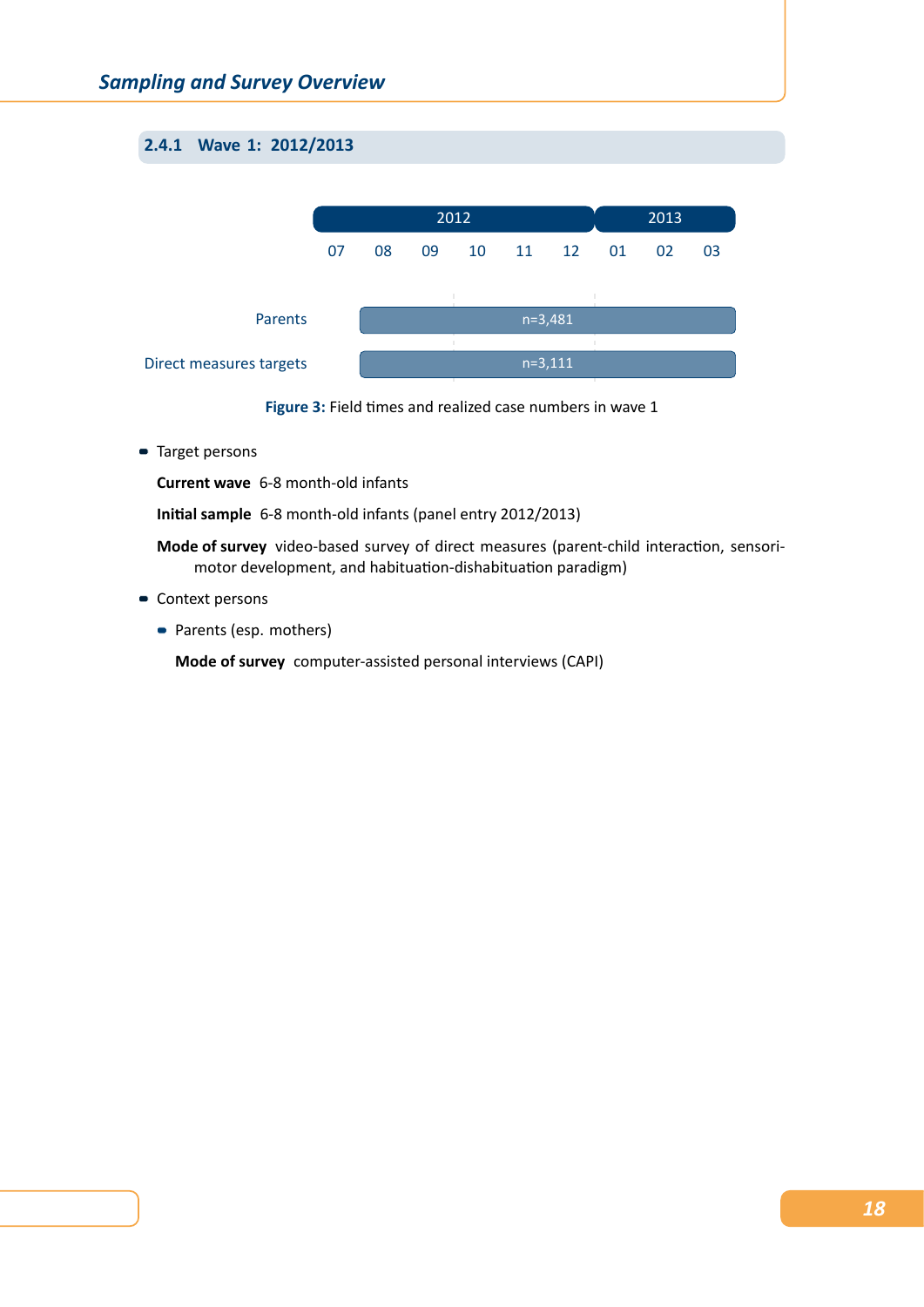## <span id="page-23-0"></span>**2.4.2 Wave 2: 2013**





Target persons

**Current wave** Subsample of the initial sample; 16‐17 month‐old infants

**Initial sample** 6‐8 month‐old infants (panel entry 2012/2013)

**Mode of survey** video‐based survey of direct measures (parent‐child interaction and habituation‐ dishabituation paradigm)

- Context persons
	- Parents (esp. mothers)
		- **Mode of survey** computer‐assisted telephone interviews (CATI) for the parents; computer‐ assisted personal interviews (CAPI) for those parents who could not be reached via telephone and who belonged to the subsample of children with direct measures
	- External child care persons (educators/childminders)
		- **Mode of survey** parents passed the written questionnaires (PAPI) to the external child care persons (=educators in kindergartens or day care childminders)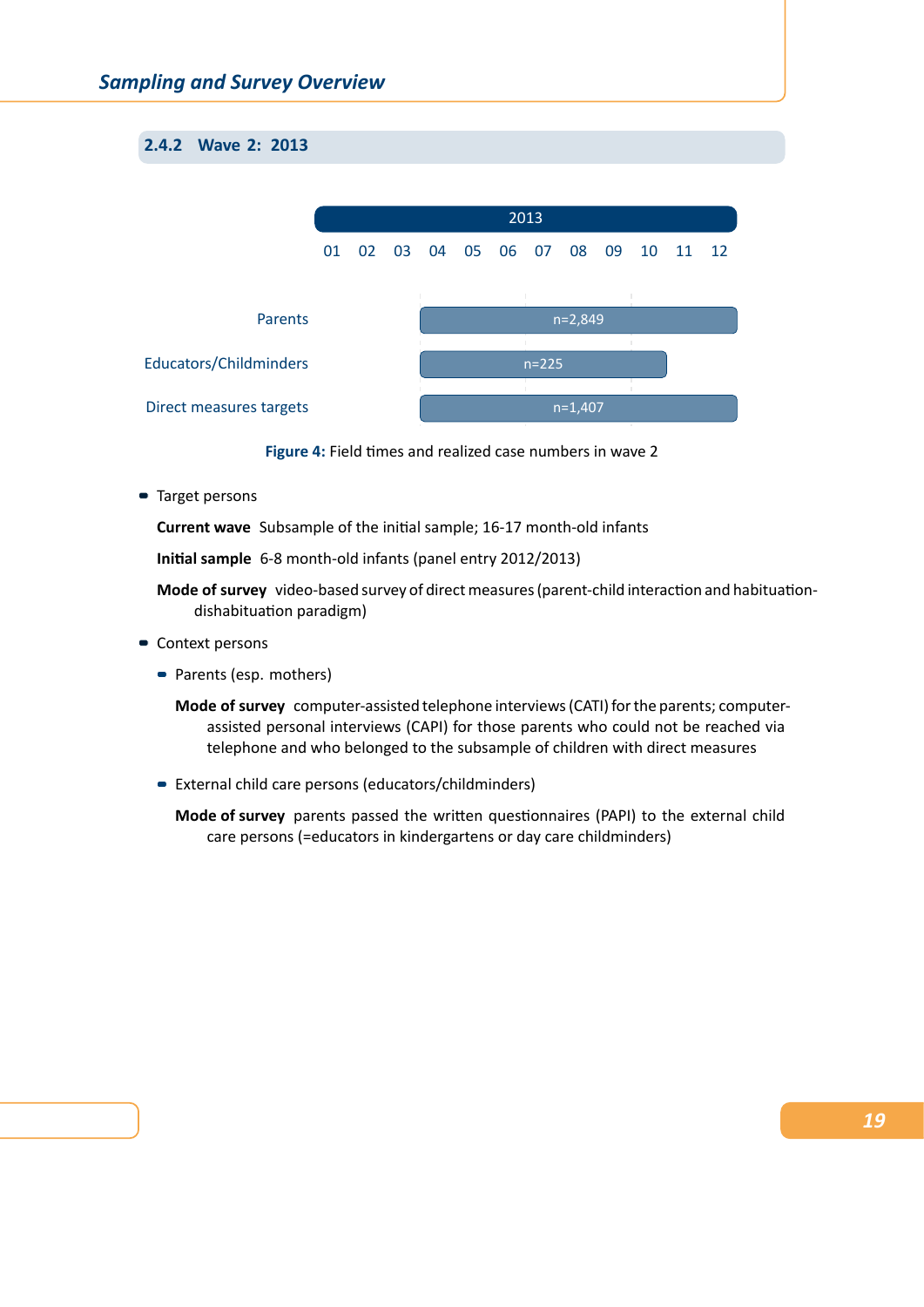## <span id="page-24-0"></span>**2.4.3 Wave 3: 2014**



**Figure 5:** Field times and realized case numbers in wave 3

Target persons

**Current wave** 25‐27 month‐old infants

**Initial sample** 6‐8 month‐old infants (panel entry 2012/2013)

**Mode of survey** video-based survey of direct measures (parent-child interaction)

- Context persons
	- Parents (esp. mothers)

**Mode of survey** computer‐assisted personal interviews (CAPI); computer‐assisted tele‐ phone interviews (CATI) for those parents who could not be reached at home; written questionnaire on the vocabulary of the child (PAPI)

■ External child care persons (educators/childminders)

**Mode of survey** parents passed the written questionnaires (PAPI) to the external child care persons (=educators in kindergartens or day care childminders)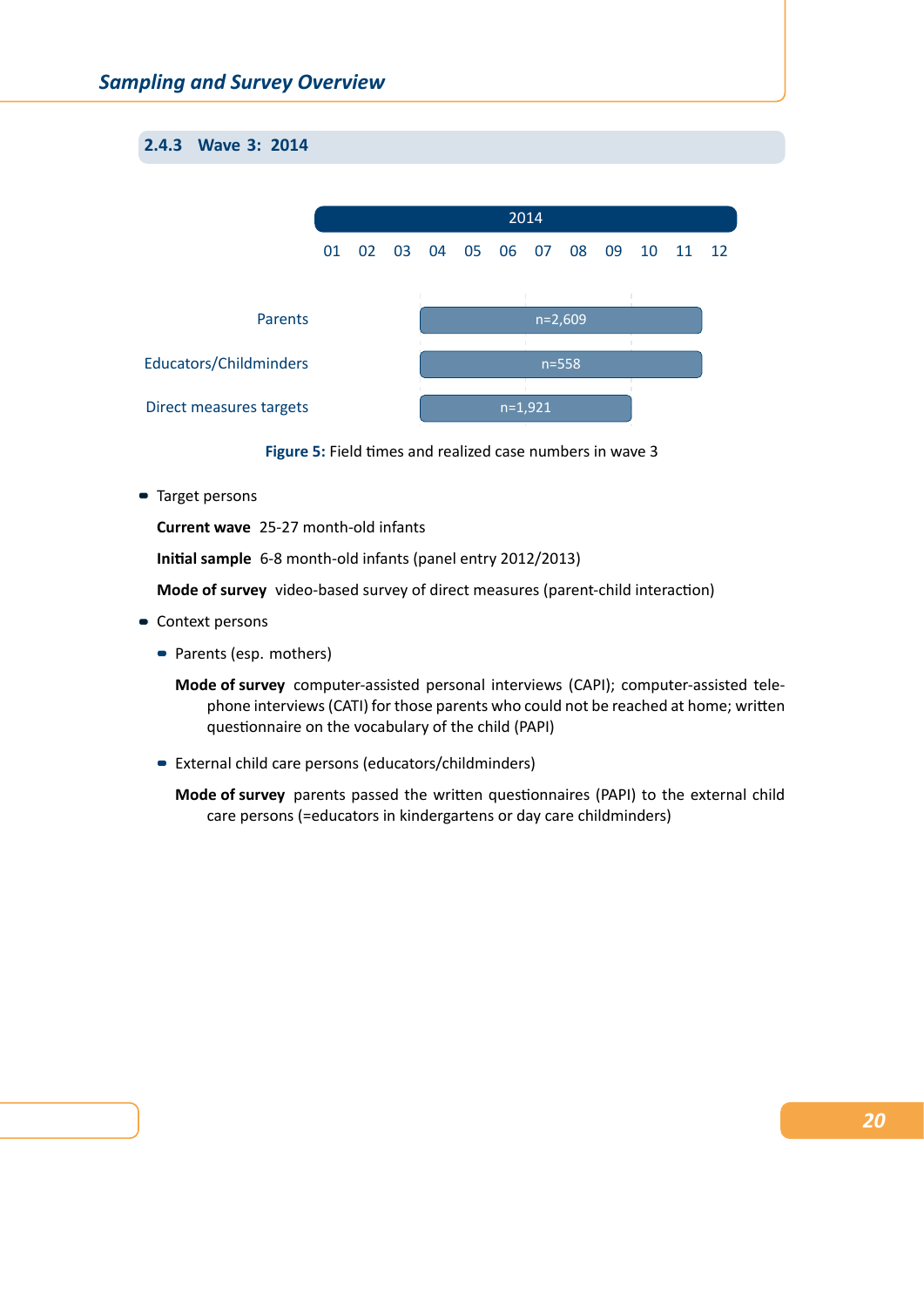## <span id="page-25-0"></span>**2.4.4 Wave 4: 2015**



**Figure 6:** Field times and realized case numbers in wave 4

■ Target persons

**Current wave** 37‐39 month‐old infants

**Initial sample** 6‐8 month‐old infants (panel entry 2012/2013)

- **Mode of survey** computer‐based test (CBT/tablet) of competence measures (vocabulary, cat‐ egorization, delayed gratification, digit span)
- Context persons
	- Parents (esp. mothers)

**Mode of survey** computer‐assisted personal interviews (CAPI); computer‐assisted tele‐ phone interviews (CATI) for those parents who could not be reached at home

■ External child care persons (educators + institution managers)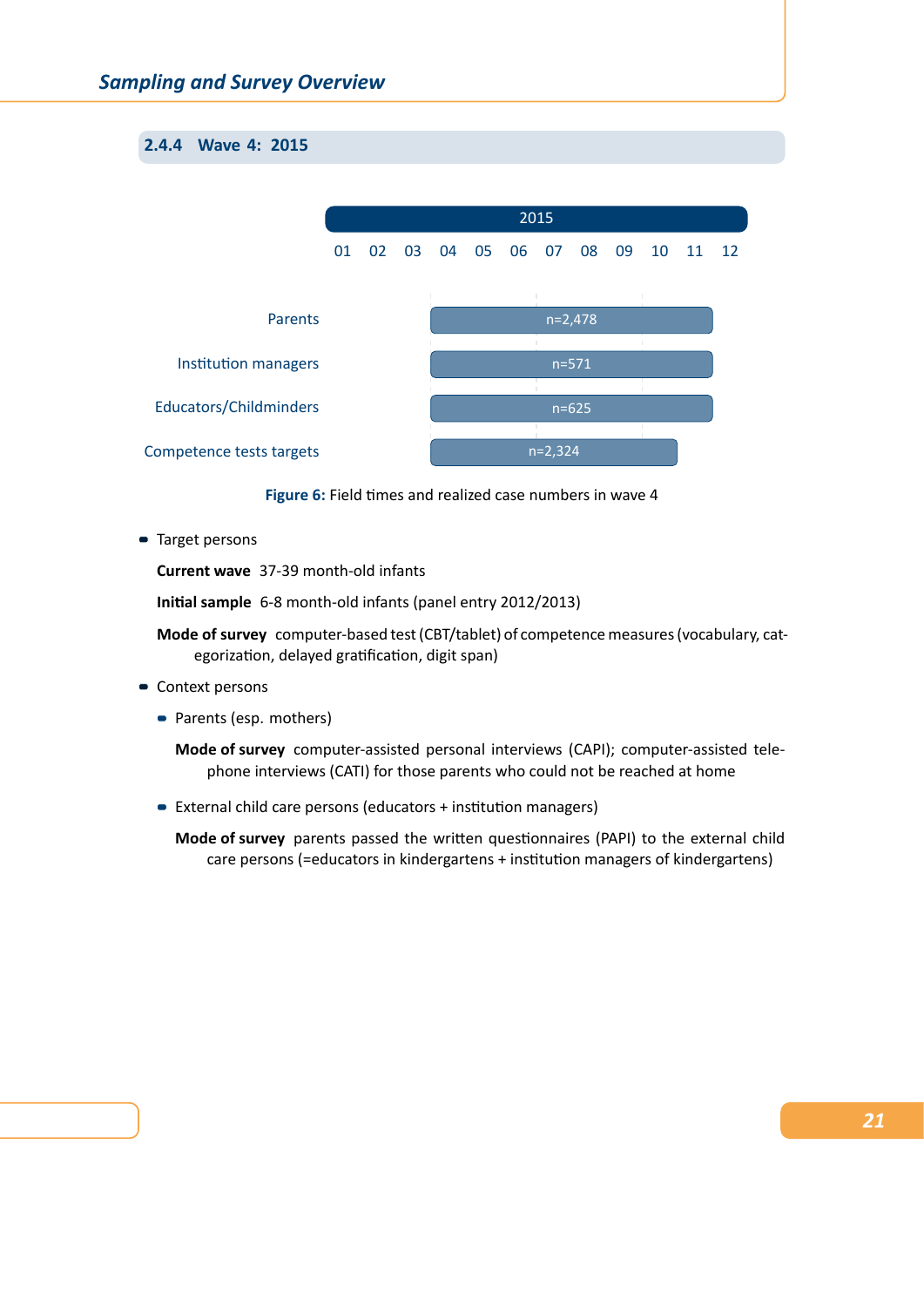## <span id="page-26-0"></span>**2.4.5 Wave 5: 2016**



**Figure 7:** Field times and realized case numbers in wave 5

■ Target persons

**Current wave** approx. 48 month‐old children

**Initial sample** 6‐8 month‐old infants (panel entry 2012/2013)

- **Mode of survey** computer‐based test (CBT/tablet) of competence measures (flanker task, mathematics)
- Context persons
	- Parents (esp. mothers)

**Mode of survey** computer‐assisted personal interviews (CAPI); computer‐assisted tele‐ phone interviews (CATI) for those parents who could not be reached at home; written questionnaire on the child (PAPI)

■ External child care persons (educators + institution managers)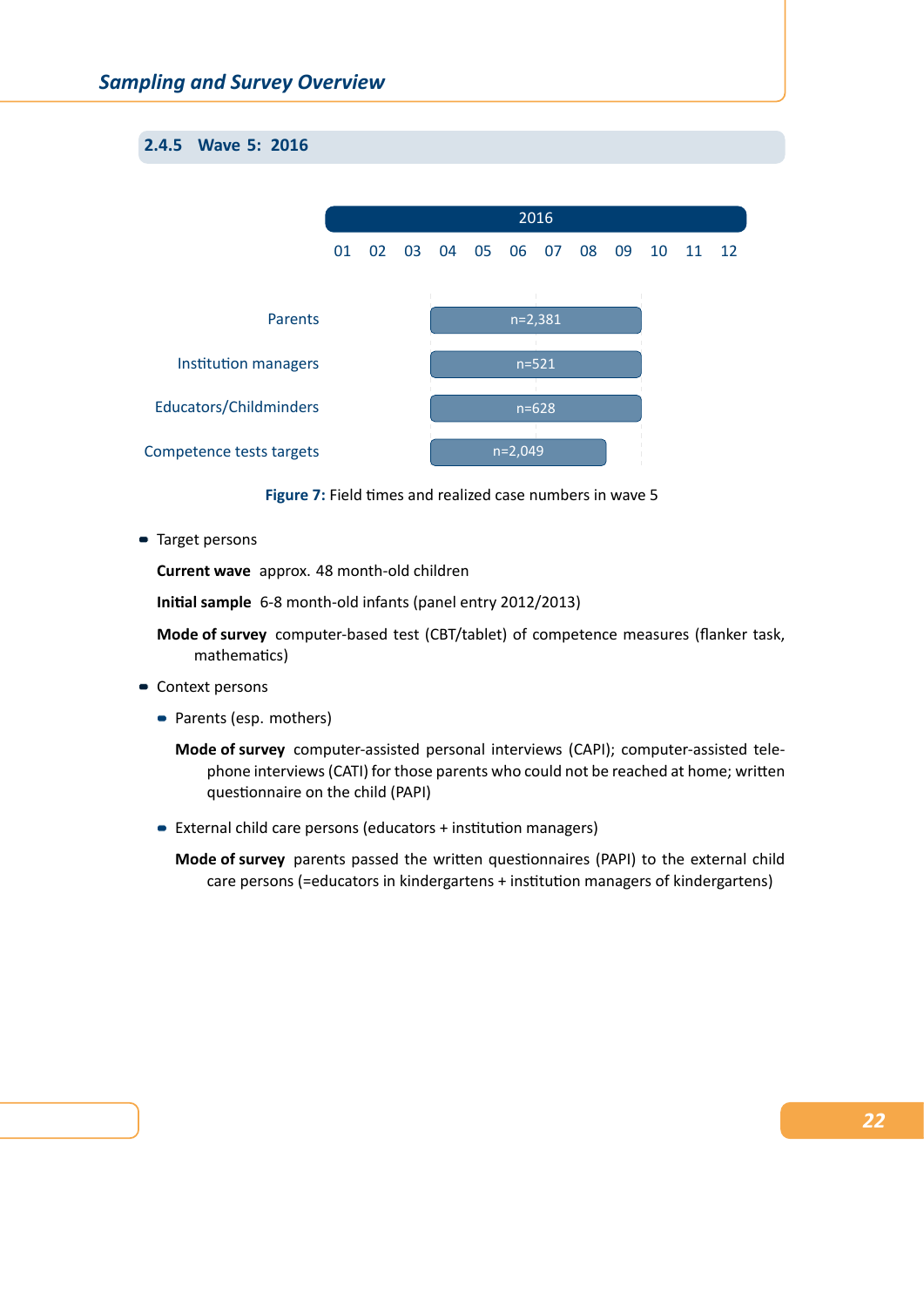<span id="page-27-0"></span>**2.4.6 Wave 6: 2017**



**Figure 8:** Field times and realized case numbers in wave 6

■ Target persons

**Current wave** approx. 5 year‐old children

**Initial sample** 6‐8 month‐old infants (panel entry 2012/2013)

- **Mode of survey** computer‐based test (CBT/tablet) of competence measures (vocabulary, sci‐ entific competence, delayed gratification)
- Context persons
	- Parents (esp. mothers)

**Mode of survey** computer‐assisted personal interviews (CAPI); computer‐assisted tele‐ phone interviews (CATI) for those parents who could not be reached at home; written questionnaire on the child (PAPI)

■ External child care persons (educators + institution managers)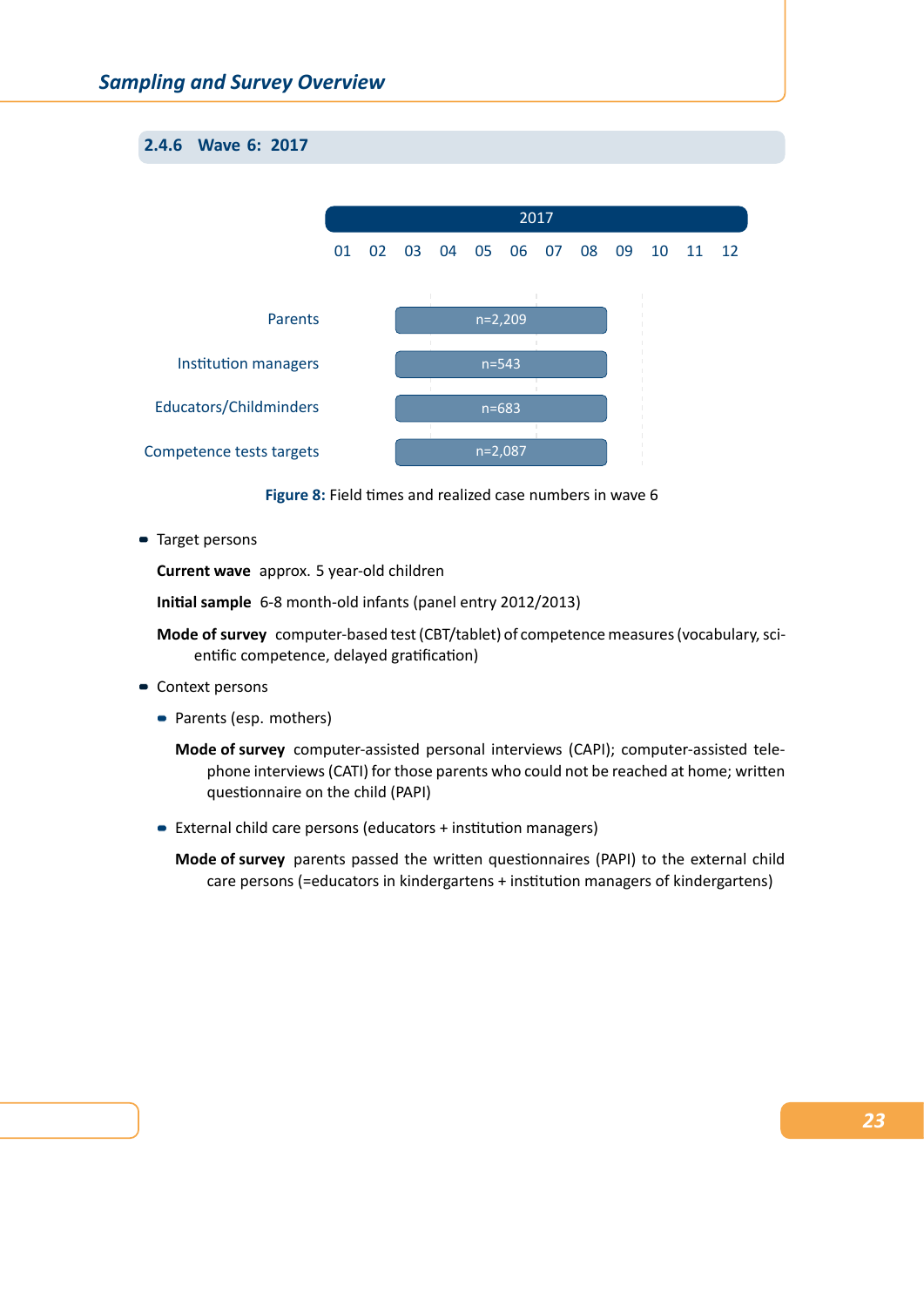## <span id="page-28-0"></span>**2.4.7 Wave 7: 2018**



**Figure 9:** Field times and realized case numbers in wave 7

■ Target persons

**Current wave** approx. 6 year‐old children

**Initial sample** 6‐8 month‐old infants (panel entry 2012/2013)

- **Mode of survey** computer‐based test (CBT/tablet) of competence measures (DGCF: cogni‐ tive basic skills, mathematical competence, digit span: phonological working memory)
- Context persons
	- Parents (esp. mothers)

**Mode of survey** computer‐assisted personal interviews (CAPI); computer‐assisted tele‐ phone interviews (CATI) for those parents who could not be reached at home; written questionnaire on the child (PAPI)

■ External child care persons (educators + institution managers)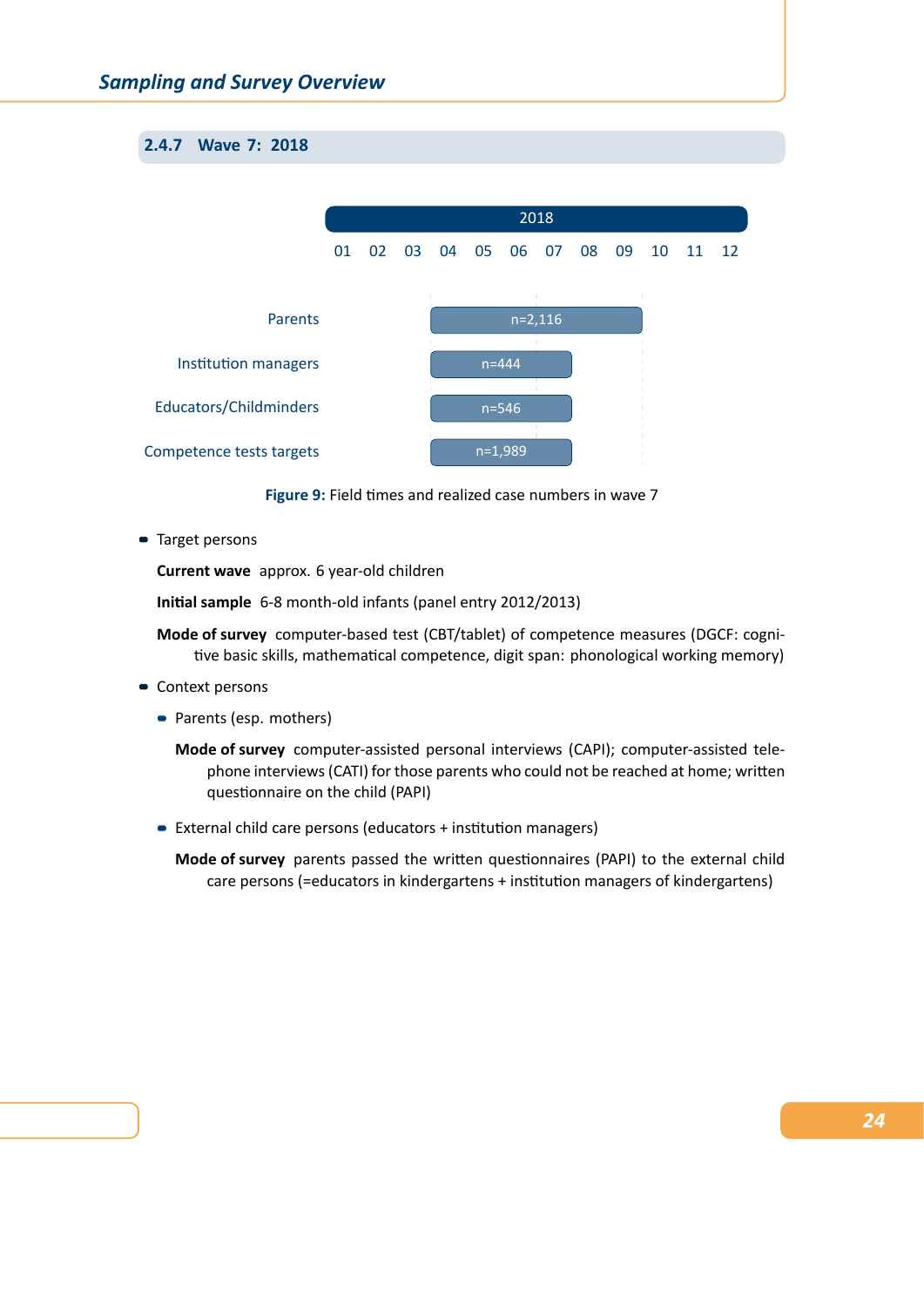## <span id="page-29-0"></span>**2.4.8 Wave 8: 2019**



**Figure 10:** Field times and realized case numbers in wave 8

**Target persons** 

**Current wave** approx. 7 year‐old children

**Initial sample** 6‐8 month‐old infants (panel entry 2012/2013)

- **Mode of survey** computer‐based test (CBT/tablet) of competence measures (vocabulary: lis‐ tening comprehension at word level, scientific competence, delayed gratification: ex‐ ecutive control, digit span: phonological working memory)
- Context persons
	- Parents (esp. mothers)
		- **Mode of survey** computer‐assisted personal interviews (CAPI); computer‐assisted tele‐ phone interviews (CATI) for those parents who could not be reached at home; written questionnaire on the child (PAPI)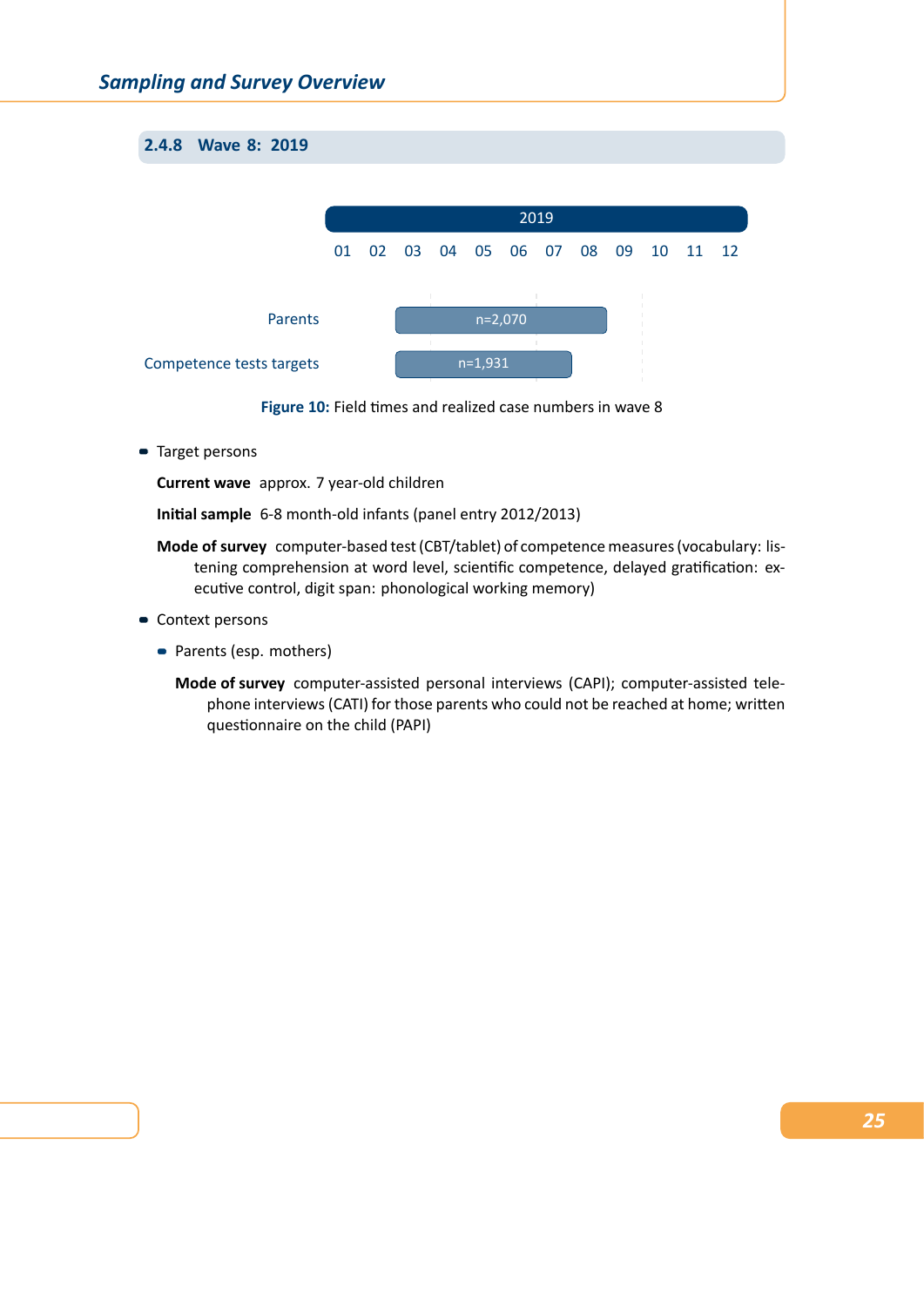## <span id="page-30-0"></span>**2.4.9 Wave 9: 2020**





**Target persons** 

**Current wave** approx. 8 year‐old children

**Initial sample** 6‐8 month‐old infants (panel entry 2012/2013)

- **Mode of survey** computer‐based test (CBT/tablet) of competence measures (reading speed, early reading competence, mathematical competence)
- **Mode change during fieldwork** Due to the Corona pandemic, the CAPI field had to be stopped after three weeks; the survey was restarted in June as CAPI‐by‐Phone. In this mode, the TBT test modules were converted into an online format in which the target child completed the tasks on a home tablet or computer and the interviewer actively accom‐ panied the testing on the phone.
- Context persons
	- Parents (esp. mothers)
		- **Mode of survey** computer‐assisted personal interviews (CAPI) plus written questionnaires (PAPI) during competence testing of the target children
		- **Mode change during fieldwork** Due to the Corona pandemic, the CAPI field had to be stopped after three weeks; the survey was restarted in June as CAPI‐by‐Phone. In this mode, the CAPI interviewers conducted the parents interviews by telephone from home. The originally planned CATI converting field was dropped.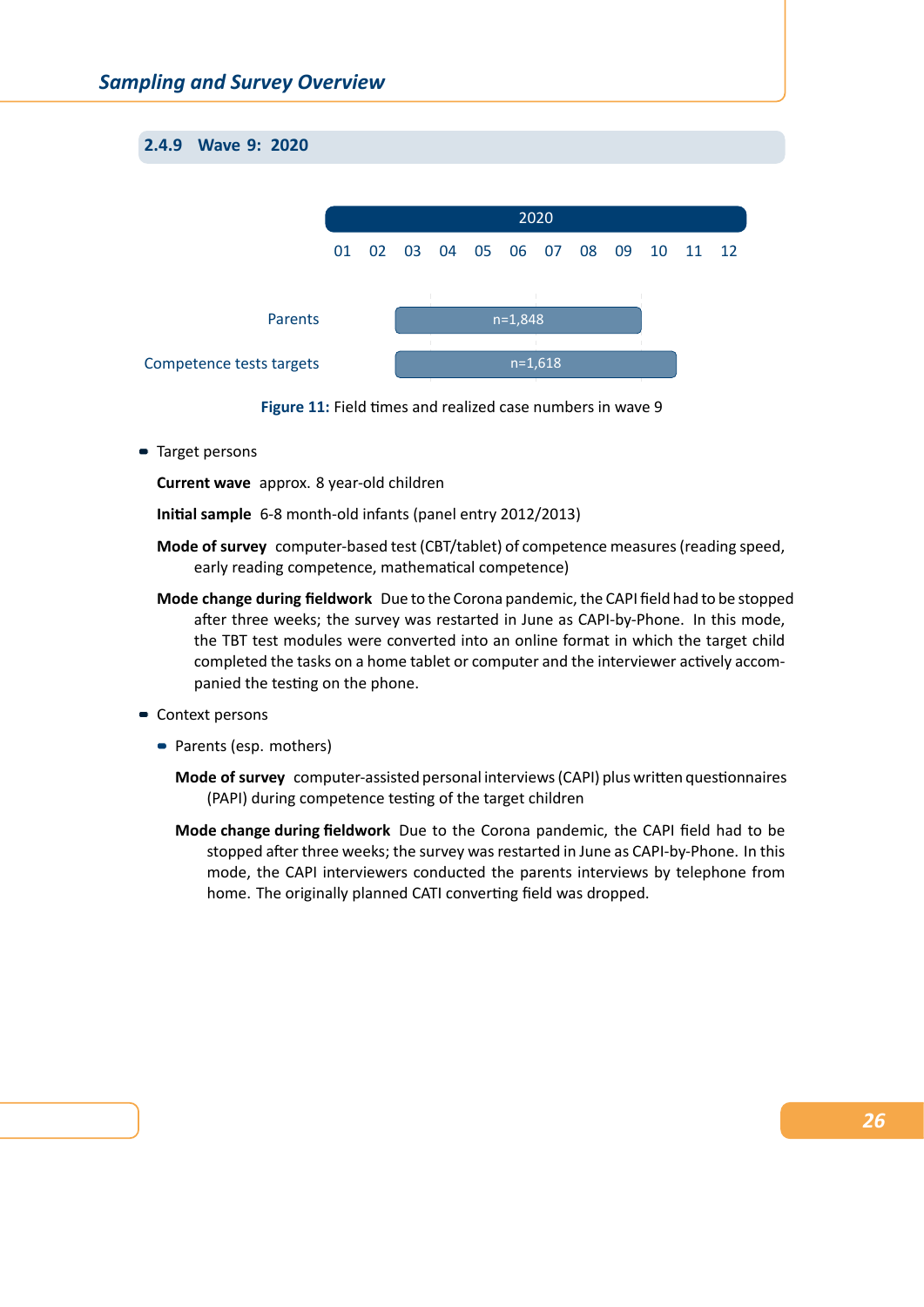

## **3 General Conventions**

<span id="page-31-0"></span>The compilation of NEPS Scientific Use Files follows two general paradigms on how to edit the source data (i. e., the data that is delivered to the LIfBi Research Data Center by the survey agencies). There may be exceptions to these principles that are explicitly noted in the respective documentation material.

The first and foremost paradigm in creating NEPS Scientific Use Files is the one of unaltered data. Wherever possible, the data editing procedures do neither change nor destruct the content of the original data. We consider this to be the basis for preserving the full research potential of the collected data. For this reason, no corrections are made during the entire data editing process to ensure the content validity of the source data. As a consequence, this means that the data in the Scientific Use File may contain implausible values, unless corresponding controls were already provided in the survey instrument. Only in rare cases, in which the responsible developers of a variable require the removal of clearly implausible information, these values are replaced by the special missing code *implausible value removed* (–52, see Table 6). The most prominent (and only systematic) exception to this general paradigm concerns the recod‐ ing of open responses that could originally have been recorded directly as closed responses (see section 3.4 for details). NEPS Scientific Use Files are equipped with a dataset EditionBackups that contains backup information for all content that has been modified by [such rec](#page-41-0)oding procedures (see section 4.5.2 for details).

[The second](#page-42-0) paradigm is to integrate the data as much as possible without compromising the usability of the Scientific Use File. The underlying assumption is that for a vast majority of data users it is far mo[re comfortab](#page-59-0)le to reduce already integrated data for a specific analysis as op‐ posed to correctly compile the relevant information from scattered source data themselves. In the end, each Scientific Use File contains only a few dozen integrated panel and spell datasets according to a general structure (see section 4.3 and section 4.4 for details), even if the compilation is based on several hundred separate source dataset files.

In addition to these two basic principles of data editing, there are several conventions for the data structure of all NEPS Scientific U[se Files. The](#page-45-0) aim [of this struc](#page-46-0)turing is to ensure a maximum of consistency between the data of the different starting cohorts. In other words, a researcher who is familiar with the data logic of a particular NEPS cohort should be able to immediately recognize this structure when starting to work with data from another NEPS cohort. These conventions are explained in more detail in the following sections.

## **3.1 File names**

<span id="page-31-1"></span>The naming of the data files in NEPS Scientific Use Files follows a series of rules that are sum‐ marized in Table 3. The different elements are concatenated with an underscore (\_) to generate the complete file name.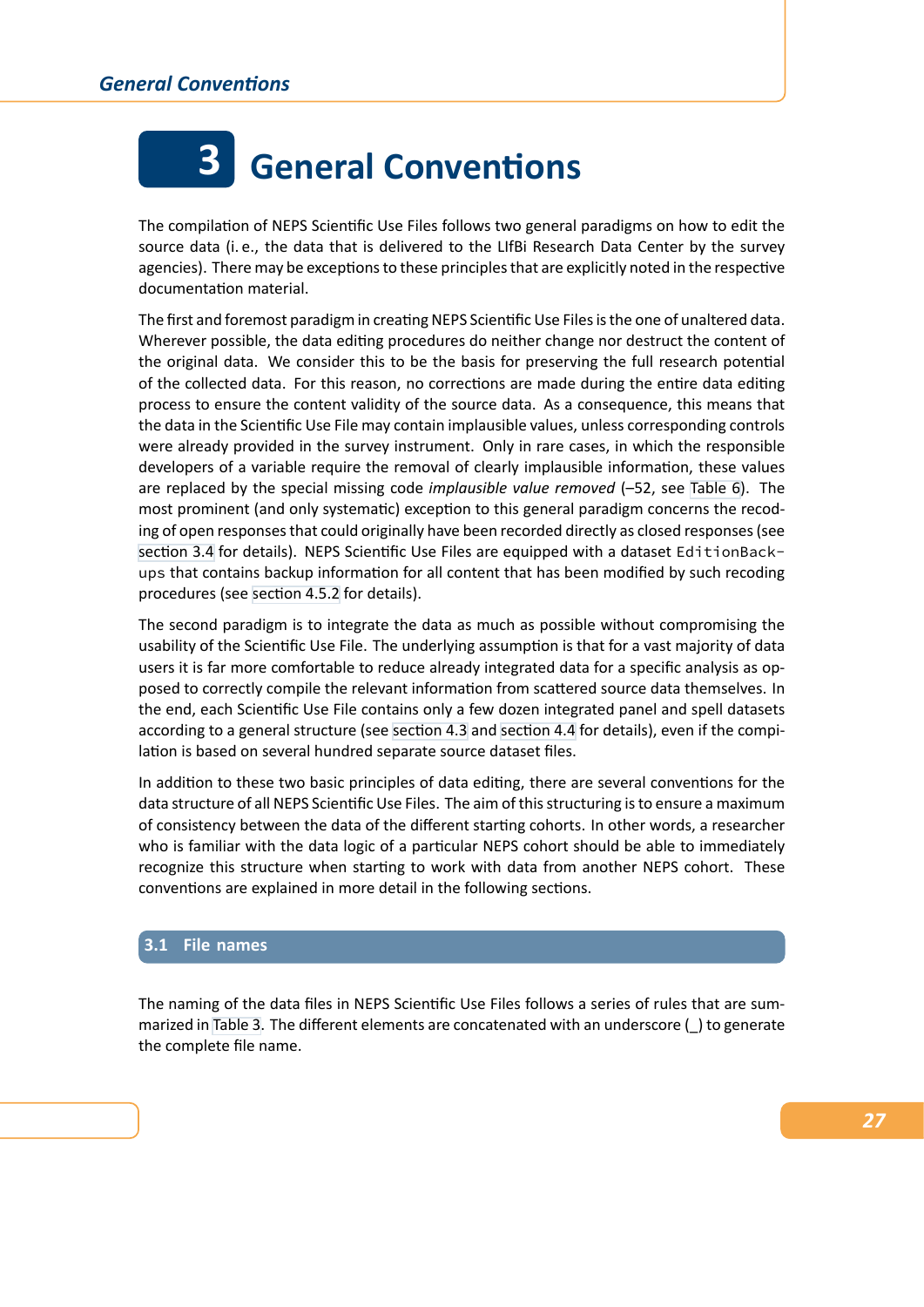<span id="page-32-0"></span>

| <b>Element</b>             | <b>Definition</b>                                                                                                                                                                                                                                                                                                                              |  |  |  |  |  |
|----------------------------|------------------------------------------------------------------------------------------------------------------------------------------------------------------------------------------------------------------------------------------------------------------------------------------------------------------------------------------------|--|--|--|--|--|
| $SC[1-6]$                  | Indicator for the starting cohort                                                                                                                                                                                                                                                                                                              |  |  |  |  |  |
|                            | Newborns<br>1<br>$\equiv$<br>Kindergarten<br>$\overline{2}$<br>$=$<br>3<br>= Fifth-grade students<br>Ninth-grade students<br>4<br>$=$<br>First-year university students<br>5<br>$=$<br><b>Adults</b><br>6<br>$\equiv$                                                                                                                          |  |  |  |  |  |
| [filename]                 | Meaning of the file name                                                                                                                                                                                                                                                                                                                       |  |  |  |  |  |
|                            | <i>Prefix</i> : $x = cross-sectional file; sp = spell file; p = panel file$                                                                                                                                                                                                                                                                    |  |  |  |  |  |
|                            | Keyword: indicates the content of the corresponding file (e.g., data<br>file xTarget contains cross-sectional data from the target ques-<br>tionnaire; spSchool contains spell data from the school history)<br>File names of generated datasets do not have a prefix and always<br>start with a capital letter (e.g., CohortProfile, Weights) |  |  |  |  |  |
| [D,R,0]                    | Indicator for the confidentiality level                                                                                                                                                                                                                                                                                                        |  |  |  |  |  |
|                            | Download version<br>D<br>$=$<br>Remote access version<br>R<br>$=$<br>On-site access version<br>0<br>$=$                                                                                                                                                                                                                                        |  |  |  |  |  |
| $[$ #] - [#] - [#] (_beta) | Indicator for the release version                                                                                                                                                                                                                                                                                                              |  |  |  |  |  |
|                            | First digit: the main release number is incremented with every fur-<br>ther wave in the Scientific Use File; e.g., the first digit 5 implies that<br>data of the first five survey waves are included in the release                                                                                                                           |  |  |  |  |  |
|                            | Second digit: the major update number is incremented with every<br>bigger change to the Scientific Use File; major updates affect the<br>data structure, so updating the syntax files may be necessary                                                                                                                                         |  |  |  |  |  |
|                            | Third digit: the minor update number is incremented with every<br>smaller change to the Scientific Use File; minor updates affect the<br>content of cells, so updating the syntax files is not necessary                                                                                                                                       |  |  |  |  |  |
|                            | _beta: this suffix indicates a preliminary Scientific Use File release<br>which allows users to test the data before the main release; the<br>beta release is no longer available after the main release                                                                                                                                       |  |  |  |  |  |

**Table 3:** Naming conventions for NEPS file names

For instance, the file SC1\_CohortProfile\_D\_9.0.0.dta refers to the *CohortProfile* data of *Starting Cohort 1* in its *Download* version of the Scientific Use File release *9.0.0*.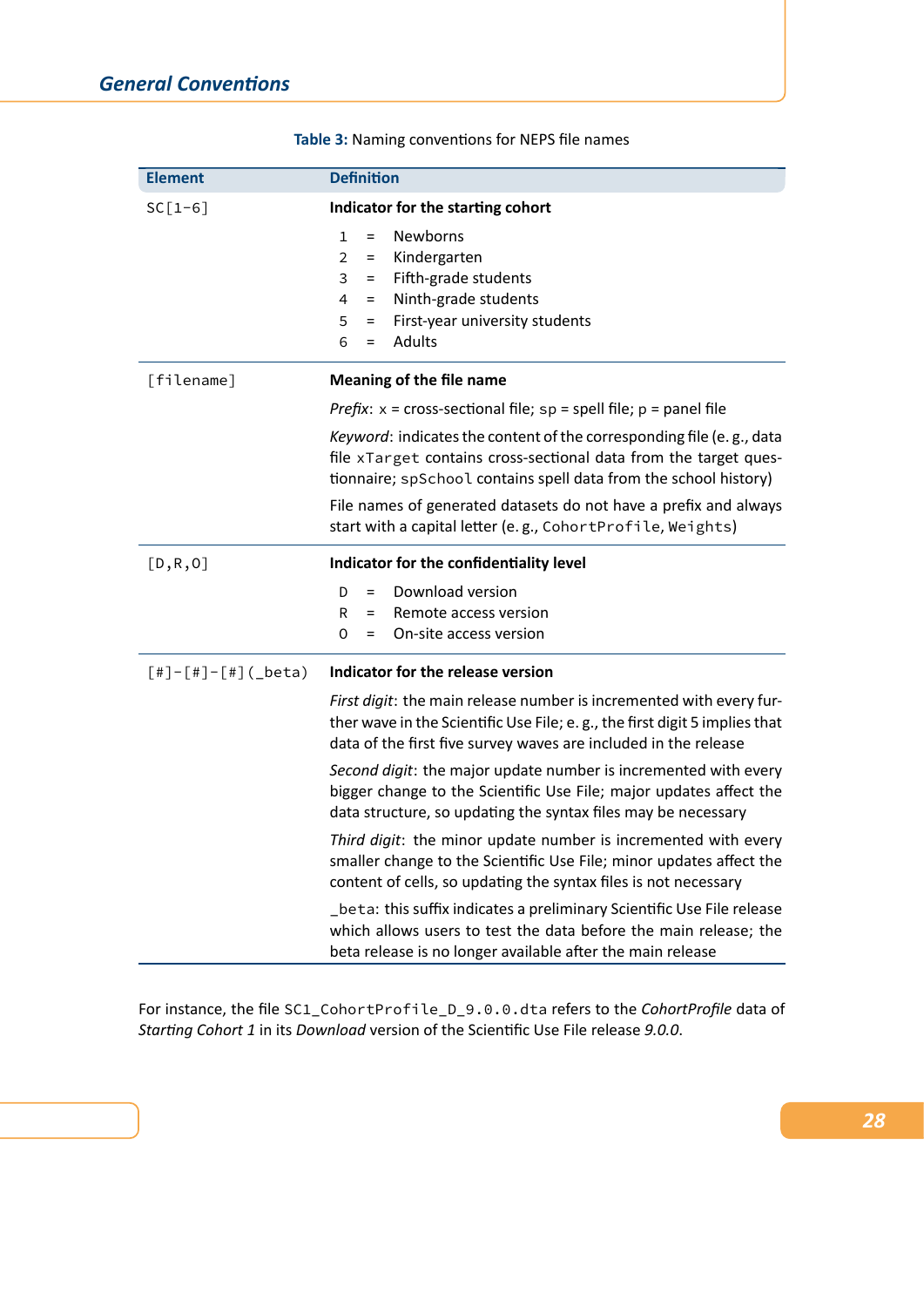## **3.2 Variables**

<span id="page-33-0"></span>The naming conventions for variables in NEPS Scientific Use Files aim to ensure maximum con‐ sistency both between the panel waves and between the starting cohorts. The names also refer to different characteristics and thus allow the data user an orientation regarding the contents of the variables. The principles of these naming conventions are exemplified in Figure 12. It has to be noted that a separate nomenclature is used for variables from competence measure‐ ments. Section 3.2.1 offers a detailed description of the general naming conventions for NEPS variables; the logic of naming competence variables is introduced in section 3.2.2[.](#page-33-2)

<span id="page-33-2"></span>

**Figure 12:** General variable naming (left) and competence variable naming (right)

## **3.2.1 Conventions for general variable naming**

<span id="page-33-1"></span>A variable name consists of up to four elements: the respondent type, the domain of informa‐ tion, an item number, and an optional suffix providing further information.

**Table 4:** Conventions for variable names

| <b>Digit</b> | <b>Description</b>                                                                                                                                                                                                                                                                                                                                                                                                     |  |  |  |  |  |  |  |  |
|--------------|------------------------------------------------------------------------------------------------------------------------------------------------------------------------------------------------------------------------------------------------------------------------------------------------------------------------------------------------------------------------------------------------------------------------|--|--|--|--|--|--|--|--|
| 1            | <b>Respondent type</b>                                                                                                                                                                                                                                                                                                                                                                                                 |  |  |  |  |  |  |  |  |
|              | Indicator to which group of respondents the variable refers; note that variables<br>related to the target person start with t even if the target person was not the<br>actual informant (e.g., generated variables, list data from schools/kindergartens)<br>$t =$ Target person<br>p = Parent of target person<br>e = Educator/childminder<br>h = Head/manager of institution (information about school/kindergarten) |  |  |  |  |  |  |  |  |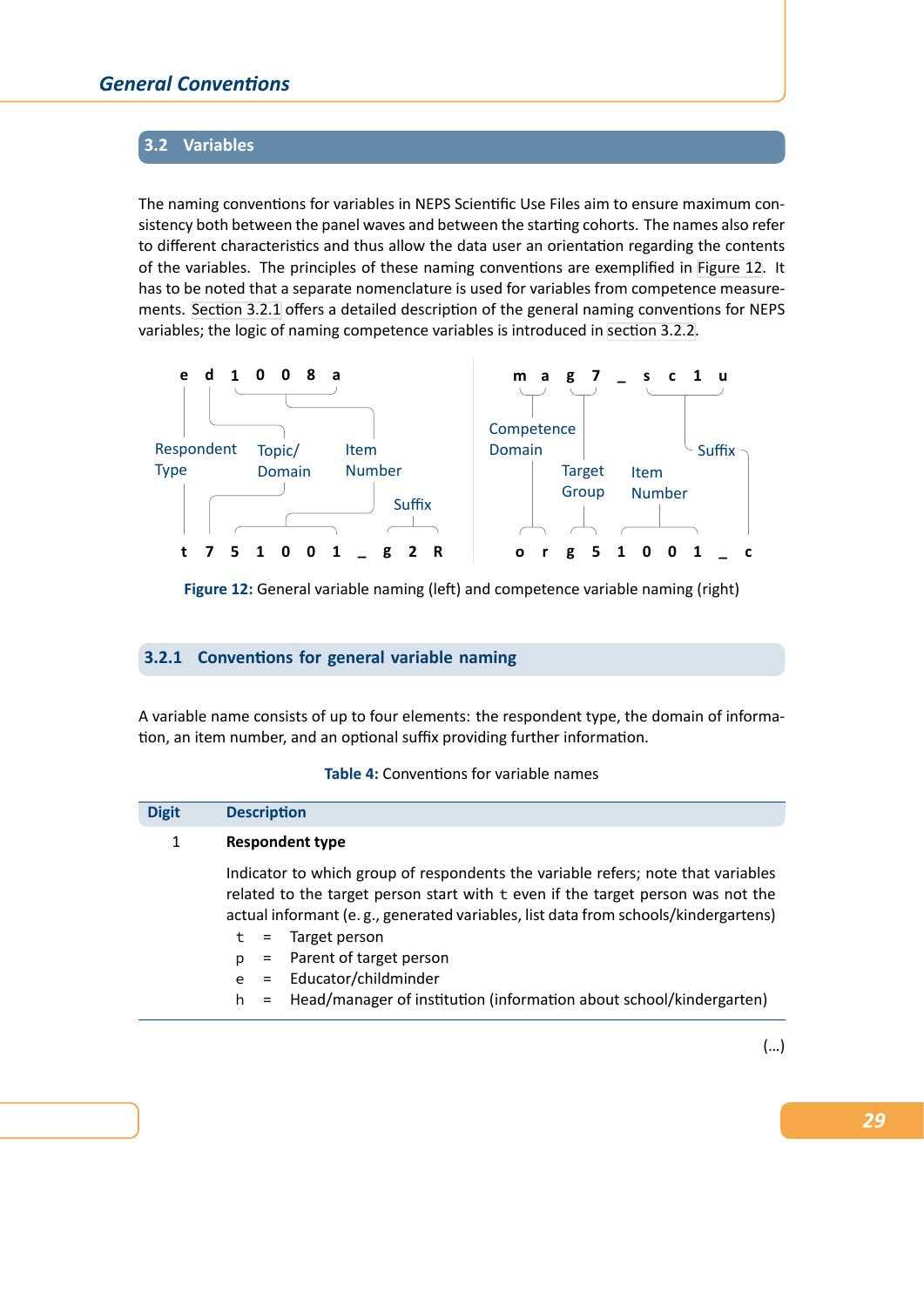#### **Table 4:** (continued)

| <b>Digit</b>   | <b>Description</b>                                                                                   |  |  |  |  |  |  |  |
|----------------|------------------------------------------------------------------------------------------------------|--|--|--|--|--|--|--|
| $\overline{2}$ | Topic/domain                                                                                         |  |  |  |  |  |  |  |
|                | Indicator to which theoretical dimension or educational stage the variable refers                    |  |  |  |  |  |  |  |
|                | Competence development<br>$\mathbf{1}$<br>$\equiv$                                                   |  |  |  |  |  |  |  |
|                | Learning environments<br>2<br>$=$                                                                    |  |  |  |  |  |  |  |
|                | <b>Educational decisions</b><br>3<br>$=$                                                             |  |  |  |  |  |  |  |
|                | Migration background<br>4<br>$=$                                                                     |  |  |  |  |  |  |  |
|                | Returns to education<br>5<br>$=$                                                                     |  |  |  |  |  |  |  |
|                | Interest, self-concept and motivation<br>6<br>$\equiv$                                               |  |  |  |  |  |  |  |
|                | Socio-demographic information<br>$\overline{7}$<br>$\equiv$                                          |  |  |  |  |  |  |  |
|                | Newborns and early childhood education<br>a<br>$\equiv$                                              |  |  |  |  |  |  |  |
|                | From kindergarten to elementary school<br>b<br>$=$                                                   |  |  |  |  |  |  |  |
|                | From elementary school to lower secondary school<br>$\mathsf{C}$<br>$\equiv$                         |  |  |  |  |  |  |  |
|                | From lower to upper secondary school<br>d<br>$=$                                                     |  |  |  |  |  |  |  |
|                | From upper secondary school to higher ed./occ. training/labor market<br>e<br>$=$                     |  |  |  |  |  |  |  |
|                | From vocational training to the labor market<br>$\mathsf{f}$<br>$\equiv$                             |  |  |  |  |  |  |  |
|                | From higher education to the labor market<br>g<br>$\equiv$                                           |  |  |  |  |  |  |  |
|                | Adult education and lifelong learning<br>h<br>$\equiv$                                               |  |  |  |  |  |  |  |
|                | Basic program<br>S<br>$=$                                                                            |  |  |  |  |  |  |  |
|                | Generated variables<br>$=$<br>X                                                                      |  |  |  |  |  |  |  |
| $3 - 7$        | Item number                                                                                          |  |  |  |  |  |  |  |
|                | Indicator for the item number which typically consists of four numeric characters                    |  |  |  |  |  |  |  |
|                | plus one alphanumeric character                                                                      |  |  |  |  |  |  |  |
| $8 - 11$       | <b>Suffixes</b> (optional, see below)                                                                |  |  |  |  |  |  |  |
|                | Indicator for several types of variables; separated from the previous characters<br>by an underscore |  |  |  |  |  |  |  |

#### **Suffixes**

■ Generated variables: The \_g# suffix indicates a generated variable; the running number after  $-g$  is in most cases a simple enumerator (e. g.,  $-g1$ ). Since scale indices are generated by a set of other variables, they are also identified by a \_g# suffix. Note that scale indices are named after the first of the set of variables from which they were generated. In this case, numbering is only relevant if the first variable is identical for several scale indices. The number after \_g is in most cases a simple enumerator. However, there are two types of generated variables that assign specific meanings to digits, namely regional and occupational variables. The former are based on the Nomenclature of Territorial Units for Statistics (NUTS):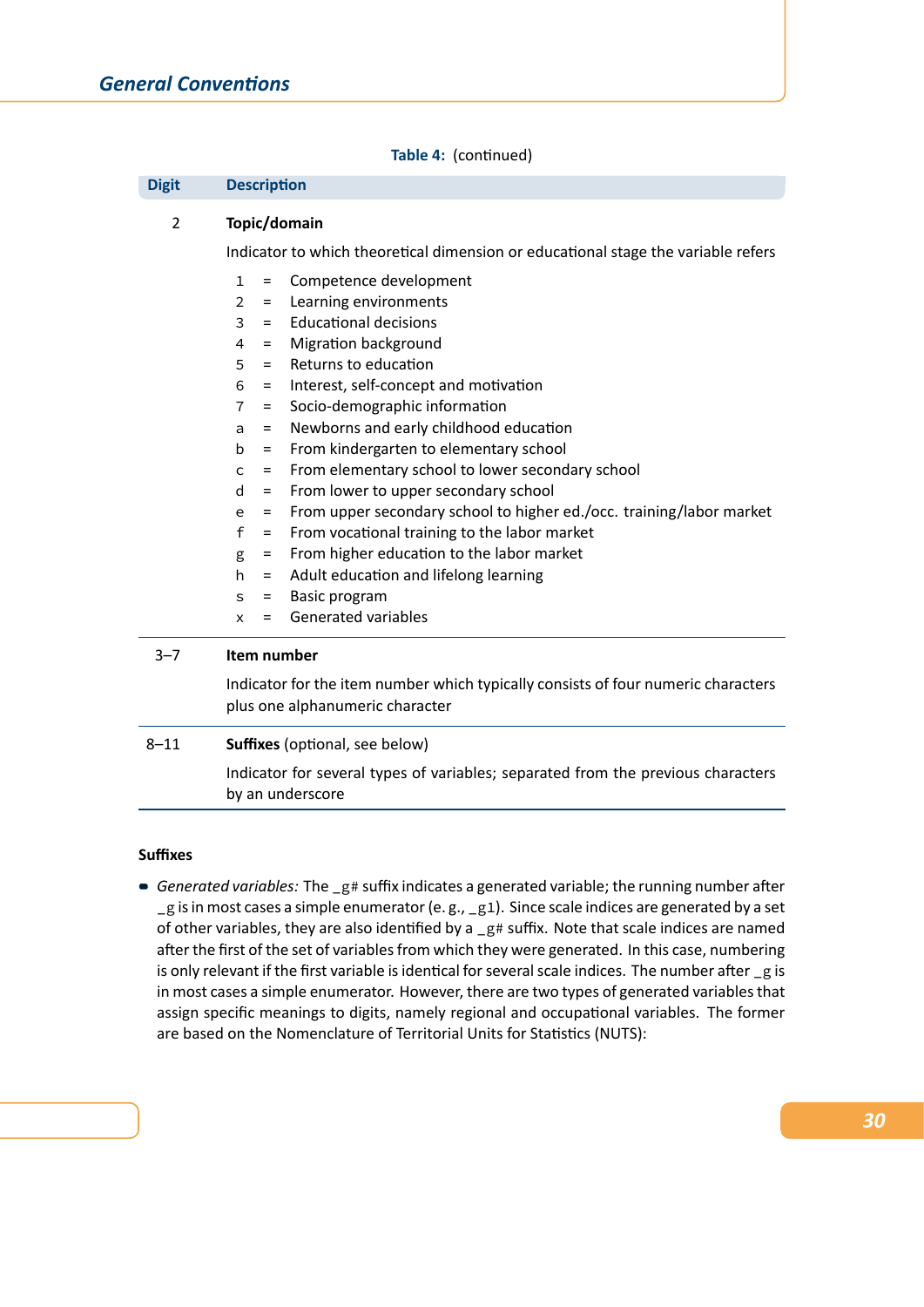- **g1: Indicator for East or West Germany**
- g2: NUTS level 1 (federal state/Bundesland)
- g3: NUTS level 2 (government region/Regierungsbezirk)
- g4: NUTS level 3 (district/Kreis)

Generated variables for occupational classifications and prestige indices (see also section 3.4):

- g1: KldB 1988 (German Classification of Occupations 1988)
- g2: KldB 2010 (German Classification of Occupations 2010)
- g3: ISCO-88 (International Standard Classification of Occupations 1988)
- g4: ISCO-08 (International Standard Classification of Occupations 2008)
- g5: ISEI-88 (International Socio-Economic Index of Occupational Status 1988)
- g6: SIOPS-88 (Standard International Occupational Prestige Scale 1988)
- g7: MPS (Magnitude Prestige Scale)
- g8: EGP (Erikson, Goldthorpe, and Portocarero's class categories)
- g9: BLK (Blossfeld's Occupational Classification)
- g14: ISEI-08 (International Socio-Economic Index of Occupational Status 2008)
- g15: CAMSIS (Social Interaction and Stratification Scale)
- g16: SIOPS-08 (Standard International Occupational Prestige Scale 2008)
- *Versions of variables:* If question formulations, interviewer instructions, etc. change between panel waves to such an extent that sufficient meaning equivalence is no longer guaranteed, the answers to these questions are stored in different versions of a variable. The data for the latest and most current version of a question are provided under the variable name with‐ out any version suffix. Previous item versions are identified by var\_v1 for the data before the question was modified for the first time,  $var_vz$  for the data before the question was modified for a second time, and so on.
- *Harmonized variables:* The suffix var\_ha indicates a harmonized variable in which common information from different versions of a variable is integrated. This is often done by aggregating detailed value characteristics into common superordinate categories. In other words, a harmonized variable reflects the lowest common denominator of information from a variable and its version(s).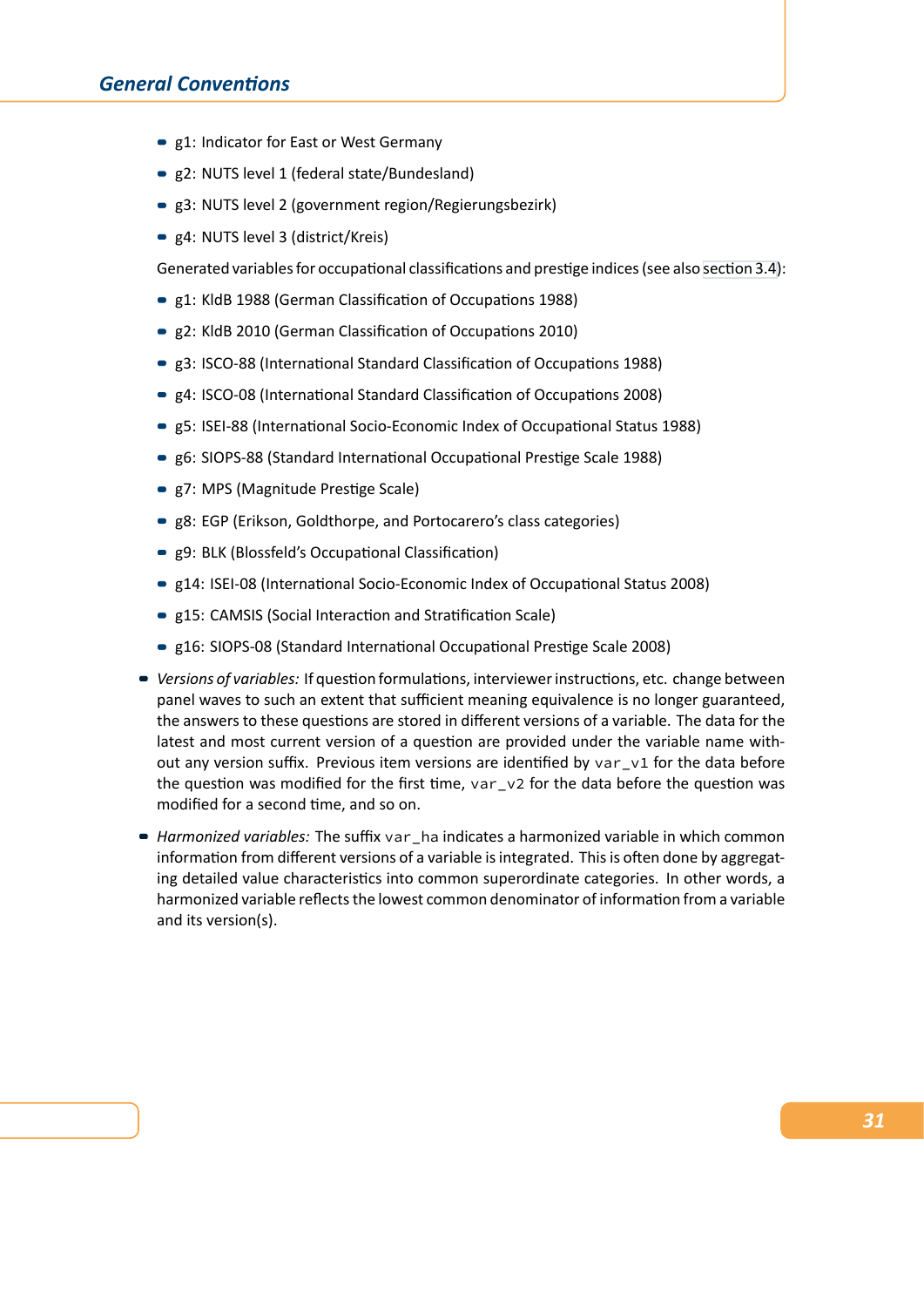- *Wide format variables:* The \_w# suffix indicates variables that are stored in wide format. Note that this suffix does not necessarily imply a wave logic. The presence of a set of variables var\_w1, var\_w2, …, var\_w10 may mean that there are up to 10 values for this variable per person or episode. This is the case, for example, if the corresponding item in the survey instrument was repeatedly measured in a loop. Another example concerns the date of the competence measurement within a survey wave if it took place on two different days.
- *Confidentiality level:* The \_D, \_R, or \_O suffix indicates variables that have been modified during the anonymization process (see section 1.4). The suffix \_0 signalizes that data in this variable is only available via on-site acces; \_R refers to variables where access to detailed information is only possible via RemoteNEPS and on‐site stay; and \_D means that data in this variable has been extracted from the corresponding \_O or \_R variable to make at least some information available in the download [version of t](#page-8-0)he Scientific Use File. The confidentiality suffixes stand either alone (e. g., country of birth: t405010\_R) or in combination with other suffixes (e. g., district of place of birth: t700101\_g3R).

### **3.2.2 Conventions for competence variable naming**

<span id="page-36-0"></span>The naming of variables from competence measurements and direct measures follows an al‐ ternative logic. In contrast to other data files, the competence datasets (xTargetCompetencies and xDirectMeasures in Starting Cohort 1) are structured in wide format; that is, all values for a single respondent are represented in one row of the data matrix. Thus, the inte‐ gration of information from several competence domains collected across several survey waves requires specific conventions for variable naming. Competence variables are characterized by three name components and supplementing suffixes. The first component indicates the com‐ petence domain of the measurement (two characters, e. g., vo for vocabulary). The second part identifies the target group and the survey wave or class level in which the measurement was first used (two or three characters, e.g., k1 for kindergarten children during the first wave). The target group identification does not necessarily indicate the cohort or testing wave of the measurement. Please refer to the explanations in the next section for the special features of repeatedly used test items. Some competence measurement are not designed for specific age groups, but are implemented unmodified in different cohorts and testing waves. In these cases the target group is defined as ci (cohort invariant). The third component denotes the item number. Table 5 contains a list of all possible specifications of the three parts of a competence variable name.

The additional suffixes inform about the mode of test execution if more than one survey modus has bee[n applied](#page-37-0) for a measurement and about the sort of item score and overall competence score. There is a distinction between scored items named [varname]\_c and scored partial credit-items named [varname]s\_c. The latter is relevant if more than one correct solution is possible (e.g., value  $0 = 0$  out of two points, value  $1 = 1$  out of two points, value  $2 = 2$  out of two points), whereas the former is applied for dichotomous solutions (value 0 = not solved, value 1 = solved). In addition to the item scores, several aggregated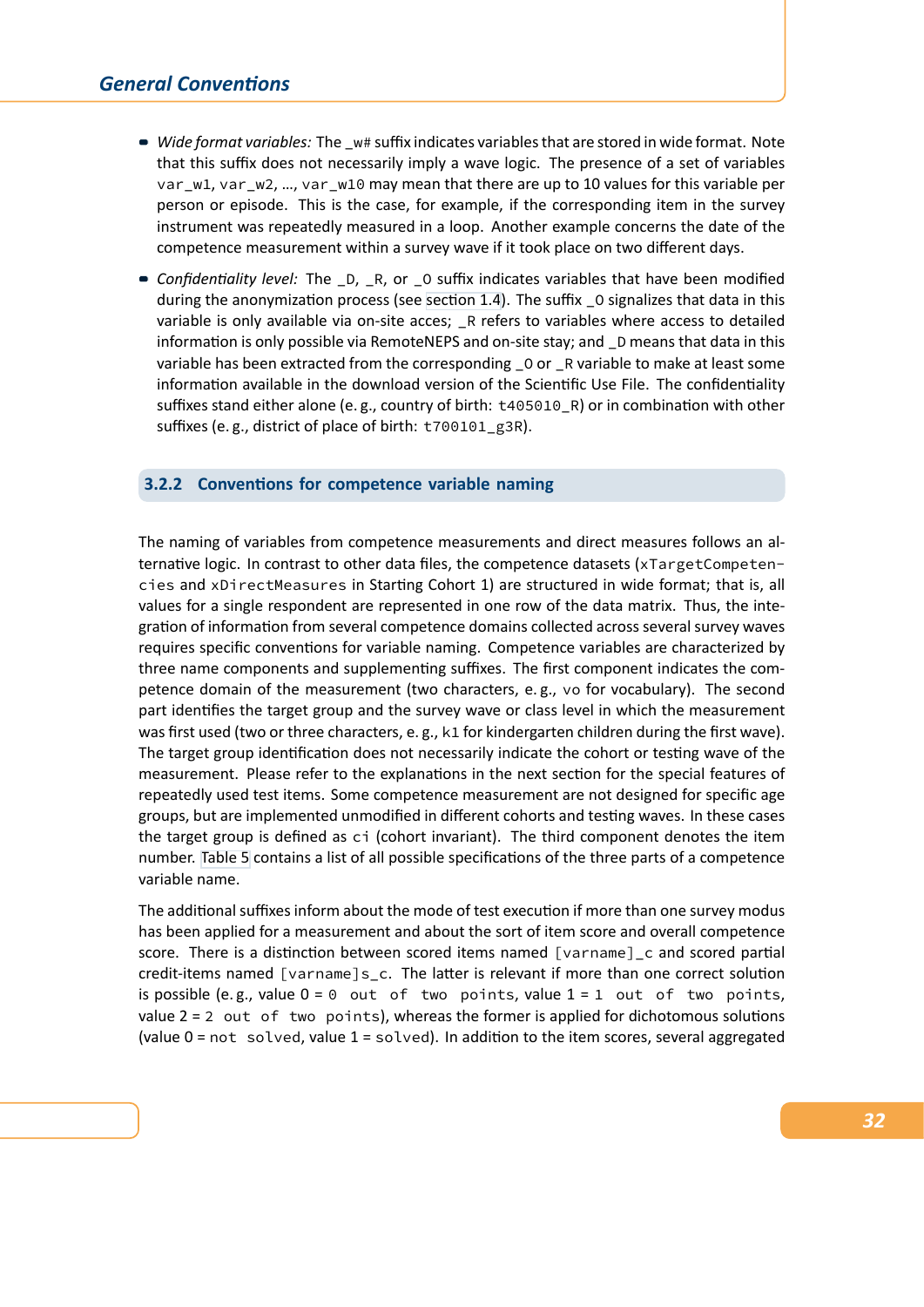# *General Conventions*

scores are provided for competence measurements. They are indicated by \_sc [number] and a few special suffixes for Starting Cohort 1. A letter appended to the suffix indicates that more than one aggregated score for a competence measurement is available (e.g., \_sc3a, \_sc3b for different sum scores of any test). Detailed descriptions on how the aggregated competence scores were estimated can be found in the domain‐specific documentation reports. The last part of Table 5 shows all possible suffixes and their meanings.

**Table 5:** Conventions for competence variable names

### <span id="page-37-0"></span>**Part I: Competence Domain** (2 chars)

| ba    | Business administration and economics                             |
|-------|-------------------------------------------------------------------|
| bd    | Backwards digit span: Phonological working memory                 |
| ca    | Categorization: SON-R subtest                                     |
| cd    | Cognitive development: Sensorimotor development                   |
| de    | Delayed gratification: Executive control                          |
| dg    | Domain-general cognitive functions (DGCF): Cognitive basic skills |
| ds    | Digit span: Phonological working memory                           |
| ec    | Flanker task: Executive control                                   |
| ef    | English foreign language: English reading competence              |
| fa    | <b>FAIR: Concentration abilities</b>                              |
| gr    | Grammar: Listening comprehension at sentence level                |
| hd    | Habituation-dishabituation paradigm                               |
| iс    | Information and communication technology literacy (ICT)           |
| ih    | Interaction at home: Parent-child interaction                     |
| ip    | Identification of phonemes: Phonological awareness                |
| li    | Listening: Listening comprehension at text/ciscourse level        |
| lk    | Early knowledge of letters                                        |
| ma    | Mathematical competence                                           |
| md    | Declarative metacognition                                         |
| mp    | Procedural metacognition                                          |
| nr/nt | Native language Russian/Turkish: Listening comprehension          |
| on    | Blending of onset and rimes: Phonological awareness               |
| or    | Orthography                                                       |
| re    | Reading competence                                                |
| ri    | Rimes: Phonological awareness                                     |
| rs    | Reading speed                                                     |
| rx    | Early reading competence                                          |
| sc    | Scientific competence                                             |
| st    | Scientific thinking: Science propaedeutics                        |
| VO    | Vocabulary: Listening comprehension at word level                 |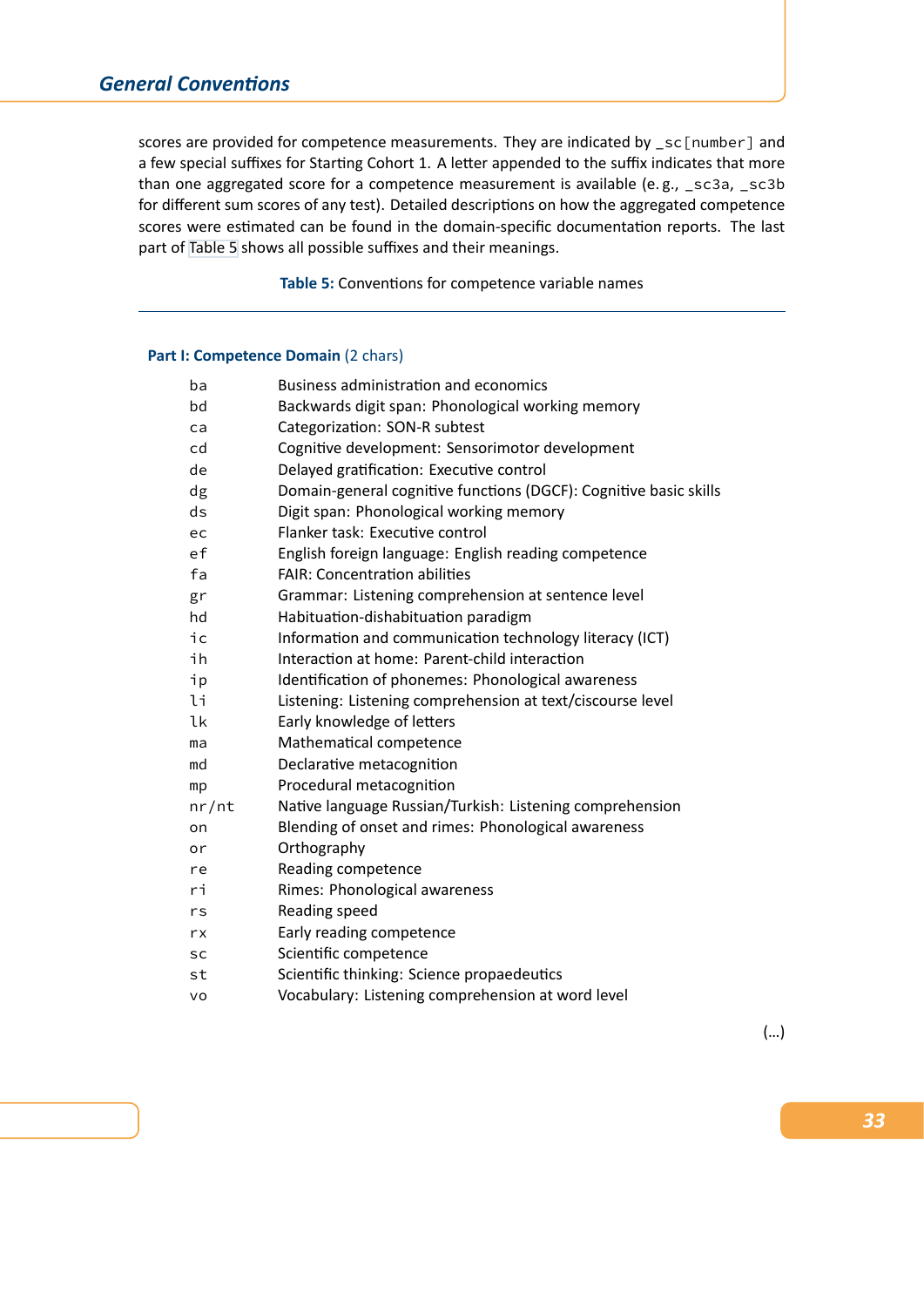### **Table 5:** (continued)

### **Part II: Target Group** (1 char), followed by wave or grade (1-2 digits)

- n# Newborns in wave #
- k# Kindergarten children in wave #
- g# Students at school in grade #
- s# University students in wave #
- a# Adults in wave #
- ci Cohort invariant (for instruments administered unchanged in all cohorts)

### **Part III: Item number** (3‐4 chars)

For some competence domains, these item numbers follow a certain scheme, but for most competence domains they only indicate the different items

#### **Part IV: Suffixes** (starting with an underscore)

| $\n  pb$        | Paper-based test modus (proctored)                      |
|-----------------|---------------------------------------------------------|
| $\_{cb}$        | Computer-based test modus (proctored)                   |
| $_{\mathsf{w}}$ | Web/Internet-based test modus (unproctored)             |
| $-c$            | Scored item variable (s_c for partial credit-items)     |
| $\_sc1$         | Weighted likelihood estimate (WLE) <sup>12</sup>        |
| $\_sc2$         | Standard error for the WLE <sup>2</sup>                 |
| $\_sc3$         | Sum score                                               |
| sc4             | Mean score                                              |
| $\_sc5$         | Difference score (for procedural metacognition)         |
| $\_sc6$         | Proportion correct score (for procedural metacognition) |
| $-p$            | Maximum value for an item (only in Starting Cohort 1)   |
| $_b$            | Minimum value for an item (only in Starting Cohort 1)   |
| $\_m$           | Mean value for an item (only in Starting Cohort 1)      |
| $\mathsf{-}$ S  | Sum value for an item (only in Starting Cohort 1)       |
| $n_{-}$         | Number value for an item (only in Starting Cohort 1)    |

#### **Identification of repeated test items**

In some competence measurements identical items are implemented in different testing waves (e. g., mathematics). Identifying repeatedly measured test items in NEPS data can be easily done by looking for competence variables with an identical word stem. If the same test item

**<sup>1</sup>** WLEs and their standard errors are estimated in tests that are scaled based on models of Item Response Theory (cf. Pohl and Carstensen, 2012).

**<sup>2</sup>** WLEs and their standard errors are corrected for test position; uncorrected WLEs and standard errors are indi‐ cated by an additional u in the suffix (\_sc1u, \_sc2u).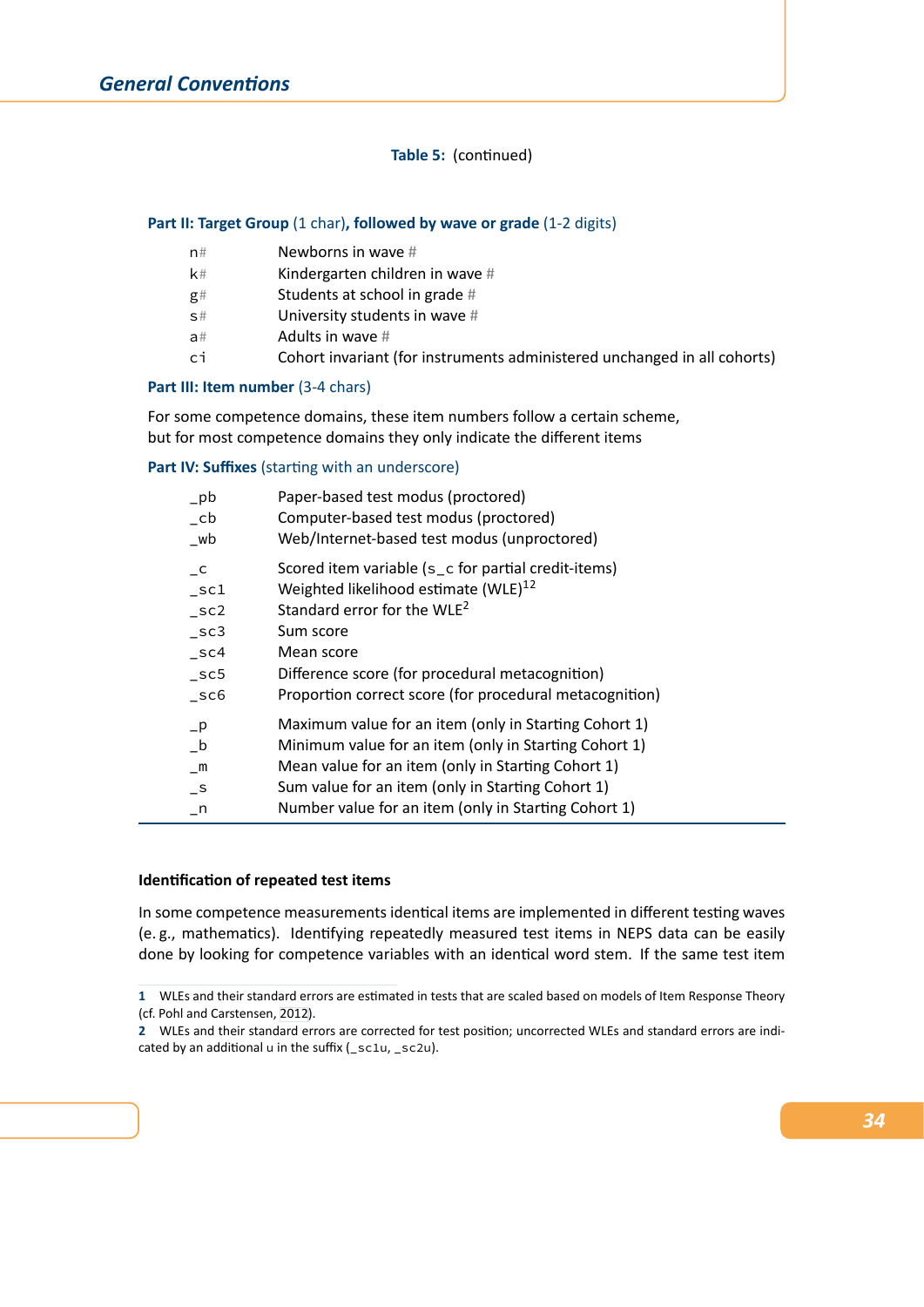is surveyed in different survey waves or starting cohorts, the variable name is equiped with an additional suffix. It is important to know that the two or three characters for the target group (second part of the variable name) always indicate the wave or cohort in which the item was initially used. The word stem is then fixed and does not change when the item is used again in later waves or other cohorts. If the variable name does not contain a suffix for repeated use, then the second part of the word stem refers to the target group of the realized measurement. However, if the variable name includes a suffix for repeated use, then the values of the variable do not refer to the target group according to the word stem, but to the target group according to the suffix. The suffix that points to the repeated use consists of two parts: The first element indicates the starting cohort of current item administration and the second element indicates the cohort or testing wave of current item administration.

The following example illustrates this logic: The competence variable vok10067\_sc2g1\_c is a vocabulary item (vo) that was initially measured during the first kindergarten survey wave (k1). However, the values in this variable reflect the scored measurements of this item´s repeated use among the target persons of Starting Cohort 2 in the course of the survey wave in grade 1 (\_sc2g1), and thus two years after the first measurement.

### **3.2.3 Labels**

As a rule, the seven‐digit variable names are not sufficient to uniquely identify the respective contents of the variables and to differentiate sufficiently between items. All variables therefore have *variable labels* for more detailed description. In addition, most variables contain *value la‐ bels* for the respective value characteristics. All information is available in German and English and is typically displayed directly in the editor of the statistics program, e.g. for frequency calculation or when searching the data (applies to SPSS and Stata, see also section 1.3). For users of R, see section B.1 for hints on this.

In addition to the variable and value labels, the datasets also contain extended characteristics for variables. These include the question text from the survey instrum[ent, any ass](#page-7-0)ociated in‐ terviewe[r instruction](#page-106-0)s and filter conditions, as well as other meta information. All extended features can be accessed directly within data files. Stata users apply the infoquery command for this, which is part of the *NEPStools* package (see section 1.8). SPSS users will find the addi‐ tional meta information in the "Variable View" at the end of each variable line.

As explained in more detail in section 4, NEPS data from different waves are integrated as much as possible. For panel data, this primarily means tha[t many varia](#page-13-0)bles contain information from multiple waves. In most cases of such a data integration, the meta information between the waves does not change. However, if there are changes to the meta information of a repeatedly measured item, and if t[hese chan](#page-44-0)ges are not significant enough to store the information in separate variables, the assignment of meta information follows a general rule: **All meta in‐ formation available in a dataset always corresponds to the most recently instrument in which the respective item was used.**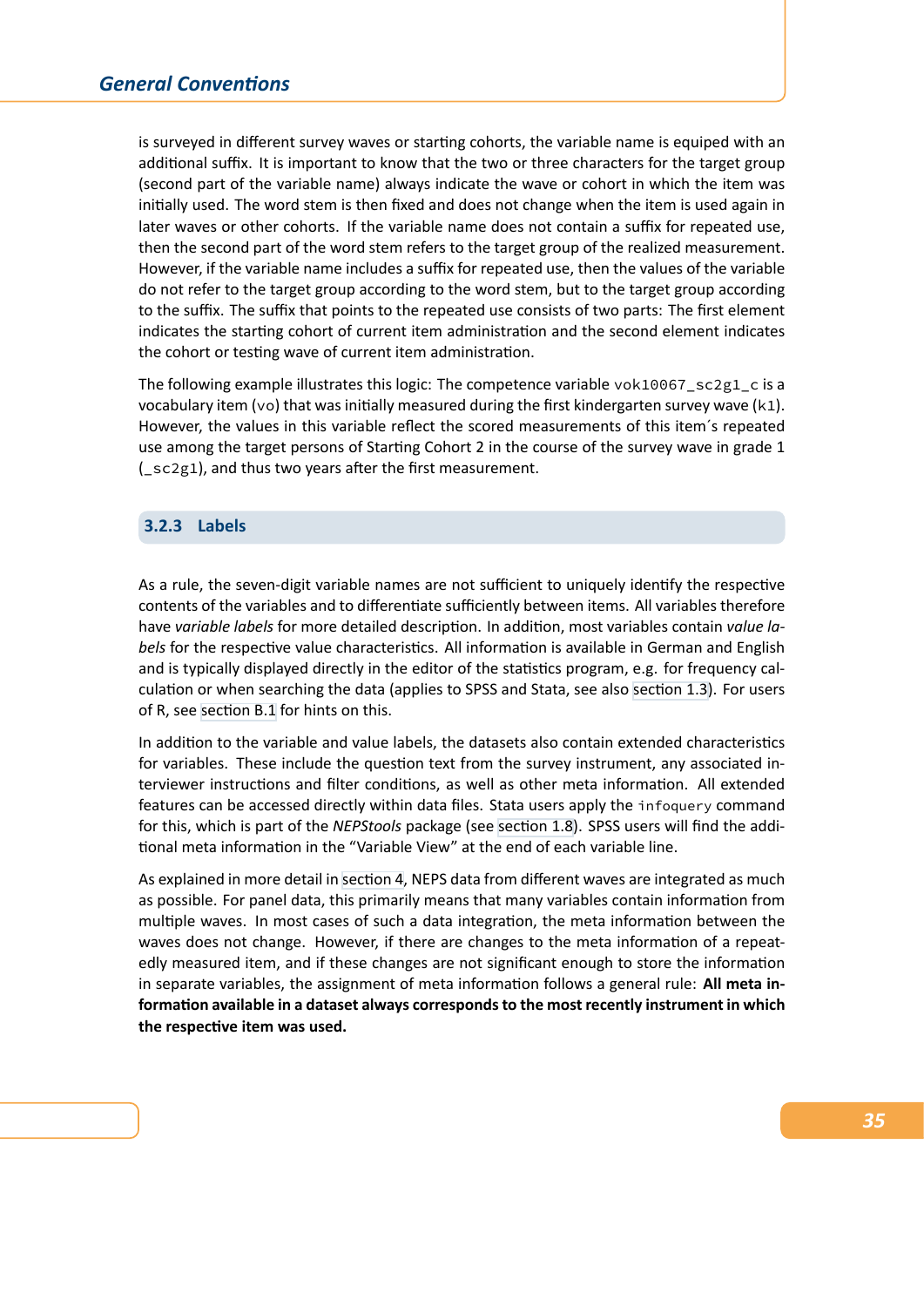# *General Conventions*

A concrete example is the adaptation of interviewer instructions or question texts from the in‐ formal salutation ("Du") to the formal salutation ("Sie"). Since these changes are not expected to have any effect on how a question is answered, the corresponding values across multiple waves get integrated into one variable. If you request the meta information of such a variable in the dataset, the wording of the latest item formulation will be displayed (in the given example with the formal salutation "Sie"). In case of uncertainties regarding the continuity of meta information of a variable across different waves, we recommend to consult the respective *survey instruments* for the individual waves.

# **3.3 Missing values**

The NEPS data contain various missing codes to differentiate between various types of missing values. All missing codes have negative values or are defined as system missing. Depending on the statistics program used, you must ensure that these codes are processed correctly. In the offered SPSS datasets, the missing codes are already defined as missing values. When using Stata, the missing codes must first be excluded from the analyses by the user as missing values. For this purpose the command nepsmiss is available in the *NEPStools* package (see section 1.8). The general recommendation is to always carefully check the frequency distributions of the relevant variables before running an analysis.

We distinguish between three types of missing codes, which are summarized in [Table 6](#page-13-0) and described in more detail below.

#### tab:MissingCodes

**Item nonresponse:** The first type of missing codes occurs when a person has not (va[lidly\) rep](#page-41-0)lied to a question.

- The most common cases of item nonresponse are *refused* (–97) answers and *don't know* (–98) answers.
- Missing values specified by the survey agency due to an incorrect use of the instrument are coded as *implausible value* (–95).
- Within the competence data, there is a special missing code indicating that a question or test item was *not reached* (–94) due to time constraints or other test setting restrictions. It usually signals that the respondent had to quit the test somewhere before this point.
- Other missing codes refer to various categories of *item-specific nonresponse* (-20, ...,-29) such as –20 for "*stateless*" in the citizenship variable p407050\_D.

**Not applicable:** The second type of missing codes occurs when an item does not apply to a respondent.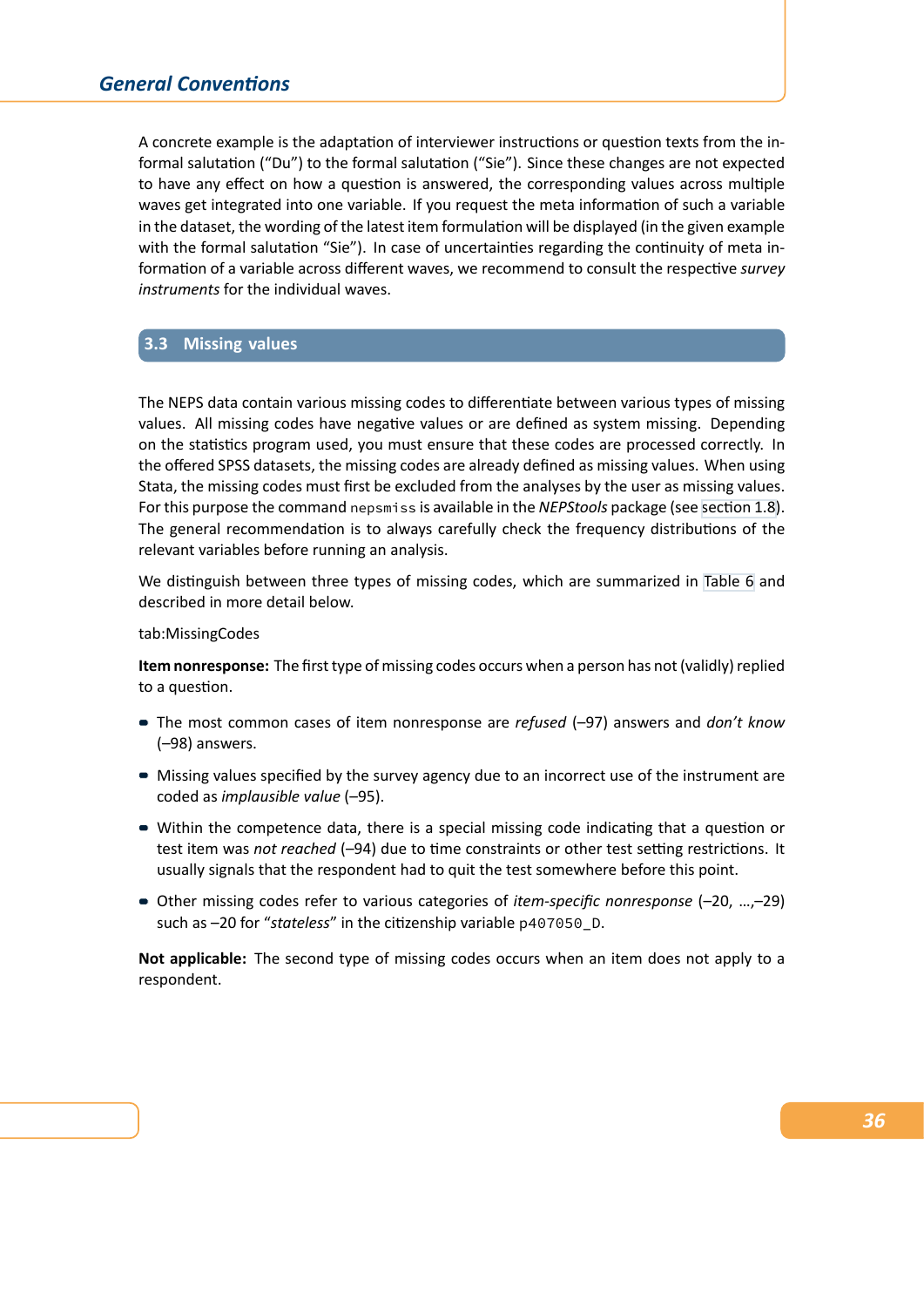| Code             | <b>Meaning</b>                                 | <b>Note</b>                                                                                                        |  |  |  |  |  |
|------------------|------------------------------------------------|--------------------------------------------------------------------------------------------------------------------|--|--|--|--|--|
| Item nonresponse |                                                |                                                                                                                    |  |  |  |  |  |
|                  |                                                |                                                                                                                    |  |  |  |  |  |
| $-94$            | not reached                                    | only relevant for instruments with time restrictions (e.g.,<br>competency test measures)                           |  |  |  |  |  |
| $-95$            | implausible value                              | assigned by the survey agency (e.g., multiple answers to<br>a one-answer question in PAPI mode)                    |  |  |  |  |  |
| $-97$            | refused                                        | as default answer option to the question                                                                           |  |  |  |  |  |
| $-98$            | don't know                                     | as default answer option to the question                                                                           |  |  |  |  |  |
| $-20,,-29$       | various                                        | item-specific missing with informative value label (e.g.,<br>"no grade received" for question about school grades) |  |  |  |  |  |
| Not applicable   |                                                |                                                                                                                    |  |  |  |  |  |
| $-54$            | missing by design                              | question not included in (sub)sample-specific instrument<br>(e.g., not asked in all waves)                         |  |  |  |  |  |
| $-90$            | unspecific missing                             | in PAPI mode (e.g., question not answered, empty field)                                                            |  |  |  |  |  |
| $-91$            | survey aborted                                 | respondent quit interview, in CAWI mode                                                                            |  |  |  |  |  |
| $-92$            | question erroneously not asked                 | question not asked by mistake, in CAWI and CATI                                                                    |  |  |  |  |  |
| $-93$            | does not apply                                 | as default answer option to the question                                                                           |  |  |  |  |  |
| $-99$            | filtered                                       | filtered out question, in other than CATI/CAPI mode                                                                |  |  |  |  |  |
|                  | system                                         | filtered out question, in CATI/CAPI mode                                                                           |  |  |  |  |  |
|                  | <b>Edition missings (recoded into missing)</b> |                                                                                                                    |  |  |  |  |  |
| $-52$            | implausible value removed                      | only at the request of the responsible item developers                                                             |  |  |  |  |  |
| $-53$            | anonymized                                     | sensitive information removed (e.g., country of birth of<br>parents in the download version)                       |  |  |  |  |  |
| $-55$            | not determinable                               | not sufficient information to generate the variable value<br>(e.g., net household income t510010_g1)               |  |  |  |  |  |
| $-56$            | not participated                               | in case of unit nonresponse, only used in certain datasets                                                         |  |  |  |  |  |

<span id="page-41-0"></span>

|  |  | Table 6: Overview of missing codes |  |
|--|--|------------------------------------|--|
|--|--|------------------------------------|--|

- The code *missing by design* (–54) is assigned when respondents in a (sub)sample have not been asked the respective questions. This is usually the case if the administered survey instrument contains (sub)sample‐specific questionnaire modules. The code is also used for the more general case where values of a variable are not available due to the design of the survey (e. g., measurement rotation with either easier or heavier test tasks).
- If the respondent him-/herself or the interviewer indicates that a particular question is not applicable to the person, the missing value is coded as *does not apply* (–93). If, on the other hand, filtering takes places automatically via the survey instrument, the coding of the filtered out questions depends on the survey mode: in CATI and CAPI interviews, a system missing value (.) is assigned for this; in all other modes the respective code is *filtered* (–99).
- Missing values that cannot be assigned to any of the above categories are coded as *unspecific missing* (–90). This missing code usually occurs in PAPI questionnaires when a respondent has not answered a question for unknown reasons.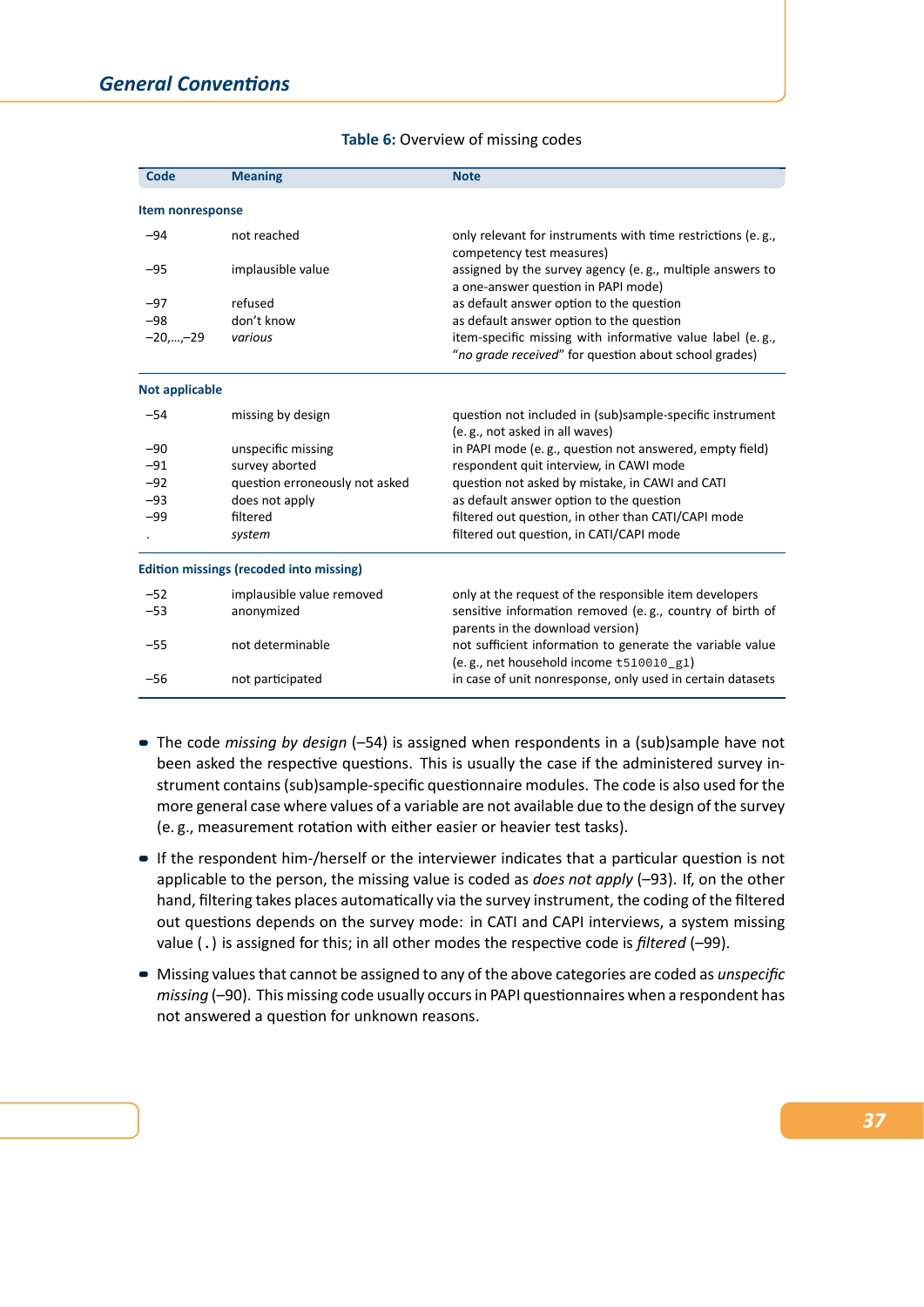**Edition missings:** The third type of missing codes is defined in the process of data preparation for the Scientific Use File.

- If in the data edition process certain values which are not considered to be meaningful are requested to be removed, the missing code *implausible value removed* (–52) is assigned in their place. As a rule, however, all values from the field instruments are included in the Scientific Use File without further plausibility checks (see section 3). Only in exceptional cases, when the responsible item developers explicitly recommend a removal of implausible answers, this missing coding is done.
- Sensitive information that is only available via re[mote and/](#page-31-0)or on-site access is encoded in the more anonymized data access option as *anonymized* (–53).
- In general, coding schemes are used to generate variables (e.g., occupational coding; see section 3.4). However, if the information from the original data is not sufficient to generate a suitable value, the missing code *not determinable* (–55) is used instead.
- If a person was not present during the interview or did not complete a questionnaire at all, [even thoug](#page-42-0)h it was administered to the person, the concerning variables receive the code *not participated* (–56). This missing code is special in that target persons without survey data for a certain wave (e. g., due to illness) are usually not included in the corresponding datasets. This missing code is only used in the special cases of datasets that integrate several waves in wide format (e. g., xTargetCompetencies) or that also contain observations for non-participating persons in a wave (e.g., CohortProfile).

### **3.4 Generated variables**

#### <span id="page-42-0"></span>**Coding and recoding of open responses**

At various points in the NEPS survey instruments there are so-called open questions where respondents can or should enter their answers as text. A typical example is information about occupation.

The open text format allows respondents to specify anything they want. A practical way to deal with the resulting string information is to code and recode the information for further processing and later analyses. In general, coding describes the process of assigning one or more codes from selected category schemes to the string information, e. g. the classification of occupational data according to DKZ (database of documentation codes, *Datenbank der Dokumentationskennzif‐ fern*) or WZ (classification of economy branches, *Klassifikation der Wirtschaftszweige*).

The term "recoding" is used here to describe the process of assigning a code from an already presented closed answer scheme. This usually applies to semi‐open question formats where respondents enter a text under the category "other", but which can be assigned ad hoc to one of the given closed answer categories. The recoding therefore does not define any new codes; the presented answer scheme of the respective question is not extended.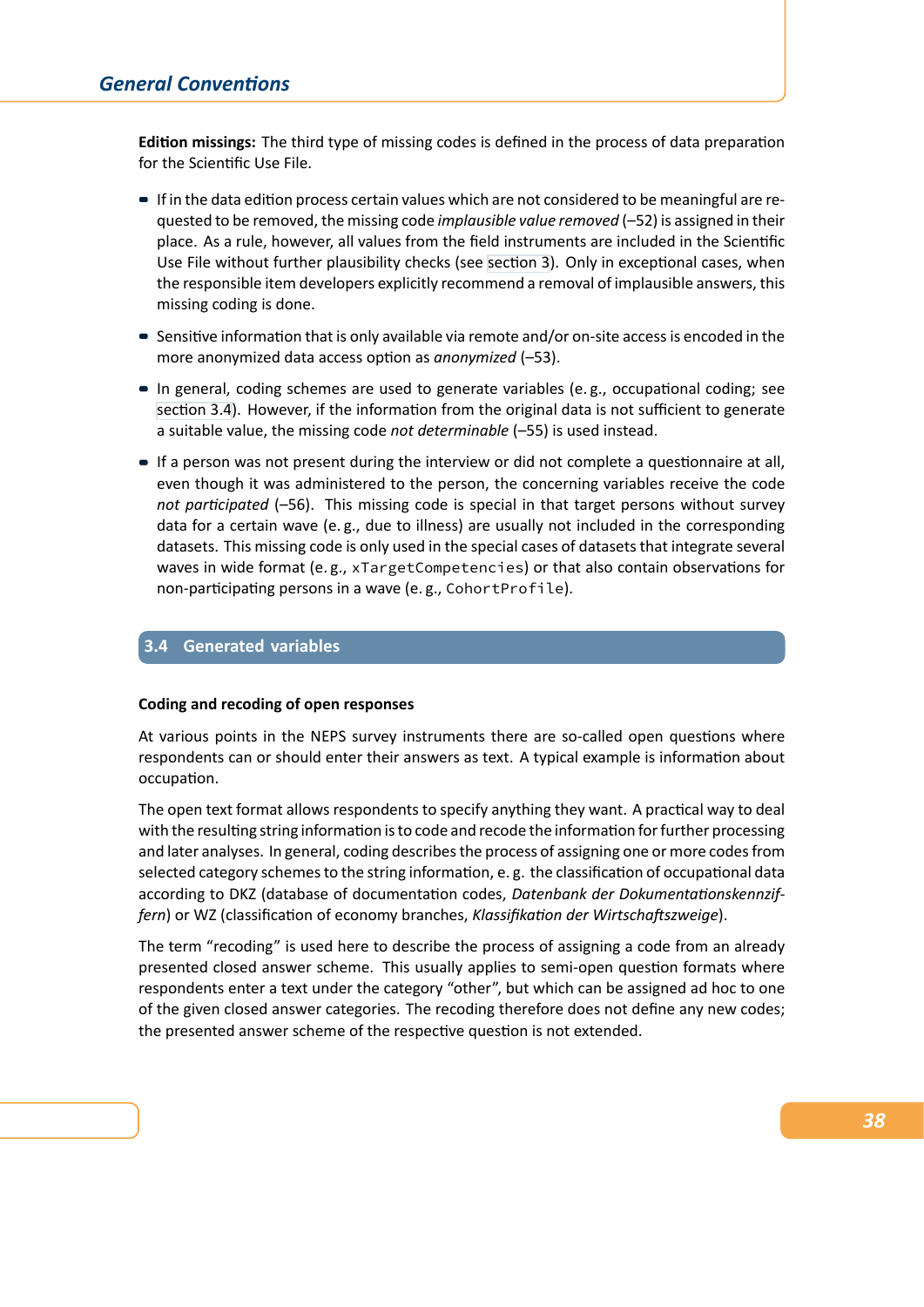The most common and comprehensive coding scenarios in the fields of occupation, education, branches, courses, and regional information are processed by the Research Data Center (FDZ‐ LIfBi) itself. Other coding tasks are distributed among the responsible departments at the LIfBi in Bamberg and the partners in the NEPS consortium.

### **Derived scales and classifications**

The (re-)coding of open answers or string entries into primary classifications (such as DKZ2010 or WZ08) is a first and essential step towards making this information available within the NEPS Scientific Use Files in a user‐friendly and analyzable way. The standardized derivation of further classifications or scales, especially in the area of educational qualifications and occupational titles, is a second and no less important step. At least three types and objectives of derivations can be distinguished:

- Derivations from primary classifications (and originated from string entries/open answers) into other classifications that function as a standard schema in other studies or international comparisons, e. g. ISCO instead of KldB in the field of occupations
- Derivations from primarily closed response schemes into general classifications and schemes using auxiliary information, e. g. ISCED or CASMIN from school certificate and training data plus additional information on the type of school/training
- Combination of the two types, e. g. EGP class scheme via derived ISCO classification plus information on self‐employment and supervisory status

Figure 13 shows the derivation paths for several occupational scales and schemes provided in the NEPS. A detailed description of the standard derivations for educational attainment (ISCED, CASMIN and Years of Education) can be found in the corresponding documetation report by [Zielonka a](#page-43-0)nd Pelz, 2015.

<span id="page-43-0"></span>

**Figure 13:** Derivation paths for several occupational scales and schemes provided in the NEPS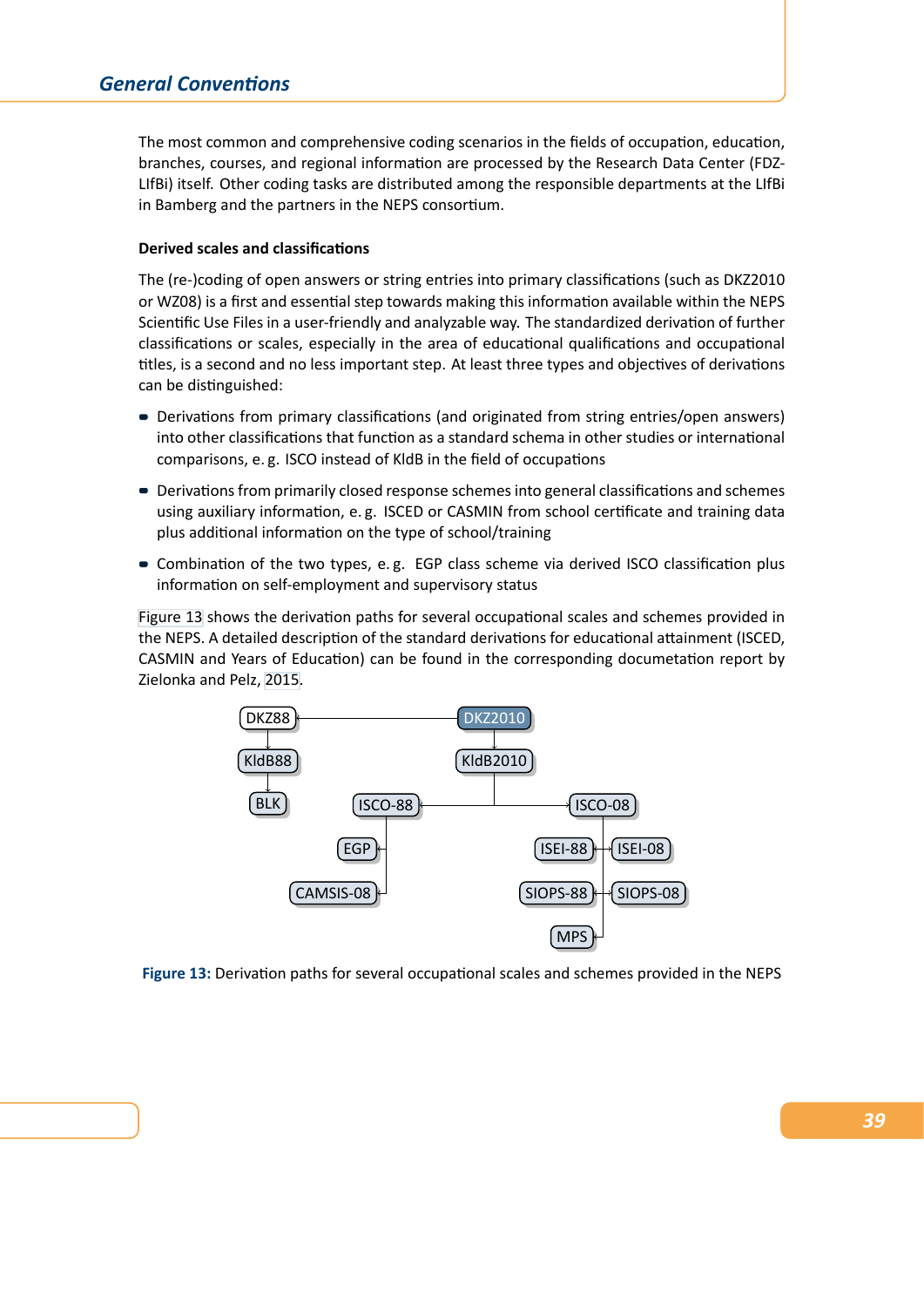

# <span id="page-44-0"></span>**4.1 Overview**

The broad objectives and the large size of the longitudinal NEPS surveys inevitably lead to a complex database. The crucial task is to organize this data in a well‐structured, reproducible and user-friendly way, while at the same time preserving a maximum level of detail in the data. To meet this challenge, a number of additionally generated variables and datasets is included in the Scientific Use File to facilitate the preparation and analysis of the data.

In principle, all information collected in the course of a panel wave is appended to the information from previous waves in the corresponding data file, together with the required identifiers. Data files containing longitudinal information from several waves are denoted with a *p* in the file name. For example, the pParent file contains information from the parents' interviews with one row in the dataset representing the information of one parent in one wave.

This convention does not apply to all longitudinal data. For example, there are competence measurements that were repeatedly carried out with the same target persons. However, since the instruments, i.e. the content of competence tests, vary over time, the corresponding infor‐ mation is structured in wide format (for more details, see section 3.2.2 or section 4.5.23). Such cross‐sectionally structured data files with one line representing information of a respondent from all waves are marked with a *x*.

Another type of data structuring refers to episode data. F[or the inform](#page-36-0)ati[on collected pr](#page-100-0)ospec‐ tively and retrospectively using iterative question sets, the Scientific Use File provides life areaspecific spell datasets. These datasets are marked by a preceding *sp*. An example is the file spEmp, which informs about current and former episodes of employment.



**Figure 14:** Different types of data structures

In addition to interview and test data provided by the respondents as well as episode data, there are also so‐called paradata or derived information. These data files can be identified by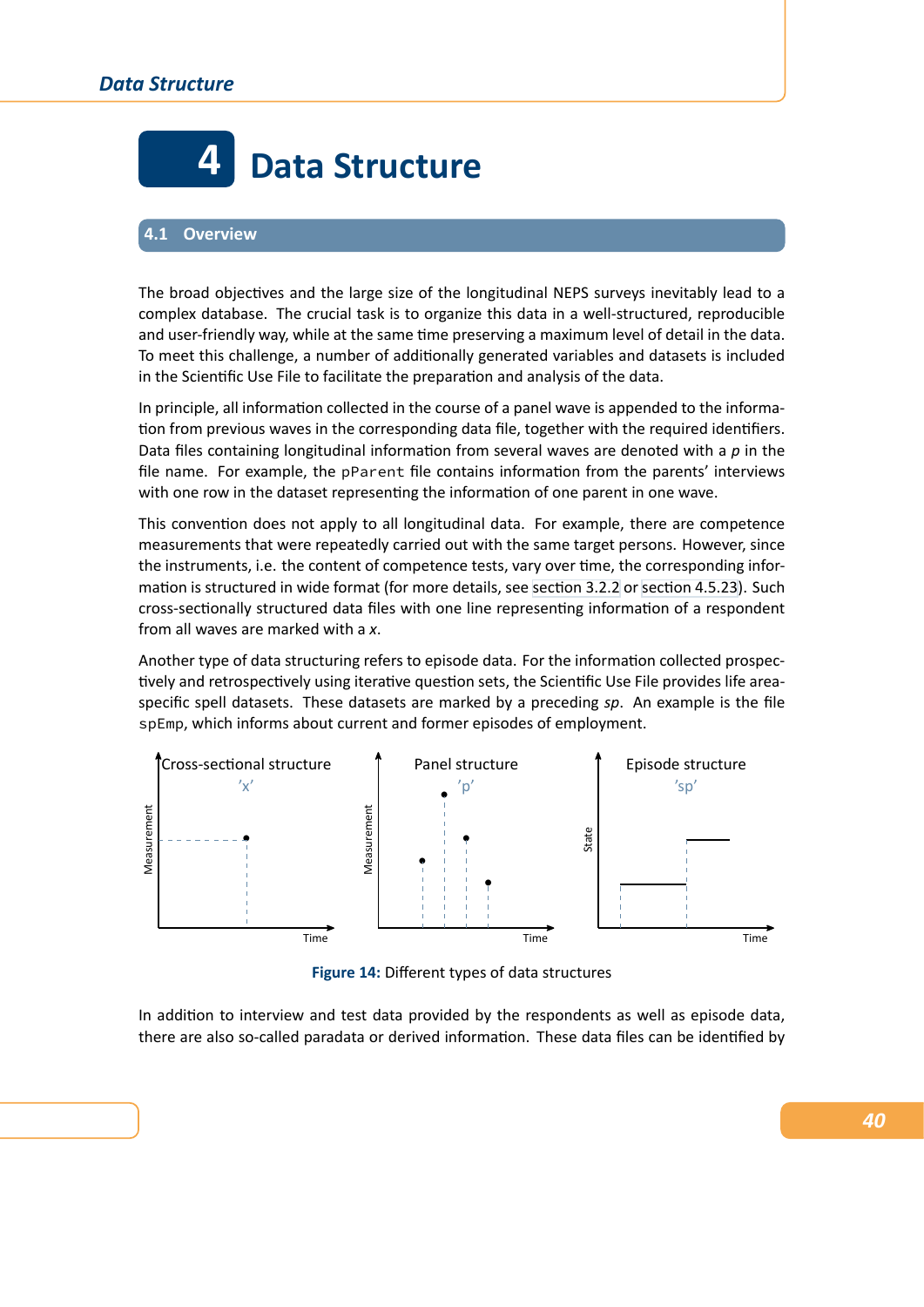# *Data Structure*

the leading capital letter in the name (e. g. Weights or CohortProfile). In most cases, these datasets correspond to the panel structure.



The multi-level and multi-informant design of the NEPS and the distribution of survey information across different datasets requires the use of multiple identifiers. The following identifier variables are relevant in this Starting Cohort for linking data:

**ID\_t** identifies a target person. The variable ID\_t is unique across waves and samples (and also starting cohorts).

**wave** indicates the sample wave in which the data was collected.

In addition, there are other identifier variables to indicate a target person's membership in a particular test group (ID\_tg in CohortProfile, not applicable to all starting cohorts) and to indicate the interviewer who conducted the respective interview (ID\_int in Methods datasets). However, these identifiers are not relevant for the merging of information from different datasets and are negligible for most empirical applications.

# **4.3 Panel data**

As mentioned above, all information from subsequent survey waves are appended to the al‐ ready existing data files (as far as possible). This method of data processing generates*integrated panel data* files in a long format as opposed to providing one separate file per wave (where each file contains only the information from a single wave). When working with the integrated panel data in the NEPS Scientific Use Files, the following points should be considered:

- A row in the dataset contains the information of one respondent from one survey wave.
- This means that more than one identifier variable is needed to identify a single row for uniquely selecting and merging information from different datasets. These are usually ID\_t and wave.
- It also means that although not all variables were administered in each survey wave, the integrated structure of the dataset contains cells for all variables of all waves. If no data is available, e.g. because a variable was not queried in a particular wave, the corresponding cells are filled with a missing code (see section 3.3).
- Once information about a variable has been surveyed from one individual across multiple waves, the corresponding data is distributed across multiple rows in the dataset.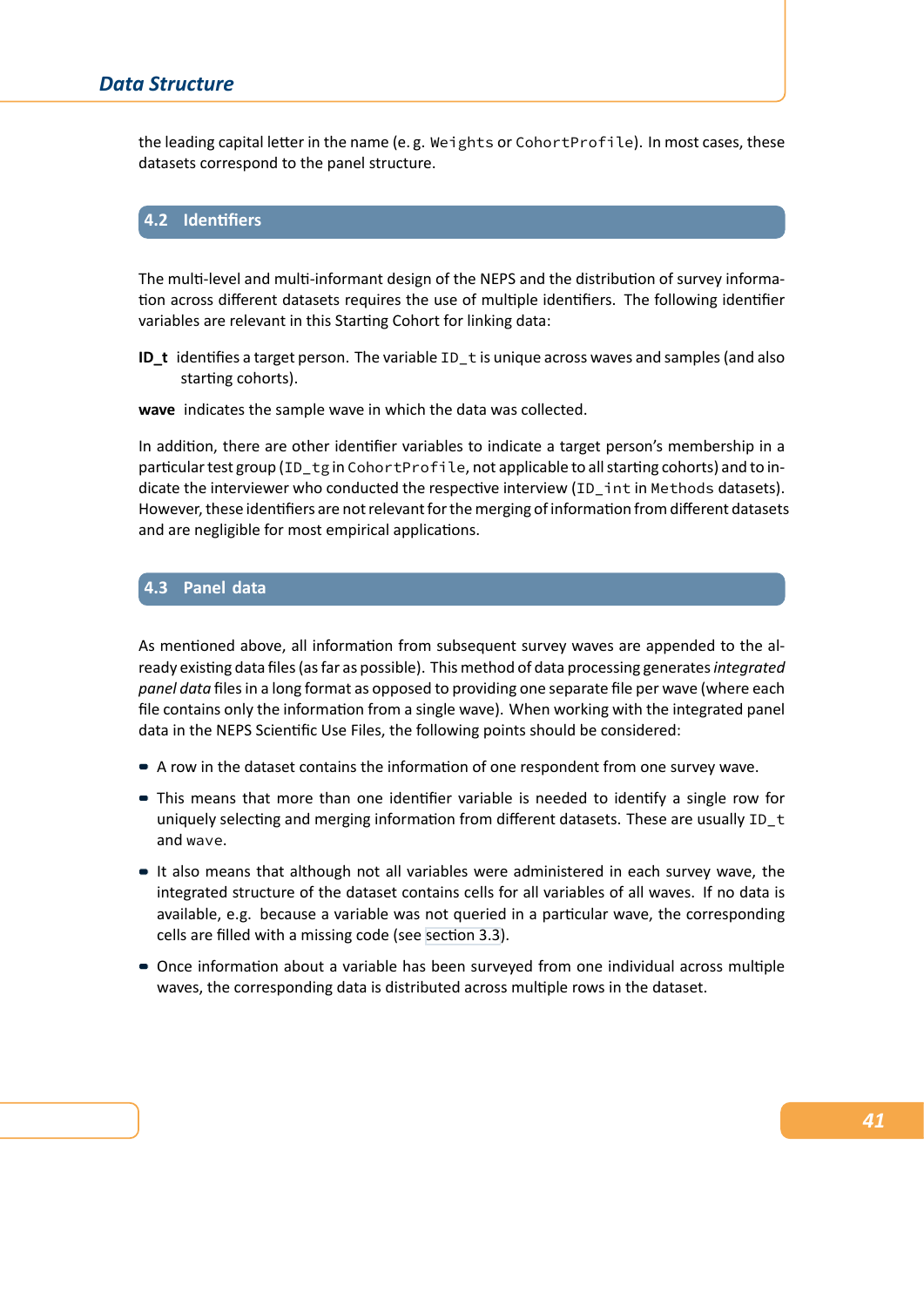This long format is usually the preferred data structure for the analysis of panel items with in‐ formation from several waves. However, cross‐sectional information is often also required, e. g. because it depicts time‐invariant characteristics or was collected only once for other reasons. In most analysis scenarios, the combined set of relevant variables is not measured in a single wave. Therefore, the corresponding data cannot be analyzed together straightaway because it is stored in *different rows* of the dataset. Cross-tabulating these variables in their current state results in an L-shaped table in which all observations of one variable fall into the missing category of the other variable and vice versa. The best way to deal with this issue depends very much on the intended analysis and the methods used. Two typical procedures are:

- First, the integrated panel data file is split into wave-specific subfiles so that each dataset contains only information from one wave. The relevant information from these subfiles is then merged together by using only the respondent's identifier (ID\_t) as key variable. The wave variable is not needed here and remains neglected. Before this step, variables may need to be renamed to make them wave-specific identifiable. The result is a dataset with a crosssectional structure in which the information of a respondent is summarized in one single row (wide format). Stata's *reshape* command (and similar tools in other software packages) basically follow this strategy.
- Alternatively, the panel structure is retained and the values from observed cells are copied into the unobserved cells. If, for example, the place of birth was only surveyed in the first wave, the corresponding value can be transferred to the respective cells of the other waves of the respondent. This method is particularly useful for time-invariant variables (e.g. country of birth, language of origin), which are usually collected only once in a panel study.

### **4.4 Episode or spell data**

Handling cross‐sectional data is usually not a problem. Most data users also know how to work with and analyze panel data. Episode or spell data, on the other hand, present a particular challenge for understanding data processing. The following explanations should help to deal with this data format in a meaningful and appropriate way.

In episode data, there is one row for each episode that was captured during the interview. Usually, a start date and an end date describe the duration of an episode. The remaining variables in such spell datasets contain additional information about that episode. These characteristics are chronologically linked to the episode. This means (especially for time‐variant variables like ISEI or CASMIN) that the respective values indicate the status *at the given time of the episode*, and not necessarily the current status which is valid nowadays.

To give an example: In the spell dataset spEmp there is a period of time for a certain respondent in which he or she worked without interruption in a particular job. If this person changes to a new job, this marks a new episode which is stored in a new data row. Further changes in this context may also lead to new episodes, e. g., a change of employer or the conclusion of a new employment contract (but not if the salary, working hours or other characteristics of the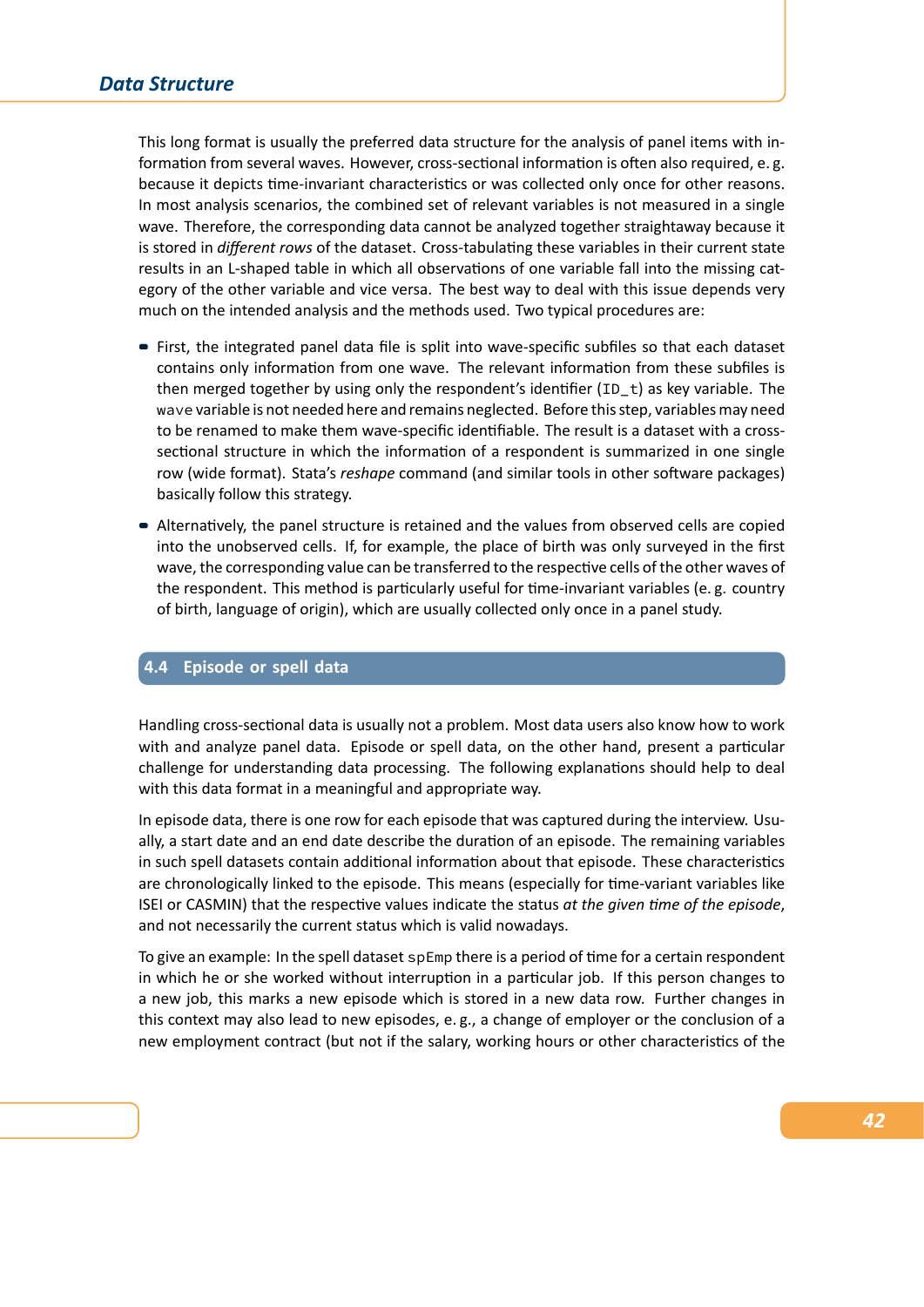respective job change). Episodes can therefore be understood as the smallest possible units of one's life history, in this case the employment biography. As soon as there are several relevant changes in such a biography episode, this is reflected in a new data row.

In addition to such (time dependent) episode data, which we call *duration spells*, there are two other types of episode spells in our data:

- Occurring events or the transition from one state to another (e. g., change of marital status, change of educational level) are recorded in *event spells* with one row describing one state.
- the existence of children, partners, etc., is recorded in *entity spells* with one row per entity.

Regardless of the type of episode, two variables are usually necessary to identify a single row in the data file, namely the respondents' identifier ID\_t and an episode, event or entity numer‐ ator, such as spell or child. More detailed information on the required identifier variables can be found on the respective data file pages in in section 4.5. Please also note section 4.4.3 for a further complication of this matter.

One general remark: be aware that the number of episodes per se is independent of the survey wave. During one interview (one wave), there may b[e several ep](#page-54-0)isodes (several ro[ws\) recorded,](#page-49-0) or no episode at all. Also, the dates given in the episode relate to the time the episode was valid, whereas the wave relates to the interview date. They might not even overlap!

You should consider those two entities (spell and wave) as completely unrelated. Although there might be some situations where you have the need to know *when* the information of an episode has been collected, you are best advised to ignore the variable wave in episode data completely.

Do not try to use the variable wave to merge episode data to panel data. Although this might seem like the proper way to do this, episode data may contain multiple (or none) rows per wave and ID, while panel data contain exactly one row for every wave (of an ID). Such a merge results in the panel data obtaining an episode structure, which totally messes up the data.

A better approach seems prior to conduct such a merge, try to aggregate the episode data to *one information* for each interview date, or even just one information for the whole life course, so that in the end, you do not have more rows than waves (per respondent).

# **4.4.1 Edition of the life course**

The life course data in the NEPS Starting Cohorts consists primarily of information on episodes of school attendance, participation in vocational preparation measures and vocational training or university education. Further it consists of information on exercise of compulsory or volun‐ tary services (military module), employment and unemployment episodes, as well as spells of parental leave. We refer to these activities as *main activities*.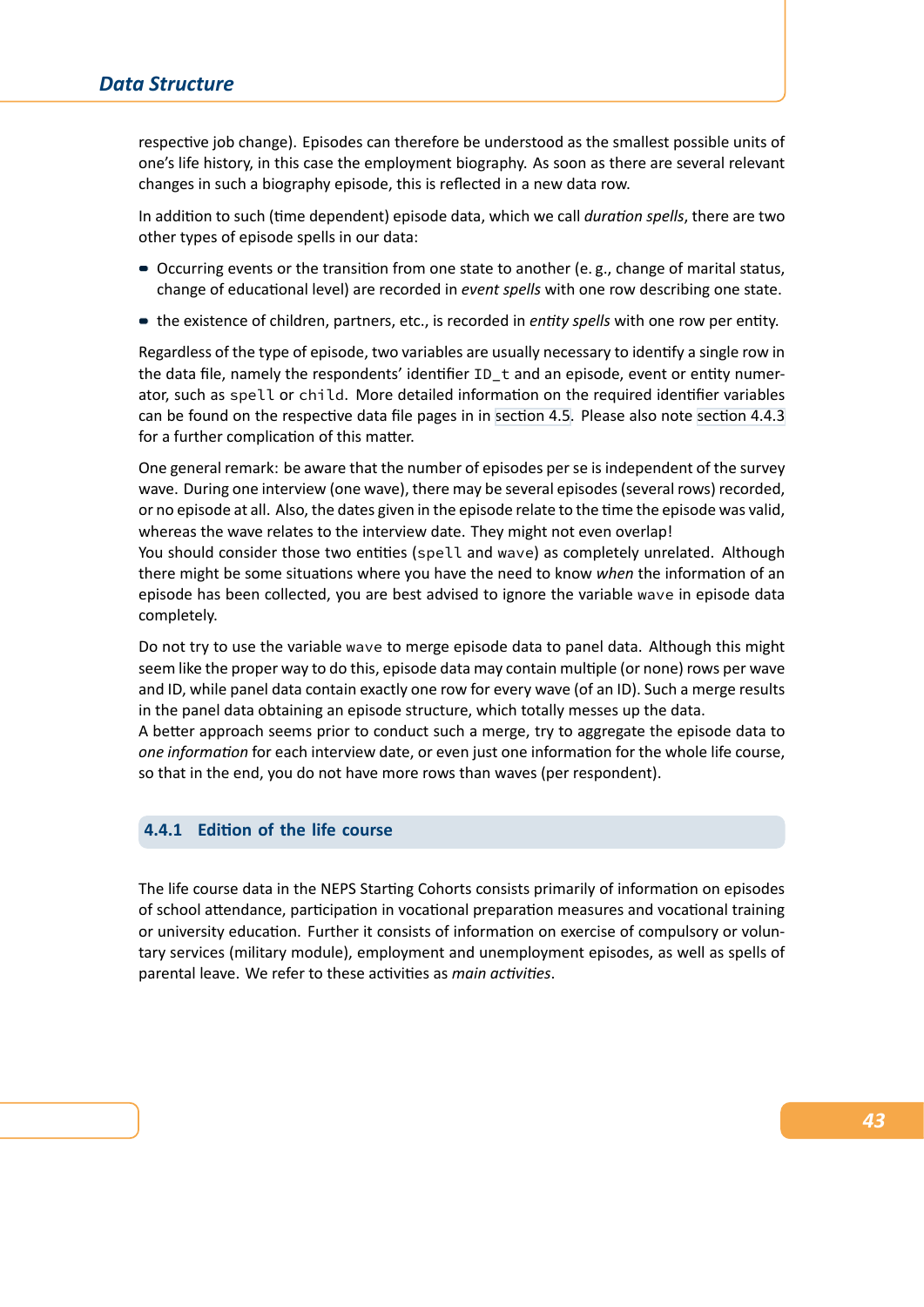The episodes, grouped by episode type, are recorded independently in separate modules. The aim of recording these activities is to obtain chronologically complete life histories on the employment and training careers of our respondents. This requires two different edition steps of the data:

1. After the episodes have been collected in the longitudinal modules, the first step in the edition process of the life courses already takes place during the interview. The episodes are summarized in the data revision module and put into their chronological order. Subse‐ quently, they are checked for chronological gaps and overlaps. This test is carried out by a cooperative clarification of chronological gaps between interviewee and interviewer.

If chronological gaps are discovered in the data revision module, these are closed by sub‐ sequently recording additional episodes of the above-mentioned *main activities*. If there is no main activity for the examined period, the interviewee can close it with a so-called gap activity . In addition, gaps can be closed in the data revision module by adjusting the dates of the episodes between which a gap exists.

Chronological overlaps of episodes are discussed in the data revision module together with the interviewee. This may lead to a change of the dates of the episodes involved in the overlap. For inaccurate or missing dates, estimates are calculated in addition to the original dates, as far as there are reasonable indications for good estimates. For example, the im‐ precise specification about the starting month of an episode "Summer" is replaced by the value 7 "July" and saved in the biography file. In this way, even episodes with incomplete date specifications can be included in the chronological test and checked for gaps or overlaps with temporally adjacent episodes in the overall context of the life course (for general and specific functionality of the data revision module, see Ruland et al., 2016 and Matthes et al. 2005, 2007).

The result of this examination of the life courses during the interview are largely complete and time‐consistent life courses.

2. [Desp](#page-104-0)i[te this](#page-104-1) meticulous examination during the interview, there are still minor inaccuracies in the consistency of life courses after the survey. For example, one‐month overlaps of episodes are not edited in the data revision module. The same applies to gaps between successive episodes of up to two months. The test in the data revision module can also be interrupted or skipped at the request of the interviewee so that it was not carried out or not carried out completely.

For these reasons, a second, automated step of processing the time data of the life courses takes place after the end of the interview during data edition. The results of these temporal adjustments are also saved in the biography file. The automated edition is divided into several successive edition steps.

The first step is to remove one‐month overlaps of episodes. A one‐month overlap between two episodes is, in our definition, when the end date of a preceding episode is identical to the start date of the following episode. The procedure here is to shorten the end date of the previous episode by one month. The prerequisite is that the previous episode is longer than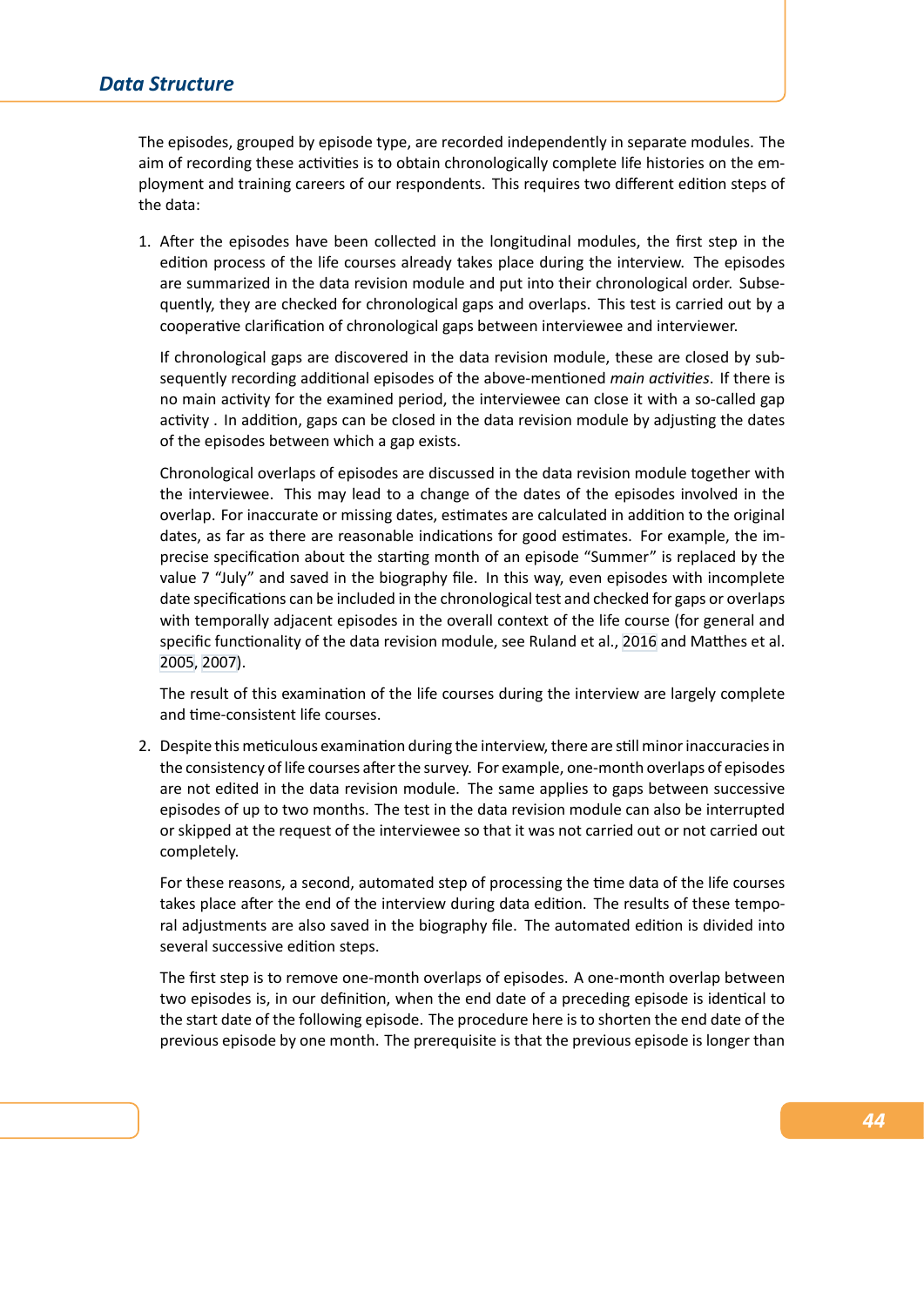one month, otherwise this one‐month episode would be shortened to the duration of zero. If the duration of the previous episode is only one month, the start date of the following episode is shortened by one month. If both episodes have a duration of one month, the dates are not edited.

Subsequently, one to two‐month gaps between successive episodes are automatically closed. If the gap has a duration of one month, the end date of the previous episode is extended by one month. If there is a two‐month gap, the start date of the following episode is additionally brought forward by one month.

Finally, chronological gaps in the life course that are larger than two months are closed by in‐ serting new episodes for these gaps in the biography file, which close these gaps completely. These episodes are marked as *data edition gap* in the sptype variable of the biography file.

All these changes of the time specifications described are exclusively made in the biography file. The respondents' original information on the start and end dates of the episodes remain in the data files of the longitudinal modules (also see Künster 2015a, 2015b).

# **4.4.2 Revoked episodes**

In order to reduce seam bias, spell data are preloaded by prior wave information. This in‐ formation from previous waves can be revoked by the respondent during the current inter‐ view. Spell datasets therefore also contain information about revocations (variables disagint, disagwave). The reasons for a revocation or contradiction are manifold; they depend mainly on the information that is presented to the respondent to remember the episode (see the ques‐ tionnaires for the exact wording of the episode data collection).

If an episode is later revoked by the respondent, this episode is marked accordingly in the dataset. The respective information is collected again in the current interview and saved as a new episode in the actual data collection wave. The updated spell is not flagged as a corrected spell. The identification of related spells (=previously given information plus their correction in the following wave) is up to the data user. Please note: Since it is technically impossible to specify a start date for an episode prior to the last interview date, virtually all corrected spell episodes are left-censored. The only exception are episodes that started on the interview date of the last wave.

### **4.4.3 Subspells and harmonization of episodes**

<span id="page-49-0"></span>There is one important circumstance to consider when working with NEPS spell data. Biograph‐ ical episode data are collected retrospectively. During an interview, the respondents are asked about all episodes that have occurred since the last interview (in the first interview it is since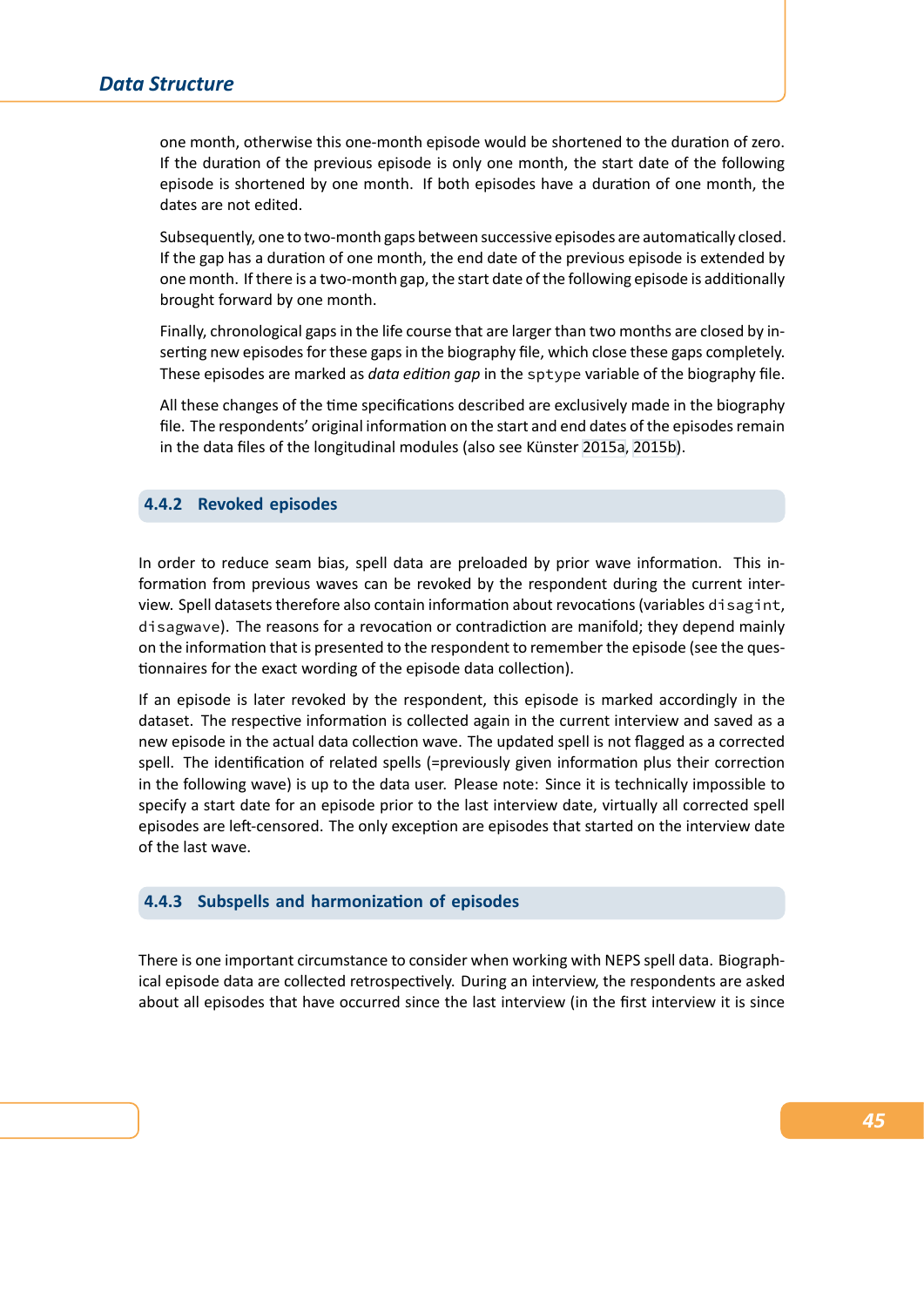birth or a certain age). If an episode is finished at the time of the interview, the respondent re‐ ports a corresponding end date and the spell is completed. Difficulties arise when the episode is not yet finished at the time of the interview, i.e. it is still *ongoing*.

Such an episode appears as right‐censored in the dataset. In the next interview, this episode is then queried using preloads in the course of *dependent interviewing* in such a way that the respondent can report whether it has been finished in the meantime or whether it continues. Technically this leads to several rows in the data structure, which can be distinguished by the variable subspell:

- first (right-censored) data row reported in initial wave (subspell=0 if this is the only subspell for the episode, subspell=1 if there are other subspells)
- continued episode reported in next wave(s) (subspell=2, subspell=3, etc.)

To make it easier for data users to work with these spread episode data, they are also summa‐ rized in a data line (record) according to defined rules. This data line reflects the most current information on the episode. This means that for completed episodes, the information valid at the end of the episode is selected and for episodes that were not yet completed at the last in‐ terview time, the information valid at the last interview time is selected. We call this process of summarizing information about an episode from different survey waves *episode harmonization*. It is described in detail below.

Episodes are defined by the assignment to a respondent  $(ID_t)$ , by the type of episode (e.g., training episode), by an episode ID (splink, which typically consecutively numbers the episodes of the same type of episode of a case), and by the start and end date of the respective episode.

If an episode both begins and ends within the data collection period of a survey wave, then it can be assumed that this episode has been completely recorded with all the desired information (see figure 15, spell 1). In the SUF data of the corresponding longitudinal data file, there is a single data line for this episode, which contains the complete information.

However, there are many episodes that have not yet ended at the time of the interview of a surv[ey wave, b](#page-51-0)ut are still ongoing at that time. Such persistent episodes are updated in the subsequent survey wave in which the respective person takes part. This means that further in‐ formation on these episodes is recorded in the subsequent survey waves until the respondents report the episodes as finished (see figure 15, spell 2). In such cases, the information on an episode is stored separately in the SUF in one data line for each survey wave, so that the infor‐ mation on this episode is divided over several data lines and one data line contains only part of the information on this episode. Here, the person ID is identical in each data line of this episode, as well as the episode ID. There is, h[owever, an](#page-51-0) additional variable subspell, which consecutively numbers the data lines that belong to one episode that was recorded over several survey waves (starting with value 1). For episodes that were recorded completely within one survey wave, i.e., those that began and ended during the period covered by the survey wave, the variable subspell contains the value 0. The same applies to episodes that were recorded for the first time in the current survey wave and that were still ongoing at the time of the interview (see figure 15, spell 3).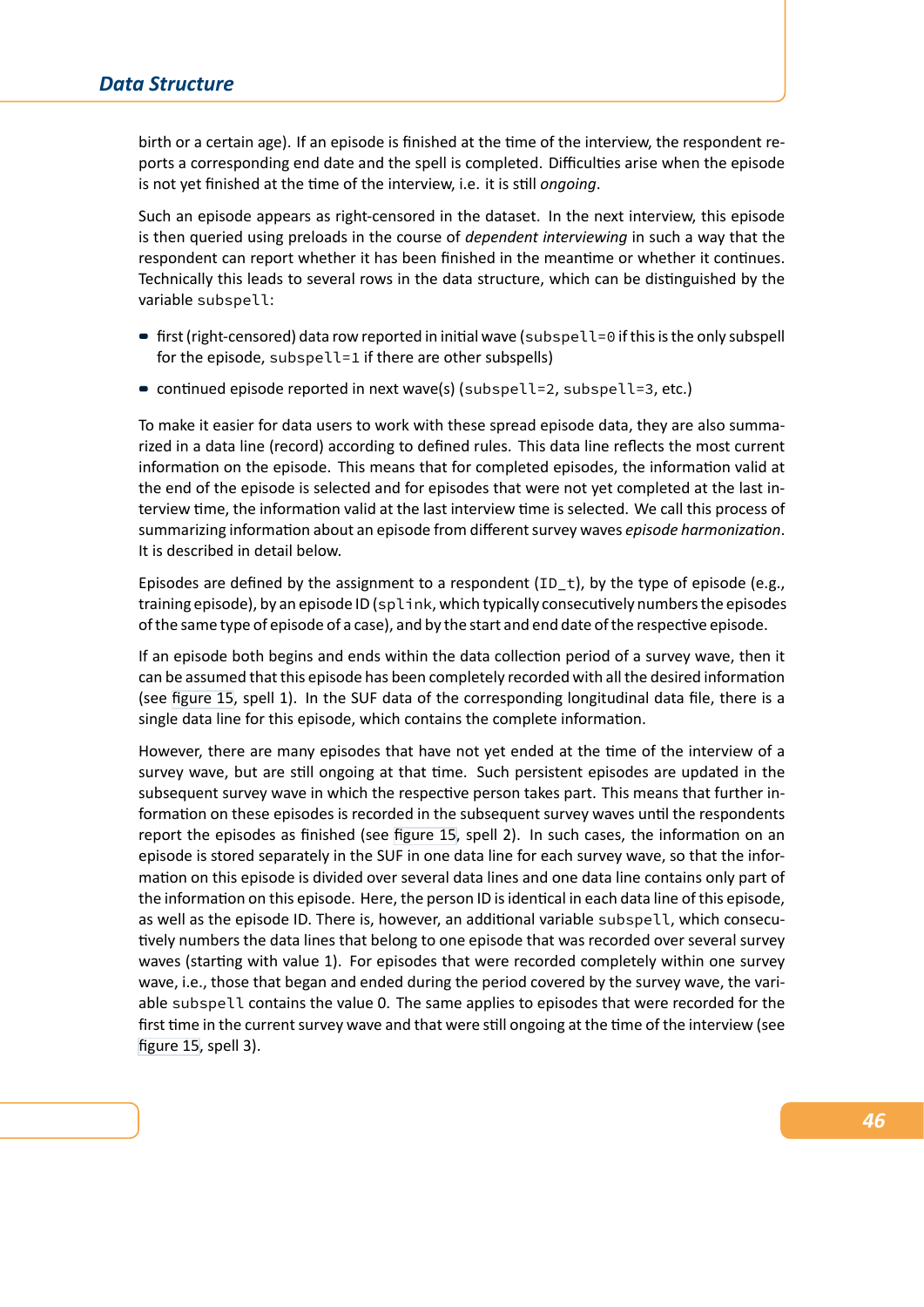<span id="page-51-0"></span>

**Figure 15:** Logic of subspells

The episode file for the cases shown in figure 15 corresponds to the data structure listed in table 7 before an episode harmonization. For the sake of simplification, the table contains data from three consecutive surveys/waves, each conducted in december of the years 2009‐2011.

There is only one row of data for the first episode of the example case, because it was completed before the survey time of wave 2, i.e., it [was compl](#page-51-0)etely recorded in this wave. Accordingly, the [value o](#page-51-1)f subspell is 0.

For the second episode, there are three data lines with the information on this episode from waves 2-4. The subspell variable for the second episode numbers the partial episodes from 1‐3. The end of the second episode was reported in the fourth survey wave.

The third episode was recorded in the fourth survey wave. This episode continues, but since only a part of the episode has been reported so far, subspell is also initially given the value 0. This does not change until further information for this episode is recorded in a subsequent survey wave.

| ID t | splink | wave | subspell | start m | start v | end m    | $end_y$ | ongoing | var1 | var2    |
|------|--------|------|----------|---------|---------|----------|---------|---------|------|---------|
|      | 300001 |      | 0        | max     | 2005    | april    | 2009    | no      |      |         |
|      | 300002 |      |          | iune    | 2009    | december | 2009    | ves     |      |         |
|      | 300002 |      | 2        | iune    | 2009    | december | 2010    | ves     |      | $\cdot$ |
|      | 300002 | 4    |          | iune    | 2009    | iulv     | 2011    | no      |      | 8       |
|      | 300003 | 4    | 0        | august  | 2011    | december | 2011    | ves     |      | 4       |
|      |        |      |          |         |         |          |         |         |      |         |

<span id="page-51-1"></span>**Table 7:** Data lines of the example case in the SUF before spell harmonization

For episodes that last over several survey waves, the NEPS does not collect the same informa-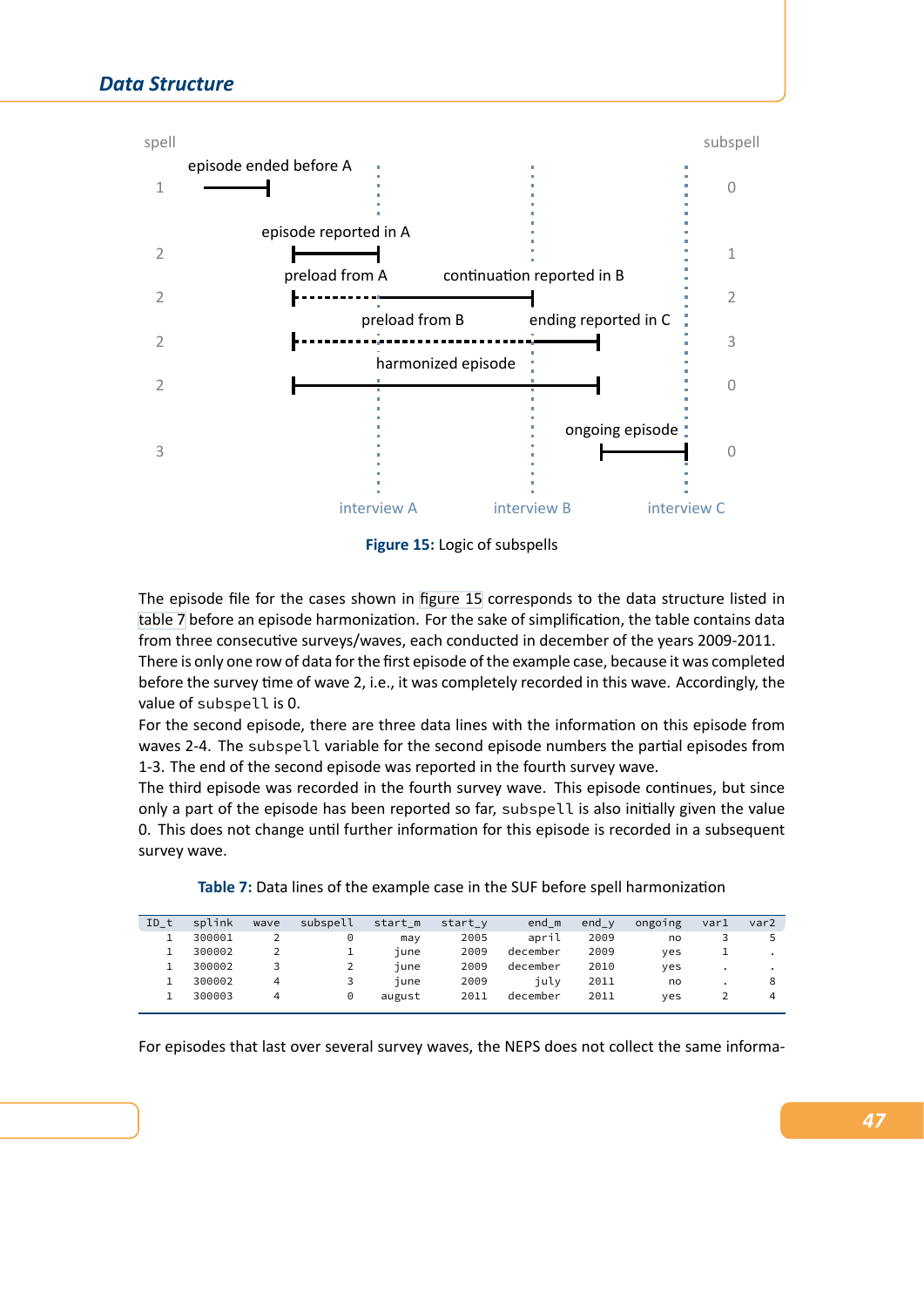tion in each survey wave. In the wave in which an episode is recorded for the first time, all unchangeable core information about this episode is collected. In the case of training episodes, this includes the type of training (e.g., vocational training or studies), the exact designation of the training occupation and some other parameters that distinguish this training from other training. This of course also includes the start date of the episode. This information will not be requested again when this episode is updated in later survey waves. Instead, additional char‐ acteristics of the episode, such as current pay, are recorded in these waves. As soon as the interviewee reports the episode as completed, information regarding the end is recorded. Such information is, for example, the achieved completion of a training episode and of course the end date of the episode. In this respect, the information on an episode, which was updated via different survey waves, is divided over the individual partial episodes (subspells) of this episode. The number of the partial episodes varies depending on the total duration of the episode.

In order to make it easier for data users to work with the data of updated episodes, the infor‐ mation from the partial spells of episodes is summarized in an additional data line. Therefore, besides the data lines for the partial episodes, there is also a data line that gives an overall overview of the updated episode and is referred to as the *harmonized episode*.

Thus, episode harmonization is only used if there are several partial spells for an updated episode from different survey waves.

The data line for the harmonized episode is added to the already available records in the lon‐ gitudinal file. The variable subspell always has the value 0 for harmonized episodes. In our example case shown above, an additional data line would be added for the second episode as a summary of the three partial episodes of this episode in the longitudinal file (see table 8), since only the second episode has several partial spells in different survey waves.

<span id="page-52-0"></span>**Table 8:** Data lines of the example case in the SUF before spell harmonization

| ID t | splink | wave | subspell | start m | start y | end m    | $end_y$ | ongoing | var1      | var2      |
|------|--------|------|----------|---------|---------|----------|---------|---------|-----------|-----------|
|      | 300001 |      | 0        | max     | 2005    | april    | 2009    | no      | 3         | 5         |
|      | 300002 |      | ᅩ        | june    | 2009    | december | 2009    | ves     |           | $\cdot$   |
|      | 300002 |      |          | june    | 2009    | december | 2010    | ves     | $\bullet$ | $\bullet$ |
|      | 300002 | 4    | 3        | june    | 2009    | iulv     | 2011    | no      |           | 8         |
|      | 300002 | 4    | $\Theta$ | june    | 2009    | july     | 2011    | no      |           | 8         |
|      | 300003 | 4    | 0        | august  | 2011    | december | 2011    | ves     | 2         | 4         |
|      |        |      |          |         |         |          |         |         |           |           |

Since a harmonized spell is a summary of all partial spells of an updated episode, exactly one piece of information must be selected from the partial spells for each variable, which is then transferred to the harmonized spell. In most cases the rule for selecting the relevant information that is transmitted is obvious. But if it is not, the following rules are applied:

- **first** For all questions that are only asked when a new episode is entered, i.e., when the episode is reported for the first time, the information for the harmonized spell is taken from the first partial episode because it can only be found there and is valid for the complete du‐ ration of the episode (see var1 in table 8).
- **last** For information that is either updated in every survey wave or that can only be found in the last partial spell after the end of the episode, the information for the harmonized spell is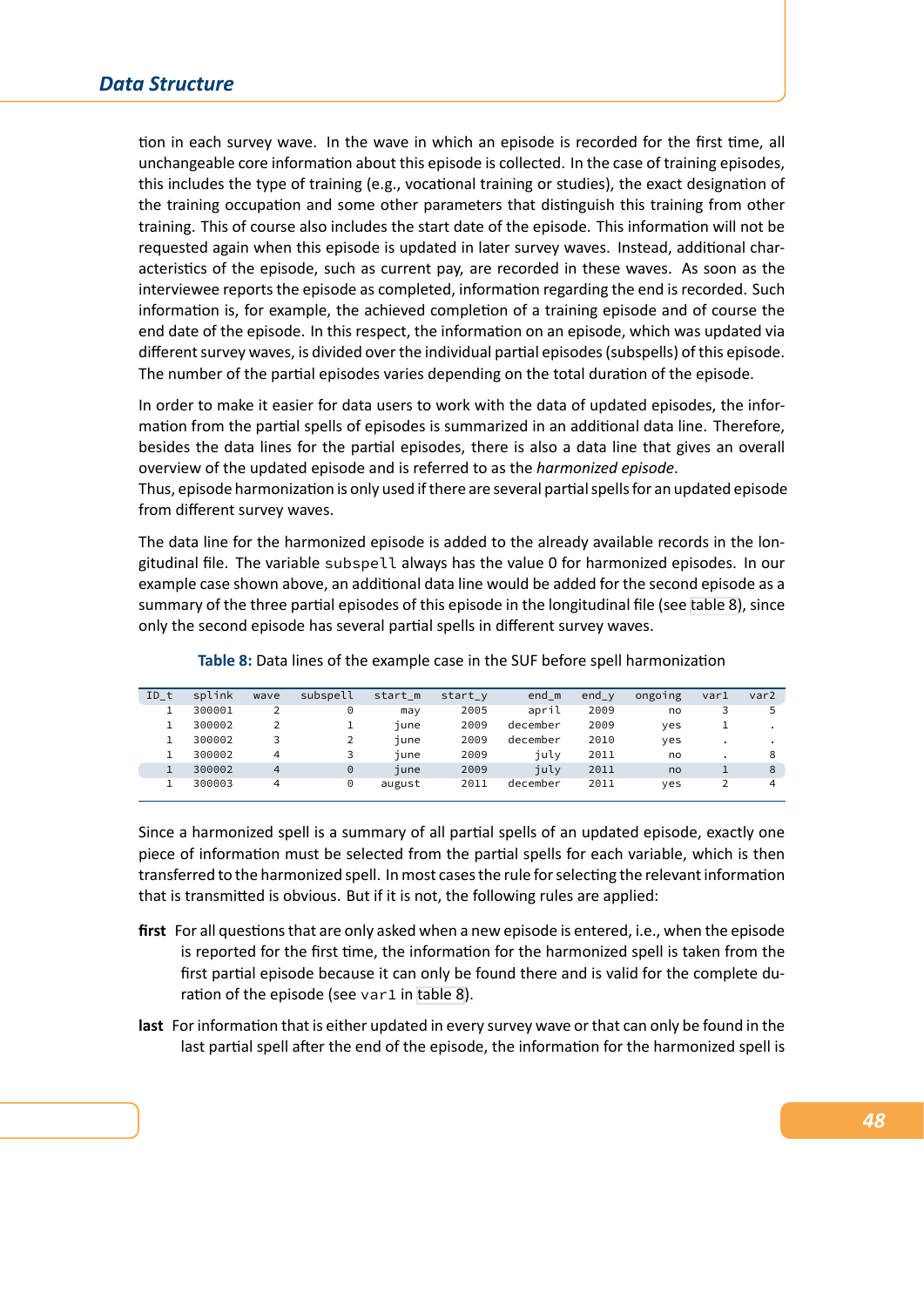taken from the last partial episode (see var2 in table 8).

There is an exception concerning the application of the harmonization rule *last*. If an already established question in the longitudinal modules is generally not asked in a certain survey wave, then the undetermined value of the associated variable is replaced with the value ‐54 *missing by design* during data edition. [The rea](#page-52-0)sons for not asking the question can be manifold. If this question follows the harmonization rule *last*, the value ‐54 is not stored into the harmonized episode. Instead, the existing partial episodes of the episode concerned are searched for a value that deviates from the value ‐54 and this value is stored in the harmonized episode. The same procedure is used with the value ‐55 *not applicable*. The idea is that the value determined in this way is a good estimate of the missing last information on this item of this episode.

- **first nonmissing** The harmonization of most of the variables follows either the selection rule *first* or *last*. However, there are exceptions to this rule. An exception occurs, for exam‐ ple, if a new variable is introduced when recording episodes, which basically follows the *first* rule, but which should also be collected for episodes updated in the current survey wave. In such cases, the information on this variable is then also contained in the data for updated episodes, but is not in the first partial spell, but in a later partial episode. In these cases, the first valid value to be found in any partial spell of an episode is selected.
- **last nonmissing** There is a similar exception for variables that measure a changing state until a target state is reached. In the case of employment episodes, this can be, for example, changing from a fixed‐term position of a specific job to a permanent one. In cases in which an employment is temporary when it is first recorded, the question about the time limitation of the position is asked each time the episode extends over several survey waves. This continues until the employment either ends or the state of employment changes to *permanent*. Once this change from fixed‐term to permanent job has been completed, the question of a time limitation is no longer asked when the episode is updated, since the reverse change from a permanent to a fixed-term job within the same job is hardly considered realistic. The information about the delimitation of the episode is therefore not necessarily in the first or last part of the spell. Here the last valid value of a partial spell of this episode is relevant. Therefore, in this case, the *last nonmissing* rule (last valid value to be found in the partial spells of an episode) is used for harmonization.

There is another exception in cases in which the continuation of an episode in the current survey wave is contradicted by the respondent during the life course assessment in the data revision module (see Ruland et al., 2016 for more information). This exception only affects episode types that are included in the life course assessment in the data revision module (episodes from the data files spSchool, spVocPrep, spVocTrain, spMilitary, spEmp, spUnemp, spParLeave, spGap). In such cases, we assume that the partial spells recorded in previous waves of the survey contain correct information on thi[s episo](#page-104-2)de up to the part of the episode that was contradicted, because they were subjected to a life course revision carried out together with the respondent in the previous waves of the survey. According to this logic only the part of the episode recorded in the current survey wave is contradicted by the respondent and not the complete episode. The information already collected and stored in a data line on the current partial spell (which was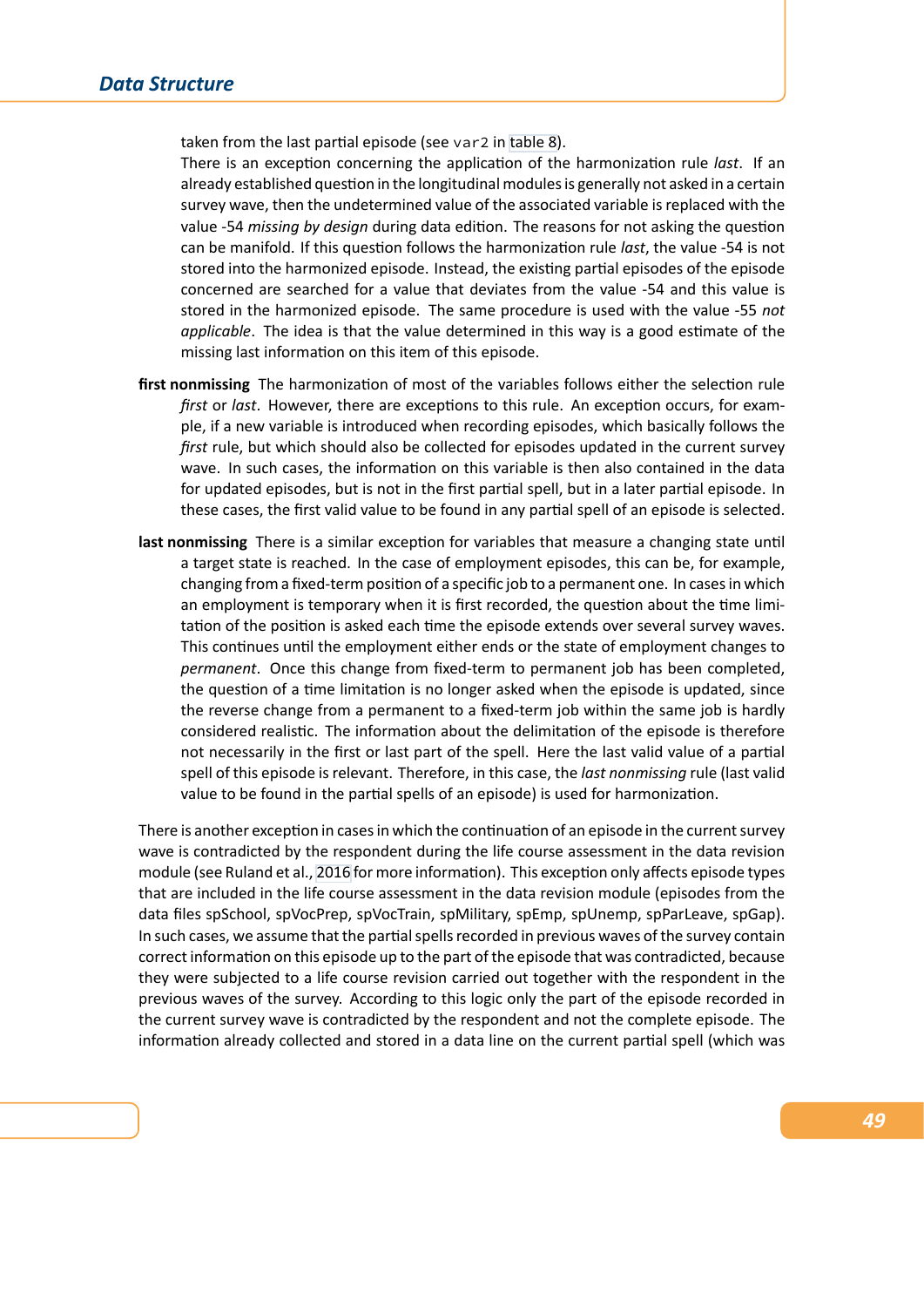contradicted in the data revision module) can still be found in the longitudinal file, but is marked in the variable spms with the code ‐20 as *episode canceled in the data revision module*. During the harmonization, this cancellation has been considered by only filling the harmonized episode with values from the partial spells that are not marked as canceled, i.e., all partial spells except for the contradicted partial spell of the current survey wave. The end date of this episode is set to the interview time of the survey wave in which the last, uncontradicted information on this episode was recorded.

Coded occupational information is recoded in the harmonized episodes based on the informa‐ tion available there. Therefore, there may be differences between the values of the partial episodes and the harmonized episodes for these generated variables.

The Research Data Center keeps track on which harmonization rule was applied to variables of the longitudinal data for which episodes were updated across survey waves. Those harmoniza‐ tion tables are currently not publicized, but you can obtain the rules for specific variables upon request.

Data users can decide whether they want to use the harmonized spells for data analysis or whether the information from the subspells that reflects the changes in characteristics of these episodes over time is important to them. Both information are available in the longitudinal data files.

If the harmonized episodes are to be used, including the episodes that only consist of a single partial spell and therefore did not have to be harmonized, then it is sufficient to select all records for which the value of the variable subspell is 0.

 $\sqrt{2}$ keep if subspell==0 ✝ ✆

Thereafter, all episodes should be excluded that were contradicted in the data revision module (variable spms  $== -20$ ) and which at the same time do not belong to the harmonized episodes (variable spext ==  $\theta$ )<sup>2</sup>. As described above, this step already has been included in the harmonization process for the harmonized episodes.

If, on the other hand, you do not want to use the harmonized episodes but the original partial spells of the episodes, then all records should be dropped where the variable subspell has the value 0 and simultaneously the variable spext has the value 1. Subsequently, it is also necessary to exclude all partial episodes that were contradicted in the data revision module (variable spms  $== -20$ ).

### <span id="page-54-0"></span>**4.5 Data files**

In the following section, every data file of this Starting Cohort is explained in a subsection, in‐ cluding a data snapshot and an example of data usage (in Stata). The examples are written so

**<sup>2</sup>** Also the variable spgen indicates whether an episode was originally reported as finished (spgen=0) or whether it is a harmonized (generated) episode (spgen=1).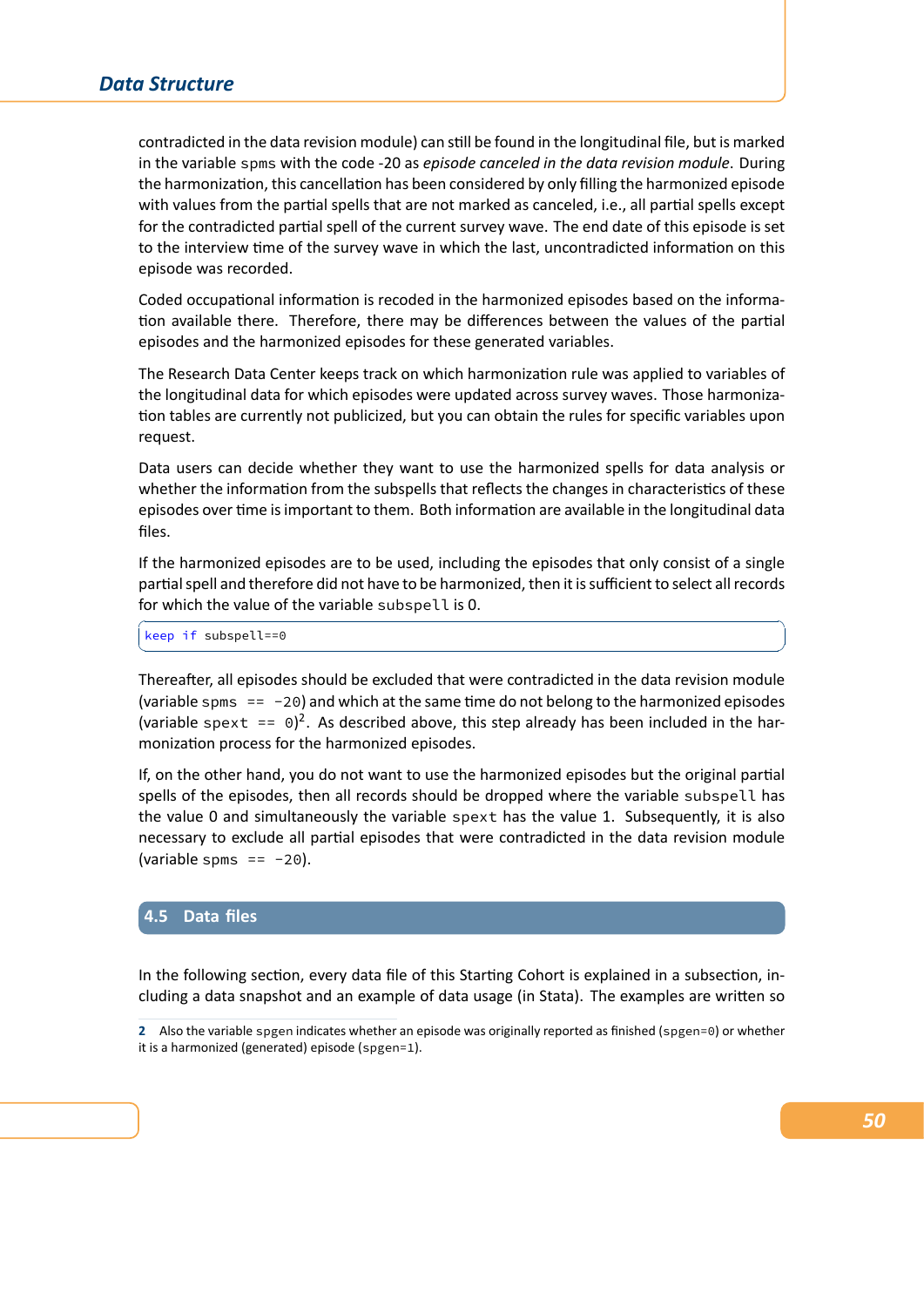that everyone knowing Stata should easily understand it. You also do not need additional ado files installed, although you are highly advised to use the nepstools (see section 1.6).

To ease your understanding of the relationship of those files, Figure 16 provides an overview. The edges in this graph symbolize how a data file may be linked to other files. This is not meant to document every possible data link you could do but rather tries to give yo[u an idea wh](#page-11-0)ich data files relate most. By clicking on a node, you get directed to thi[s data file'](#page-56-0)s explanatory page.

You need to set the following globals for the Stata examples to work. Just adapt and copy the lines below to the top of the syntax files or execute them in your Stata command line before running the syntax:

 $\sqrt{2}$   $\sqrt{2}$   $\sqrt{2}$   $\sqrt{2}$   $\sqrt{2}$   $\sqrt{2}$   $\sqrt{2}$   $\sqrt{2}$   $\sqrt{2}$   $\sqrt{2}$   $\sqrt{2}$   $\sqrt{2}$   $\sqrt{2}$   $\sqrt{2}$   $\sqrt{2}$   $\sqrt{2}$   $\sqrt{2}$   $\sqrt{2}$   $\sqrt{2}$   $\sqrt{2}$   $\sqrt{2}$   $\sqrt{2}$   $\sqrt{2}$   $\sqrt{2}$   $\sqrt{2}$   $\sqrt{2}$   $\sqrt{2}$   $\sqrt{2$ 

\*\* Starting Cohort global cohort SC1 \*\* version of this Scientific Use File global version 9-0-0 \*\* path where the data can be found on your local machine global datapath Z:/Data/\${cohort}/\${version} ✝ ✆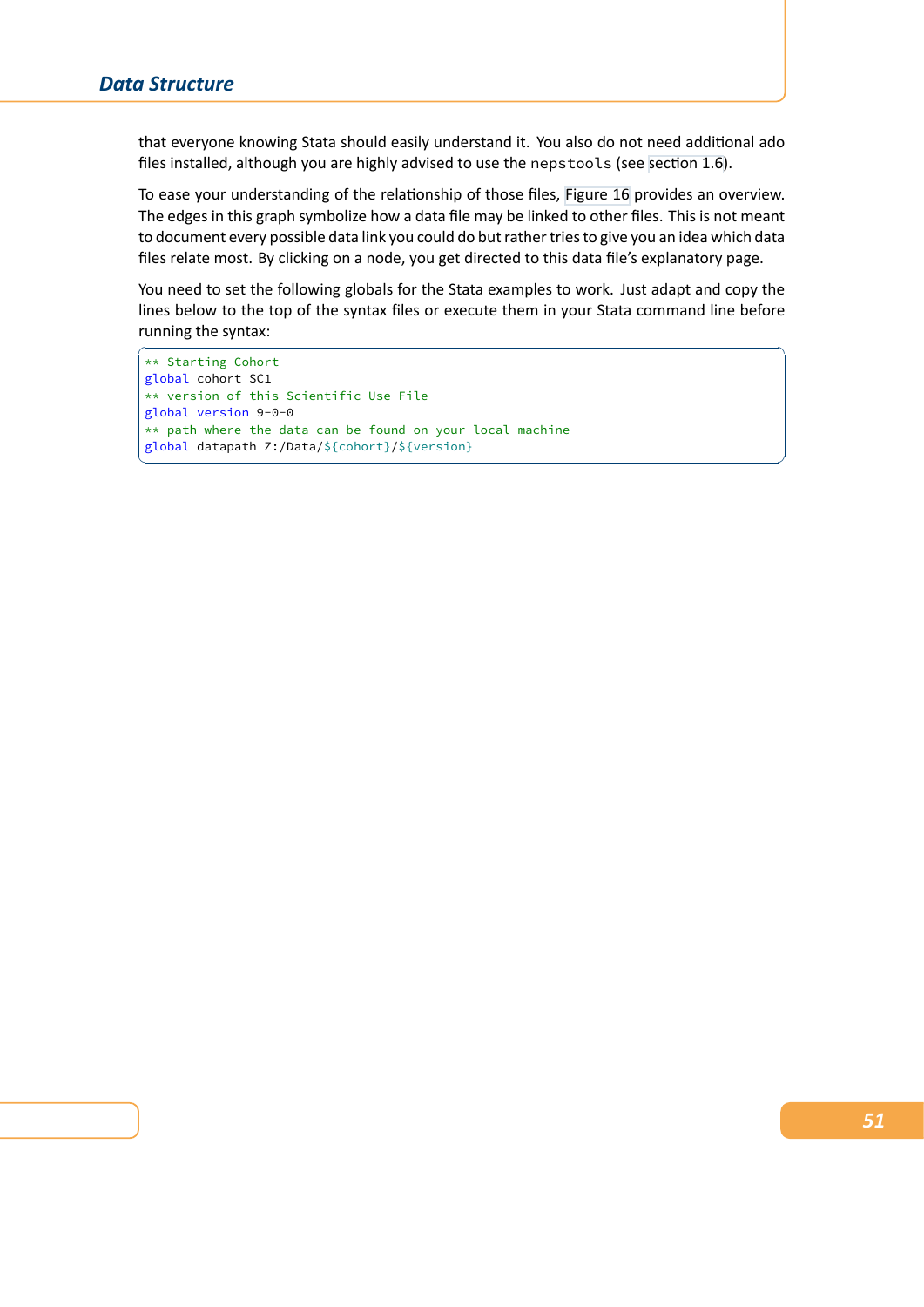<span id="page-56-0"></span>

**Figure 16:** Graphical overview of all data files. [Each node repre](#page-84-0)sents one data file. Relations are indicated by connection lines. Files with a dashed border are not available in the Download version of the Scientific Use File. Click on a data file to get more informa‐ tion.

# *52*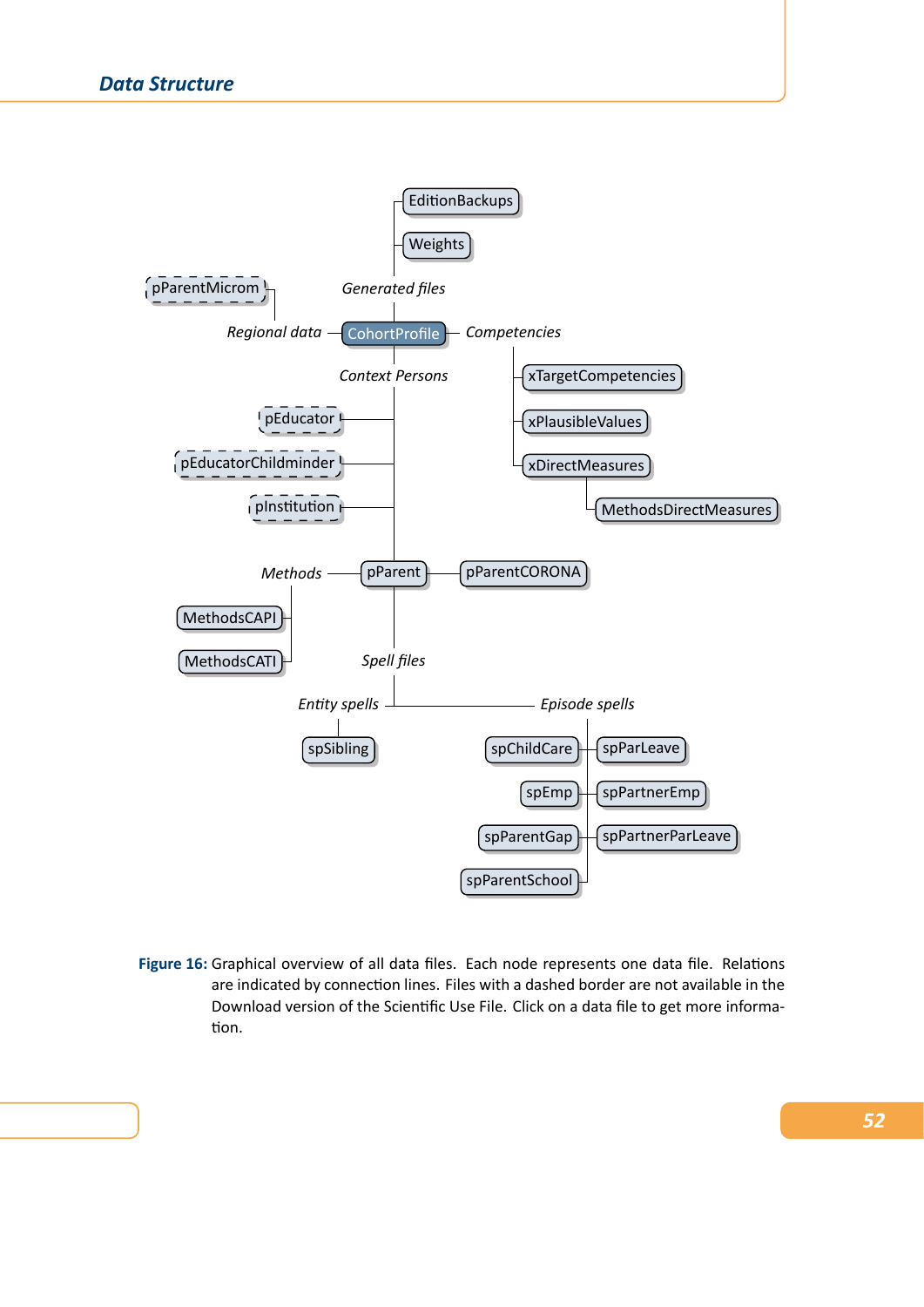# **4.5.1 CohortProfile**

### Description Paradata on the cohort's panel sample File structure long format: 1 row = 1 respondent in 1 wave ID variables needed to identify a single row ID\_t wave Other ID variables useful for linkage none Number of variables / number of rows in file 17 / 31,329 Contains data from waves **1 2 3 4 5 6 7 8 9** Exemplary variables ID\_t ID target wave Wave cohort NEPS Starting Cohort tx80220 Participation/drop‐out status tx80521 Data available: survey target person tx80522 Data available: competence test target person tx80524 Data available: institution Exemplary data snapshot ID\_t wave tx80220 tx80521 tx80522 tx80524 8055316 7 Participation yes yes yes 8057289 5 Participation yes yes yes 8060798 7 Participation yes yes yes 8063788 6 Participation yes yes yes 8066993 7 Participation yes yes yes

« go back to overview

The CohortProfile dataset includes all target persons of the panel sample. It applies to all study participants with an initial agreement to take part in the survey. For each respondent in each wave, the CohortProfile contains basic information on participation status (tx80220), the availability of survey data (tx80521), or the availability of competence data (tx80522). In addition, there are variables available that indicate when the interview (intm/y) and competency testing (testm/y) was conducted.

### **It is strongly recommended to use this data file as a starting point for any analysis!**

#### **Example 1 (Stata):** Working with CohortProfile (find R example here)

```
** open the data file
use ${datapath}/SC1_CohortProfile_D_${version}.dta, clear
** change language to english (defaults to german)
label language en
```
*53*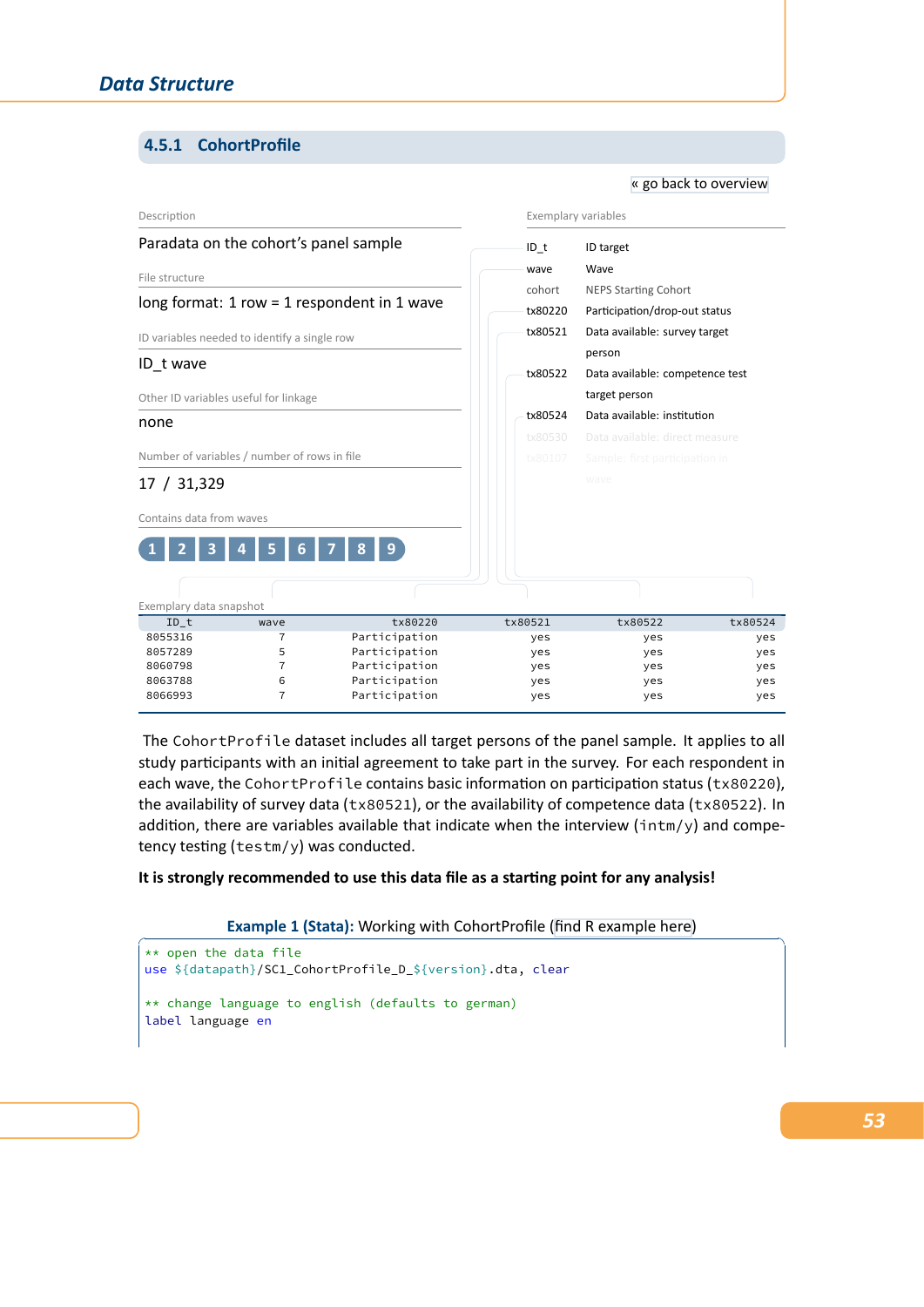# *Data Structure*

```
** how many different respondents are there?
distinct ID_t
** as you can see, in this file there is an entry for every
** respondent in each wave
tab wave
** check participation status by wave
tab wave tx80220
```
 $\begin{pmatrix} 1 & 0 & 0 \\ 0 & 0 & 0 \\ 0 & 0 & 0 \\ 0 & 0 & 0 \\ 0 & 0 & 0 \\ 0 & 0 & 0 \\ 0 & 0 & 0 & 0 \\ 0 & 0 & 0 & 0 \\ 0 & 0 & 0 & 0 \\ 0 & 0 & 0 & 0 \\ 0 & 0 & 0 & 0 & 0 \\ 0 & 0 & 0 & 0 & 0 \\ 0 & 0 & 0 & 0 & 0 & 0 \\ 0 & 0 & 0 & 0 & 0 & 0 \\ 0 & 0 & 0 & 0 & 0 & 0 & 0 \\ 0 & 0 & 0 & 0 & 0 & 0 & 0 \\ 0 &$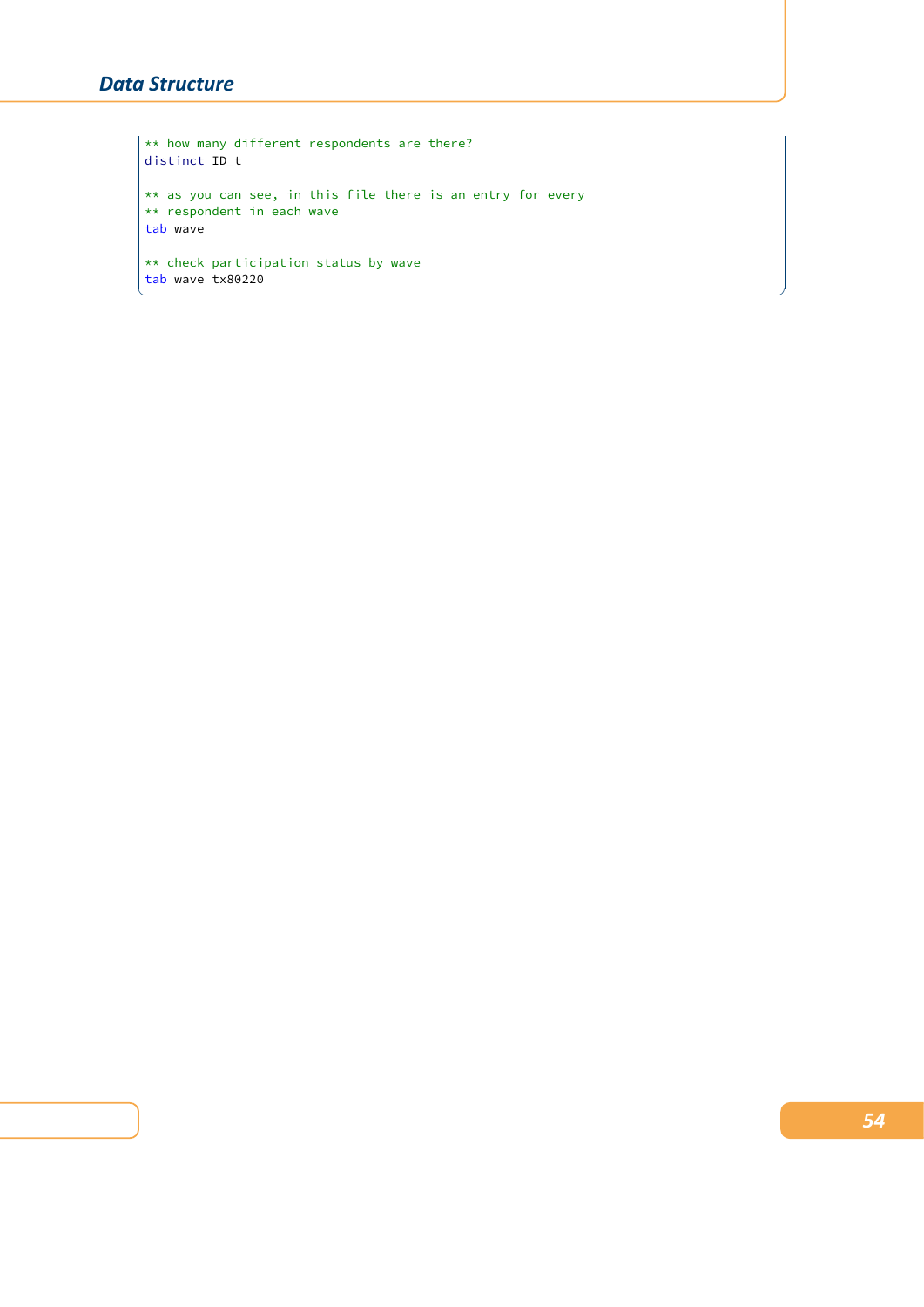# **4.5.2 EditionBackups**

#### <span id="page-59-0"></span>Description Backup of original data that were modified dur‐ ing the data edition process File structure long format: 1 row = 1 changed value of a vari‐ able in a datafile ID variables needed to identify a single row dataset varname ID t wave splink subspell partner child Other ID variables useful for linkage mergevars Number of variables / number of rows in file 12 / 33,560 Contains data from waves **1 2 3 4 5 6 7 8 9** Exemplary variables ID\_t ID target wave [Wave](#page-56-0) dataset Dataset name varname Variable name mergevars ID‐Variables for merging sourcevalue\_num Original value (if numeric) editvalue\_num New value (if numeric) sourcevalue\_str Original value (if string) editvalue\_str New value (if string) Exemplary data snapshot ID\_t wave dataset varname mergevars sourcevalue\_num editvalue\_num 8056430 2 pEducatorChildminder ea2401d ID\_t wave 1.00 2.00 8058942 2 pEducatorChildminder ea2401a ID\_t wave 1.00 2.00 81.00 2 pEducatorChildminder ea2401c ID\_t wave 1.00 8062978 2 pEducatorChildminder ea2401a ID\_t wave 1.00 2.00 8069316 2 pEducatorChildminder ea2401a ID\_t wave 1.00 2.00

« go back to overview

The dataset EditionBackups consists of single values that have been changed or modified in the data edition process. These single values can potentially originate from all other datasets. EditionBackups contains both the original and the changed value of a particular variable in a particular data file (i. e., one change or edition per row). The following variables are provided for each change:

- varname and dataset specify the name of the variable affected by an edition and the respective data file
- mergevars lists the identifier variables that are required to merge the information back to the respective data file

### *55*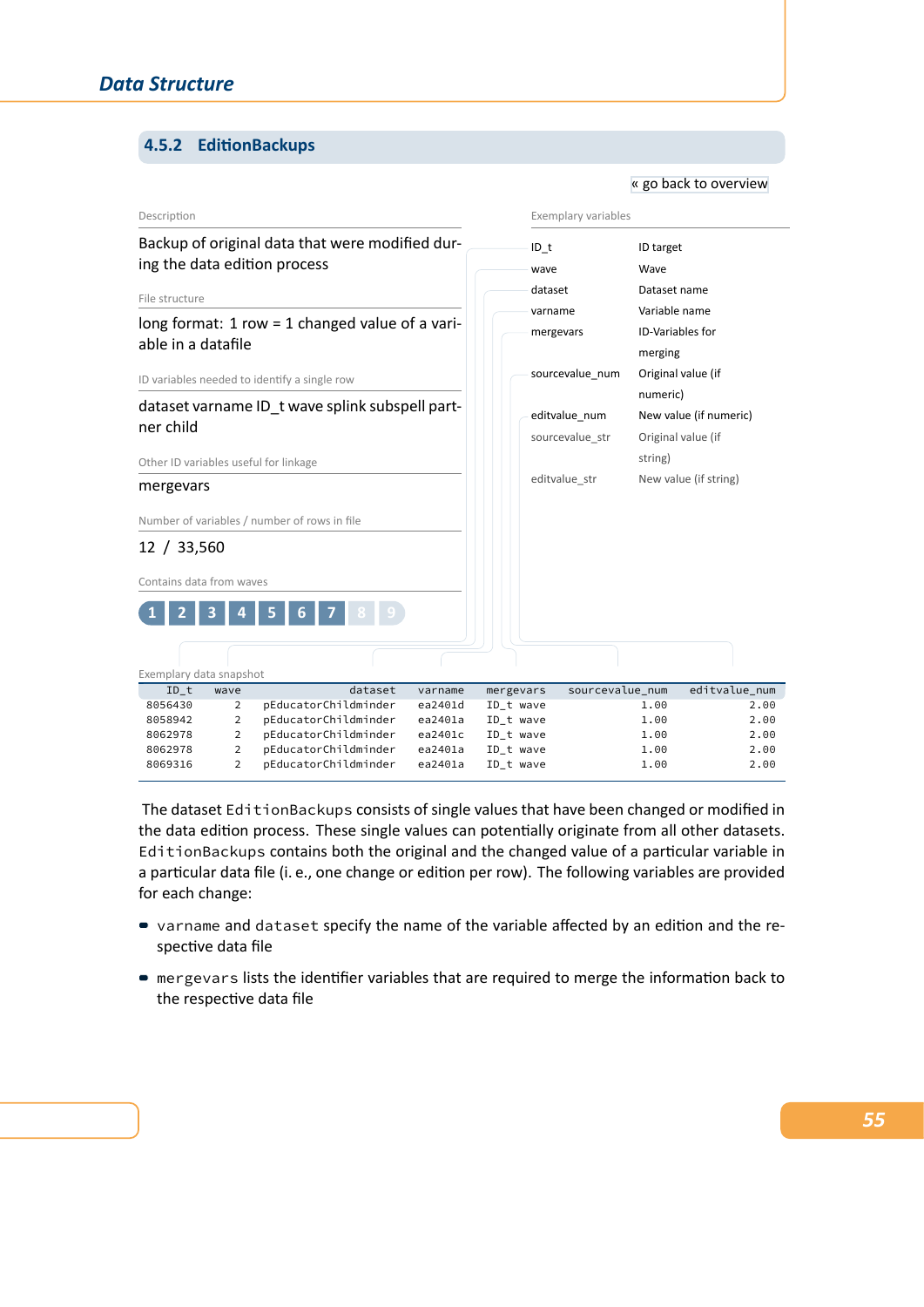- $\blacksquare$  sourcevalue  $\lceil$ num/str $\rceil$  contains the original, unaltered value; variables with the suffix \_num refer to values from numeric variables and variables with the suffix \_str refer to values from string variables (if the variable is numeric, \_str is used to store the value label for this value instead)
- $\bullet$  editvalue\_[num/str] contains the result of the modification, i.e. the value into which the original value was changed; these values correspond exactly to the values in the respective data file (again, there is a version for both numeric and string variables ‐ or the label).
- $\blacksquare$  ID\_t, wave, ... are the different identifier variables needed to merge the orginal values to the respective data files

**Example 2 (Stata):** Working with EditionBackups (find R example here)

```
** In this example, we want to restore the original
** values in variable p731813 "(Highest) professional qualification respondent"
** open the datafile
use ${datapath}/SC1_EditionBackups_D_${version}.dta, clear
** only keep rows containing data of the aforesaid variable
keep if dataset=="pParent" & varname=="p731813"
** check which variables we need for merging
tab mergevars
** then keep the merging variables and the variable with
** the original values (for cross-checking, we also keep the
** variable editvalue, which contains the values found in pTarget)
keep ID_t wave sourcevalue_num editvalue_num
** rename the variables to emphasize affiliation
rename sourcevalue_num p731813_source
rename editvalue_num p731813_edit
** temporary save this data extract
tempfile edition
save `edition'
** open pParent
use ${datapath}/SC1_pParent_D_${version}.dta, clear
** add the above data
merge 1:1 ID_t wave using `edition', keep(master match)
** check all edition made
list ID_t wave p731813* if _merge==3
** replace the variable in the datafile with its original value
replace p731813=p731813_source if _merge==3
```
 $\sqrt{2\pi}$   $\sqrt{2\pi}$   $\sqrt{2\pi}$   $\sqrt{2\pi}$   $\sqrt{2\pi}$   $\sqrt{2\pi}$   $\sqrt{2\pi}$   $\sqrt{2\pi}$   $\sqrt{2\pi}$   $\sqrt{2\pi}$   $\sqrt{2\pi}$   $\sqrt{2\pi}$   $\sqrt{2\pi}$   $\sqrt{2\pi}$   $\sqrt{2\pi}$   $\sqrt{2\pi}$   $\sqrt{2\pi}$   $\sqrt{2\pi}$   $\sqrt{2\pi}$   $\sqrt{2\pi}$   $\sqrt{2\pi}$   $\sqrt{2\pi}$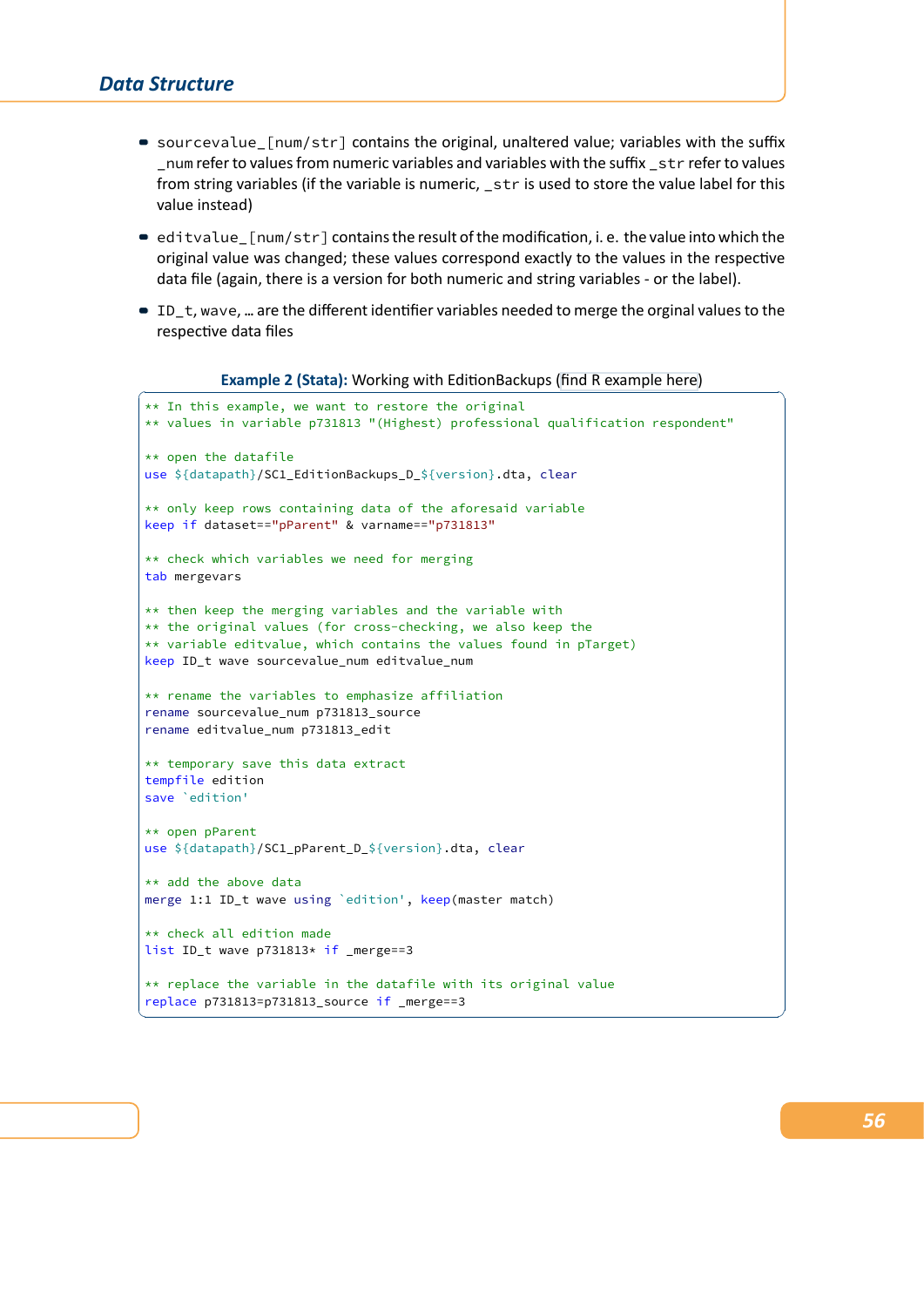# **4.5.3 MethodsCAPI**

#### Description Paradata from the CAPI interviews of the target persons File structure long format: 1 row = 1 target in 1 wave ID variables needed to identify a single row ID\_t wave Other ID variables useful for linkage ID\_int Number of variables / number of rows in file 86 / 24,474 Contains data from waves **1 2 3 4 5 6 7 8 9** Exemplary variables ID\_t ID target ID\_int Intervie[wer: ID](#page-56-0) wave Wave px80305 Interviewer: own children px80302 Interviewer: age group px80209 Interview: length of interview (minutes) px80222 Final outcome ‐ repondent px80400 Willingness: panel participation px80210 Interview: incentive (euros) px80301 Interviewer: gender Exemplary data snapshot ID\_t ID\_int wave px80302 px80209 px80301 8057010 1858 2 50-65 years 32.50000 2 8065709 1373 1 50-65 years 122.61667 2 8065817 2090 1 50-65 years 115.98333 2 8066922 2058 1 50-65 years 90.85000 2 8067506 2093 1 50-65 years 144.00000 2

« go back to overview

This dataset provides a variety of information about data collection during the CAPI interview such as gender (px80301) and age (px80302) of the interviewer, the interview date (intm, inty) the interview duration (px80209), the use of incentives (px80210), and the individual survey participation status (px80220).

It should be noted that MethodsCAPI contains all respondents contacted, regardless of whether an interview was conducted or not (see variable px80207 for more details). For this reason, MethodsCAPI consists of more cases than the data file pParent.

**Example 3 (Stata):** Working with MethodsCAPI (find R example here)

```
** open the data file
use ${datapath}/SC1_MethodsCAPI_D_${version}.dta, clear
** change language to english (defaults to german)
label language en
```
# *57*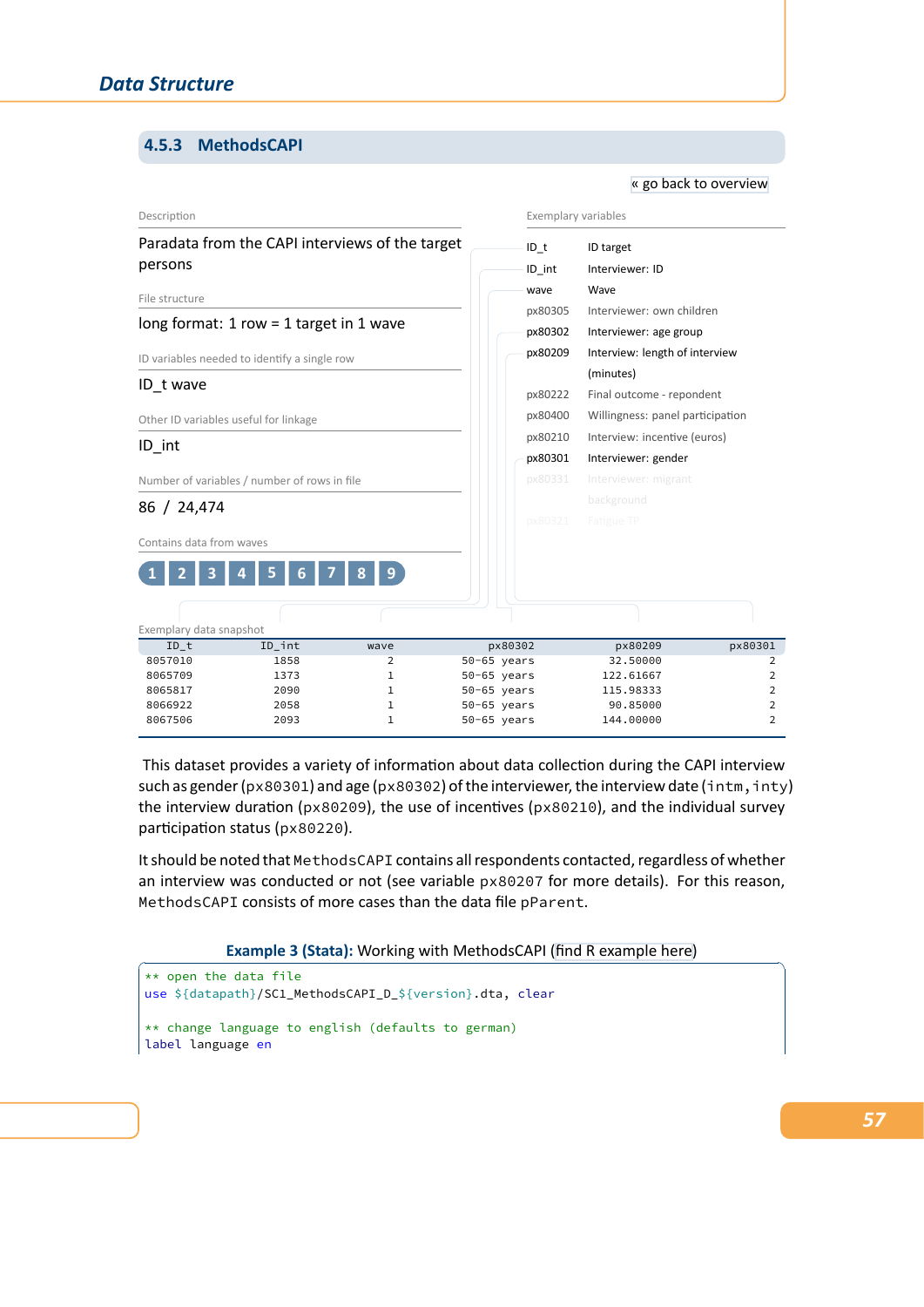# *Data Structure*

\*\* check out participation status by wave tab wave px80220 \*\* how many different interviewers did CATI surveys? distinct ID\_int \*\* create one single variable containing the interview date generate intdate=ym(inty,intm) format intdate %tm list intm inty intdate in 1/10 ✝ ✆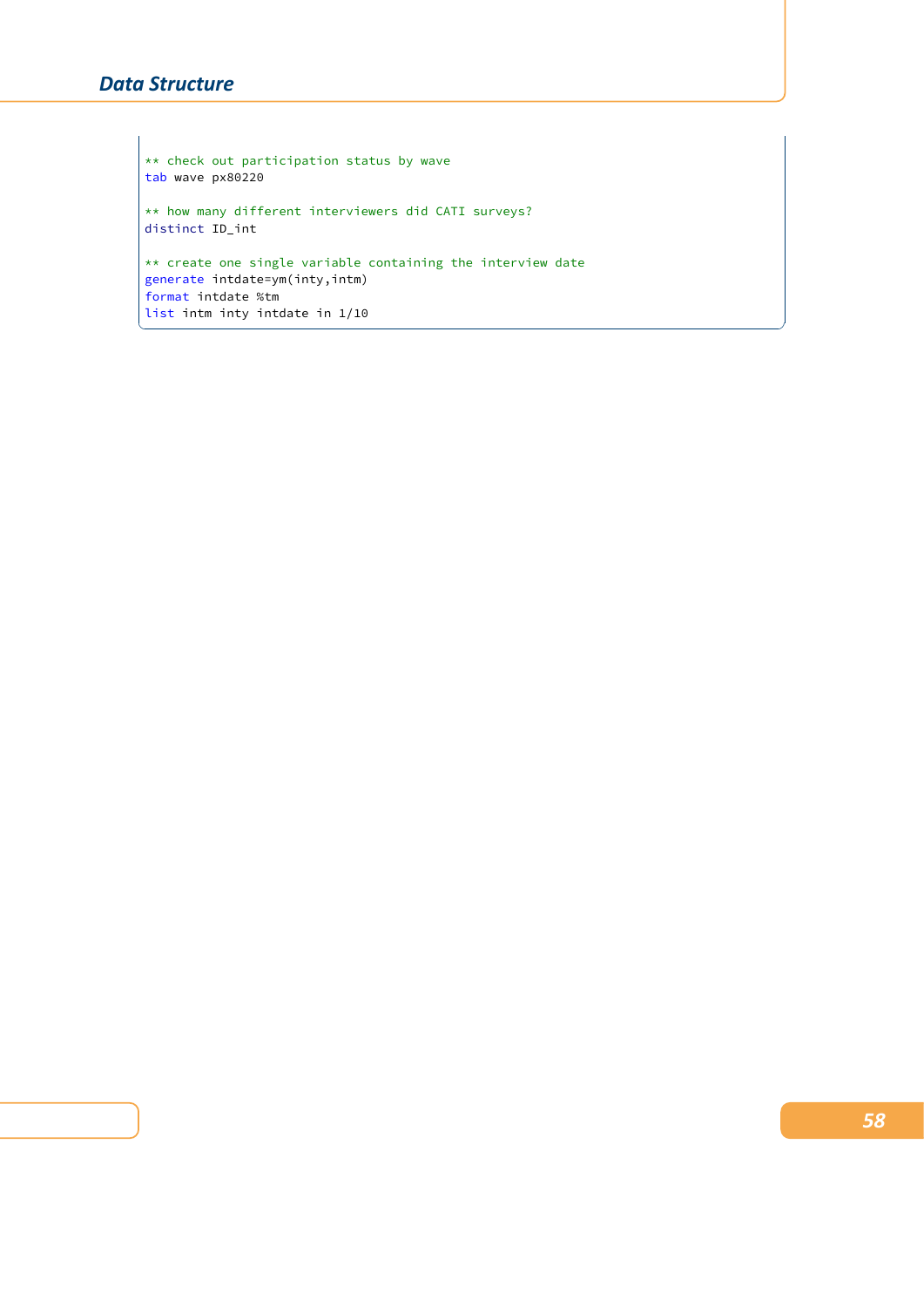# **4.5.4 MethodsCATI**

## Description Paradata from the CATI interviews of the target persons File structure long format: 1 row = 1 target in 1 wave ID variables needed to identify a single row ID\_t wave Other ID variables useful for linkage ID\_int Number of variables / number of rows in file 26 / 3,431 Contains data from waves Exemplary variables ID\_t ID target ID\_int Intervie[wer: ID](#page-56-0) wave Wave px80209 Interview: length of interview (minutes) px80210 Interview: incentive (euros) px80301 Interviewer: gender px80302 Interviewer: age group Exemplary data snapshot ID\_t ID\_int wave px80209 px80301 px80302 8056286 1102 2 27.10000 2 30-49 years 8059612 1036 2 23.03333 1 30-49 years 8063092 2019 2 30.28333 1 30-49 years 8064230 1108 2 26.98333 2 up to 29 years 8066645 1846 2 40.40833 1 30-49 years

« go back to overview

This dataset provides a variety of information about data collection during the CATI interview such as gender (px80301) and age (px80302) of the interviewer, the interview date (intm, inty), the interview duration (px80209), the use of incentives (px80210), and the individual survey participation status (px80220).

It should be noted that MethodsCATI contains all respondents contacted, regardless of whether an interview was conducted or not (see variable px80207 for more details). For this reason, MethodsCATI consists of more cases than the data file pParent.

**Example 4 (Stata):** Working with MethodsCATI (find R example here)

```
** open the data file
use ${datapath}/SC1_MethodsCATI_D_${version}.dta, clear
** change language to english (defaults to german)
label language en
```
*59*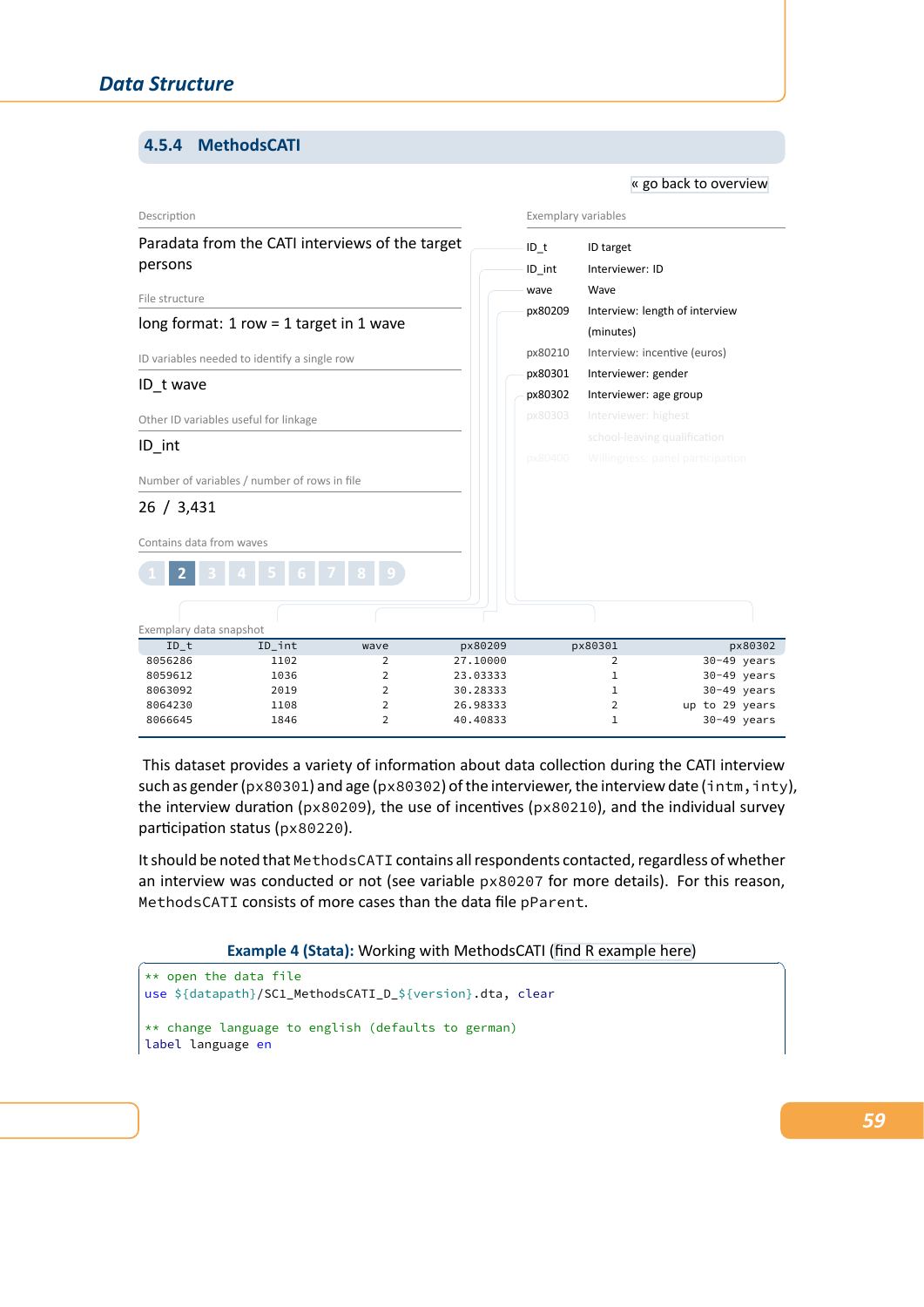# *Data Structure*

\*\* check out participation status by wave tab wave px80220 \*\* how many different interviewers did CATI surveys? distinct ID\_int \*\* create one single variable containing the interview date generate intdate=ym(inty,intm) format intdate %tm list intm inty intdate in 1/10 ✝ ✆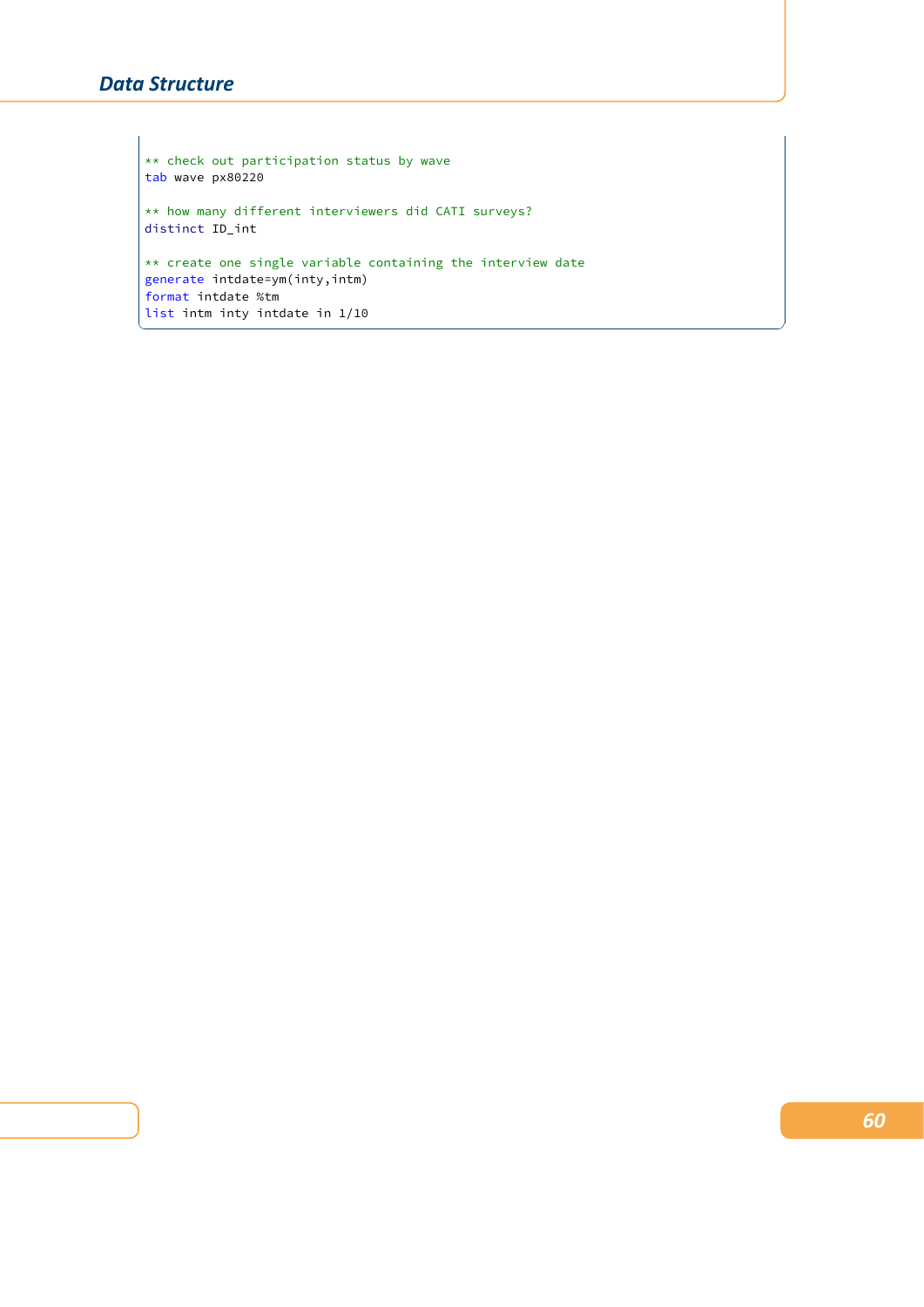### **4.5.5 MethodsDirectMeasures**

#### Description Paradata of the realization of the direct mea‐ sures File structure long format: 1 row = 1 target in 1 wave ID variables needed to identify a single row ID\_t wave Other ID variables useful for linkage none Number of variables / number of rows in file 182 / 20,264 Contains data from waves **1 2 3 4 5 6 7 8 9** Exemplary variables ID\_t ID target wave Wave px03001 Informed consent Sensomotoric development px03002 Performance Sensomotoric development px04021 No implementation of direct measure: data protection px04025 No implementation of direct measure: child not in front of laptop px05011 Informed consent Vocabulary px05041 Informed consent Flanker px05013 Selection Vocabulary Exemplary data snapshot ID\_t wave px03002 px04025<br>8062199 1 Competence test 3 Sensomotoric development not started 1 0 80621 1 Competence test 3 Sensomotoric development not started 1 0 8064059 1 Competence test 3 Sensomotoric development not started 1 0 8066229 1 Competence test 3 Sensomotoric development not started 1 0 8067509 1 Competence test 3 Sensomotoric development not started 1 0 8067827 1 Competence test 3 Sensomotoric development not started 1 0

« go back to overview

MethodsDirectMeasures contains various information on the data collection process for di‐ rect measures. These include variables on disturbances, performance issues, or implementa‐ tion problems (e. g., px04021, px04025), but also on causes for missing consent (e. g., px04011).

**Example 5 (Stata):** Working with MethodsDirectMeasures (find R example here)

```
** open the data file
use ${datapath}/SC1_MethodsDirectMeasures_D_${version}.dta, clear
** change language to english (defaults to german)
label language en
** check out the different outcomes of parent-child interaction.
** as you can see, 3 means test has been completed
tab px02002
```
*61*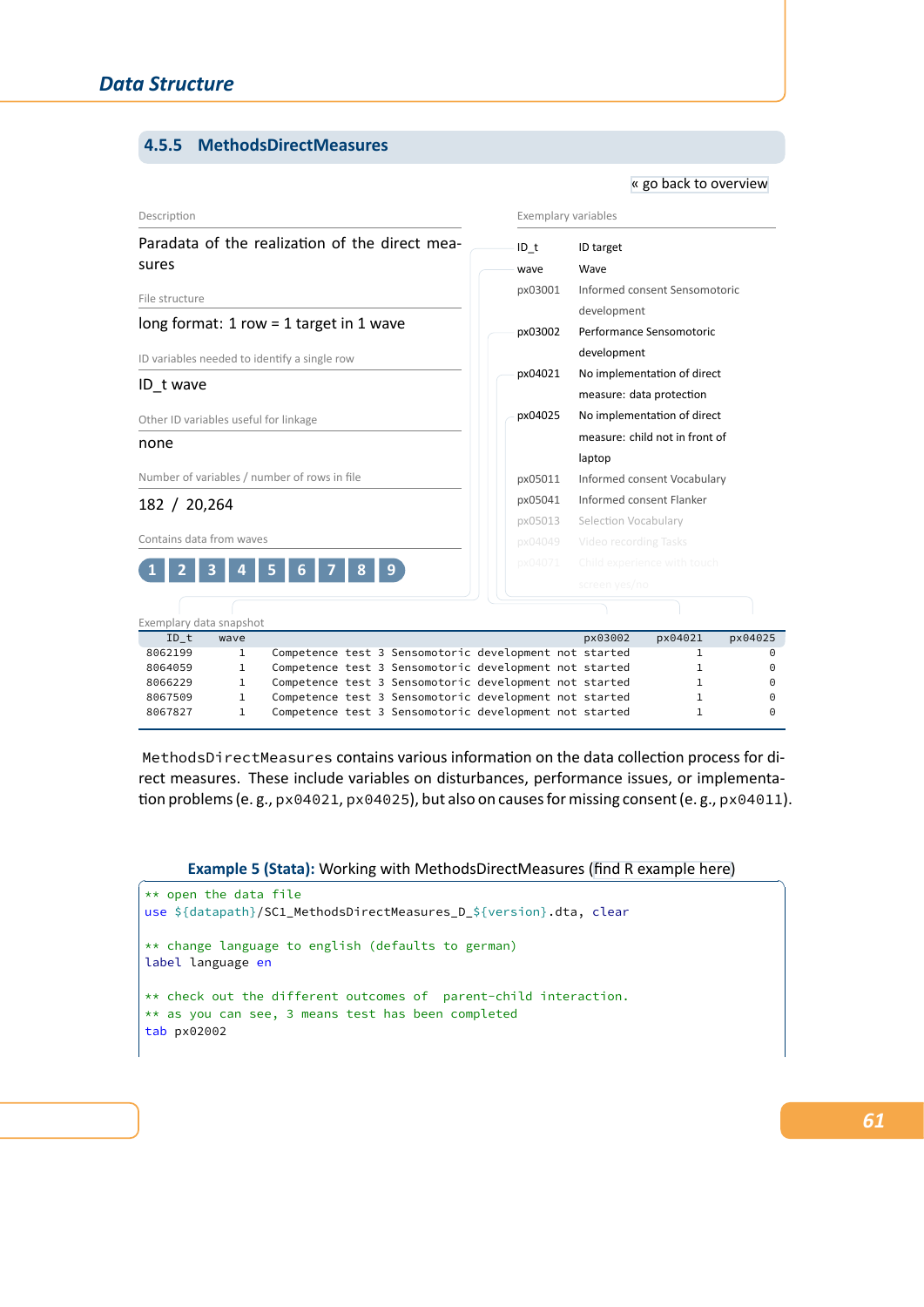$\vert \ast \ast$  also, note that not all interactions have been measured \*\* between respondent (usually mother) and child. Some \*\* have been conducted together with the respondent's partner tab px02003\_v1  $\overline{\phantom{a}}$   $\overline{\phantom{a}}$   $\overline{\phantom{a}}$   $\overline{\phantom{a}}$   $\overline{\phantom{a}}$   $\overline{\phantom{a}}$   $\overline{\phantom{a}}$   $\overline{\phantom{a}}$   $\overline{\phantom{a}}$   $\overline{\phantom{a}}$   $\overline{\phantom{a}}$   $\overline{\phantom{a}}$   $\overline{\phantom{a}}$   $\overline{\phantom{a}}$   $\overline{\phantom{a}}$   $\overline{\phantom{a}}$   $\overline{\phantom{a}}$   $\overline{\phantom{a}}$   $\overline{\$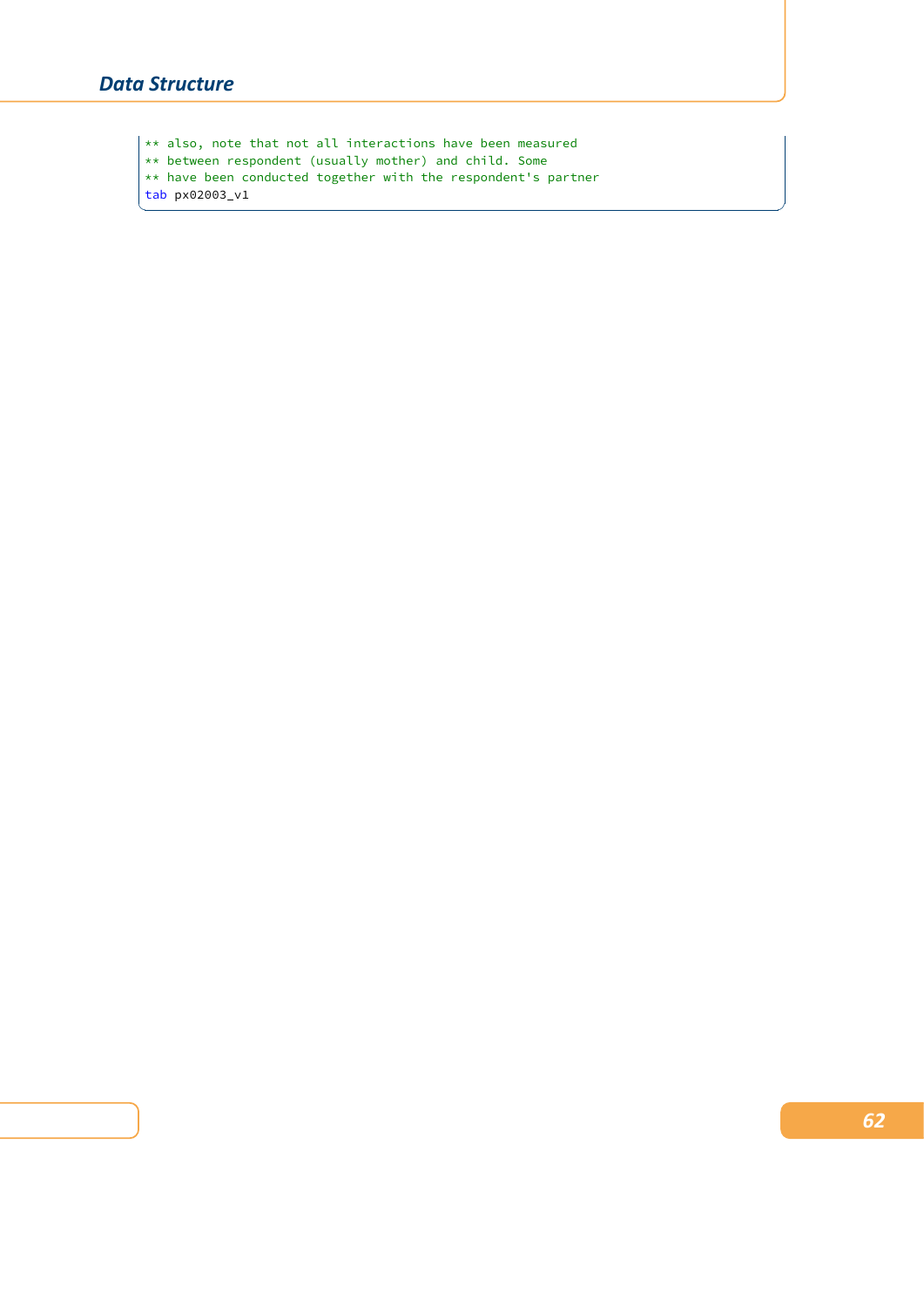### **4.5.6 pEducator**

#### <span id="page-67-0"></span>Description Context data collected from child care persons in day‐care institutions File structure long format: 1 row = 1 target in 1 wave ID variables needed to identify a single row ID\_t wave Other ID variables useful for linkage none Number of variables / number of rows in file 412 / 3,102 Contains data from waves **1 2 3 4 5 6 7 8 9** Exemplary variables ID\_t ID target wave Wav[e](#page-56-0) e209102 Daycare educator: Professional qualification ea0301a Daycare: sponsor e209107 Daycare: parents' initiative e209101 Daycare: free places e217511 Daycare institution Group: 2015; number children, total e400000 Migrant background of youth / childcare worker e41100a\_g1 Mother tongue of educator (number responses) Exemplary data snapshot ID\_t wave e209107 e217511 e400000 e41100a\_g1 8057892 2 no -54 3 1 8060626 2 no -54 3 1 8064672 4 Missing by design 25 3 1 8067951 4 Missing by design 10 3 1 8068227 3 3 no -54 3 1

The responsible child care persons of target children attending day‐care institutions (*Gruppen‐ betreuung Kindergarten*) were surveyed via PAPI questionnaires. This data is made available in the file pEducator. The dataset includes personal characteristics of the child care persons such as their country of origin (e40000a\_g1) as well as information on the composition of the child group such as the number of children born in 2011 (e217515), but also data on the child care institution itself such as when it is organized on the initiative of parents (e209107).

#### **Example 6 (Stata):** Working with pEducator (find R example here)

```
** open the CohortProfile
use ${datapath}/SC1_CohortProfile_R_${version}.dta, clear
** merge sex and age of educator to CohortProfile.
** note that this datafile is directly linkable to
** the child (if you have been working with other SCs,
** you may have expected a variable ID_e)
```
#### « go back to overview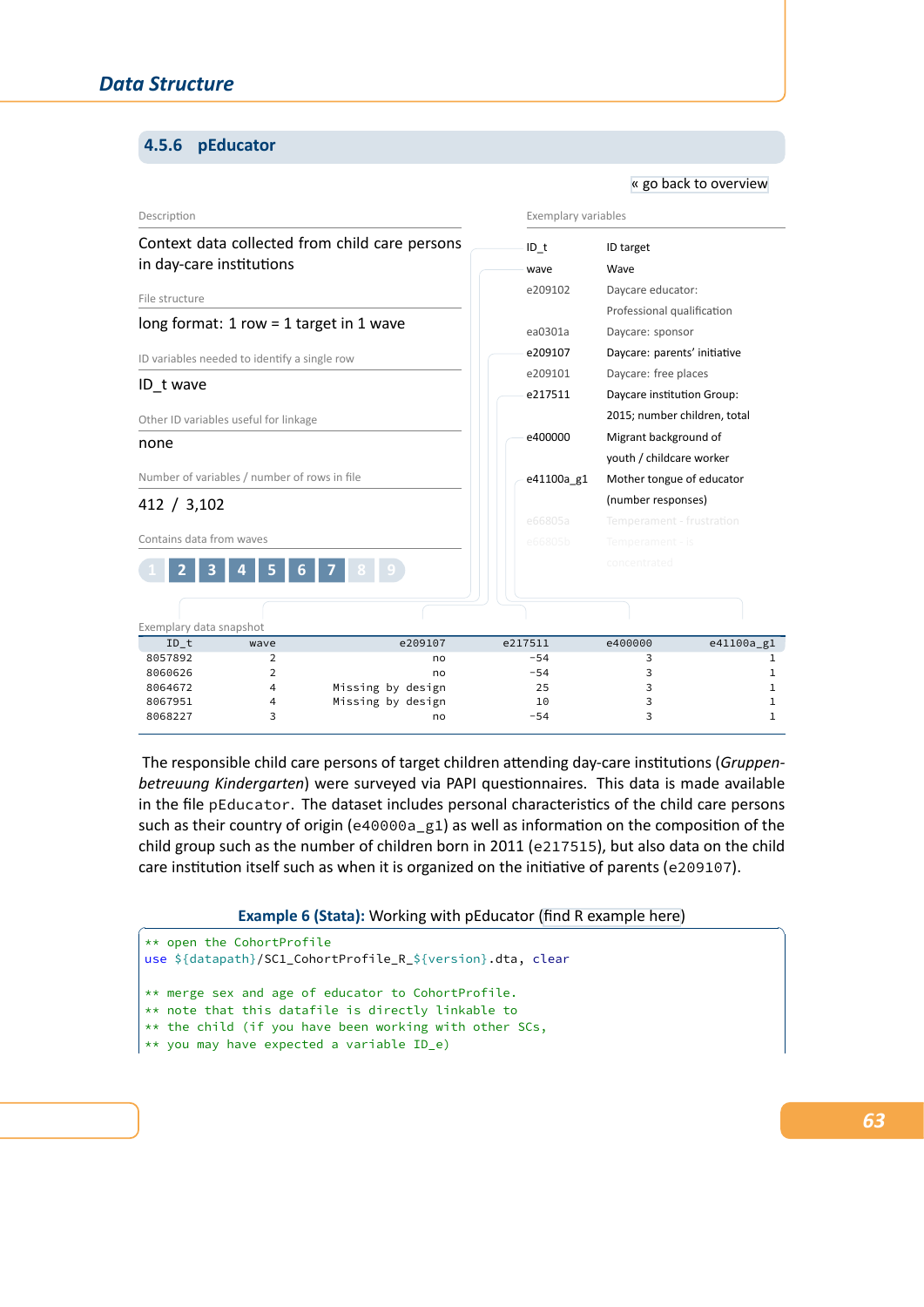```
merge 1:1 ID_t wave using ${datapath}/SC1_pEducator_R_${version}.dta, ///
 keepusing(e761110 e76112y) nogen assert(master match)
** change language to english (defaults to german)
label language en
** now, compute the age of the educator at the date of the interview
nepsmiss inty e76112y
generate ed_age = inty - e76112y
summarize ed_age
```
✝ ✆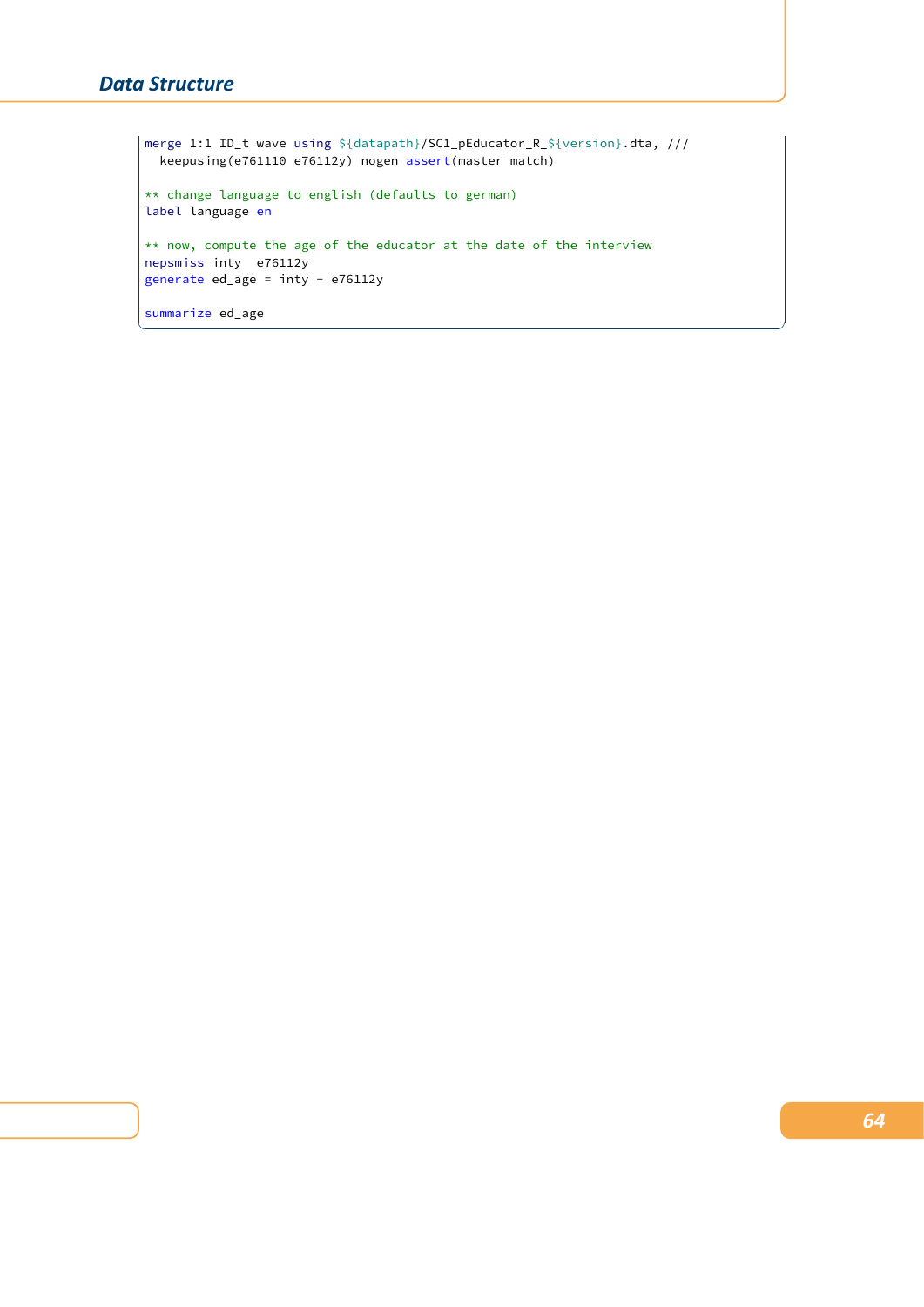# **4.5.7 pEducatorChildminder**

#### Description Context data collected from childminders File structure long format: 1 row = 1 target in 1 wave ID variables needed to identify a single row ID\_t wave Other ID variables useful for linkage none Number of variables / number of rows in file 236 / 183 Contains data from waves **1 2 3 4 5 6 7 8 9** Exemplary variables ID\_t ID target wave Wa[ve](#page-56-0) e208128 Daycare: year of birth 2011; number of children ea20010 Daycare: number of children cared for e767110 Gender Caregiver ea25020 Daycare: own children number ea2701a Daycare: further training e40000a\_g1 Country of origin of daycare worker ea31010 Member daycare association Exemplary data snapshot ID\_t wave e208128 ea20010 e767110 ea25020 e40000a\_g1 8056430 2 2 2 [w] female 3 Unspecific missing 8063499 2 1 2 [w] female 2 Unspecific missing 8063567 2 2 2 [w] female 2 Unspecific missing 8065742 2 2 2 [w] female 1 Unspecific missing 2 [w] female 2 Unspecific missing

For children who do not attend a day care institution but are cared by a childminder (*Tage‐ spflegepersonen*), a PAPI questionnaire corresponding to that used in pEducator was handed out to the childminders. The variables in the datafile pEducatorChildminder also provide information on personal characteristics of the child care person such as the country of origin (e40000a\_g1) or number of own children (ea25020), but also on the group composition such as the number of children born in 2011 (e208128).

#### **Example 7 (Stata):** Working with pEducatorChildminder (find R example here)

```
** open the CohortProfile
use ${datapath}/SC1_CohortProfile_R_${version}.dta, clear
** merge sex and age of childminder to CohortProfile.
** note that this datafile is directly linkable to
** the child (if you have been working with other SCs,
```
« go back to overview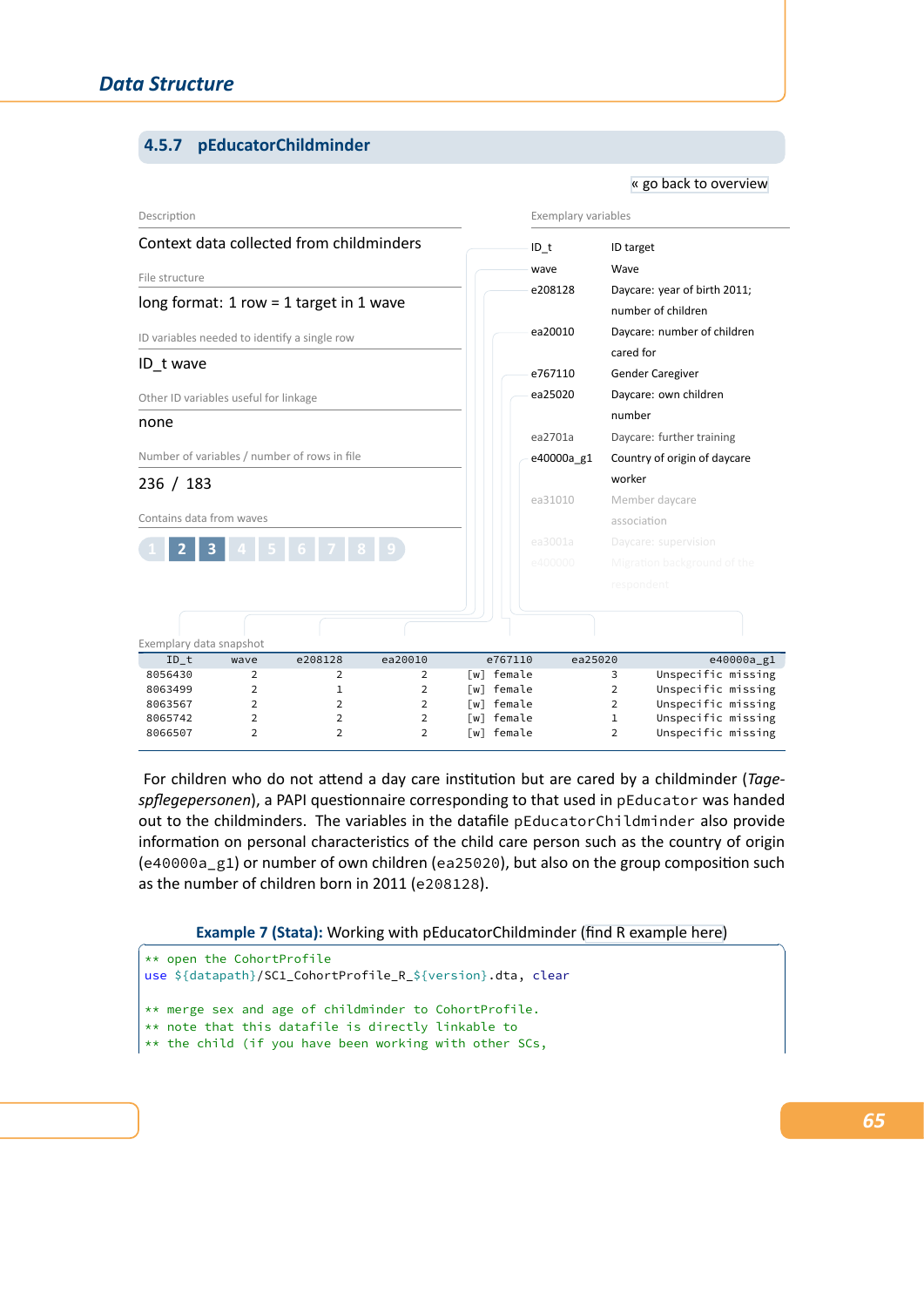\*\* you may have expected a variable ID\_e) merge 1:1 ID\_t wave using \${datapath}/SC1\_pEducatorChildminder\_R\_\${version}.dta, /// keepusing(e767110 e76712y) nogen assert(master match) \*\* change language to english (defaults to german) label language en \*\* now, compute the age of the childminder at the date of the interview nepsmiss inty e76712y generate cm\_age = inty - e76712y summarize cm\_age

✝ ✆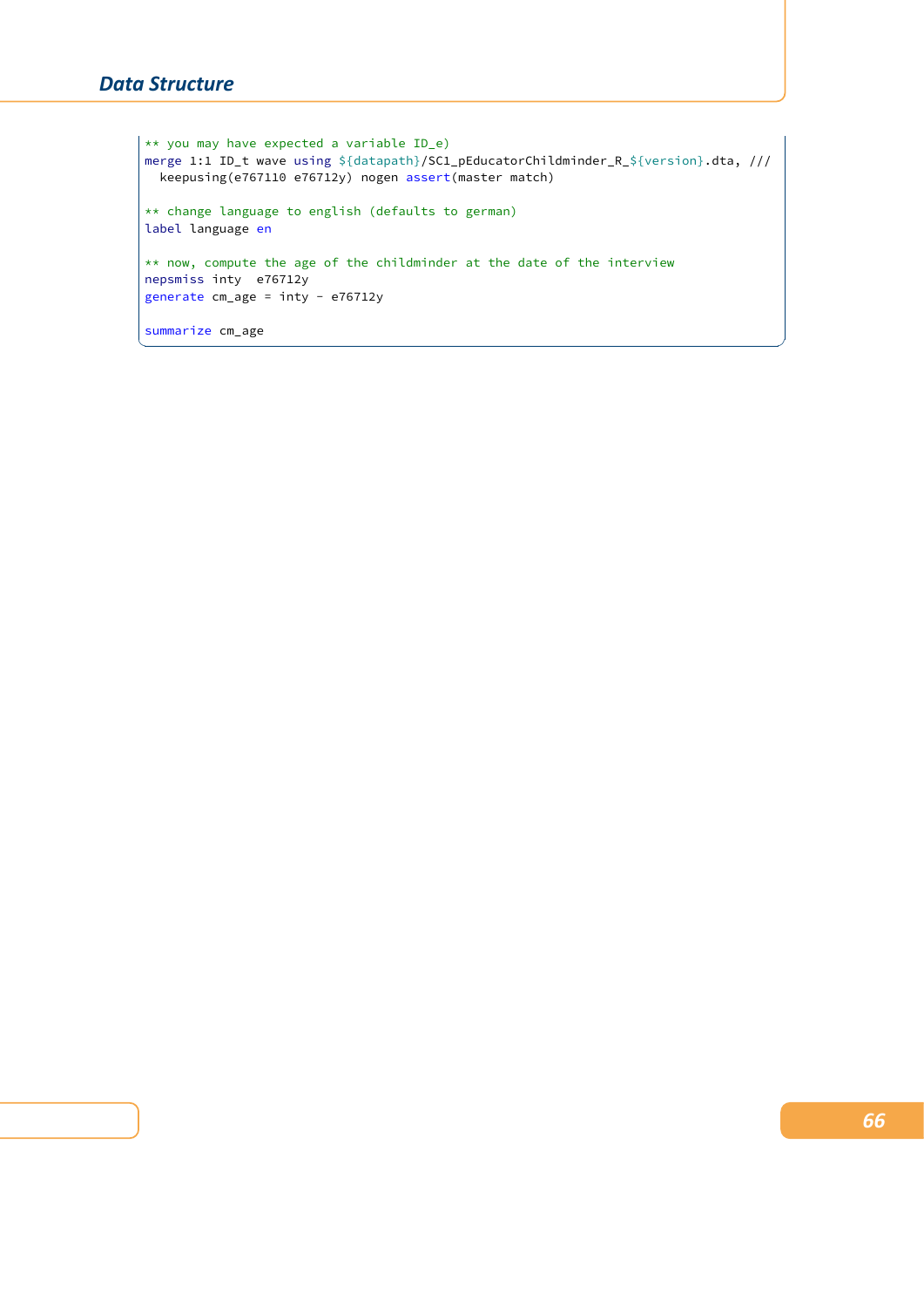# **4.5.8 pInstitution**

#### <span id="page-71-0"></span>Description Context data collected from the institution head/manager File structure long format: 1 row = 1 target in 1 wave ID variables needed to identify a single row ID\_t wave Other ID variables useful for linkage none Number of variables / number of rows in file 165 / 2,079 Contains data from waves **1 2 3 4 5 6 7 8 9** Exemplary variables ID\_t ID targ[et](#page-56-0) wave Wave h217001 Institution: registered girls h217002 Institution: registered boys h451020 Institution: Number Children with migrant background h217200 Daycare: number of children with a disability h534010 Kindergartens within 5 km h219001 Institution: free places h219301 Institution: staff, educators, number of persons Exemplary data snapshot ID\_t wave h217001 h217002 h534010 h219001 h219301 8055731 4 8 16 2 6 3 8056165 4 8 10 5 2 4 8064747 5 24 24 9 5 7 8066417 6 60 59 10 1 15 8066962 7 28 39 5 1 6

In order to provide more comprehensive context information about the day care institutions themselves, from the fourth wave onwards the heads or managers of the institutions were also surveyed in PAPI mode. These data are stored in the file pInstitution including key variables such as the number of registered girls (h217001) and boys (h217002), the number of kindergartens within a radius of 5 km (h534010), and the number of employees in the institution (h219301).

#### **Example 8 (Stata):** Working with pInstitution (find R example here)

```
** open the CohortProfile
use ${datapath}/SC1_CohortProfile_R_${version}.dta, clear
** merge registered girls and boys to CohortProfile.
** note that this datafile is directly linkable to
** the child (if you have been working with other SCs,
** you may have expected a variable ID_i)
```
« go back to overview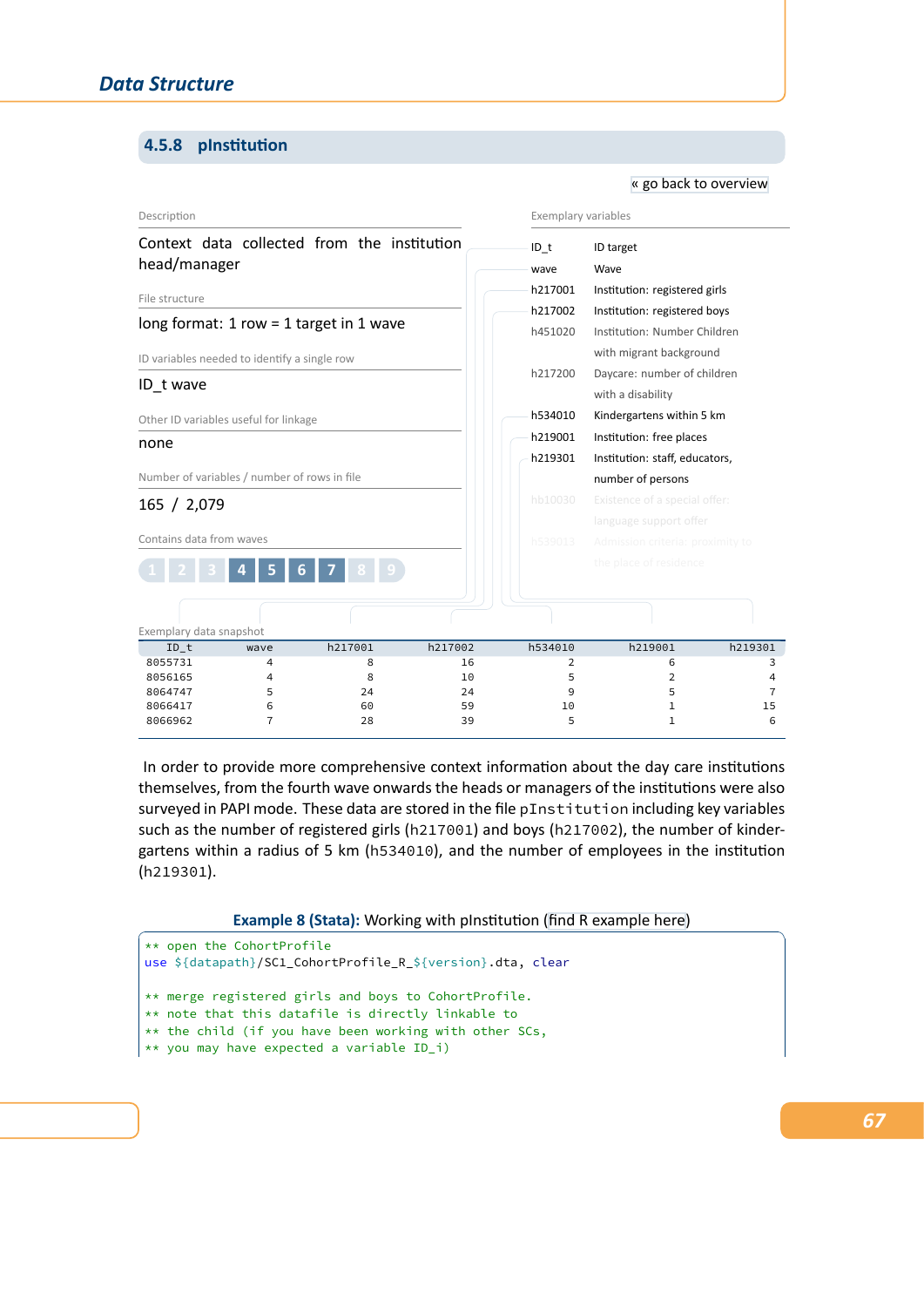```
merge 1:1 ID_t wave using ${datapath}/SC1_pInstitution_R_${version}.dta, ///
 keepusing(h217001 h217002) nogen assert(master match)
** change language to english (defaults to german)
label language en
** compute the total numnber of registered children
nepsmiss
generate total_reg=h217001+h217002
**cluster the children according to the quantiles of the institution size
xtile size = total_reg, nq(5)
tab size
```
 $\begin{pmatrix} 1 & 0 & 0 \\ 0 & 0 & 0 \\ 0 & 0 & 0 \\ 0 & 0 & 0 \\ 0 & 0 & 0 \\ 0 & 0 & 0 \\ 0 & 0 & 0 & 0 \\ 0 & 0 & 0 & 0 \\ 0 & 0 & 0 & 0 \\ 0 & 0 & 0 & 0 \\ 0 & 0 & 0 & 0 & 0 \\ 0 & 0 & 0 & 0 & 0 \\ 0 & 0 & 0 & 0 & 0 \\ 0 & 0 & 0 & 0 & 0 & 0 \\ 0 & 0 & 0 & 0 & 0 & 0 \\ 0 & 0 & 0 & 0 & 0 & 0 & 0 \\ 0 & 0 & 0 &$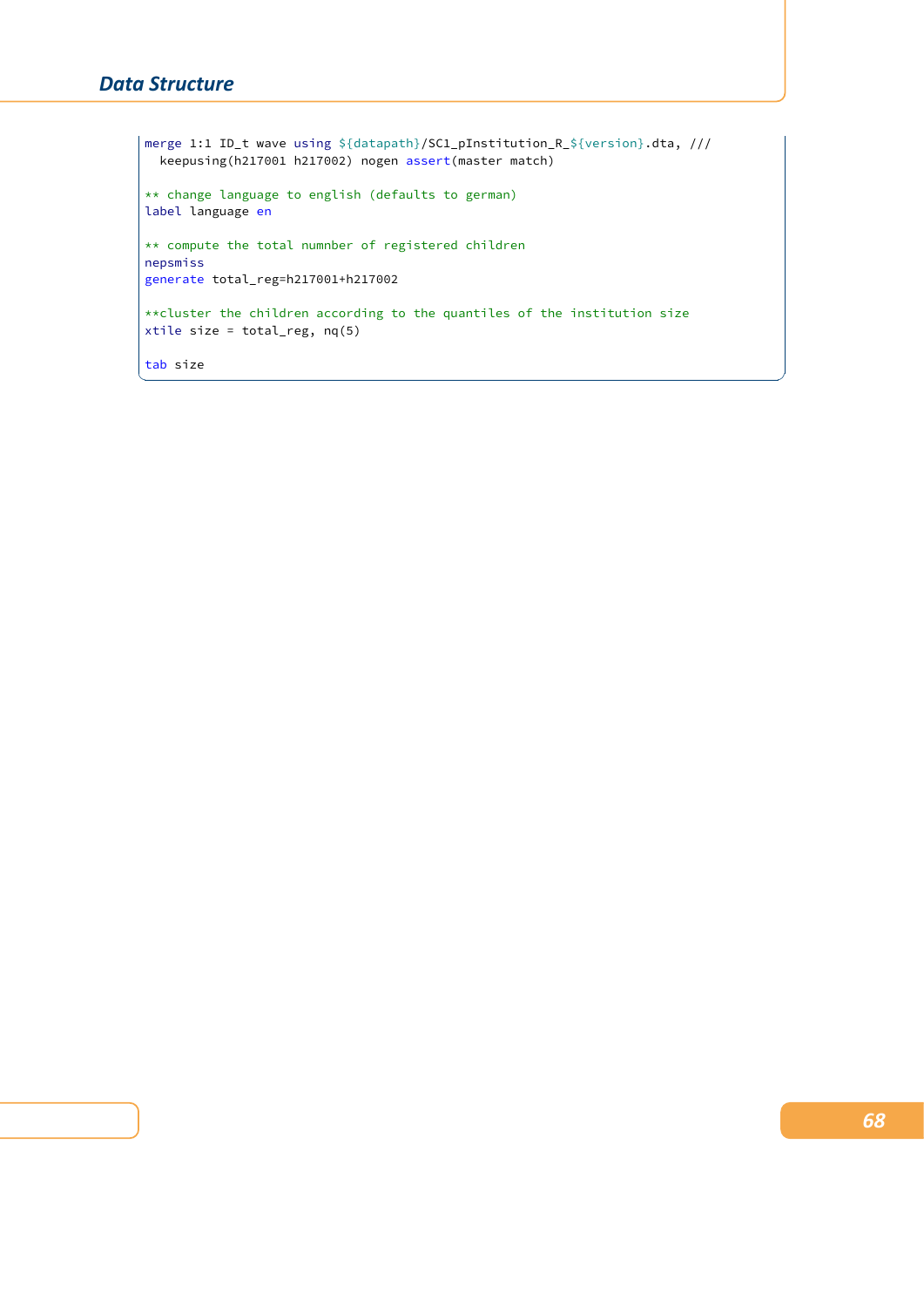### **4.5.9 pParent**

#### « go back to overview

| Description              |                                              |                                               |                   | Exemplary variables          |             |                                     |            |  |
|--------------------------|----------------------------------------------|-----------------------------------------------|-------------------|------------------------------|-------------|-------------------------------------|------------|--|
|                          |                                              | Data surveyed from parents (usually mothers)  |                   |                              | $ID_t$      | ID target                           |            |  |
| File structure           |                                              |                                               |                   |                              | wave        | Wave                                |            |  |
|                          |                                              | long format: $1$ row = $1$ target in $1$ wave |                   |                              | p406010 g1R | Country of birth Target<br>child    |            |  |
|                          | ID variables needed to identify a single row |                                               |                   |                              | p731905     | Professional position               |            |  |
| ID_t wave                |                                              |                                               |                   |                              | p731955     | Respondent<br>Professional position |            |  |
|                          | Other ID variables useful for linkage        |                                               |                   |                              |             | Partner                             |            |  |
| none                     |                                              |                                               |                   |                              | p731701     | Relationship to target child        |            |  |
|                          |                                              |                                               |                   |                              | p741001     | Household size                      |            |  |
|                          | Number of variables / number of rows in file |                                               |                   | p510005<br>Monthly household |             |                                     |            |  |
| 2,630 / 22,041           |                                              |                                               |                   |                              |             | income, open                        |            |  |
|                          |                                              |                                               |                   |                              | p400500_g1  | <b>Generation status</b>            |            |  |
| Contains data from waves |                                              |                                               |                   |                              | p743040     | TC in HH                            |            |  |
|                          |                                              |                                               |                   |                              | p731905     | Professional position               |            |  |
|                          |                                              |                                               |                   |                              |             | Respondent                          |            |  |
|                          |                                              |                                               |                   |                              | p34009d     | Participation in high               |            |  |
|                          |                                              |                                               |                   |                              |             | culture: theater                    |            |  |
|                          |                                              |                                               |                   |                              | p73170y     | Date of birth respondent:           |            |  |
|                          |                                              |                                               |                   |                              |             | year                                |            |  |
|                          |                                              |                                               |                   |                              | p401100     | Citizenship Respondent              |            |  |
|                          |                                              |                                               |                   |                              | p731116     | Gender partner                      |            |  |
| Exemplary data snapshot  |                                              |                                               |                   |                              |             |                                     |            |  |
| $ID_t$                   | wave                                         | p731905                                       | p731955           |                              | p741001     | p400500_g1                          | p743040    |  |
| 8056321<br>8059728       | 4<br>4                                       | 1<br>$\overline{2}$                           | 2<br>$\mathbf{1}$ |                              | 5<br>5      | 3<br>3                              | yes<br>yes |  |
| 8063311                  | 7                                            | $\overline{2}$                                | $\overline{2}$    |                              | 3           | 9                                   | yes        |  |
| 8068680                  | 7                                            | $\overline{2}$                                | $\overline{2}$    |                              | 4           | 3                                   | yes        |  |
| 8068704                  | 4                                            | $\overline{2}$                                | $\overline{2}$    |                              | 4           | 6                                   | yes        |  |

Parent data from both the CATI and the CAPI survey modes are available in the file pParent. The dataset covers different topics ranging from personal characteristics of the parent or part‐ ner, such as the respondent's occupational status (p731905) or that of the partner (p731955), to household specific matters, such as the size of the household (p741001), to topics directly related to the target child, such as the child's vocabulary size (p102030). Note that some infor‐ mation collected from the parents is in episode format, so it is not stored in the pParent data file, but in separate spell datasets.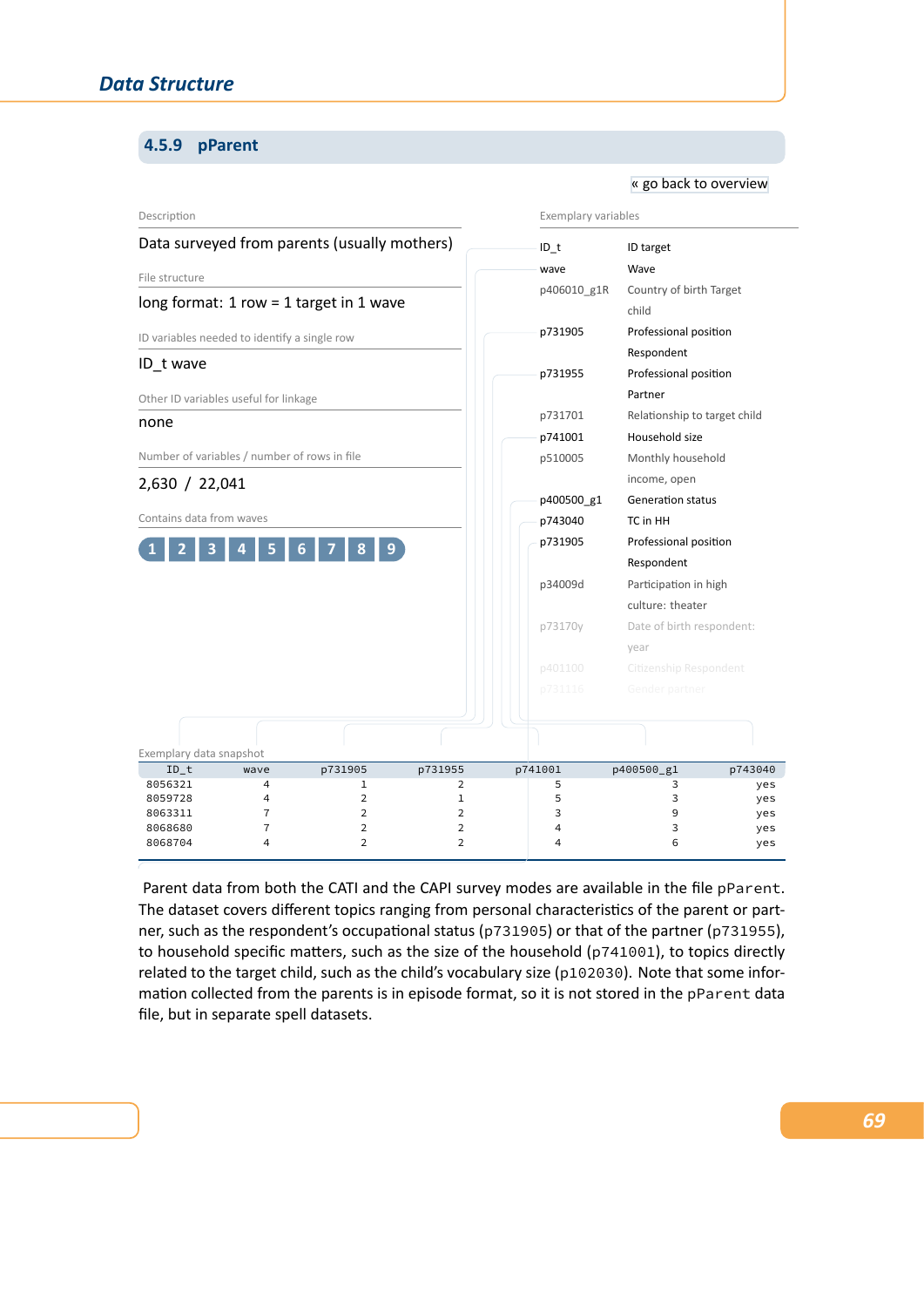#### **Example 9 (Stata):** Working with pParent (find R example here)

```
** open the CohortProfile
use ${datapath}/SC1_CohortProfile_D_${version}.dta, clear
** merge week of pregnancy at birth and breastfeeding duration
** from pParent
merge 1:1 ID_t wave using ${datapath}/SC1_pParent_D_${version}.dta, ///
  keepusing(p529100 p526200 p526201) nogen assert(master match)
** change language to english (defaults to german)
label language en
** recode missings
nepsmiss p529100 p526200 p526201
** note that the week of pregnancy at birth has only been surveyed
** once, in wave 1
tab p529100 wave
** thus, to work with this (static) information in other waves, you
** first have to carry over the values to other rows
bysort ID_t (wave): replace p529100=p529100[_n-1] if missing(p529100)
** generate one variable containing the total duration
** of breastfeeding in weeks (assuming 1 month == 4 weeks)
generate bfeed = p526200*4 + p526201
** check the correlation between week of pregnancy at birth and duration
** of breastfeeding
corr p529100 bfeed
✝ ✆
```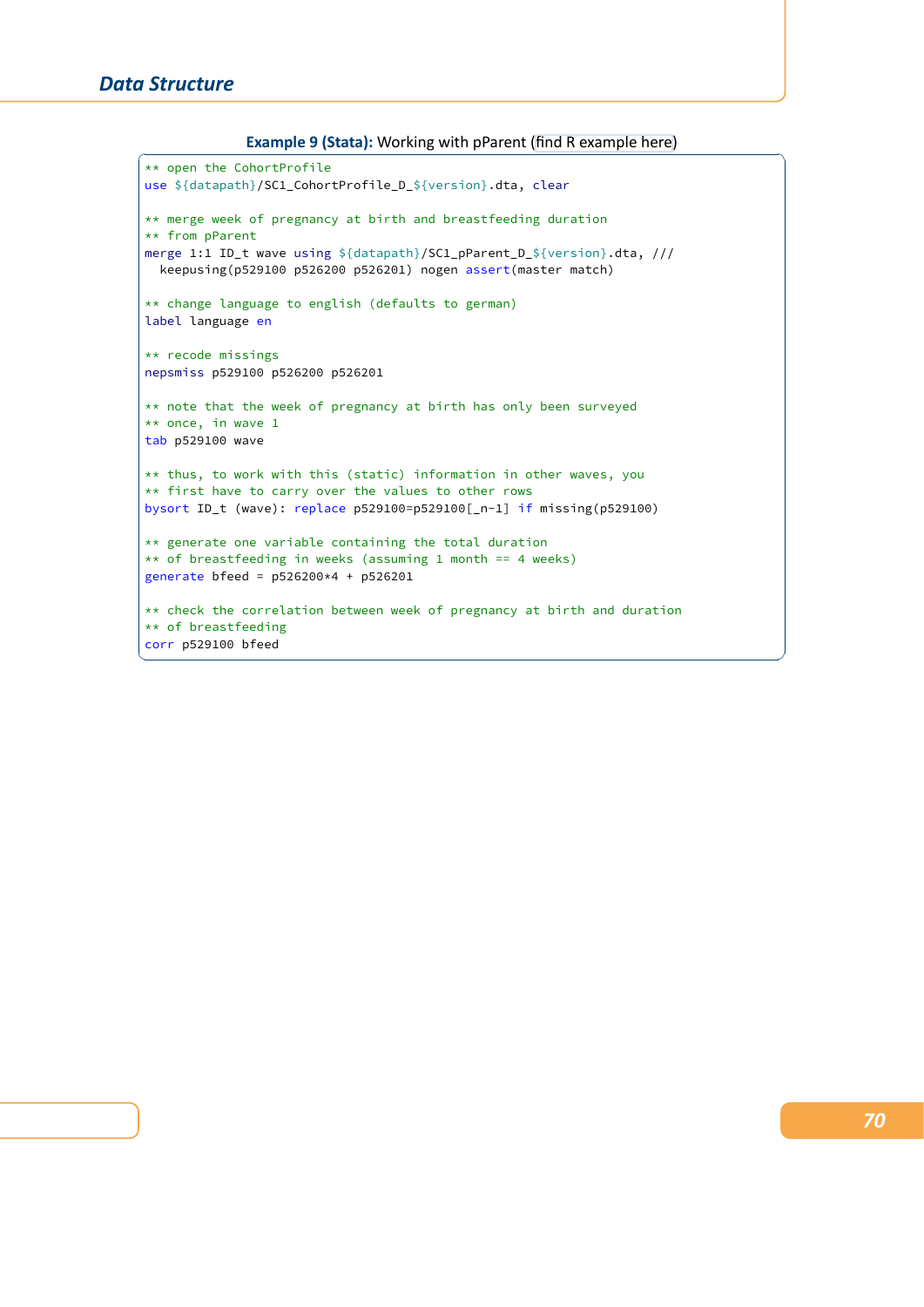# **4.5.10 pParentCORONA**

| Description                                   |        |         |  | Exemplary variables                                                                                          |                    |                                                   |                                   |                                           |         |                           |  |                     |
|-----------------------------------------------|--------|---------|--|--------------------------------------------------------------------------------------------------------------|--------------------|---------------------------------------------------|-----------------------------------|-------------------------------------------|---------|---------------------------|--|---------------------|
| demic on respondents life                     |        |         |  | Data regarding the impact of the corona pan-                                                                 |                    |                                                   | $ID$ t<br>wave                    | ID target<br>Wave                         |         |                           |  |                     |
| File structure                                |        |         |  |                                                                                                              |                    | p515051                                           | Willingness to take risks in      |                                           |         |                           |  |                     |
| long format: $1$ row = $1$ target in $1$ wave |        |         |  |                                                                                                              |                    | pm00015                                           | general<br>Systemically important |                                           |         |                           |  |                     |
| ID variables needed to identify a single row  |        |         |  |                                                                                                              |                    |                                                   |                                   | profession                                |         |                           |  |                     |
|                                               |        |         |  |                                                                                                              |                    |                                                   | pm00016                           | Change Working time                       |         |                           |  |                     |
| ID twave                                      |        |         |  |                                                                                                              |                    |                                                   | pm00017                           | Change Work place                         |         |                           |  |                     |
| Other ID variables useful for linkage         |        |         |  |                                                                                                              |                    |                                                   | pm00018                           | <b>Change Status</b>                      |         |                           |  |                     |
| none                                          |        |         |  |                                                                                                              | pm00019<br>pm00020 | Support Employer<br><b>Change Order situation</b> |                                   |                                           |         |                           |  |                     |
| Number of variables / number of rows in file  |        |         |  |                                                                                                              | pm00051            |                                                   | Homeschooling, equipment          |                                           |         |                           |  |                     |
| 86 / 1,814                                    |        |         |  |                                                                                                              |                    |                                                   |                                   |                                           |         |                           |  |                     |
| Contains data from waves                      |        |         |  |                                                                                                              |                    |                                                   |                                   |                                           |         |                           |  |                     |
|                                               |        |         |  | 9 <sup>1</sup>                                                                                               |                    |                                                   |                                   |                                           |         |                           |  |                     |
| Exemplary data snapshot                       |        |         |  |                                                                                                              |                    |                                                   |                                   |                                           |         |                           |  |                     |
| $ID_t$                                        | wave   | p515051 |  |                                                                                                              |                    |                                                   |                                   |                                           | pm00018 |                           |  | pm00019             |
| 8056215                                       | 9      | 8       |  | Release from work duties with continued wage payment                                                         |                    |                                                   |                                   |                                           |         |                           |  | very well supported |
| 8063928                                       | 9      | 4       |  |                                                                                                              |                    |                                                   |                                   | Instructed reduction of vacation/overtime |         |                           |  | well supported      |
| 8066281                                       | 9      | 4       |  |                                                                                                              |                    |                                                   |                                   | Instructed reduction of vacation/overtime |         |                           |  | well supported      |
| 8066956<br>8068162                            | 9<br>9 | 6<br>2  |  | Release from work duties with continued wage payment<br>Release from work duties with continued wage payment |                    |                                                   |                                   |                                           |         | reasonably well supported |  | very well supported |

« go back to overview

This data has been established to investigate the medium and long‐term effects of the corona pandemic on skills development and educational pathways over the life course. The following questions aire in particular:

- $\blacksquare$  How do learning environments change and which potentials and risks become clear through the beginning digitalization of learning?
- Are there effects on upcoming educational decisions and are there medium and long-term effects on social educational inequality
- What are the effects on educational outcomes, such as income, but also non-monetary returns, e. g., health and labor market participation

Data is collected by means of a cross‐cohort questionnaire program adapted to the current situation of the respective participants. In order to collect this data in a timely manner, the first questions were administered via online survey in Starting Cohorts 2‐6 in May 2020. As this time span did not overlap with regular waves, data from this survey is marked with a missing wave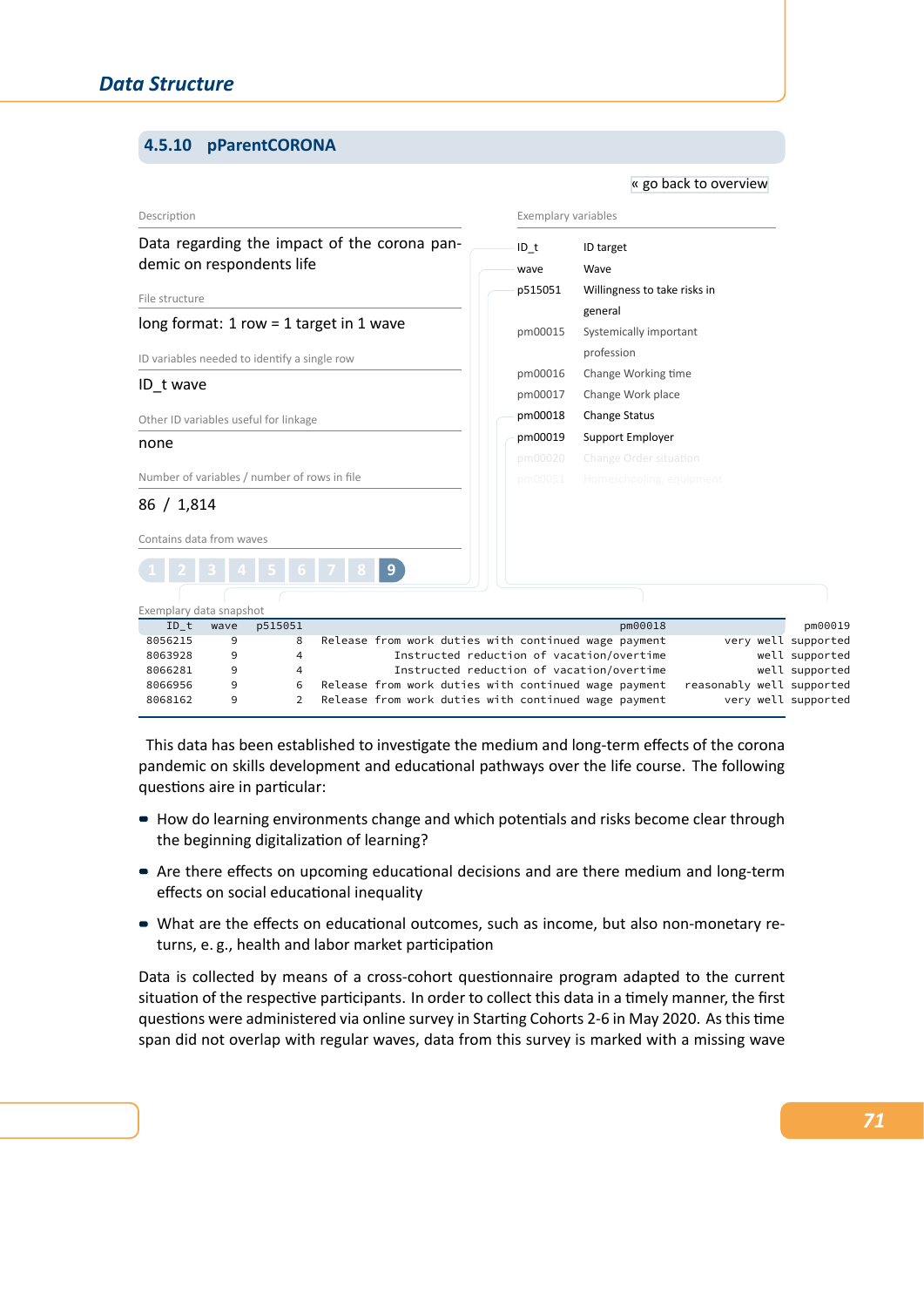(wave==.). The integration of the corresponding questions is planned in an additional module on the corona pandemic for the forthcoming main surveys in all Starting Cohorts.

### **Example 10 (Stata): Working with pParentCORONA**

✝ ✆

```
** open the file
use ${datapath}/${cohort}_pParentCORONA_D_${version}.dta, clear
label language en
** rows can be uniquely identified by ID_t and wave
isid ID_t wave
```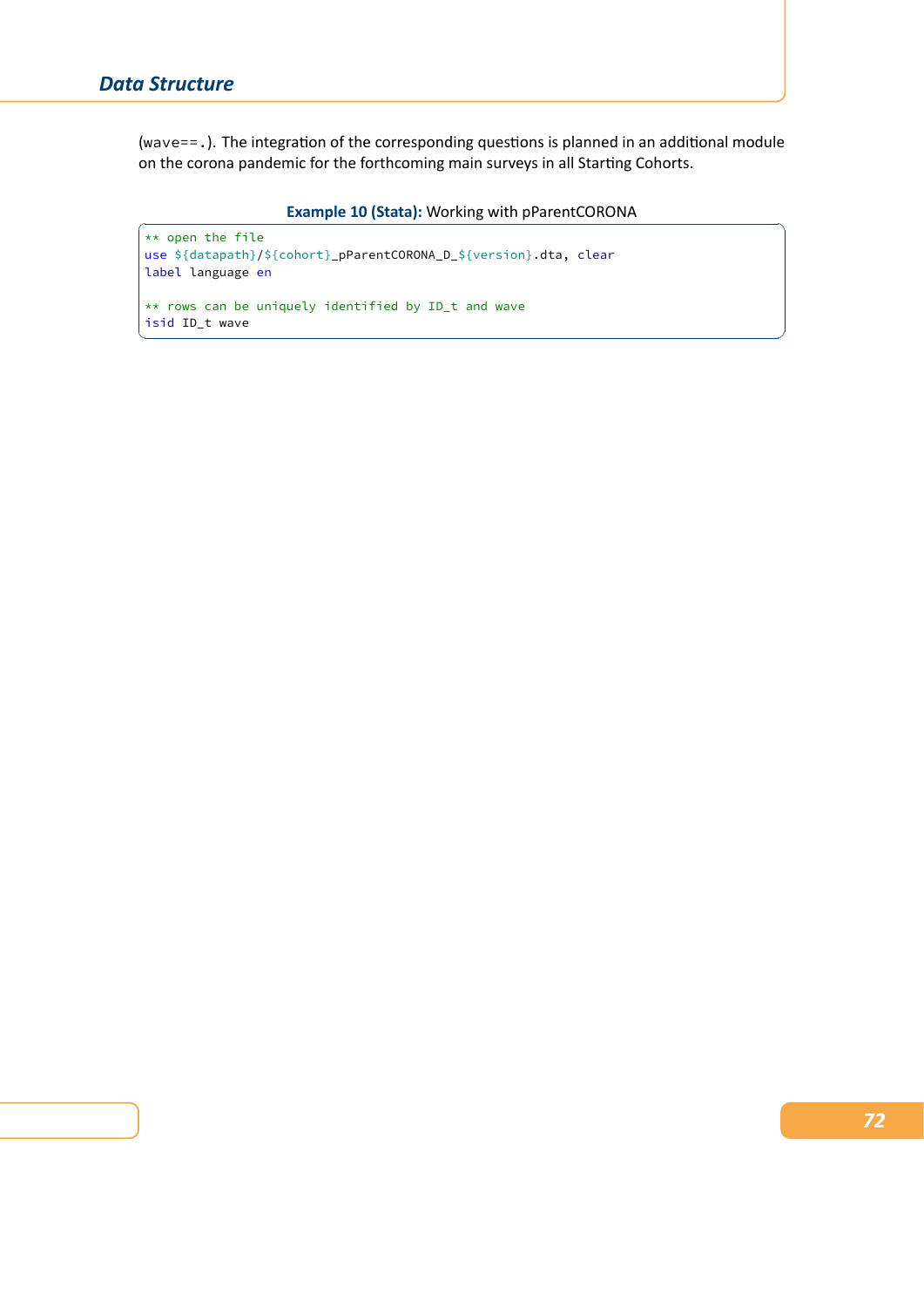# **4.5.11 pParentMicrom**

#### Description Small‐scale regional indicators on respondents' place of residence File structure panel format: 1 row = 1 regional level in 1 wave of 1 respondent ID variables needed to identify a single row ID\_t wave regio Other ID variables useful for linkage ID\_regio Number of variables / number of rows in file 188 / 50,960 Contains data from waves **1 2 3 4 5 6 7 8 9** Exemplary variables ID\_t ID target wave [Wave](#page-56-0) regio Indicator for enrichment level ID\_regio System‐free ID of enrichment level mso\_k\_ausland Share foreigners mso\_k\_familie Family structure mbe\_k\_haustyp Type of house mgm\_k\_dom Dominant microm geo milieu® mgs\_k\_dom Dominant geo‐submilieu mmo\_k\_volumen Move volume mpi\_k\_dichte Car density mas\_k\_berufsuv Occupational disability insurance mas\_k\_krankzuv Additional health insurance Exemplary data snapshot ID\_t wave regio ID\_regio mso\_k\_ausland mbe\_k\_haustyp mpi\_k\_dichte 8055267 3 1 150636 6 1 3 8057067 2 1 118920 1 2 7 8062846 1 1 100053 4 3 3 3 8067293 2 1 100269 7 4 4 8068174 2 1 119795 6 5 4

The data file pParentMicrom is only available via **On‐site** access. The file is not included in the Download and Remote versions of the Scientific Use File.

The data include details about the respondent's residence at five different regional levels: house area, street section, postal code, postal code 8, municipality. All these levels are available for each respondent and each wave. Numerous regional indicators are provided, e. g. the percent‐ age of foreigners, unemployment rate, family and age structure, milieu types, car type density, distribution of insurances, etc. To clarify, this information does **not** refer to individuals, but to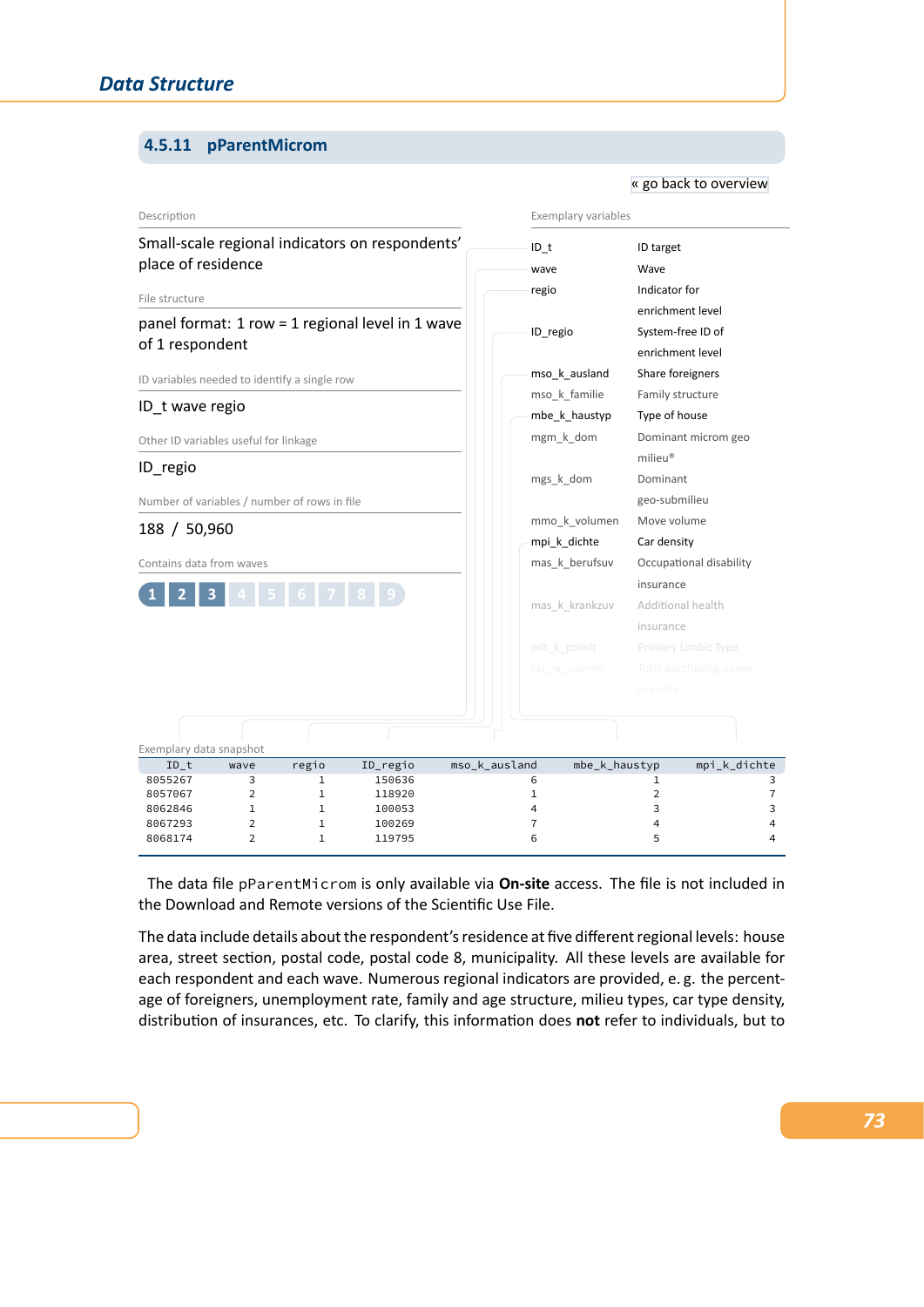regional units to which respondents belong via their place of residence. Accordingly, the unem‐ ployment rate, for example, indicates the proportion of unemployed people in the population of a given region.

Please note that a separate documentation exists for this data file on the website (see sec‐ tion 1.2), which not only lists all variables, but also explains the background of the data.

**Example 11 (Stata):** Working with pParentMicrom (find R example here)

```
** open Microm datafile. Note that this data file is only available OnSite!
use ${datapath}/SC1_pParentMicrom_O_${version}.dta, clear
** additional to ID_t and wave, line identification in this file is done
** via variable regio, denoting the regional level of information
isid ID_t wave regio
** tabulating wave against regio shows availability of all levels in all waves
tab wave regio
** only keep housing level
keep if regio==1
** now you can enhance CohortProfile with regional data
merge 1:1 ID_t wave using ${datapath}/SC1_CohortProfile_O_${version}.dta
✝ ✆
```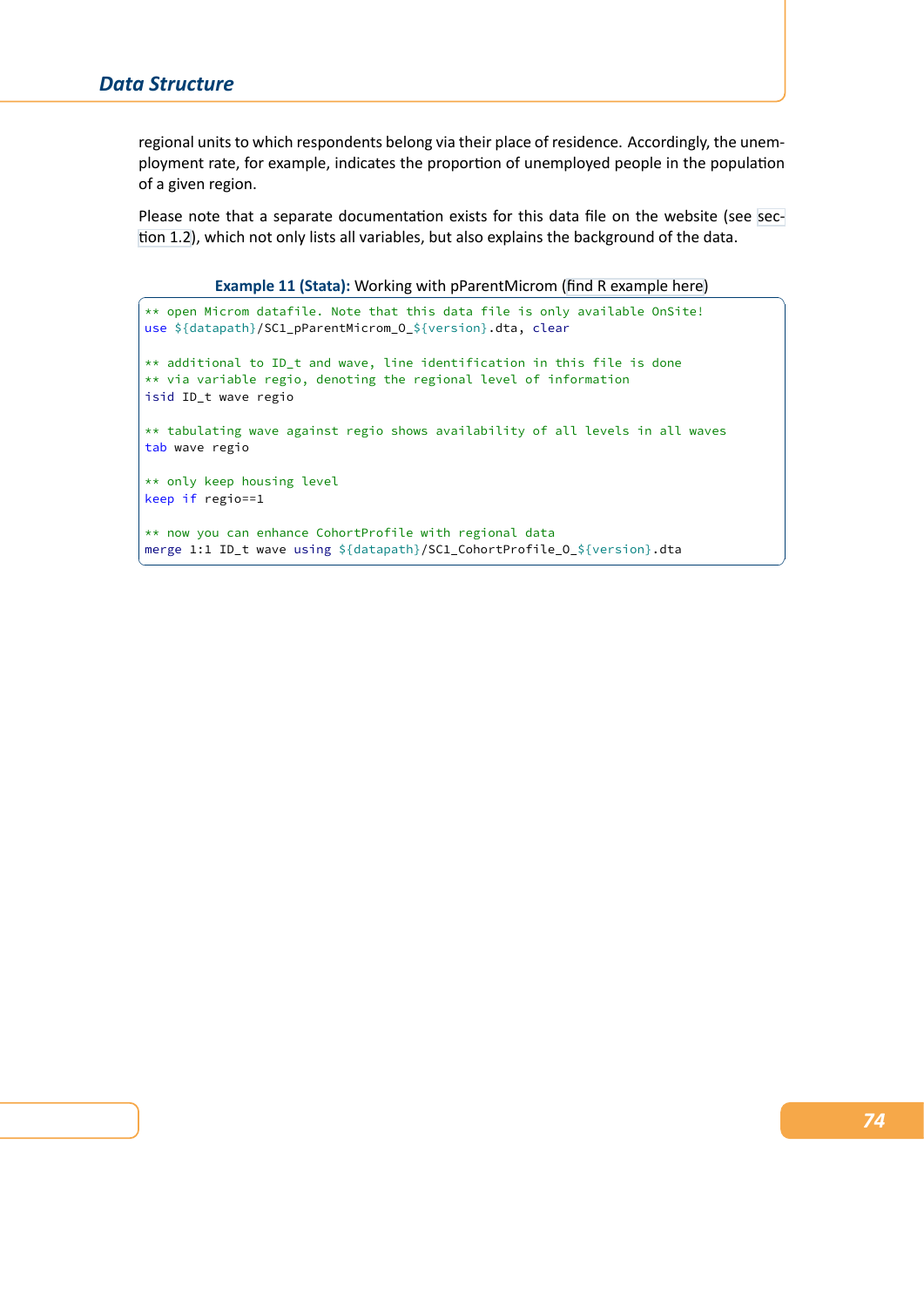# **4.5.12 spChildCare**

#### Description Spell data on child care episodes relating to the target child File structure spell format: 1 row = 1 episode of 1 respondent ID variables needed to identify a single row ID\_t spell sptype Other ID variables useful for linkage wave Number of variables / number of rows in file 28 / 21,361 Contains data from waves **1 2 3 4 5 6 7 8 9** Exemplary variables ID\_t ID targ[et](#page-56-0) wave Wave sptype Childcare: Episode type spell Spell number pa0112y Childcare: start (year) pa0113y Childcare: end (year) pa01270 Qualification childminder p412600 Interaction language Grandparents ‐ child pa01510 Grandparents episode number pa01140 Later institution care pa01240 Childminder childcare later pa01340 Nanny childcare later pa01440 Au pair childcare later Exemplary data snapshot ID\_t wave sptype spell pa0112y pa0113y pa01510 8056326 5 5 501 2015 2016 1 8061337 2 5 201 2012 2013 1 8062361 4 5 401 2013 2015 1 8065138 6 5 601 2016 2017 1 8065919 4 5 401 2014 2015 1

The data file spChildCare contains all child care episodes relating to the target child, differentiated according to the carer (e. g., grandparent, nanny, childminder); see the variable sptype. Besides the start and end dates of the respective episodes (pa0112m/y, pa0113m/y), it essentially contains structural information such as an identification number of the caregivers (e. g. grandparents number pa01510).

#### **Example 12 (Stata):** Working with spChildCare (find R example here)

```
** open the data file
use ${datapath}/SC1_spChildCare_D_${version}.dta, clear
label language en
** check who provided the child care
tab sptype
** only keep episodes where child care has been provided by au-pair
```
*75*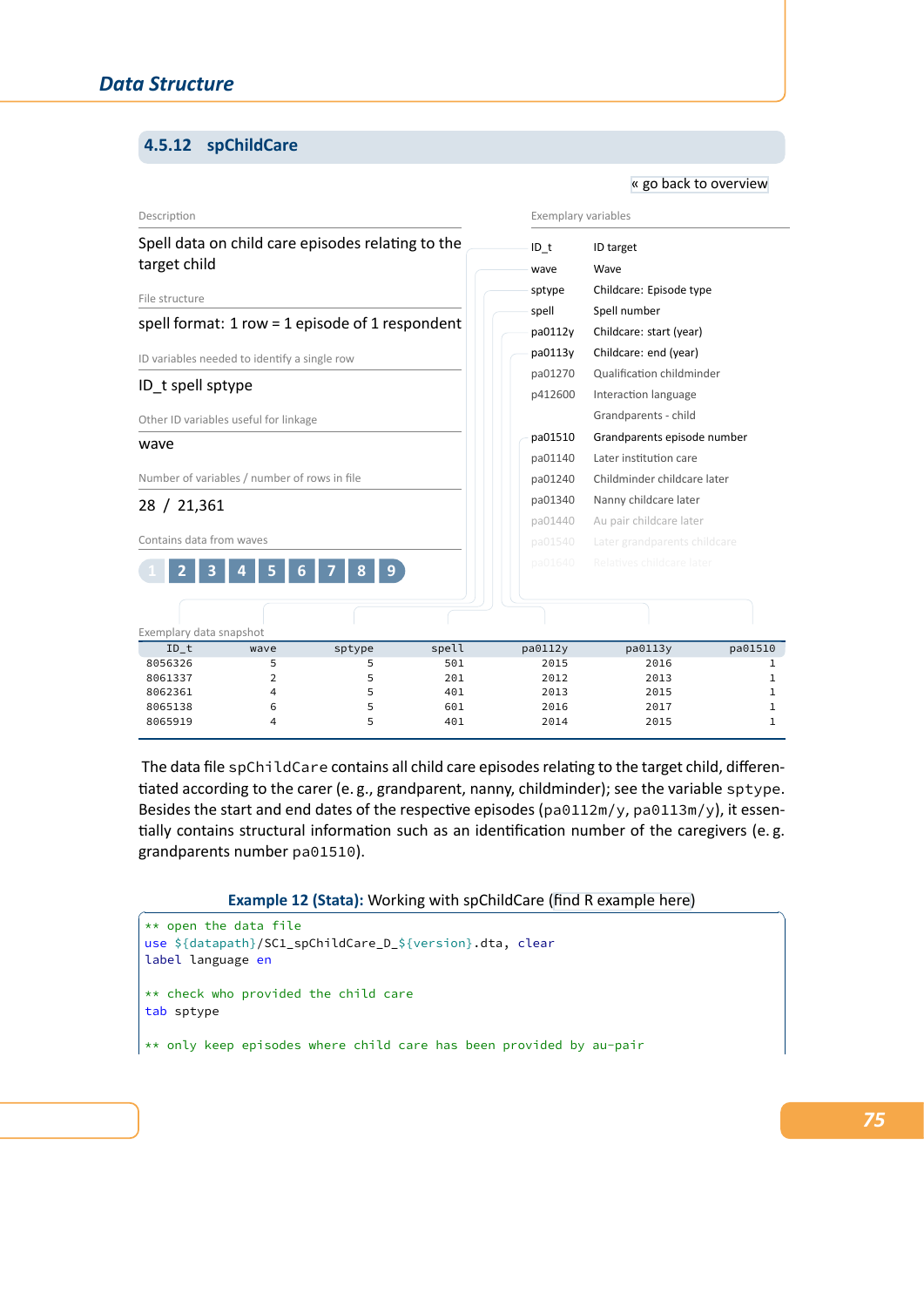# *Data Structure*

```
keep if sptype==4
** generate the total duration of the episode (in months)
generate ep_start=ym(pa0112y, pa0112m)
generate ep_end=ym(pa0113y, pa0113m)
generate duration=ep_end-ep_start+1
** check if this was correctly computed
list pa0112m pa0112y pa0113m pa0113y ep_start ep_end duration in 1/10
** display basic statistics for the duration of au-pair child care
summarize duration
```
✝ ✆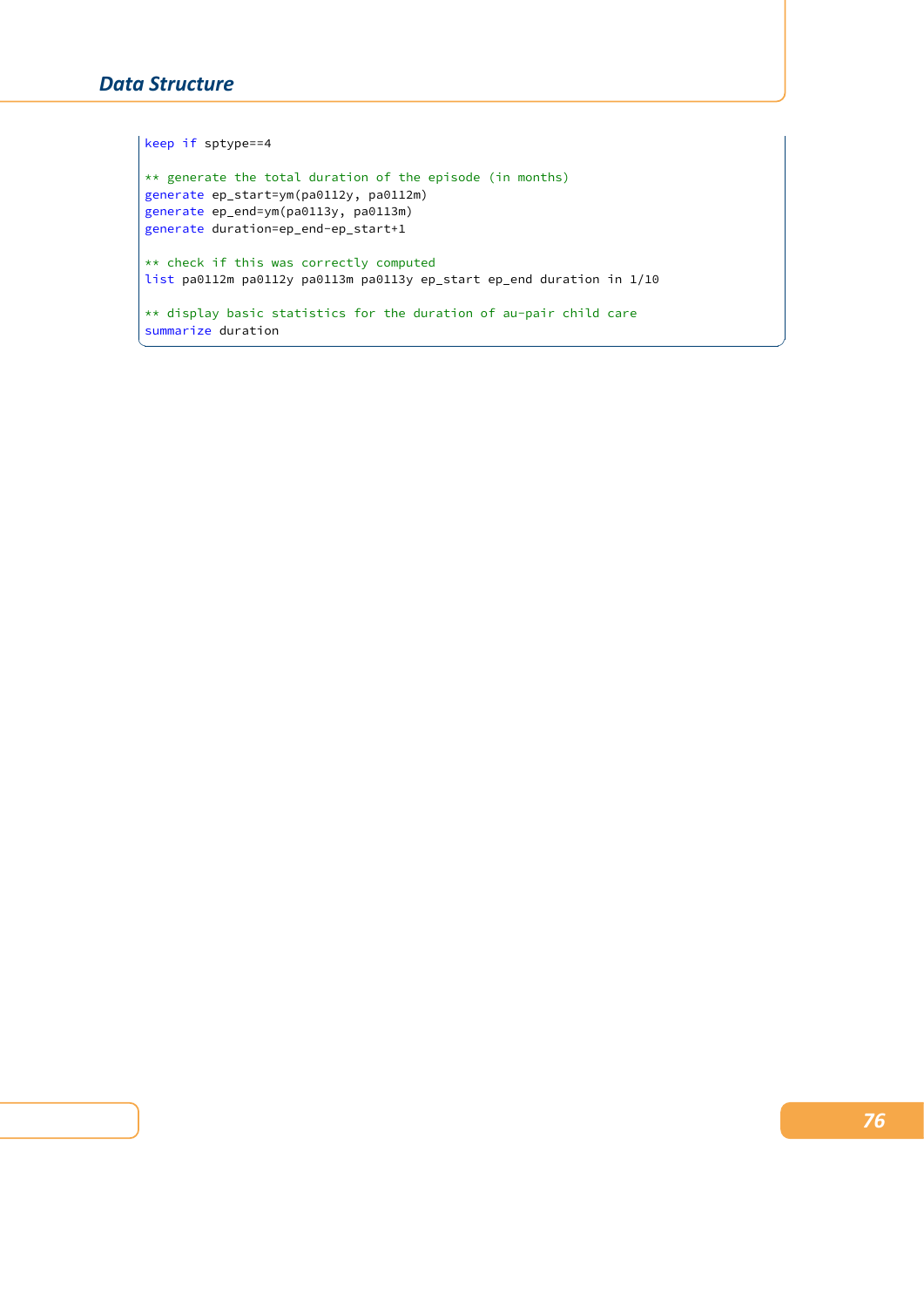# **4.5.13 spEmp**

#### Description Spell data on parents' employment episodes (self‐reported) File structure spell format: 1 row = 1 episode of 1 respondent ID variables needed to identify a single row ID\_t spell subspell Other ID variables useful for linkage wave Number of variables / number of rows in file 24 / 6,491 Contains data from waves **1 2 3 4 5 6 7 8 9** Exemplary variables ID\_t ID target subspell Number [of subspell](#page-56-0) spell Spell number p731504 Type of job p73159y Start employment episode: year p73158y End employment episode: year p73158c Duration of employment episode p731505 Working hours 12 months prior to birth Respondent p731506 Working hours at start Respondent p731509 Working hours upon respondent taking parental leave Exemplary data snapshot ID\_t subspell spell p731504 p731505 p731509  $8067951$  1 1 2 28 20  $8064484$  and  $1$  and  $1$  and  $1$  and  $3$  and  $40$  and  $30$  $8061236$  1 1 1 2 40 4 8055120 1 3 5 10 15  $8059730$  1 1  $1$  1  $40$  20

« go back to overview

The comprehensive dataset spEmp covers all episodes of regular employment of the responding parent. Information on second jobs is only collected for activities that are ongoing at the date of the interview. Vacation jobs, volunteering, and internships are not included. New episodes are created at the following events:

- Change of employer
- Change of occupation
- Interruption of employment (e.g., due to unemployment or military service)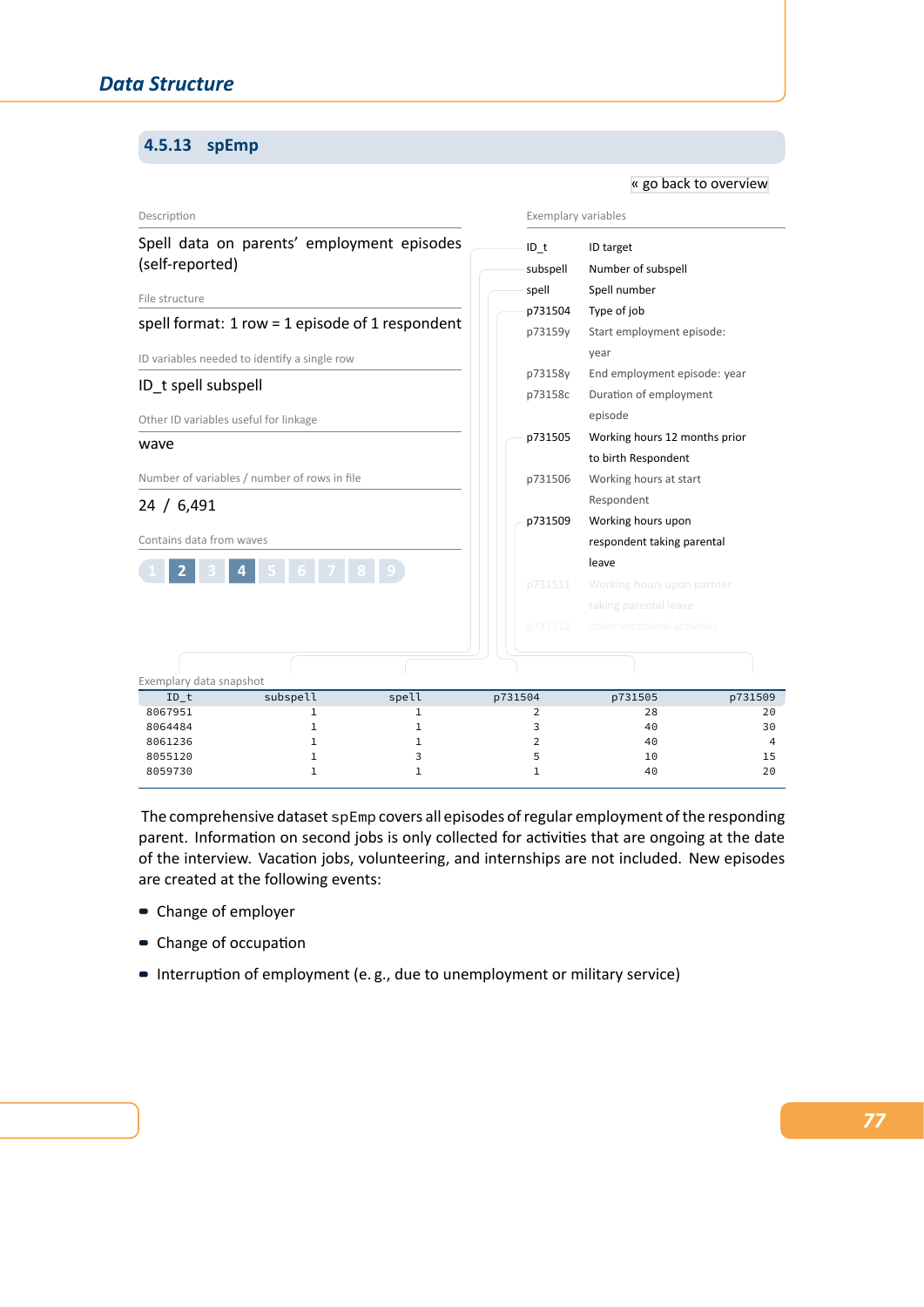The file comprises information such as the type of occupation (p731504), working hours 12 months prior to birth (p731505), or working hours upon respondent taking parental leave (p731509).

**Example 13 (Stata):** Working with spEmp (find R example here)

```
** open the data file
use ${datapath}/SC1_spEmp_D_${version}.dta, clear
label language en
** only keep full or harmonized episodes
keep if subspell==0
** note that many respondents have more than one spell
** in this datafile. So you cannot merge this datafile
** to CohortProfile without any further editing
tab spell
** to check them out, we first create an additional variable
** containing the amount of spells for every respondent
egen max_spell=max(spell), by(ID_t)
** next, we have a look at those respondents with the most
** spells (more than 6 episodes)
list ID_t spell p73159m-p73158c if max_spell>6, sepby(ID_t)
** altering the above line by adding or removing variables
** and conditions, you will most likely get a feeling which
** data is most relevant for you and how you might aggregate
** the episode file to your needs.
** As a stub, we now only keep the first episode.
** You rather might want to aggregate the datafile in
** a more elaborate way such as keeping:
** - the last episode
** - the longest episode
** - the episode with the highest 'outcome' or any other specific episode
** - an aggregation of all (or a subset of) episodes
** - etc.keep if spell==1
** save this file temporarily
tempfile tmp
save `tmp'
** open the CohortProfile data file
use ${datapath}/SC1_CohortProfile_D_${version}.dta, clear
label language en
** merge the previously created temporary data file to this
** note that this is wave independent, so your aggregated
** data matches to every row (every wave) of the respondent
merge m:1 ID_t using `tmp' , keep(master match)
✝ ✆
```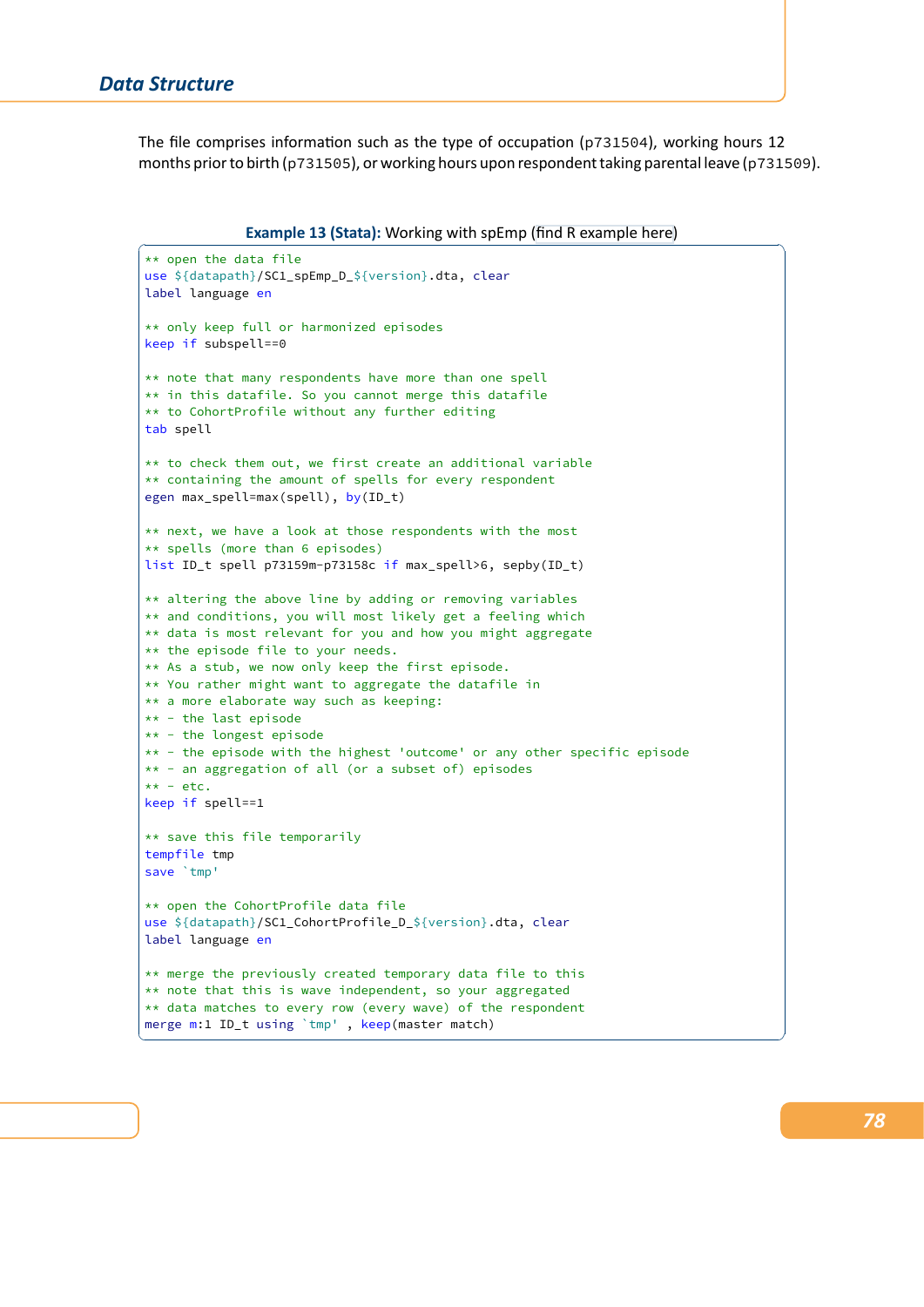# **4.5.14 spParentGap**

### Description gap episodes reported by the parents File structure spell format:  $1$  row =  $1$  gap of  $1$  respondent ID variables needed to identify a single row ID\_t spell Other ID variables useful for linkage wave splink Number of variables / number of rows in file 17 / 5 Contains data from waves **1 2 3 4 5 6 7 8 9** Exemplary variables ID\_t ID target splink Link [for spell merging](#page-56-0) spell Spell number wave Wave ps29101 Type of gap episode ps2911m Start date Gap ps2911y Start date Gap ps2912m End date Gap ps2912y End date Gap ps2912c Ongoing of gap episode Exemplary data snapshot ID\_t wave ps2911m ps2911y ps2912m ps2912y ps2912c 8064281 9 7 2019 10 2019 . 8064318 9 6 2020 8 2020 1 8066386 9 2 2019 8 2019 . 8067260 9 7 2019 9 2019 . 8068603 9 3 2020 6 2020 .

« go back to overview

The datafile spParentGap contains gaps in the individiual life courses of the target persons **reported by the parents during the parent CATI**. Note that this is not gaps in the lifecourse of the parent, but of the children! The spells in this file refer to different types of gaps that can be distinguished by the variable ps29101 (Type of gap episode).

### **Example 14 (Stata): Working with spParentGap**

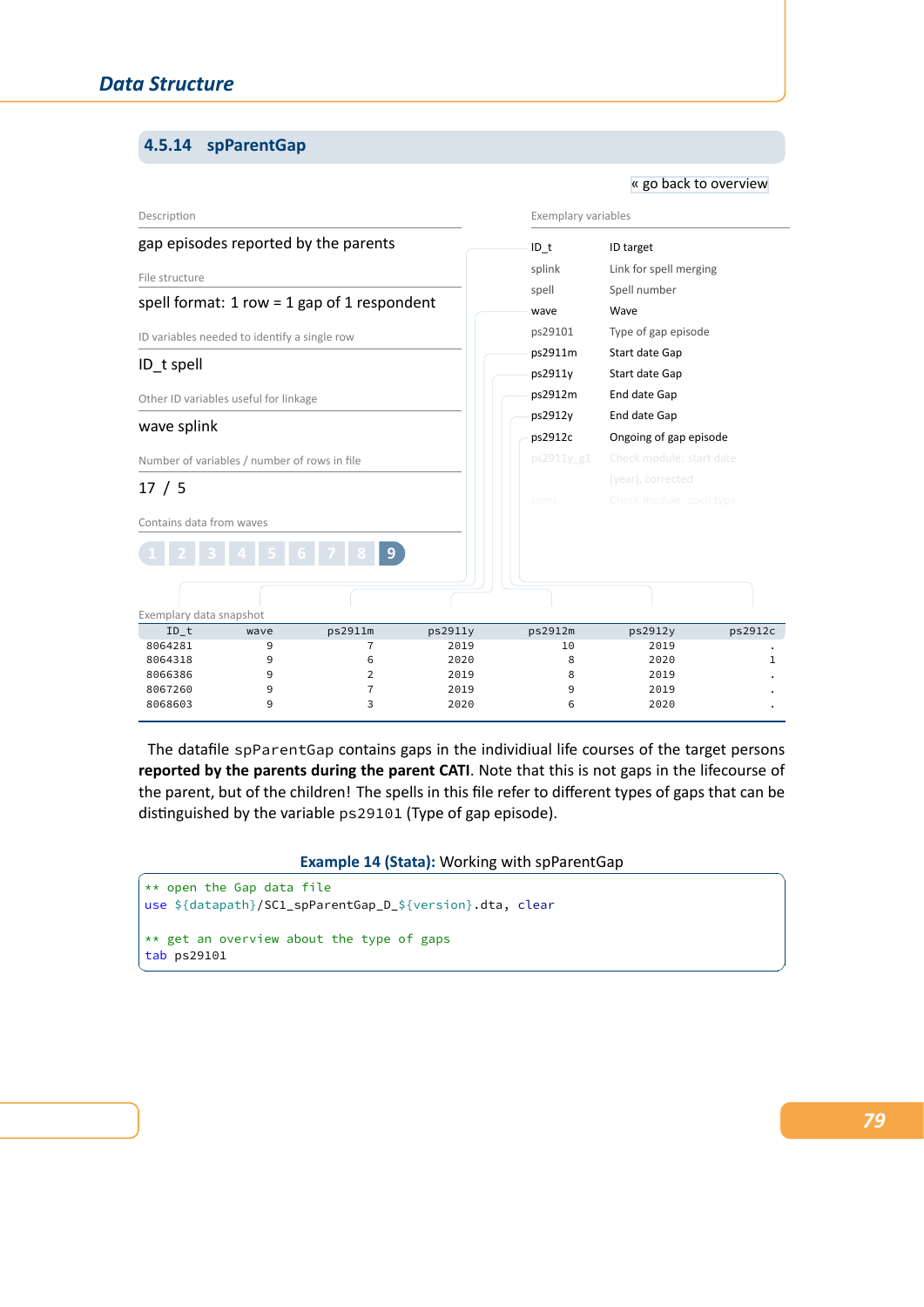# **4.5.15 spParentSchool**

#### « go back to overview

| Description                                                  |                                                                                                 |                       | Exemplary variables                                                                                        |                                                                        |                                      |  |  |
|--------------------------------------------------------------|-------------------------------------------------------------------------------------------------|-----------------------|------------------------------------------------------------------------------------------------------------|------------------------------------------------------------------------|--------------------------------------|--|--|
| ents                                                         | general schooling history reported by the par-                                                  |                       | $ID$ t<br>splink<br>subspell                                                                               | ID target<br>Link for spell merging<br>Number of subspell              |                                      |  |  |
| File structure<br>spondent                                   | spell format: 1 row = 1 school episode of 1 re-<br>ID variables needed to identify a single row |                       | Spell number<br>spell<br>Wave<br>wave<br>School authority<br>p723180<br>p72302m<br>End date School episode |                                                                        |                                      |  |  |
| ID_t spell subspell<br>Other ID variables useful for linkage |                                                                                                 |                       | p72302y<br>p723120                                                                                         | (month)<br>End date School episode (year)<br>School: reason end school |                                      |  |  |
| wave splink                                                  | Number of variables / number of rows in file                                                    |                       | episode (child)<br>p723130<br>Reason Change of school<br>p723140<br>Reason Interruption of school          |                                                                        |                                      |  |  |
| 35 / 5,641<br>Contains data from waves                       |                                                                                                 | 9                     |                                                                                                            |                                                                        |                                      |  |  |
| Exemplary data snapshot<br>$ID_t$                            | subspell                                                                                        | spell                 | wave                                                                                                       | p72302m                                                                | p72302y                              |  |  |
| 8055832<br>8059769<br>8061236<br>8065048<br>8065903          | 1<br>1<br>1<br>1<br>$\overline{2}$                                                              | 1<br>1<br>1<br>1<br>1 | 8<br>8<br>8<br>8<br>9                                                                                      | 6<br>5<br>5<br>5<br>6                                                  | 2019<br>2019<br>2019<br>2019<br>2020 |  |  |

This module covers each respondent's general education history from school entry until the date of (anticipated) completion, including

- **e** episodes of elementary schooling,
- completed episodes of secondary schooling that led to a school leaving certificate, and
- incomplete episodes of schooling that would have led to a school leaving certificate if they had been completed.

A new episode is generated only if the school type changes. That is, a change from one Gym‐ nasium to another is not recorded. As a result, a single schooling episode may take place at more than one location. In such cases, only information on the last location is included. A new episode is generated at each school type change even if both schools offer the same certificate.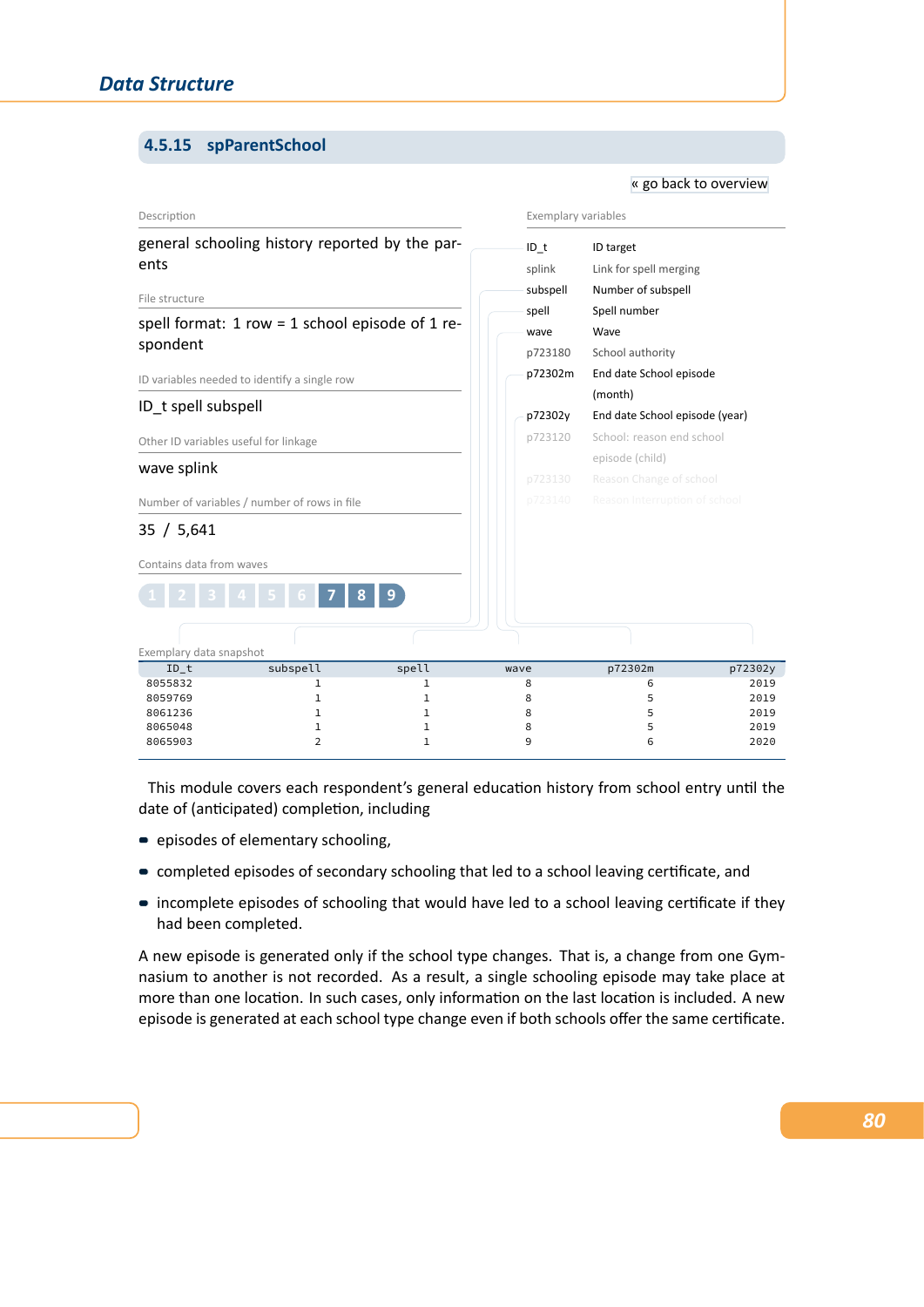The data in this file is the school history reported by the parent during the parent CATI. See file spSchool for the school history reported by the target herself.

| <b>Example 15 (Stata): Working with spParentSchool</b> |  |
|--------------------------------------------------------|--|
|                                                        |  |

```
** open the data file
use ${datapath}/SC1_spParentSchool_D_${version}.dta, clear
** only keep full or harmonized episodes
keep if subspell==0
** evaluate how many children have school episodes already
distinct ID_t
** check the distribution of the number of episodes per child
summarize spell
** generate an indicator if a child ever visited a public school (vs. church/private
 schools)
bysort ID_t: egen public = max(p723180==1)
** create minimal dataset
keep ID_t public
duplicates drop
tempfile tmp
save `tmp'
** open the CohortProfile data file
use ${datapath}/SC1_CohortProfile_D_${version}.dta, clear
** merge the previously created temporary data file to this
merge m:1 ID_t using `tmp' , keep(master match) nogen
** you now have an enhanced version of CohortProfile, enriched by
** information from the spell module.
✝ ✆
```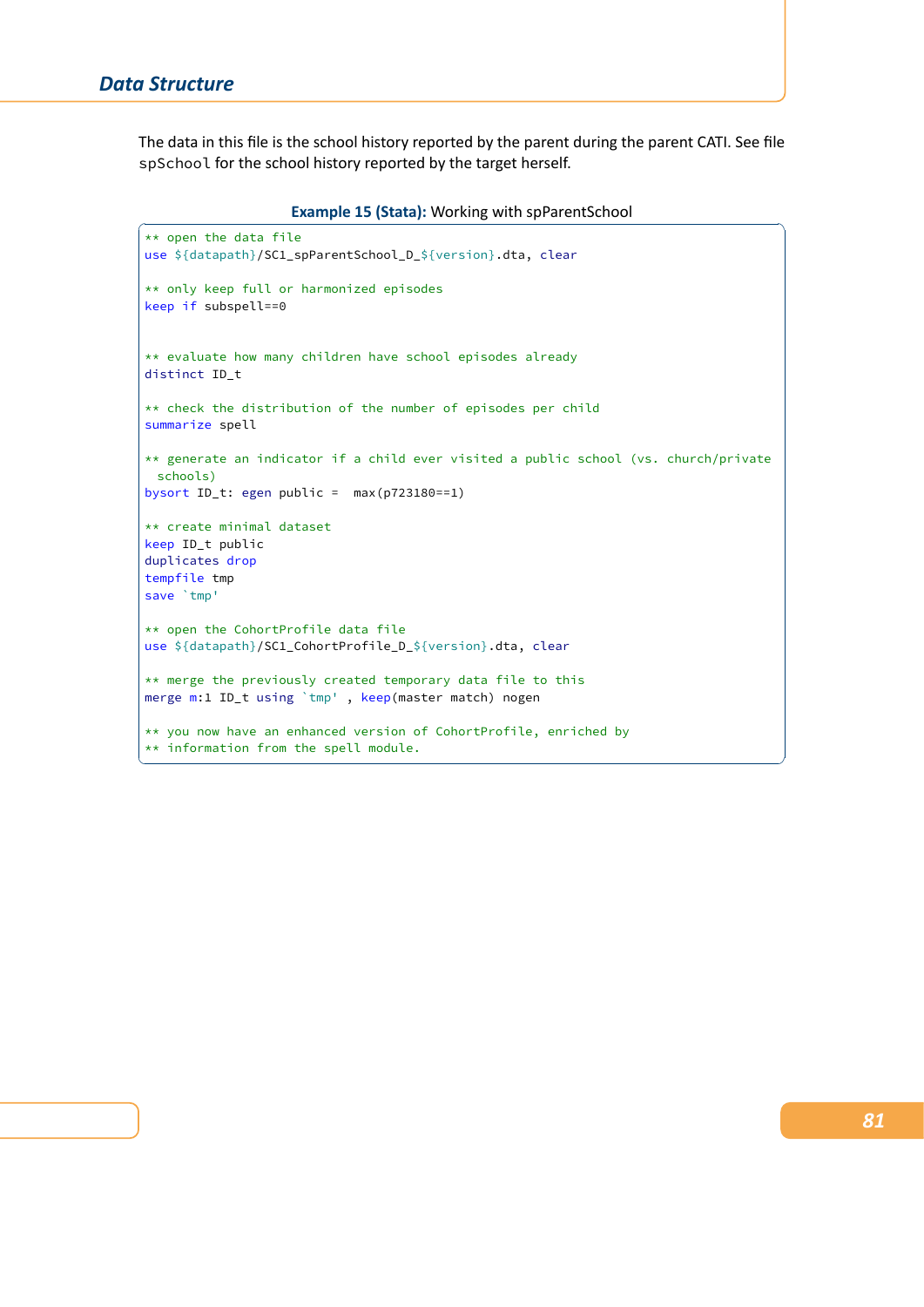# **4.5.16 spParLeave**

### Description Spell data on parents' parental leave episodes (self‐reported) File structure spell format: 1 row = 1 episode of 1 respondent ID variables needed to identify a single row ID\_t spell subspell Other ID variables useful for linkage wave Number of variables / number of rows in file 16 / 4,563 Contains data from waves **1 2 3 4 5 6 7 8 9** Exemplary variables ID\_t ID target spell Spell [number](#page-56-0) subspell Number of subspell wave Wave pa0403m Respondent ‐ Start parental leave: month pa0403y Respondent ‐ Start parental leave: year pa0404m Respondent: End parental leave: month pa0404y Respondent: End parental leave: year Exemplary data snapshot ID\_t spell subspell wave pa0403m pa0403y pa0404m pa0404y 8057736 1 2 4 7 2012 5 2014 8061175 1 1 2 8 2012 6 2013 8062876 1 2 4 4 2012 2 2015 8066018 1 1 2 4 2012 4 2013 8069649 1 2 4 3 2012 3 2015

« go back to overview

The data file spParLeave essentially comprises all start and end dates of parental leave episodes (pa0403m/y, pa0404m/y) of the responding parent.

**Example 16 (Stata):** Working with spParLeave (find R example here)

```
** open the data file
use ${datapath}/SC1_spParLeave_D_${version}.dta, clear
label language en
** only keep full or harmonized episodes
keep if subspell==0
** generate a Stata variable for the start and end of the episode
generate ep_start=ym(pa0403y,pa0403m)
generate ep_end=ym(pa0404y,pa0404m)
```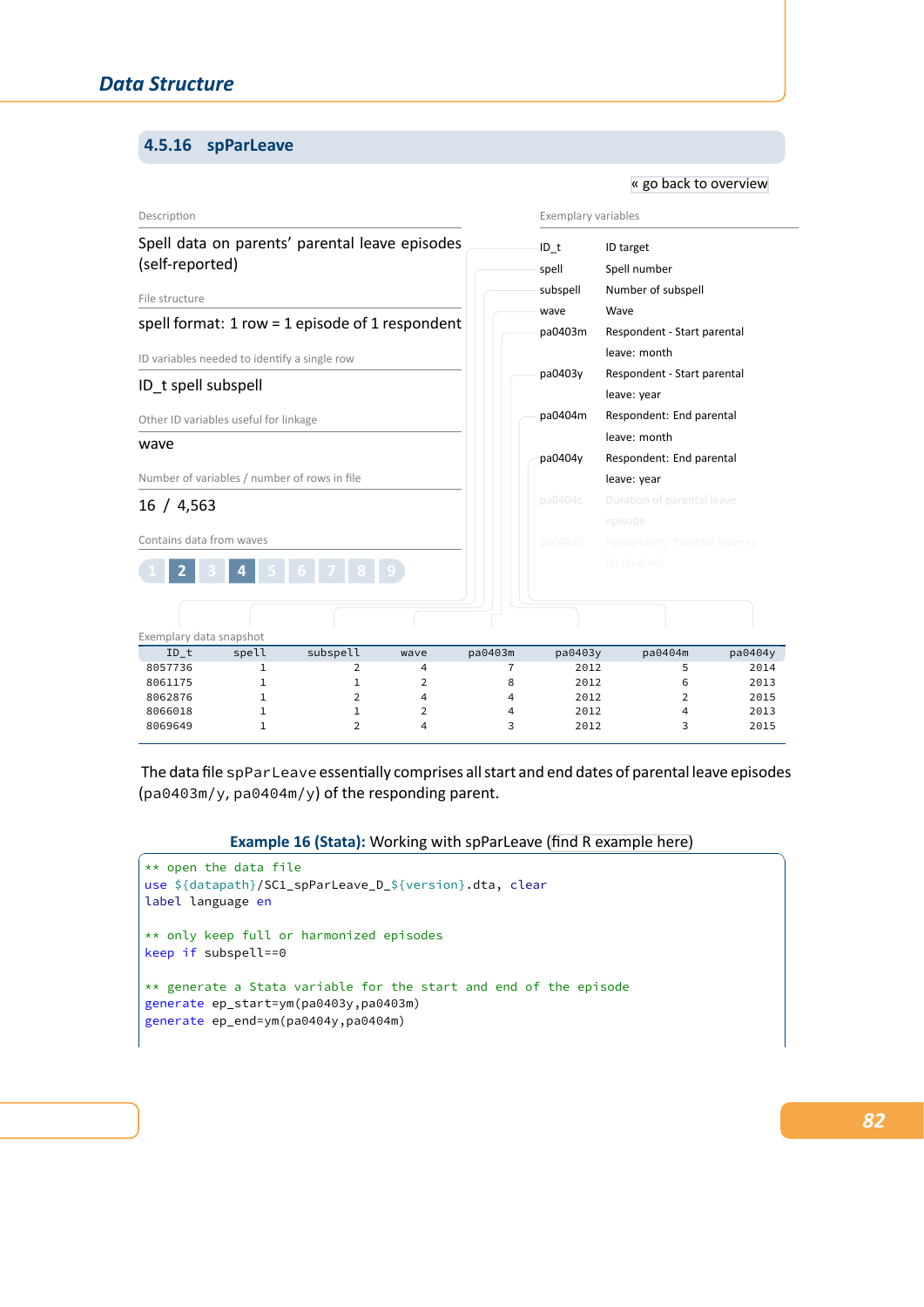```
** compute the duration of this episode in months
generate duration = ep\_end - ep\_start + 1** sum up all durations of one respondent to give the total
** parental leave time in months
egen total_parleave = sum(duration), by(ID_t)
** only keep the relevant variables
keep ID_t total_parleave
** the total parleave has been added to every row (i.e., every episode)
** we just need it once, though, so we drop all duplicate entries
duplicates drop
** now you can see that the respondents ID is the sole identificator
isid ID_t
** save this file temporarily
tempfile temp
save 'temp'
** now, open the CohortProfile
use ${datapath}/SC1_CohortProfile_D_${version}.dta, clear
label language en
** merge the previously computed total parleave time
** as this is a time-invariant information, we can merge
** it to every wave
merge m:1 ID_t using `temp', keep(master match) nogenerate
```
✝ ✆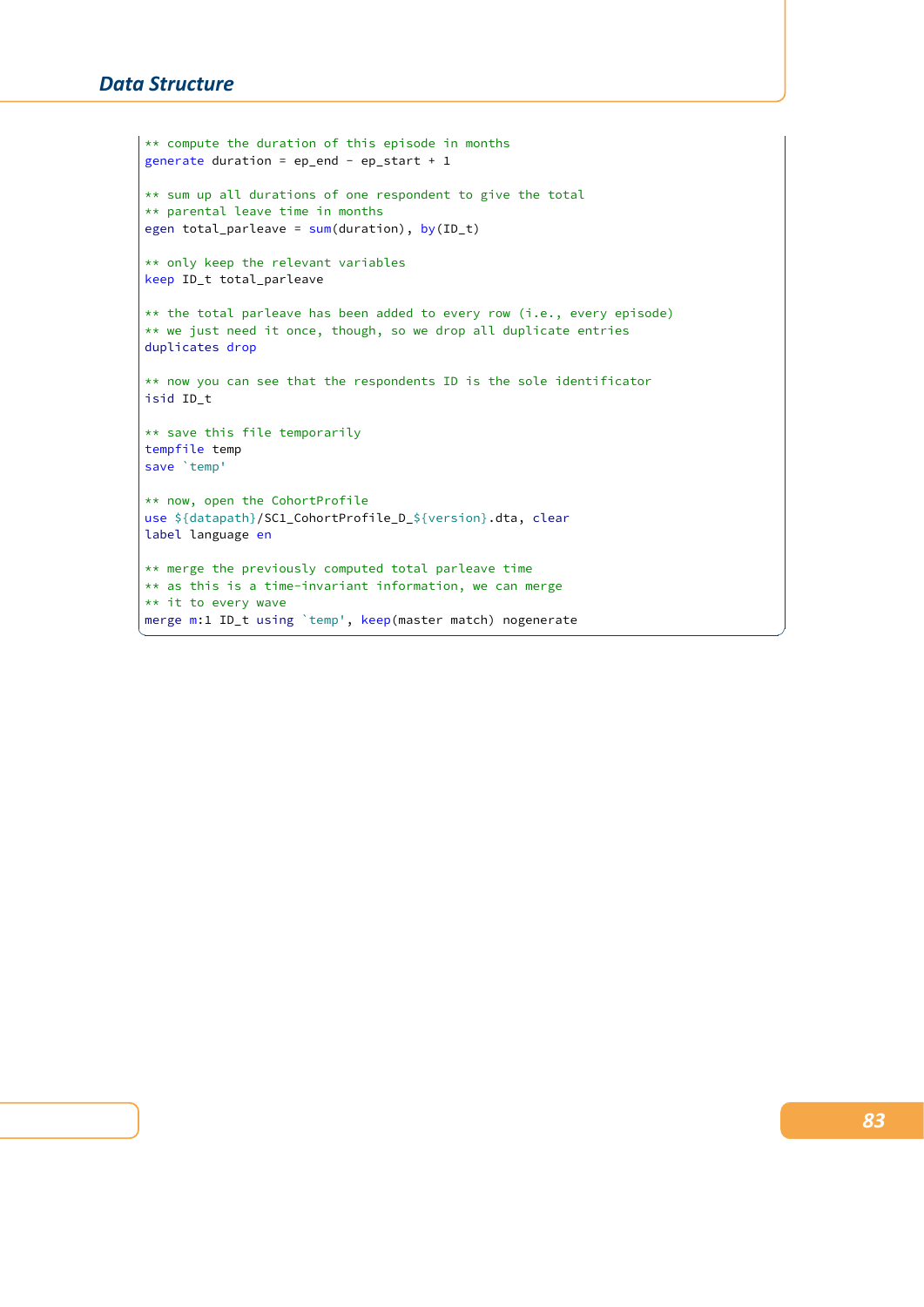# **4.5.17 spPartnerEmp**

| Description              |                                                                                            |                     |                                  | Exemplary variables                                |                                |         |  |  |
|--------------------------|--------------------------------------------------------------------------------------------|---------------------|----------------------------------|----------------------------------------------------|--------------------------------|---------|--|--|
|                          | Spell data on employment episodes of partners<br>of responding parents (proxy information) |                     |                                  | $ID$ t<br>spell                                    | ID target<br>Spell number      |         |  |  |
| File structure           |                                                                                            |                     |                                  | subspell                                           | Number of subspell             |         |  |  |
|                          |                                                                                            |                     |                                  | wave                                               | Wave                           |         |  |  |
|                          | spell format: 1 row = 1 episode of 1 respondent                                            |                     |                                  | p731604                                            | Type of job partner            |         |  |  |
|                          | ID variables needed to identify a single row                                               |                     |                                  | p73169y                                            | Start employment episode       |         |  |  |
| ID_t spell subspell      |                                                                                            |                     |                                  | partner: year<br>p73168y<br>End employment episode |                                |         |  |  |
|                          | Other ID variables useful for linkage                                                      |                     |                                  |                                                    |                                |         |  |  |
| wave                     |                                                                                            |                     |                                  | p73168c                                            | Duration of employment         |         |  |  |
|                          |                                                                                            |                     |                                  |                                                    | episode                        |         |  |  |
|                          | Number of variables / number of rows in file                                               |                     |                                  | p731605                                            | Working hours Partner 12       |         |  |  |
| 24 / 7,428               |                                                                                            |                     |                                  |                                                    | months prior to birth          |         |  |  |
|                          |                                                                                            |                     |                                  | p731606                                            | Working hours at start Partner |         |  |  |
| Contains data from waves |                                                                                            |                     |                                  | p731608                                            | Change of partner's working    |         |  |  |
|                          |                                                                                            | 4 5 6 7 8 9         |                                  |                                                    | hours upon respondent taking   |         |  |  |
|                          |                                                                                            |                     |                                  |                                                    | parental leave                 |         |  |  |
|                          |                                                                                            |                     |                                  | p731607                                            | Working hours at the end       |         |  |  |
|                          |                                                                                            |                     |                                  |                                                    | Partner                        |         |  |  |
|                          |                                                                                            |                     |                                  | p731612                                            | other employment partner       |         |  |  |
| Exemplary data snapshot  |                                                                                            |                     |                                  |                                                    |                                |         |  |  |
| ID t                     | spell                                                                                      | wave                | p731604                          | p73169y                                            | p73168y                        | p731605 |  |  |
| 8064382                  | 1                                                                                          | 4                   | 2                                | 2011                                               | 2012                           | 40      |  |  |
| 8067279<br>8067288       | 3<br>$\overline{2}$                                                                        | $\overline{2}$<br>4 | $\overline{7}$<br>$\overline{2}$ | 2008<br>2011                                       | 2013<br>2011                   | 4<br>95 |  |  |
| 8067716                  | $\mathbf{1}$                                                                               | $\overline{4}$      | $\overline{2}$                   | 2007                                               | 2013                           | 37      |  |  |
| 8068194                  | $\mathbf{1}$                                                                               | $\overline{2}$      | $\overline{2}$                   | 2008                                               | 2013                           | 42      |  |  |

« go back to overview

Analog to spEmp, the dataset spPartnerEmp covers all episodes of regular employment of the **partner** of the responding parent. Information on second jobs is only collected for activities that are ongoing at the date of the interview. Vacation jobs, volunteering, and internships are not included. New episodes are created at the following events:

- Change of employer
- Change of occupation
- Interruption of employment (e.g., due to unemployment or military service)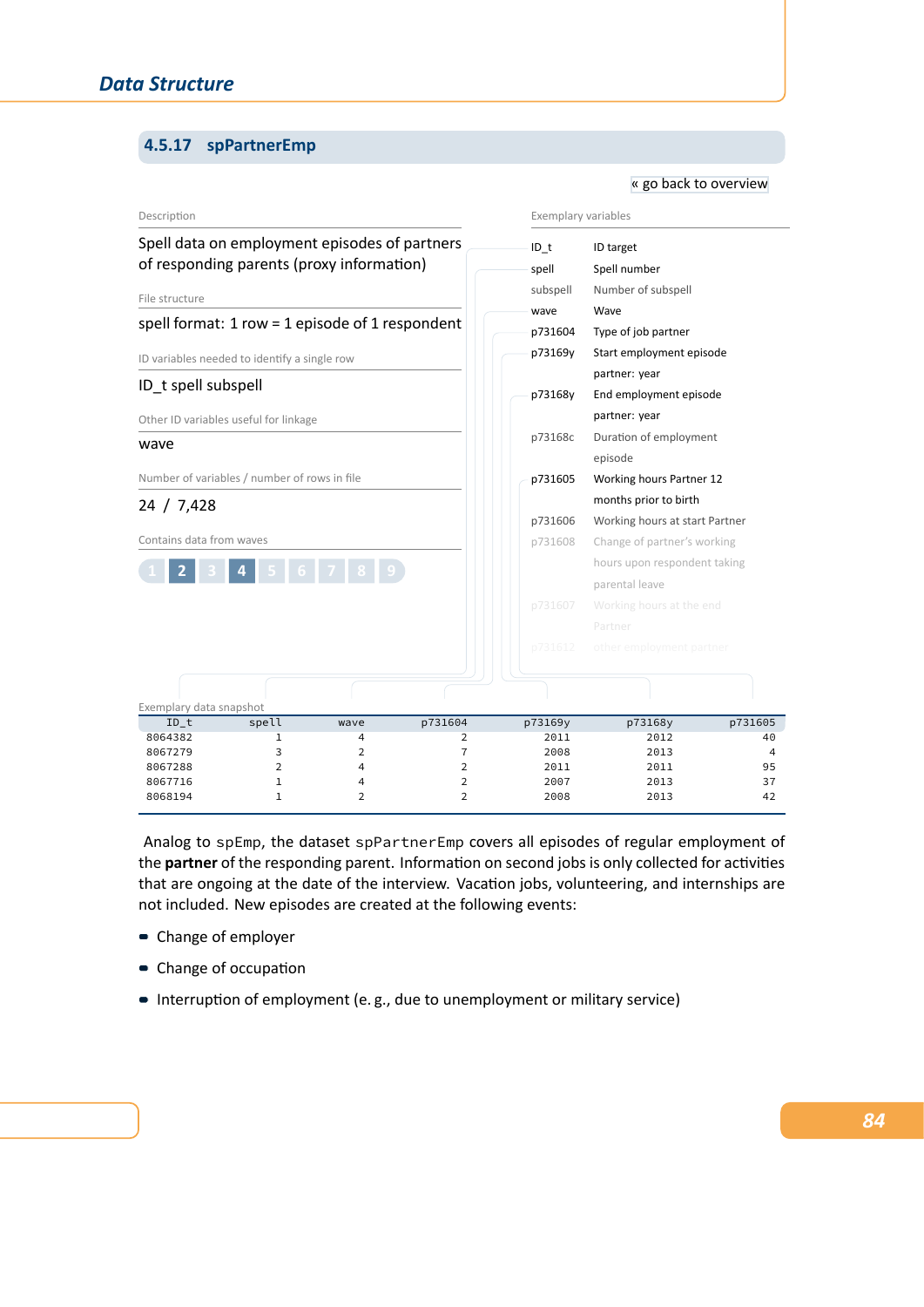The file comprises information such as the type of occupation (p731604), working hours 12 months prior to birth (p731605), or working hours upon respondent taking parental leave (p731609) of the partners of responding parents.

**Example 17 (Stata):** Working with spPartnerEmp (find R example here)

```
** open the data file
use ${datapath}/SC1_spPartnerEmp_D_${version}.dta, clear
label language en
** only keep full or harmonized episodes
keep if subspell==0
** note that many respondents have more than one spell
** in this datafile. So you cannot merge this datafile
** to CohortProfile without any further editing
tab spell
** to check them out, we first create an additional variable
** containing the amount of spells for every respondent
egen max_spell=max(spell), by(ID_t)
** next, we have a look at those respondents with the most
** spells (more than 6 episodes)
list ID_t spell p73169m p73168c if max_spell>6, sepby(ID_t)
** altering the above line by adding or removing variables
** and conditions, you will most likely get a feeling which
** data is most relevant for you and how you might aggregate
** the episode file to your needs.
** As a stub, we now only keep the first episode.
** You rather might want to aggregate the datafile in
** a more elaborate way such as keeping:
** - the last episode
** - the longest episode
** - the episode with the highest 'outcome' or any other specific episode
** - an aggregation of all (or a subset of) episodes
** - etc.keep if spell==1
** save this file temporarily
tempfile tmp
save `tmp'
** open the CohortProfile data file
use ${datapath}/SC1_CohortProfile_D_${version}.dta, clear
label language en
** merge the previously created temporary data file to this
** note that this is wave independent, so your aggregated
** data matches to every row (every wave) of the respondent
merge m:1 ID_t using `tmp' , keep(master match)
✝ ✆
```
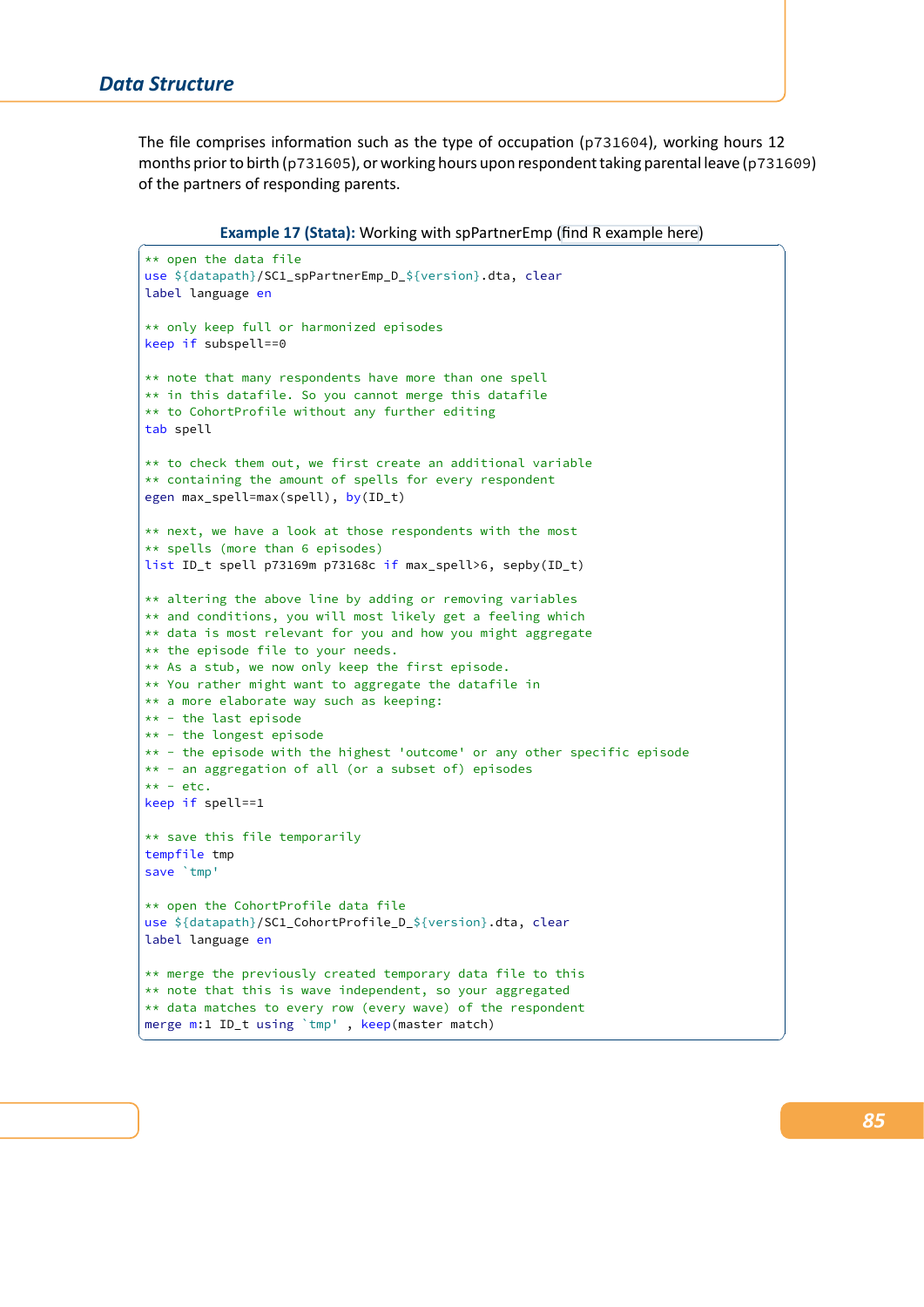# **4.5.18 spPartnerParLeave**

### Description Spell data on parental leave episodes of part‐ ners of responding parents (proxy information) File structure spell format: 1 row = 1 episode of 1 respondent ID variables needed to identify a single row ID\_t spell subspell Other ID variables useful for linkage wave Number of variables / number of rows in file 15 / 2,095 Contains data from waves **1 2 3 4 5 6 7 8 9** Exemplary variables ID\_t ID target spell Spel[l number](#page-56-0) subspell Number of subspell spgen Generated spell spext Episode has subspells spstat last (sub-)spell status wave Wave px80211 Survey/Test instrument pa0503m Partner ‐ Start parental leave: month pa0503y Partner ‐ Start parental leave: year pa0504m Partner: end parental leave: month pa0504y Partner: end parental leave: year pa0504c Duration of parental leave episode Exemplary data snapshot ID\_t spell subspell wave pa0503m pa0503y pa0504m pa0504y 8062785 1 2 4 3 2013 5 2013 8064338 1 2 4 3 2013 5 2013 8064877 1 2 4 12 2012 8 2013 8068678 1 1 2 6 2012 6 2013 8069619 1 1 2 5 2013 6 2013

« go back to overview

Analog to spParLeave, the data file spPartnerParLeave essentially comprises all start and end dates of parental leave episodes (pa0503m/y, pa0504m/y) of the **partner** of the respond‐ ing parent.

**Example 18 (Stata):** Working with spPartnerParLeave (find R example here)

```
** open the data file
use ${datapath}/SC1_spPartnerParLeave_D_${version}.dta, clear
label language en
```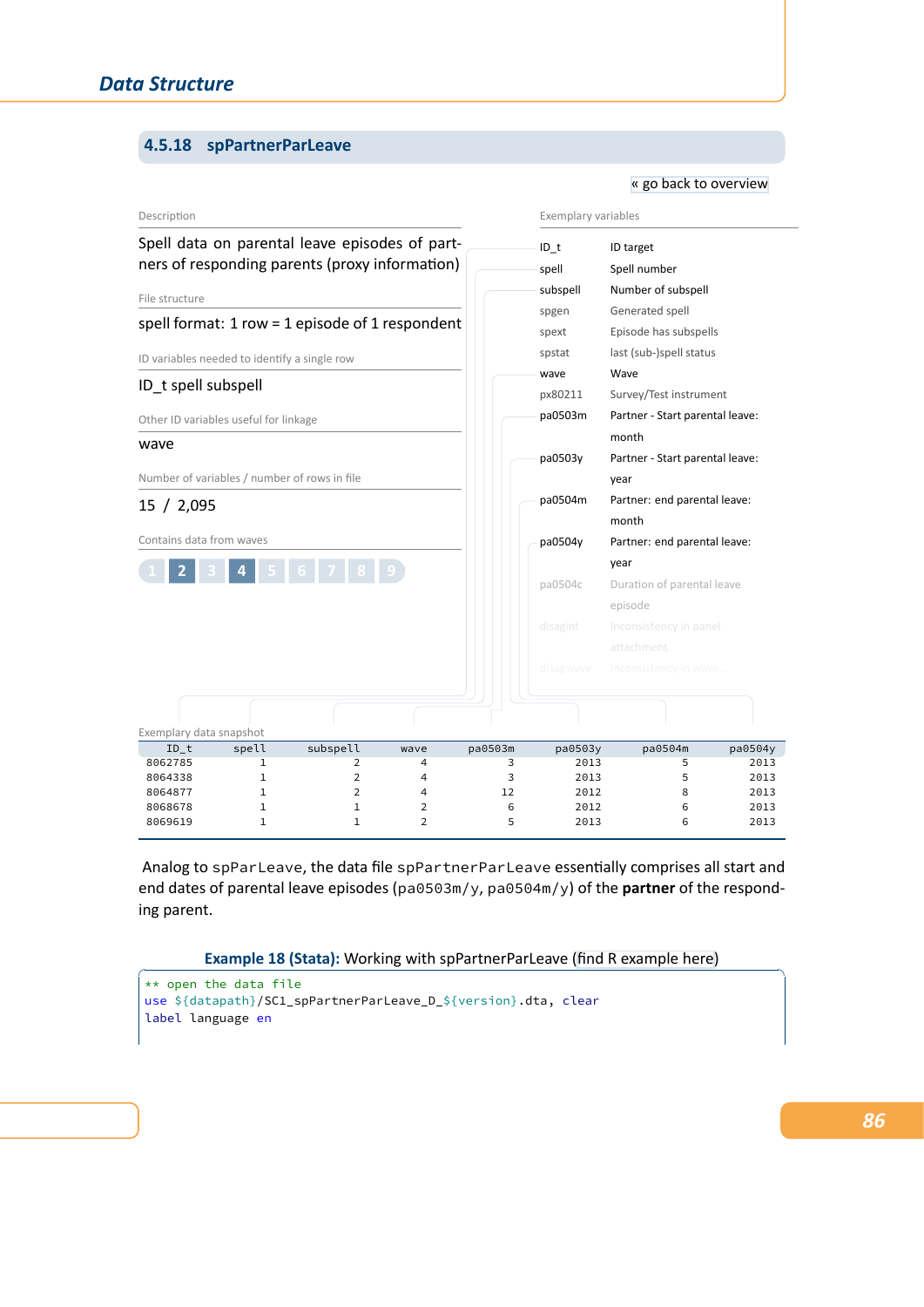```
** only keep full or harmonized episodes
keep if subspell==0
** generate a Stata variable for the start and end of the episode
generate ep_start=ym(pa0503y,pa0503m)
generate ep_end=ym(pa0504y,pa0504m)
** compute the duration of this episode in months
generate duration = ep\_end - ep\_start + 1** sum up all durations of one respondent to give the total
** parental leave time in months
egen total_parleave_partner = sum( duration), by(ID_t)** only keep the relevant variables
keep ID_t total_parleave_partner
** the total parleave has been added to every row (i.e., every episode)
** we just need it once, though, so we drop all duplicate entries
duplicates drop
** now you can see that the respondents ID is the sole identificator
isid ID_t
** save this file temporarily
tempfile temp
save 'temp'
** now, open the CohortProfile
use ${datapath}/SC1_CohortProfile_D_${version}.dta, clear
label language en
** merge the previously computed total parleave time
** as this is a time-invariant information, we can merge
** it to every wave
merge m:1 ID_t using `temp', keep(master match) nogenerate
```
✝ ✆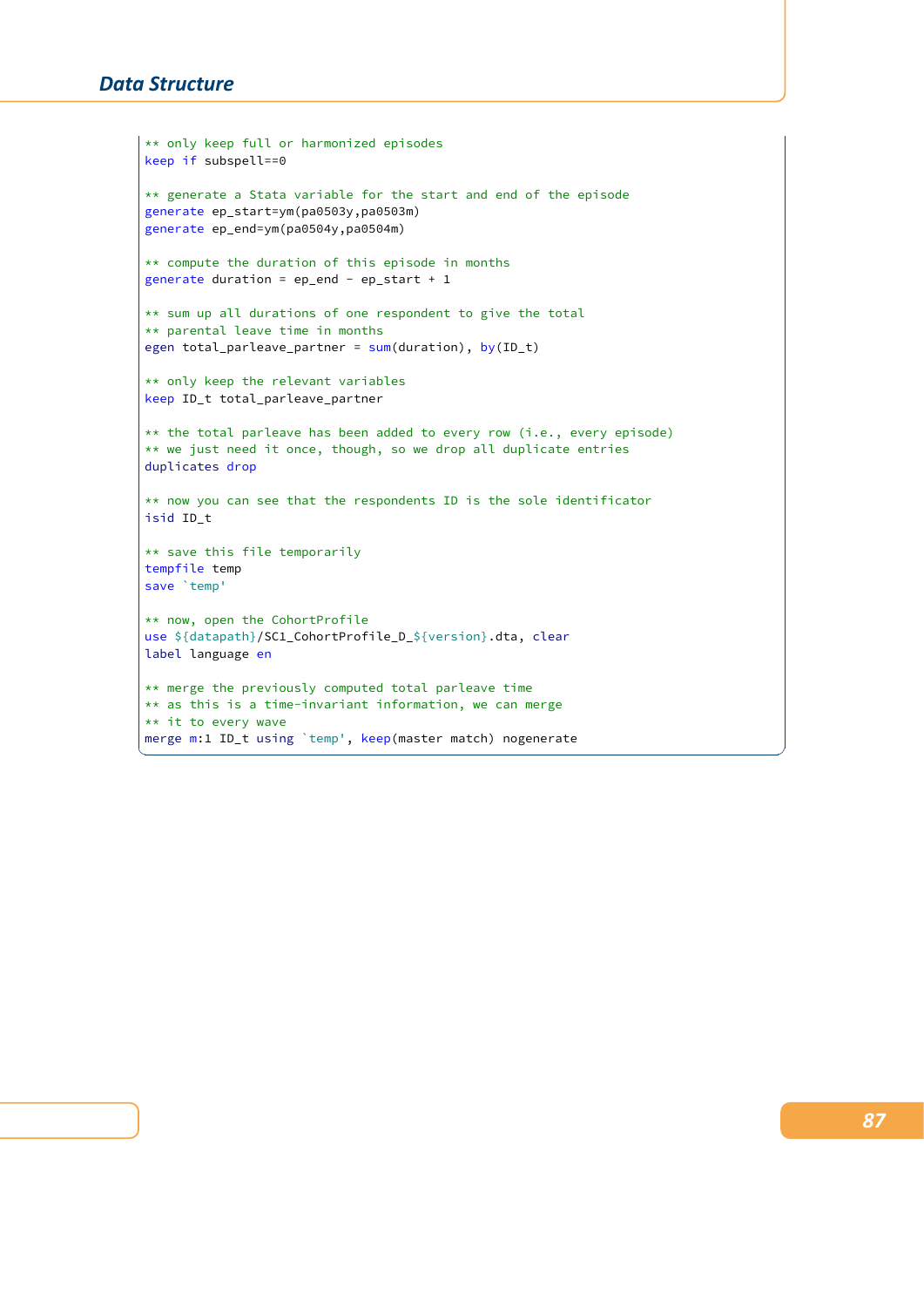### **4.5.19 spSibling**

#### Description Spell data on siblings of the respondent File structure entity format:  $1$  row =  $1$  sibling of  $1$  respondent ID variables needed to identify a single row ID\_t p732105 Other ID variables useful for linkage wave Number of variables / number of rows in file 34 / 5,367 Contains data from waves **1 2 3 4 5 6 7 8 9** Exemplary variables ID\_t ID target wave Wave p732107 Sibling lives with parents p73221m Date of birth sibling: month p73221y Date of birth sibling: year p732220 Gender Sibling p732230 Nature of relationship to siblings p732313 Highest school‐leaving qualification Sibling p732314 Current training Sibling p732315 Current civil servant training Sibling p732316 Attended type of higher education institution Sibling p732324 Doctorate Sibling p732325 Type of civil servant training Sibling Exemplary data snapshot ID\_t wave p73221y p732220 p732230 8058408 8 2008 1 half brother/half sister 8059154 8 2017 1 biological brother/biological sister 8060130 8 2010 2 biological brother/biological sister 8060430 8 2004 1 biological brother/biological sister 8068635 8 2013 2 biological brother/biological sister

The dataset spSibling informs about all reported siblings of the respondent. Each sibling is stored in a line with information about the date of birth ( $p73221m/y$ ), the employment status (p732401), and highest school‐leaving qualification (p732313) and so on.

### **Example 19 (Stata):** Working with spSibling (find R example here)

```
** aim of this example is to evaluate the number of older and younger
** siblings of a respondent
** first, we have to get the birth date of the respondent
use ${datapath}/SC1_pParent_D_${version}.dta, clear
keep if wave==1 // only first wave as this data is time-invariant
keep ID_t p70012m p70012y
```
*88*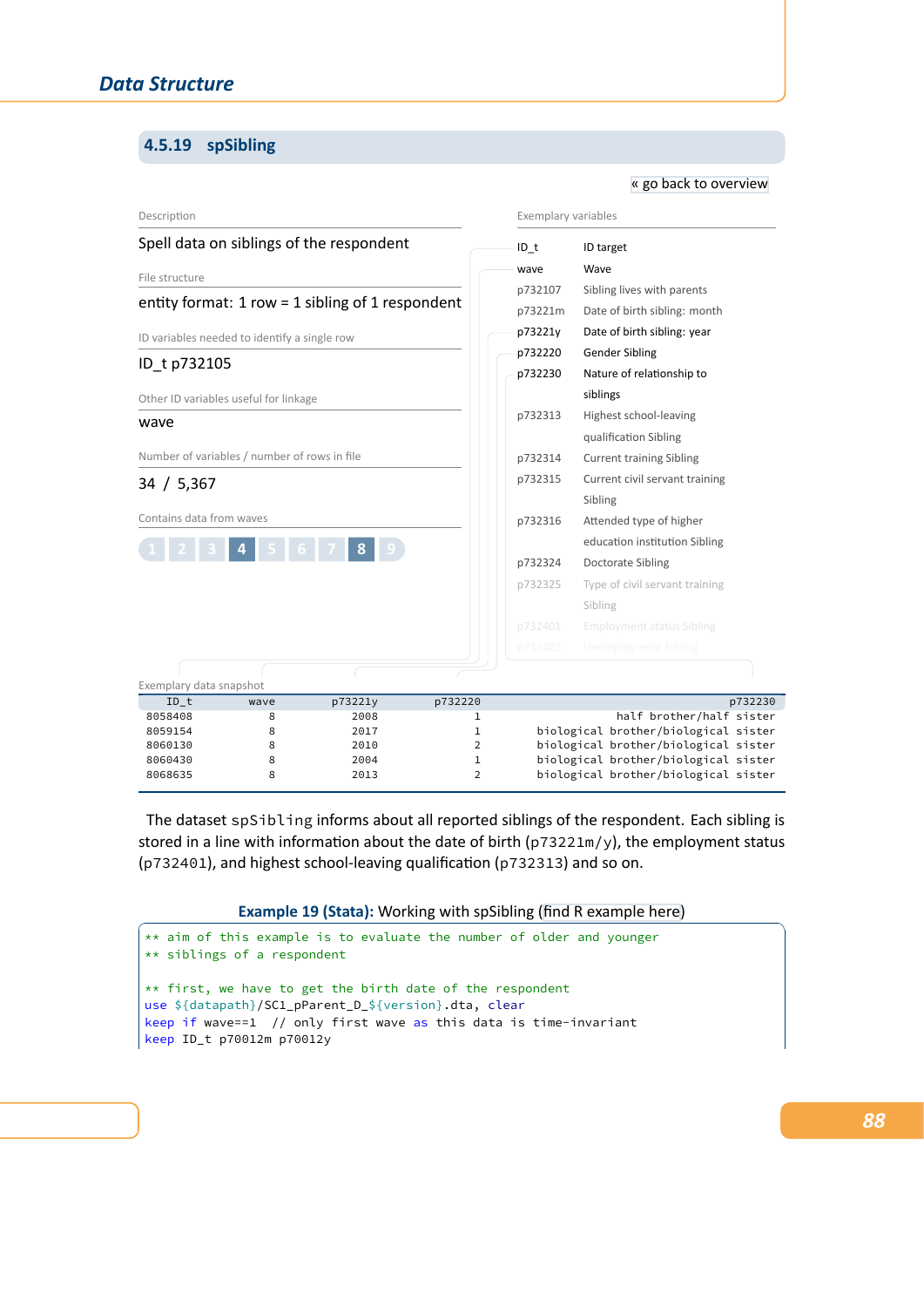```
label language en
tempfile temp
save 'temp'
** now, open the spSibling data file
use ${datapath}/SC1_spSibling_D_${version}.dta, clear
label language en
** merge the previously extracted birth dates
merge m:1 ID_t using `temp', keep(master match) nogenerate
** recode the two date variables (year, month) into one:
generate sibling_bdate=ym(p73221y,p73221m)
generate target_bdate=ym(p70012y,p70012m)
format *_bdate %tm
** check the difference between the two
generate older=.
replace older=0 if sibling_bdate>target_bdate
replace older=1 if sibling_bdate<target_bdate
replace older=. if missing(sibling_bdate) | missing(target_bdate)
** care about twins. As we do not know the day (or even the hour),
** we can not know which is older. We set this for a missing thus.
replace older=. if (sibling_bdate==target_bdate)
** generate the total amount of older siblings
egen total_older=total(older), by(ID_t)
** generate the total amount of younger siblings
egen total_younger=total(1-older), by(ID_t)
** aggregate to a single line for each respondent.
** the file then is cross-sectional with ID_t the sole identificator
keep ID_t total*
duplicates drop
```
 $\begin{pmatrix} 1 & 0 & 0 \\ 0 & 0 & 0 \\ 0 & 0 & 0 \\ 0 & 0 & 0 \\ 0 & 0 & 0 \\ 0 & 0 & 0 \\ 0 & 0 & 0 & 0 \\ 0 & 0 & 0 & 0 \\ 0 & 0 & 0 & 0 \\ 0 & 0 & 0 & 0 \\ 0 & 0 & 0 & 0 & 0 \\ 0 & 0 & 0 & 0 & 0 \\ 0 & 0 & 0 & 0 & 0 \\ 0 & 0 & 0 & 0 & 0 & 0 \\ 0 & 0 & 0 & 0 & 0 & 0 \\ 0 & 0 & 0 & 0 & 0 & 0 & 0 \\ 0 & 0 & 0 &$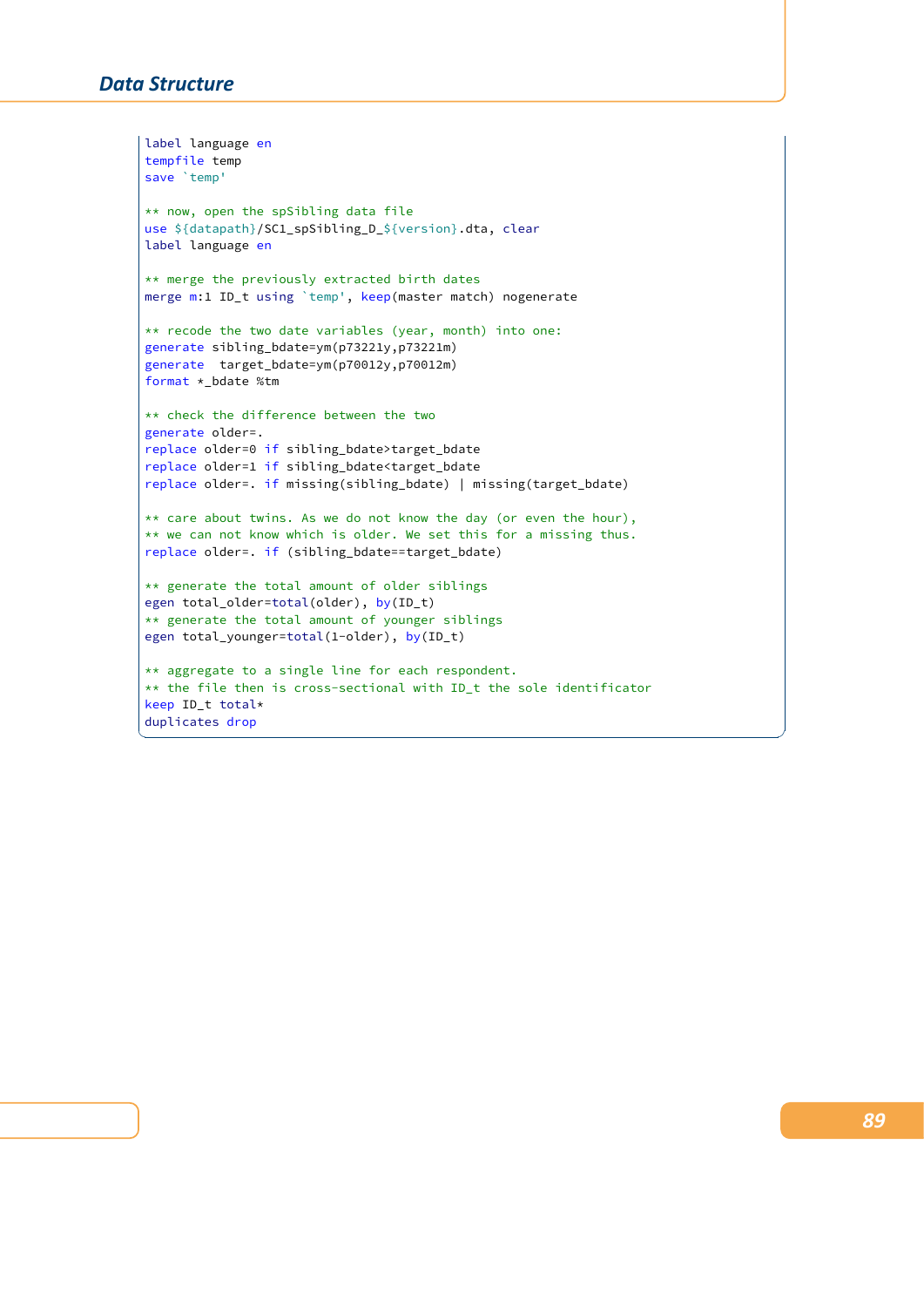### **4.5.20 Weights**

#### Description Sample weights for various applications File structure wide format: 1 row = 1 target ID variables needed to identify a single row ID\_t Other ID variables useful for linkage psu Number of variables / number of rows in file 41 / 3,481 Contains data from waves Exemplary variables ID\_t ID target w\_t1 Cross-se[ctional weight](#page-56-0) participation in wave 1 w\_t2 Cross-sectional weight participation in wave 2 w\_t3 Cross-sectional weight participation in wave 3 w\_t1comp Cross‐sectional weight participation in wave 1 (direct measures) w\_t2comp Cross‐sectional weight participation in wave 2 (direct measures) Exemplary data snapshot ID\_t w\_t1 w\_t2 w\_t1comp w\_t2comp 8061591 1.69605 1.58767 2.58779 2.80627 8068964 0.45873 0.40631 0.42539 0.38581 8061044 0.49640 0.46627 0.44520 0.41820 8064050 0.80874 0.80298 0.71392 0.80367 8058983 0.41765 0.41468 0.50550 0.56905

Weighting variables (starting with w\_) are included in the Weights dataset. The dataset also contains identifiers for stratification (stratum). Given the rather complex structure of the sam‐ ple, there are no final recommendations or general rules for the use of design and adjusted weights. Detailed information on weight estimation can be found in Würbach et al., 2016 as well as in further reports regarding the use of weights at the documentation website (see section 1.2).

### **Example 20 (Stata):** Working with Weights (find R example here)

```
** open Weights datafile
use ${datapath}/SC1_Weights_D_${version}.dta, clear
** note that this file is cross-sectional, although the weights
** seem to contain panel logic
d w_t*
```
\*\* only keep weight corresponding to all waves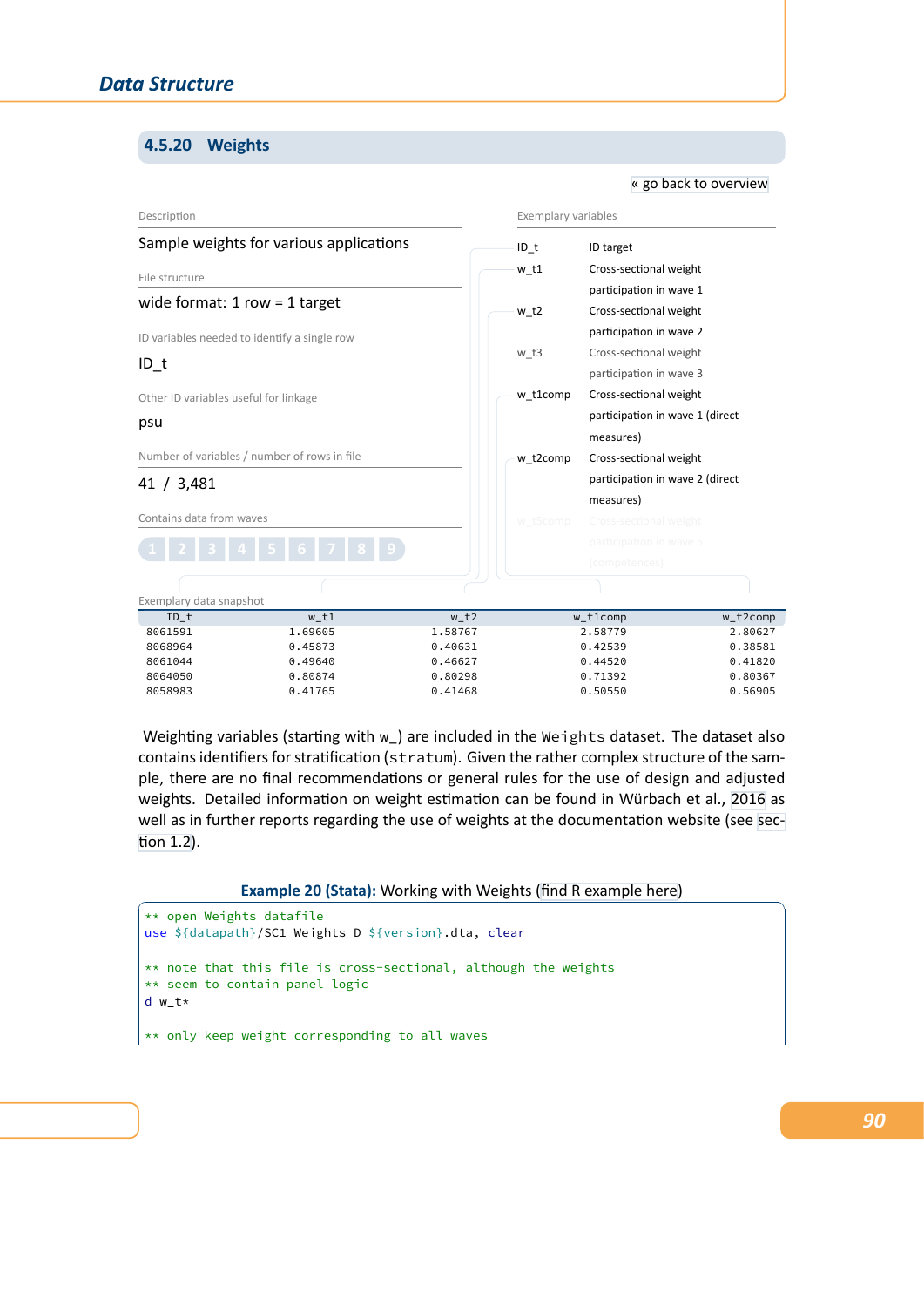```
keep ID_t w_t12345
 ** create a "panel" logic, i.e., clone each row
expand 5
 ** then create a wave variable
bysort ID_t: gen wave=_n
 ** save as temporary file
 tempfile weights
save `weights', replace
 ** open CohortProfile
use ${datapath}/SC1_CohortProfile_D_${version}.dta, clear
** and merge weight
merge 1:1 ID_t wave using `weights', nogen
** note that this weight is only non-zero if respondents participated in
 ** all waves
tab wave tx80220 if w_t12345!=0
\overline{\phantom{a}} \overline{\phantom{a}} \overline{\phantom{a}} \overline{\phantom{a}} \overline{\phantom{a}} \overline{\phantom{a}} \overline{\phantom{a}} \overline{\phantom{a}} \overline{\phantom{a}} \overline{\phantom{a}} \overline{\phantom{a}} \overline{\phantom{a}} \overline{\phantom{a}} \overline{\phantom{a}} \overline{\phantom{a}} \overline{\phantom{a}} \overline{\phantom{a}} \overline{\phantom{a}} \overline{\
```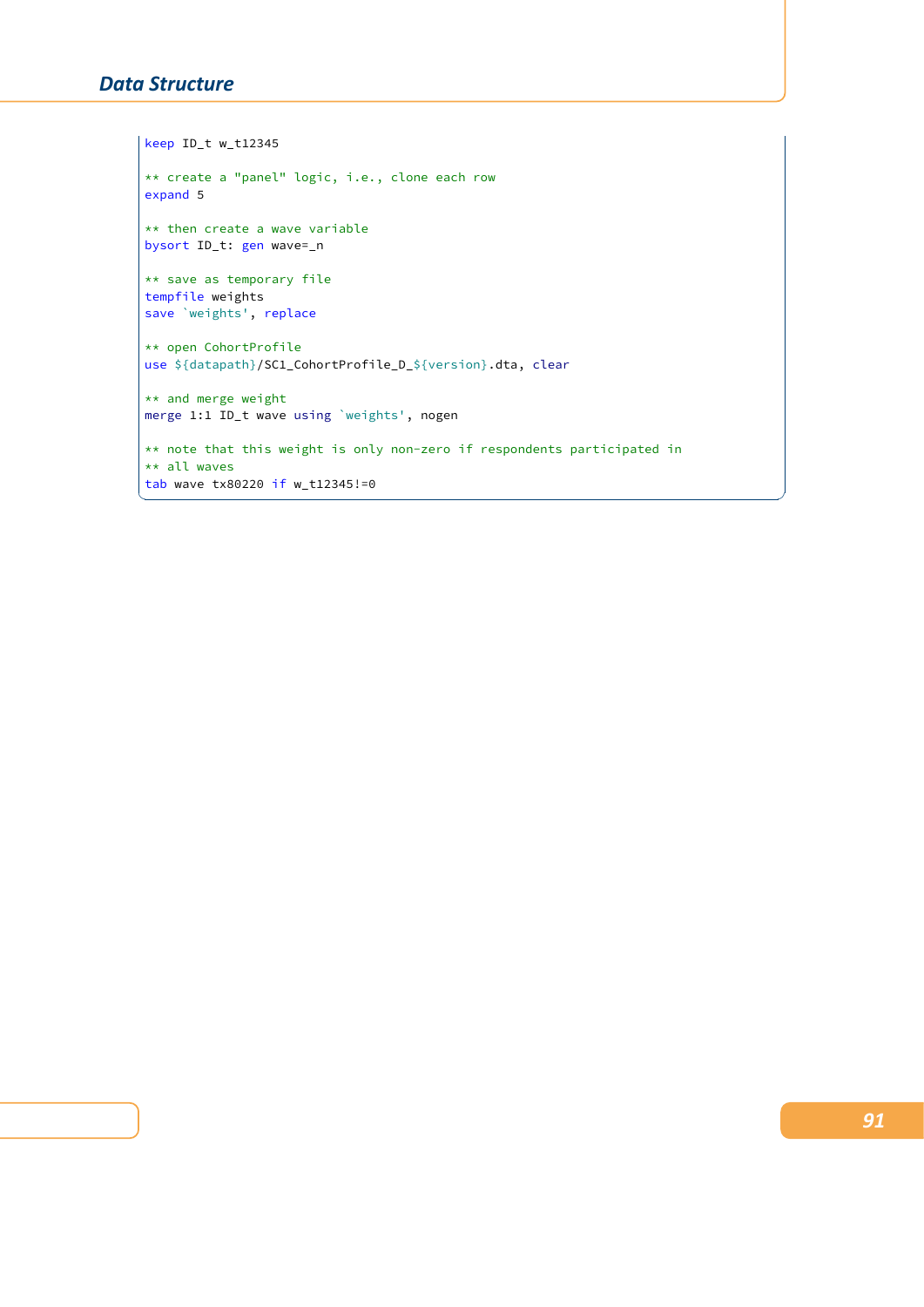# **4.5.21 xDirectMeasures**

### Description Direct measures conducted in the parental home File structure wide format: 1 row = 1 target ID variables needed to identify a single row ID\_t Other ID variables useful for linkage wave\_w\* Number of variables / number of rows in file 344 / 3,203 Contains data from waves **1 2 3 4 5 6 7 8 9** Exemplary variables ID\_t ID target wave\_w1 Ro[w contains data from](#page-56-0) wave 1 wave w2 Row contains data from wave 2 wave\_w3 Row contains data from wave 3 ihn1p001\_c Parent‐child‐interaction: sensitivity to distress (parent) cdn1\_sc1 Sensomotoric development: WLE cdn1\_sc2 Sensomotoric development: standard error (WLE) cdn1c012\_c Sensorimotor development: thumb‐finger grasp hdn2c21t\_p Habituation: W2 DishabB2 maximum fixation time on target 1 Exemplary data snapshot ID\_t wave\_w1 wave\_w2 wave\_w3 ihn1p001\_c cdn1\_sc1 hdn2c21t\_p 8056304 1 1 1 5 1.80 4467.33333 8066823 1 1 1 1 1 5 1.13 6500.33333 8065254 1 1 1 4 0.38 1733.33333 8067335 1 1 1 5 0.74 1966.33333 8062289 1 1 1 4 0.18 9767.33333

This file provides the data from the direct measures conducted in the parental home. These measures – namely parent‐child‐interaction (starting with ih\*), habituation‐dishabituation par‐ adigm (starting with hd\*), and sensorimotor development (starting with  $cd*)$  – were decoded from videotaped observations. The data file contains one row per 'respondent' with the rated items for all three direct measures plus time stamps and coder id.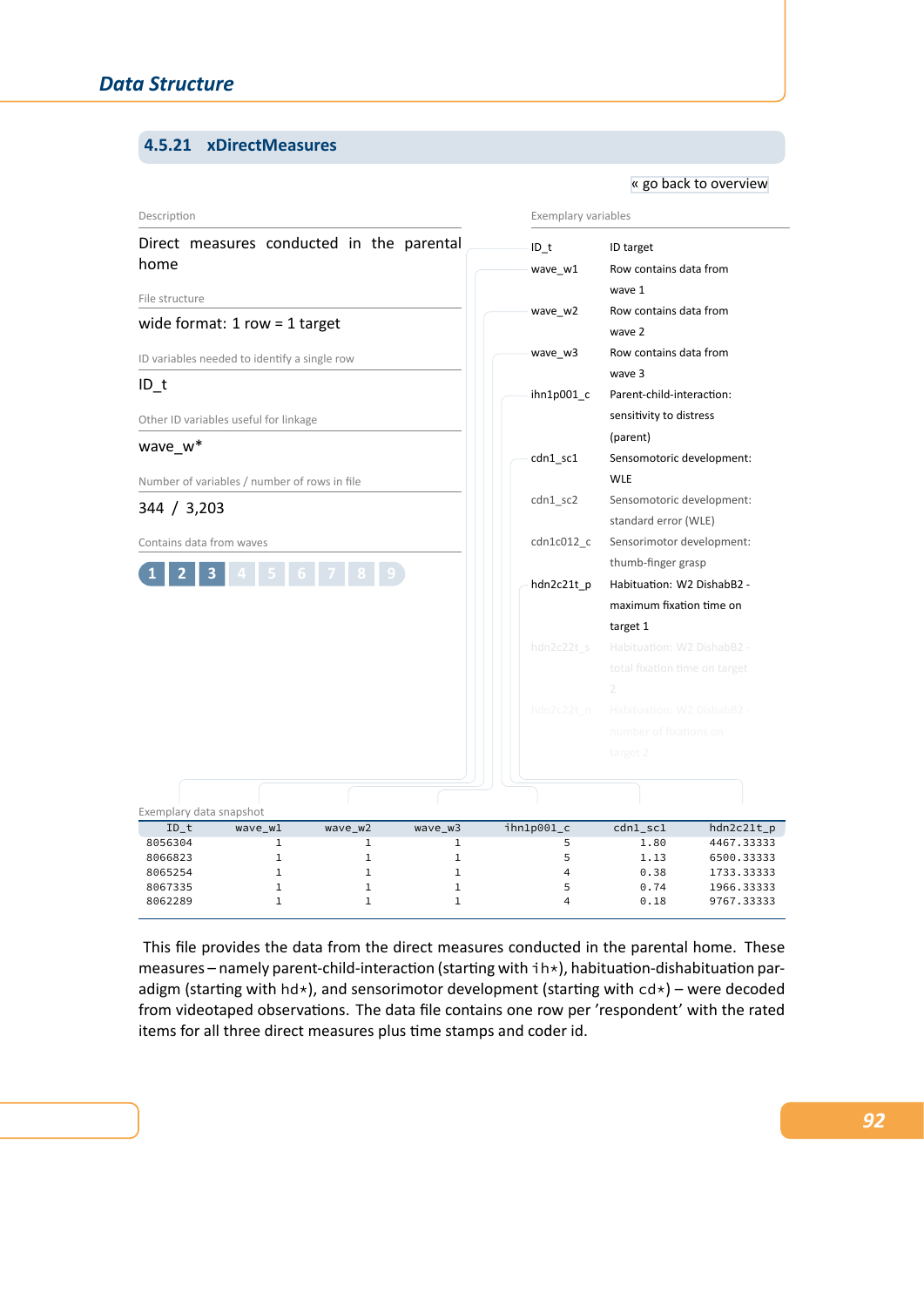Further information on the process of coding the video-based material can be found on the website; see for example Sommer and Mann, 2015 for data generation on parent-child-interaction. Table 2 gives an overview of the content and timing of the direct measures.

**Example 21 (Stata):** Working [with xD](#page-105-0)irectMeasures (find R example here)

```
** open datafile
use ${datapath}/SC1_xDirectMeasures_D_${version}.dta, clear
** change language to english (defaults to german)
label language en
** as the 'x' in the filename indicates, this is a cross sectional file
** (no wave structure). You can verify this by asking if one row is
** solely identified by the respondents ID
isid ID_t
** note that direct measures have been conducted in multiple waves.
** an indicator marks if a row contains information for a specific wave
tab1 wave_w*
** to work with this data, you might want to merge it to CohortProfile.
** if you want to keep the panel logic (and not only add all rows of this file
** to every wave), you need a mergeable wave variable here.
** in this example, we focus on sensorimotor-development,
** which has been measured in wave 1.
generate wave=1
** now, remove rows which do not hold relevant information
drop if wave_w1==0
** and reduce the dataset to the relevant variables
keep ID_t wave cdn1_sc1 cdn1_sc2
** save a temporary datafile
tempfile tmp
save `tmp'
** open CohortProfile
use ${datapath}/SC1_CohortProfile_D_${version}.dta, clear
** and merge the tempfile to this
merge 1:1 ID_t wave using `tmp', nogen
```
✝ ✆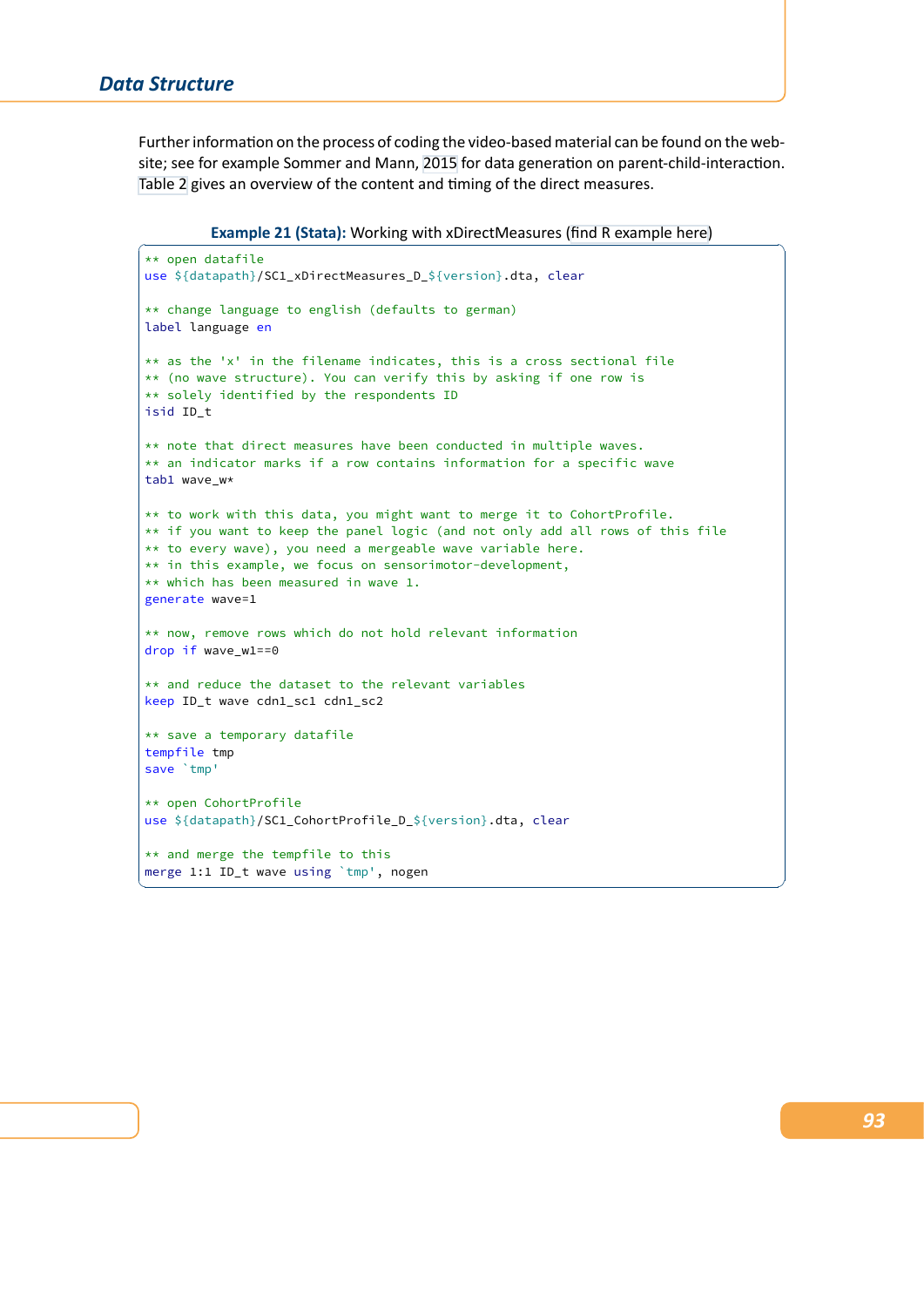# **4.5.22 xPlausibleValues**

#### Description Plausible Values of competence data File structure wide format: 1 row = 1 respondent ID variables needed to identify a single row ID\_t Other ID variables useful for linkage wave\_w\* Number of variables / number of rows in file 76 / 3,205 Contains data from waves **1 2 3 4 5 6 7 8 9** Exemplary variables wave\_w1 Row contains data from wave [1](#page-56-0) wave\_w5 Row contains data from wave 5 cdn1\_pv1 Cognitive development: cross‐sectional plausible value 1 man5\_pv1 Math: cross-sectional plausible value 1 man5\_pv1u Math: longitudinal plausible value 1 scn6\_pv1 Science: cross-sectional plausible value 1 man7\_pv1 Math: cross-sectional plausible value 1 Exemplary data snapshot wave\_w1 cdn1\_pv1 man5\_pv1 man5\_pv1u scn6\_pv1 man7\_pv1 1 0.88698 1.22118 1.29705 1.08322 0.08482 1 0.90822 1.34315 1.24878 0.96923 2.01000 1 0.23616 0.24945 0.90703 0.18893 0.34046 1 0.15279 1.76224 1.77097 1.40967 1.48146 1 2.66692 0.27684 0.46357 0.59333 1.06296

Plausible Values (PV) are a way of describing the competencies of individuals at the group level. They allow (unbiased) estimates of effects at the population level that are adjusted for measure‐ ment errors. In contrast to point estimators such as Weighted Likelihood Estimates (WLE), the use of Plausible Values is suitable for more precise inferential statistical tests in correlation and mean value analyses.

Plausible Values are based on the individual answers in the competence tests and additional background characteristics (e. g. gender, age, socioeconomic status). For each person, the probability distribution of his or her competence is first determined and then several values are randomly drawn from it (hence *Plausible Values*). Hypothesis tests for the specific question of interest are calculated for each of these values and combined into an overall result.

Please find more information on Plausible Values in the corresponding NEPS Survey Paper (Scharl et al., 2020) and on our website: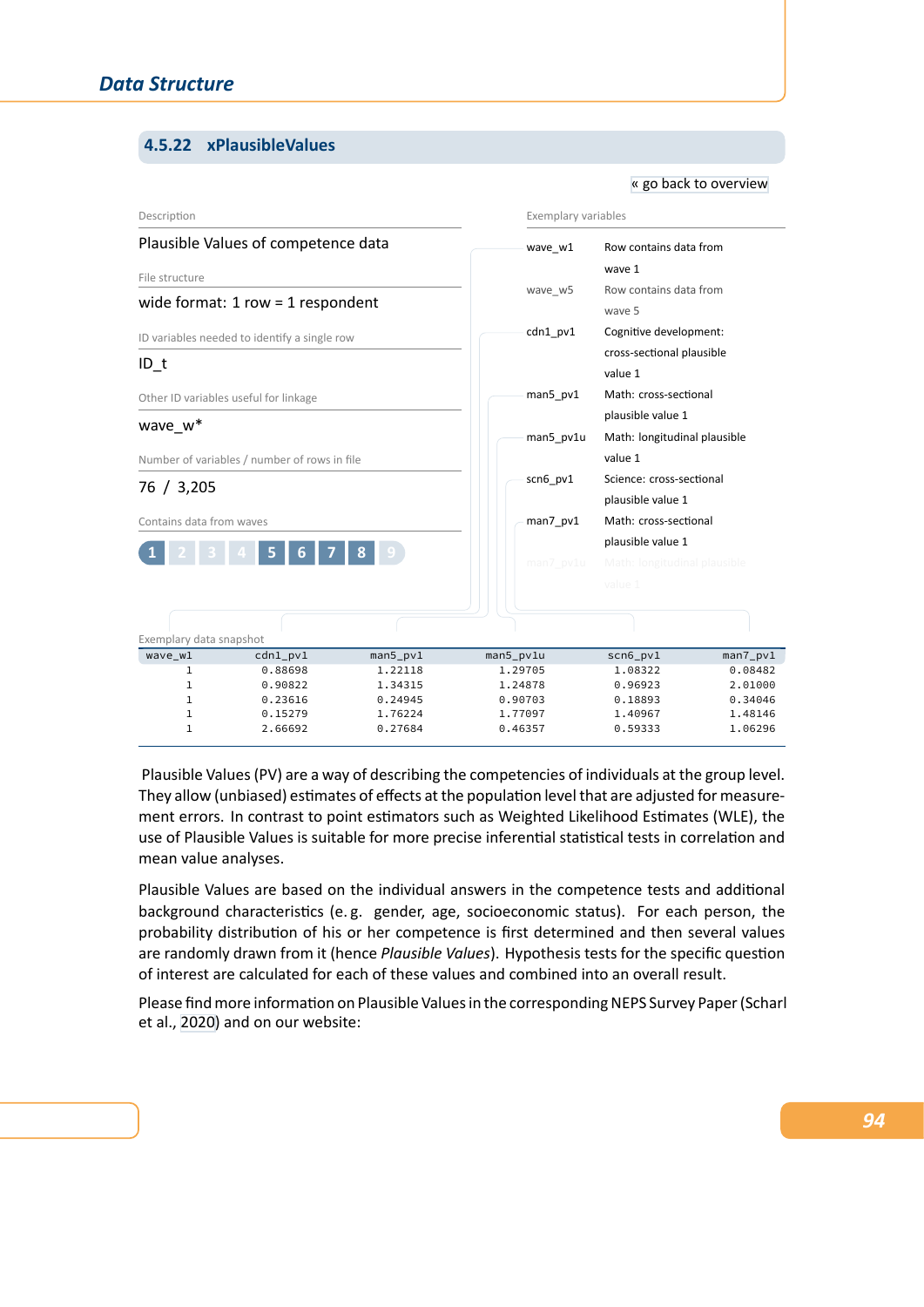→ www.neps-data.de > Data Center > Overview and Assistance > Plausible Values

**Example 22 (Stata):** Working with xPlausibleValues

 $\sqrt{2\pi}$   $\sqrt{2\pi}$   $\sqrt{2\pi}$   $\sqrt{2\pi}$   $\sqrt{2\pi}$   $\sqrt{2\pi}$   $\sqrt{2\pi}$   $\sqrt{2\pi}$   $\sqrt{2\pi}$   $\sqrt{2\pi}$   $\sqrt{2\pi}$   $\sqrt{2\pi}$   $\sqrt{2\pi}$   $\sqrt{2\pi}$   $\sqrt{2\pi}$   $\sqrt{2\pi}$   $\sqrt{2\pi}$   $\sqrt{2\pi}$   $\sqrt{2\pi}$   $\sqrt{2\pi}$   $\sqrt{2\pi}$   $\sqrt{2\pi}$ 

```
** open datafile.
use ${datapath}/${cohort}_xPlausibleValues_D_${version}.dta, clear
label language en
** as the 'x' in the filename indicates, this is a cross sectional file
** (no wave structure). You can verify this by asking if one row is
** solely identified by the respondents ID
isid ID_t
** note that competence testing has been conducted in multiple waves.
** An indicator marks if a row contains information for a specific wave.
tab1 wave_w*
** see more on how to work with this data in the Survey Paper mentioned above!
```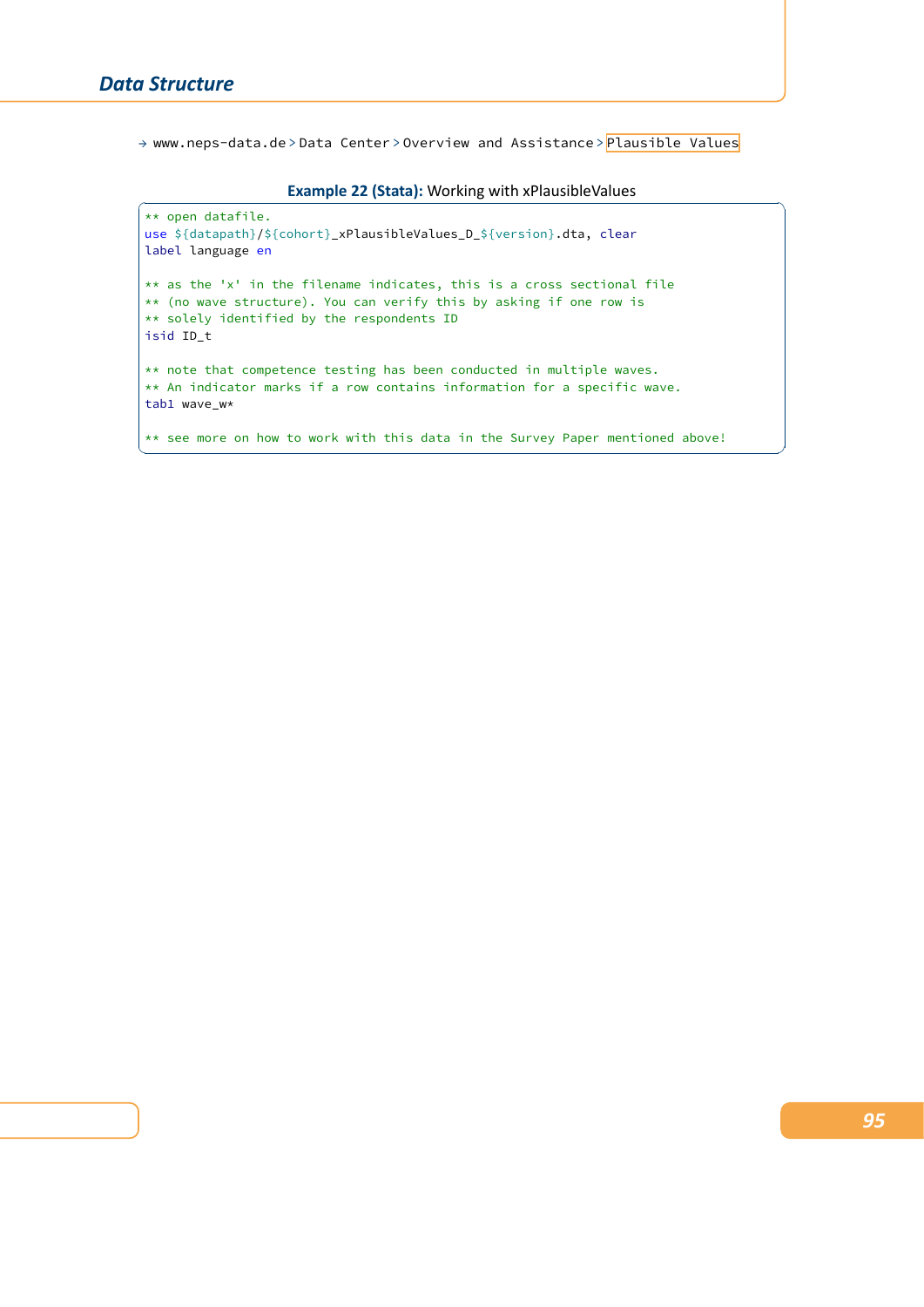# **4.5.23 xTargetCompetencies**

#### Description Competence data of respondents File structure wide format: 1 row = 1 target ID variables needed to identify a single row ID\_t Other ID variables useful for linkage wave\_w\* Number of variables / number of rows in file 1,304 / 2,573 Contains data from waves **1 2 3 4 5 6 7 8 9** Exemplary variables ID\_t ID target wave\_w4 Row c[ontains data from](#page-56-0) wave 4 wave w5 Row contains data from wave 5 den40002 Delay of gratification: waiting time den40001\_c Delay of gratification: child has waited can40001 SON categories Item 1 can40002 SON categories Item 2 von40001\_c Vocabulary: set 1, item 1 von40002 c Vocabulary: set 1, item 2 von4\_sc3 Vocabulary: sum man5z17s\_c Mathematical competence Item 1 Exemplary data snapshot ID\_t wave\_w4 wave\_w5 den40002 man5z17s\_c 8062112 1 1 1 181 3  $8065223$  1 1 3 8063003 1 1 181 1  $8054996$  1 1 3  $8055120$  1 1 181 3

The file xTargetCompetencies contains the data of the competence tests with the respondents. These are currently the domain‐specific competencies vocabulary, mathematical com‐ petence, and scientific competence as well as the stage‐specific competencies categorization, delayed gratification, digit span, and executive control. Scored item variables and aggregated scale variables are available in a cross-sectional format (see Table 2 for an overview of the content and timing of the competence measures; see section 3.2.2 for naming conventions). The variables wave\_w\* allow you to select those target persons for whom only data from a specific wave is available.

**Example 23 (Stata):** Working with xTarget[Competencies](#page-36-0) (find R example here)

```
** open datafile
use ${datapath}/SC1_xTargetCompetencies_D_${version}.dta, clear
```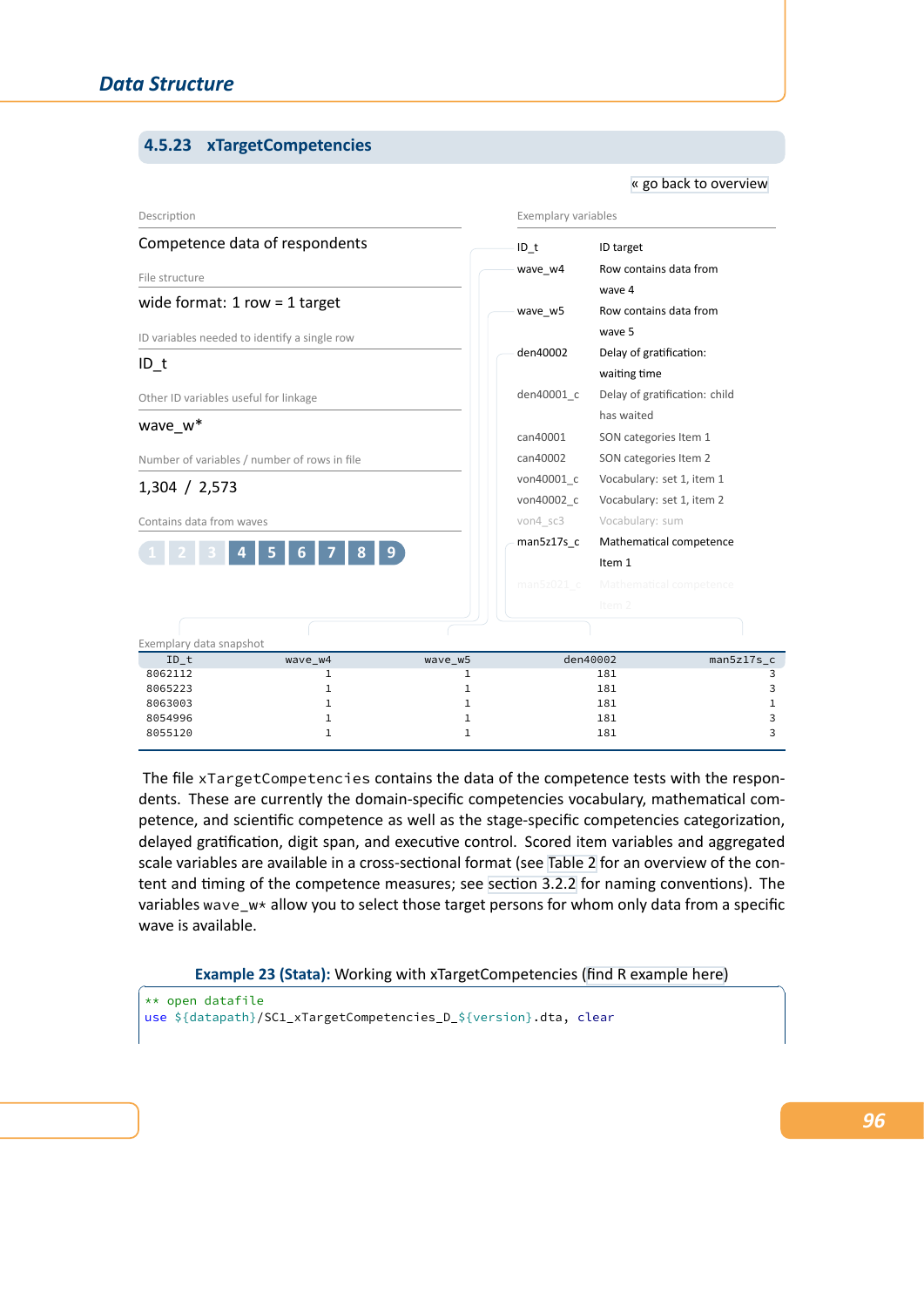```
** change language to english (defaults to german)
label language en
** as the 'x' in the filename indicates, this is a cross sectional file
** (no wave structure). You can verify this by asking if one row is
** solely identified by the respondents ID
isid ID_t
** note that competence testing has been conducted in multiple waves
** an indicator marks if a row contains information for a specific wave
tab1 wave_w*
** to work with competence data, you might want to merge it to CohortProfile.
** if you want to keep the panel logic (and not only add all competencies
** to every wave), you need a mergeable wave variable in xTargetCompetencies.
** in this example, we focus on math competencies, which have been tested in wave 5.
generate wave=5
** now, remove cases which did not took part in the testing
drop if wave_w5==0
** and reduce the dataset to the relevant variables
keep ID_t wave mak1_sc1 mak1_sc2
** save a temporary datafile
tempfile tmp
save `tmp'
** open CohortProfile
use ${datapath}/SC1_CohortProfile_D_${version}.dta, clear
** and merge the tempfile to this
merge 1:1 ID_t wave using `tmp', nogen
✝ ✆
```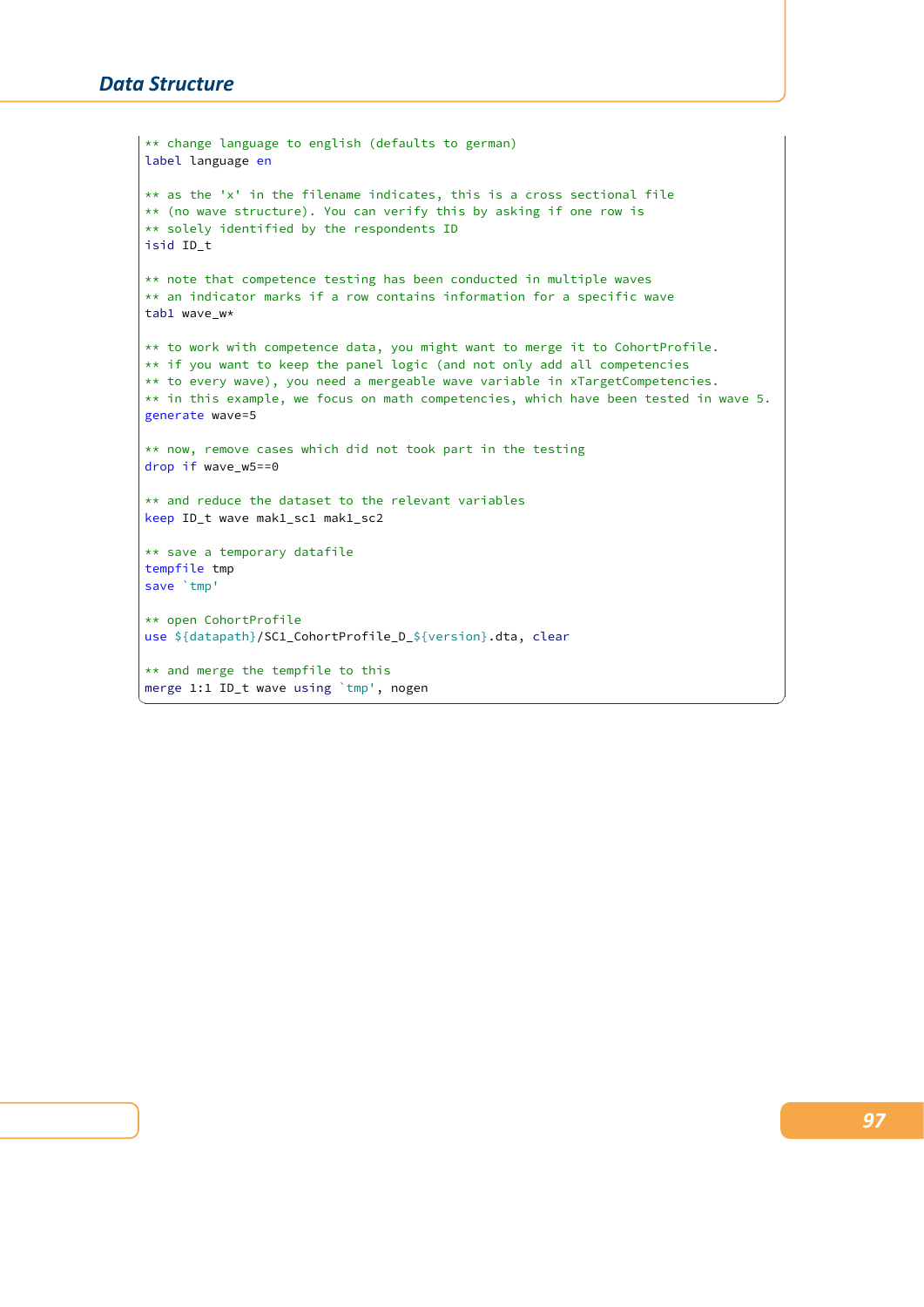

### **5.1 On the use of data from direct and competence measures**

**Wave 2:** Note that the sample size for the direct measures in this wave was reduced for design reasons. First, the entire sample participated in a telephone interview (CATI). Subsequently, a subset of target children (families) took part in the direct measures within a personal interview field (CAPI). For this purpose, a random subsample of 34 municipalities was drawn from the initial 84 municipalities (see also section 2.2 for the general sampling strategy and section 2.4 for wave-specific descriptions). Since the direct measures were age-sensitive (as in the wave before and after), a specific time frame was defined for each target child, so that it was between 16 and 17 months old at the time [the direct m](#page-16-0)easures were conducted.

**Vocabulary:** In wave 4 a vocabulary measure was used for the first time. When working with these data, please note that only the data of the test phase–but not of the training phase–are published in the Scientific Use File. Due to the stop criterion implemented in the instrument, there are children who have not reached the test phase and therefore have no data from the test phase. In the data the values for these children are not coded with 0, but with the special missing code –94 *not reached*. There are two variables in the data file xTargetCompetencies, namely von4\_sc3 and von4\_sc8, which contain information about the training phase. Here the missing code –24 *training phase failed* means that only training items were conducted.

# **5.2 Change of interviewee or responding parent**

The CAPI and CATI interviews were conducted with a parent or legal guardian of the target per‐ son (child). In general, the same person is interviewed in each wave. Nevertheless, in exceptional cases it is possible to change the interviewee if the new person fulfils the requirements (e. g. biological or social parents, the new person lives with the child). This possibility exists in all waves. In the data files there is only a child-specific ID, so that the interviewed parent cannot be traced back. For example, the mother of a target child participated in the first wave inter‐ view, the father was interviewed in the second wave and the mother again in the third wave. Using the variables px80212 in the data files MethodsCAPI and MethodsCATI it is possible to identify the change of the interviewee from wave to wave in the data. However, it is **not** possi‐ ble to recognize that the same person–in this case the mother–participated in the first and the third wave. The variable mentioned is therefore an indicator of the change of the interviewee, but **not** a person identifier for the responding parent.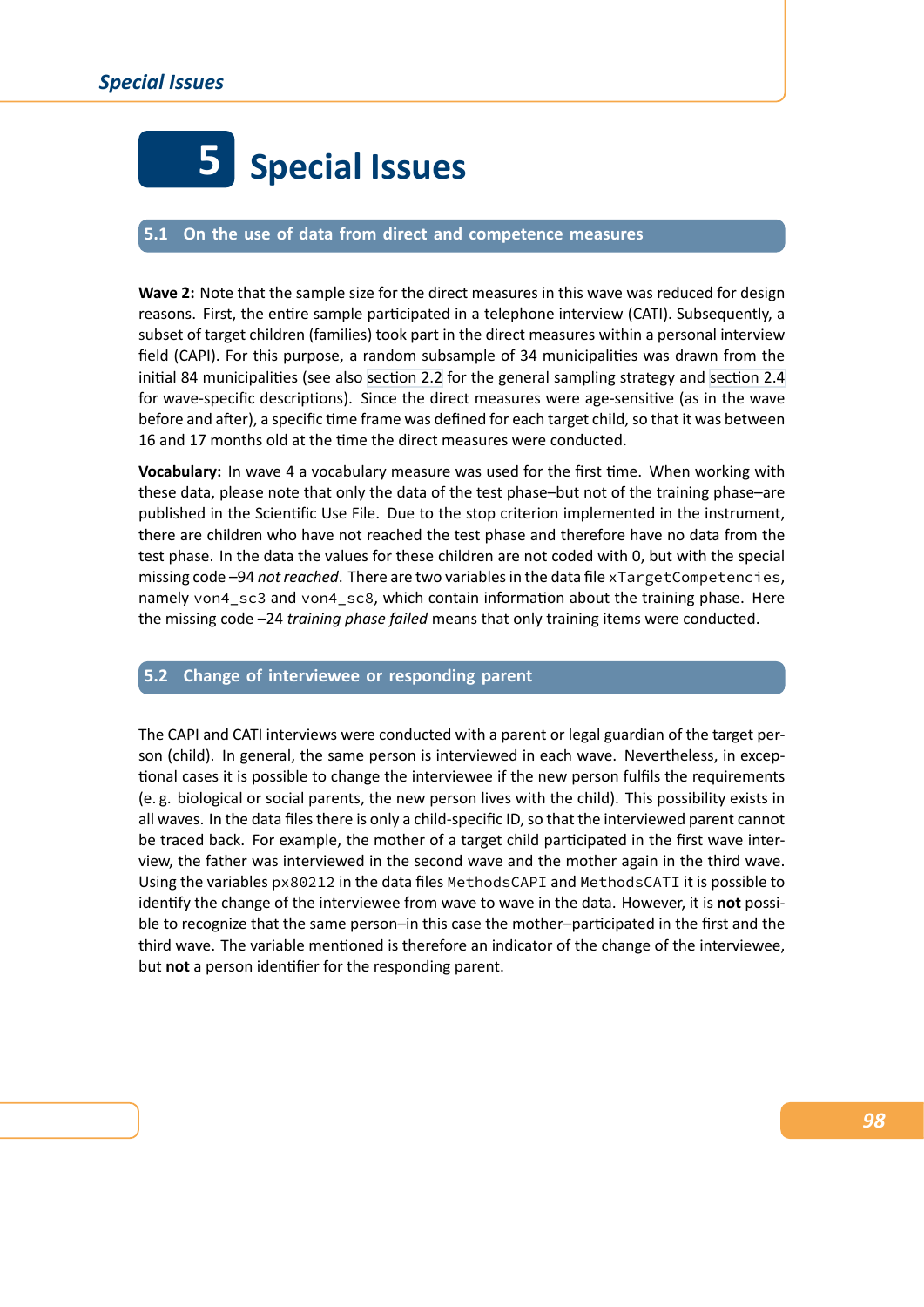# **5.3 Child care**

Variables with child care information are contained in various data files: pEducator (PAPI), pEducatorChildminder (PAPI), pInstitution (PAPI), pParent (CAPI/CATI), spChildCare (generated from parent CAPI/CATI). Because Starting Cohort 1is based on an individual sample, the corresponding questionnaires (PAPI) were passed on from the parents to the educators or the childminders. This means that all information from educators, childminders and institu‐ tion managers (for the first time in wave 4) is directly linked to the target child and there are no identifier variables available for educators, childminders or institutions. Therefore, external child care persons and institutions can only be connected to the child via ID\_t and not themselves followed through the survey waves.

For further information, please refer to the presentation of the various data files in section 4.5. In contrast to other episode data files, spChildCare does not contain a harmonized subspell variable. The episodes may not be complete due to the survey instrument. A look at the instruments on the NEPS website should help to understand the structure of the panel and episode data:

→ www.neps-data.de > Data Center > Data and Documentation > Starting Cohort Newborns > Documentation

### **5.4 Preloads**

Preloads contain information from previous survey waves and make it possible to update this information in the current survey wave. In Starting Cohort 1, preloads were introduced for the first time in wave 3. Consequently, there is no follow‐up information via preloads available in wave 2 (e.g. on socio-demographic or partnership characteristics).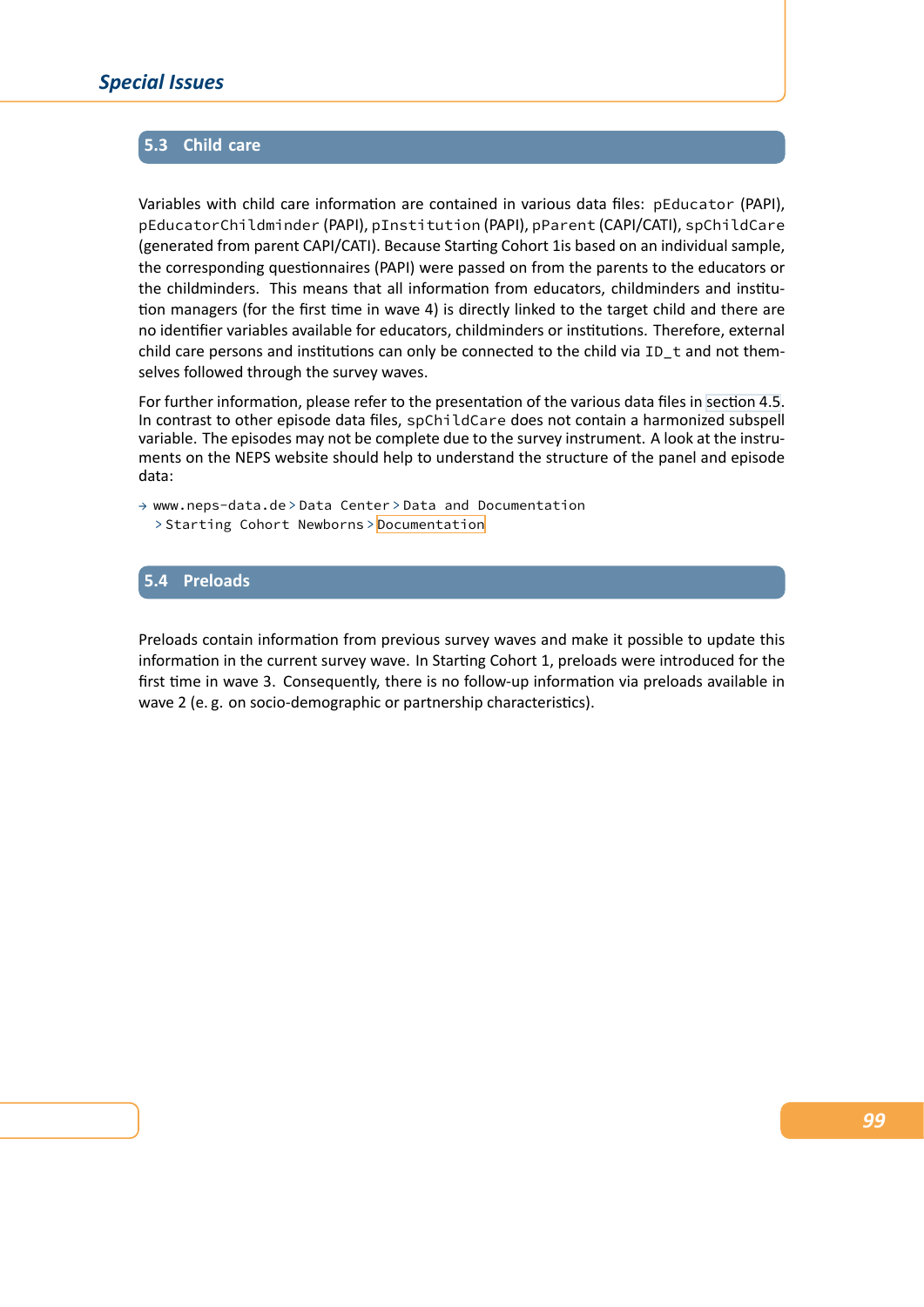### *References*



- Blossfeld, H.‐P., & Roßbach, H.‐G. (Eds.). (2019). *Education as a lifelong process: The German National Educational Panel Study (NEPS). Edition ZfE* (2nd ed.). Springer VS. https://doi. org/10.1007/978‐3‐658‐23162‐0
- Blossfeld, H.‐P., Roßbach, H.‐G., & von Maurice, J. (Eds.). (2011). Education as a Lifelong Process: The German National Educational Panel Study (NEPS). *[Special Issue] Z[eitschrift für](https://doi.org/10.1007/978-3-658-23162-0) [Erziehungswissenschaft](https://doi.org/10.1007/978-3-658-23162-0)*, *14*.
- FDZ‐LIfBi. (2022). *Data Manual NEPS Starting Cohort 1– Newborns, Education from the Very Beginning, Scientific Use File Version 9.0.0*. Bamberg, Germany, Leibniz Institute for Ed‐ ucational Trajectories, National Educational Panel Study.
- Künster, R. (2015a). *Startkohorte 6: Erwachsene (SC6) Datenversion 5.0.0. Technical Report 1: Edition und Korrektur der Lebensverlaufsdaten*. Leibniz‐Institut für Bildungsverläufe, Nationales Bildungspanel. Bamberg, Germany.
- Künster, R. (2015b). *Startkohorte 6: Erwachsene (SC6) Datenversion 5.1.0. Technical Report: Ko‐ rrektur der Lebensverlaufsdaten*. Leibniz‐Institut für Bildungsverläufe, Nationales Bil‐ dungspanel. Bamberg, Germany.
- Matthes, B., Reimer, M., & Künster, R. (2005). TrueTales ein neues Instrument zur Erhebung von Längsschnittdaten. In *Arbeitsbericht 2 des Projektes "Frühe Karrieren und Familiengründung: Lebensverläufe der Geburtskohorte 1971 in Ost‐ und Westdeutschland"*.
- Matthes, B., Reimer, M., & Künster, R. (2007). Techniken und Werkzeuge zur Unterstützung der Erinnerungsarbeit bei der computergestützten Erhebung retrospektiver Längsschnitt‐ daten. *Methoden, Daten, Analysen – Zeitschrift für Empirische Sozialforschung*, *1*(1), 69–92.
- NEPS Network. (2022‐a). *National Educational Panel Study, Scientific Use File of Starting Cohort Newborns*. Leibniz Institute for Educational Trajectories (LIfBi), Bamberg. https://doi. org/10.5157/NEPS:SC1:9.0.0
- NEPS Network. (2022‐b). *Starting Cohort 1: Newborns (SC1), Wave 9, Questionnaires (SUF Ver‐ sion 9.0.0)*. Bamberg, Germany, Leibniz Institute for Educational Trajector[ies, National](https://doi.org/10.5157/NEPS:SC1:9.0.0) [Educational Panel Study.](https://doi.org/10.5157/NEPS:SC1:9.0.0)
- Pohl, S., & Carstensen, C. H. (2012). *NEPS Technical Report Scaling the Data of the Competence Tests* (NEPS Working Paper No. 14). German National Educational Panel Study (NEPS). Bamberg.
- Ruland, M., Drasch, K., Künster, R., Matthes, B., & Steinwede, A. (2016). Data‐Revision Module ‐ A Beneficial Tool to Support Autobiographical Memory in Life‐Course Studies. In H.‐P. Blossfeld, J. von Maurice, M. Bayer, & J. Skopek (Eds.), *Methodological Issues of Lon‐ gitudinal Surveys. The Example of the National Educational Panel Study* (pp. 367–384). Springer VS.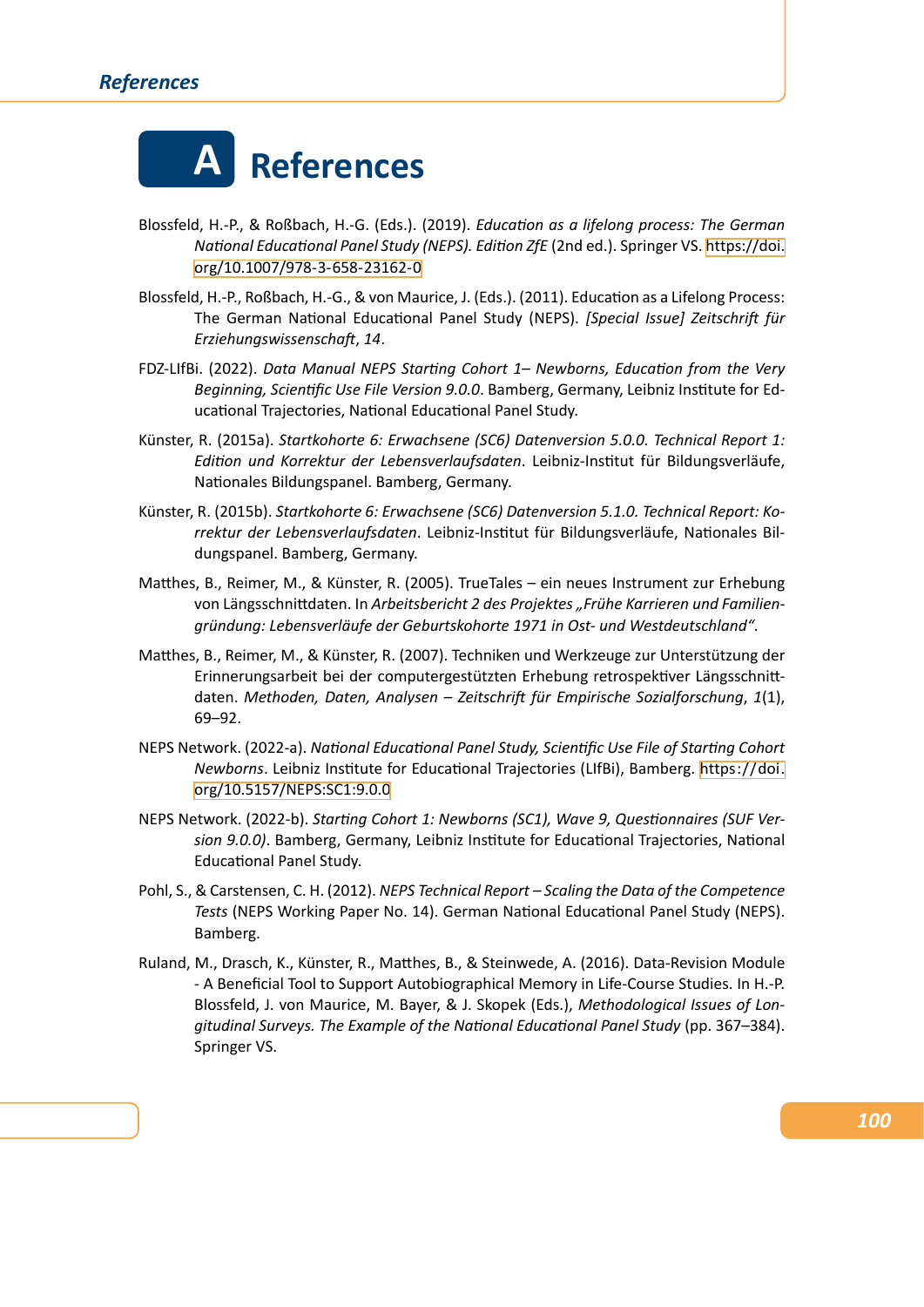- Scharl, A., Carstensen, C. H., & Gnambs, T. (2020). *Estimating Plausible Values with NEPS Data: An Example Using Reading Competence in Starting Cohort 6* (NEPS Survey Paper No. 10). Bamberg, Germany: Leibniz Institute for Educational Trajectories, National Educational Panel Study.
- Schönberger, K., & Koberg, T. (2017). *Regional Data: Microm*. Bamberg, Germany, Leibniz Insti‐ tute for Educational Trajectories, National Educational Panel Study.
- <span id="page-105-0"></span>Sommer, A., & Mann, D. (2015). *Qualität elterlichen Interaktionsverhaltens* (NEPS Working Pa‐ per No. 56). Bamberg, Germany: Leibniz Institute for Educational Trajectories, National Educational Panel Study.
- Steinwede, J., & Aust, F. (2012). *Methodenbericht, NEPS Startkohorte 5 CATI‐Haupterhebung Herbst 2010, B52*. Bonn, Germany, infas.
- Wenzig, K. (2012). *NEPS‐Daten mit DOIs referenzieren* (RatSWD Working Paper Series). Rat für Sozial‐ und Wirtschaftsdaten, Berlin.
- Würbach, A., Zinn, S., & Aßmann, C. (2016). *Samples, Weights, and Nonresponse: the Early Child‐ hood Cohort of the National Educational Panel Study (Wave 1 to 3)* (NEPS Survey Paper No. 8). Bamberg, Germany: Leibniz Institute for Educational Trajectories, National Edu‐ cational Panel Study.
- Zielonka, M., & Pelz, S. (2015). *Implementation of the ISCED‐97, CASMIN and Years of Education. Classification Schemes in SUF Starting Cohort 6*. Bamberg, Germany, Leibniz Institute for Educational Trajectories, National Educational Panel Study.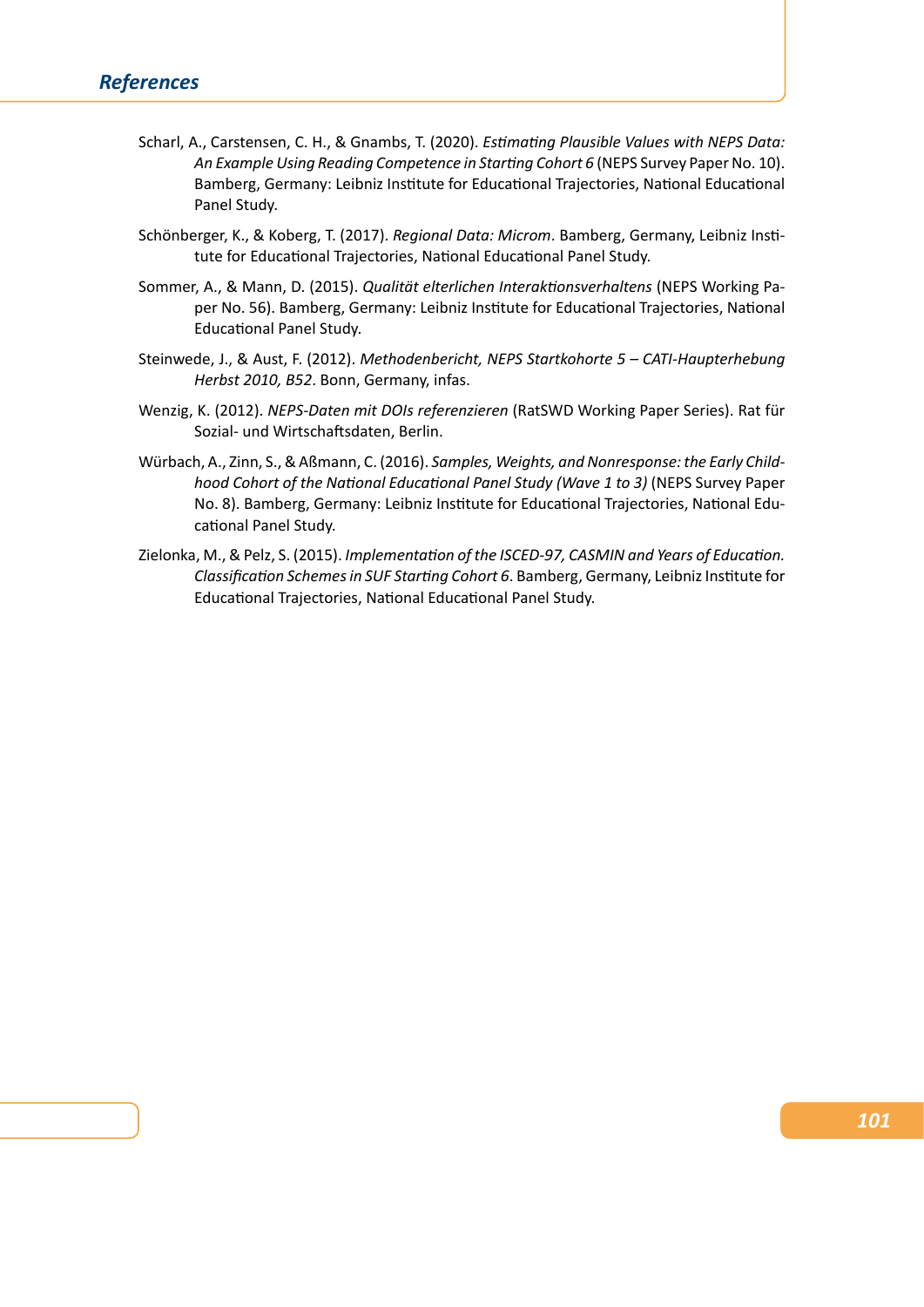

**B.1 R examples**

In this Appendix, you will find R usage examples that correspond to the Stata usage examples in the main body of the data manual. Before working with R, it is recommended to set a working directory and to install the package *readstata13*:

### **Example 24 (R):** Setting working directory

```
setwd("C:/User/..../Desktop/R_examples")
 #set working directory
 install.packages("readstata13")
 #install the package readstata13 that reads Stata files
 library(readstata13)
 #import the package readstata13 into library
\begin{pmatrix} 1 & 0 & 0 \\ 0 & 0 & 0 \\ 0 & 0 & 0 \\ 0 & 0 & 0 \\ 0 & 0 & 0 \\ 0 & 0 & 0 \\ 0 & 0 & 0 & 0 \\ 0 & 0 & 0 & 0 \\ 0 & 0 & 0 & 0 \\ 0 & 0 & 0 & 0 \\ 0 & 0 & 0 & 0 & 0 \\ 0 & 0 & 0 & 0 & 0 \\ 0 & 0 & 0 & 0 & 0 & 0 \\ 0 & 0 & 0 & 0 & 0 & 0 \\ 0 & 0 & 0 & 0 & 0 & 0 & 0 \\ 0 & 0 & 0 & 0 & 0 & 0 & 0 \\ 0 &
```
If you'd like to work with the English version of the data, it is recommended to switch the language in Stata first, save the Stata file and then import it in R. The language can be switched by running the command label language en in Stata.

To import a data set, use:

### **Example 25 (R):** Importing the data

```
'** here based on the example of the data set spEmp:'
spEmp = read.dta13("SC5_spEmp_D_version.dta", convert.factors = T)
#convert.factors = T converts value labels from Stata into factor label in R
#i.e. "1", "2" data class: integer becomes "yes", "no" data class: factor
✝ ✆
```
The following step is not absolutely necessary. However it is recommended, if you attach great importance to keep the variable labels handy during your analysis. After importing the data set, you can display an overview over all variable labels by running the command varlabel(spEmp). However, this command doesn't work anymore after modifying the data by e.g. deleting or merging variables, since the single variable labels aren't attached to the single variable names. To prevent that, following steps are necessary:

**Example 26 (R):** Assigning variable labels

```
'** here based on the example of the data set spEmp:'
#install and integrates the package "Hmisc"
install.packages("Hmisc")
library(Hmisc)
```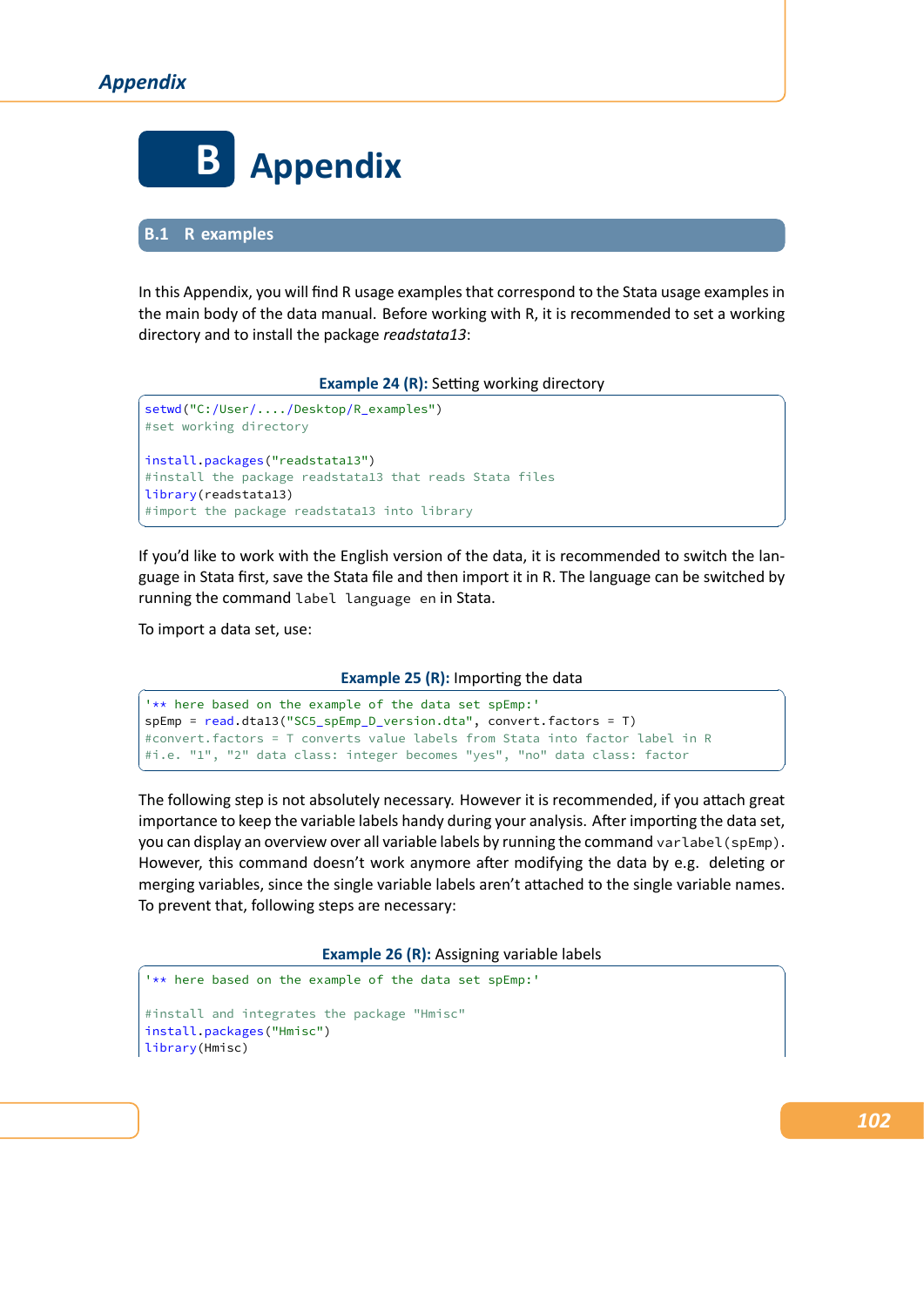```
#First, create a dataframe with all variable names and labels for spEmp
spEmp_meta = data.frame(attr(spEmp,"names"),attr(spEmp,"var.labels"))
#renames the columns in "names" and "labels"
colnames(spEmp_meta) = c("names", "labels")
spEmp_meta_names = as.vector(spEmp_meta$names)
#extracts the column "names" as vector "spEmp_meta_names"
spEmp_meta_labels = as.vector(spEmp_meta$labels)
#extracts the column "labels"as vector "spEmp_meta_labels"
names(spEmp_meta_labels) = spEmp_meta_names
#assigns the names to the labels, so that the vector "spEmp_meta_labels" is now a
 named vector
#this procedure produces the same result as the following command:
#spEmp_meta_labels = c(ID_t = "Target-ID", splink = "Link für Spell-Merging",
 subspell = "Teilepisodennummer", ... for all variables)
for(i in seq_along(spEmp)){
  label(spEmp[,i]) = spEmp_meta_labels[i]
}
#assigns variable labels that are stored in spEmp_meta_labels to the single columns
label(spEmp)
label(spEmp$subspell)
#Now the variable labels are assigned to the single columns
\sqrt{2\pi} \sqrt{2\pi} \sqrt{2\pi} \sqrt{2\pi} \sqrt{2\pi} \sqrt{2\pi} \sqrt{2\pi} \sqrt{2\pi} \sqrt{2\pi} \sqrt{2\pi} \sqrt{2\pi} \sqrt{2\pi} \sqrt{2\pi} \sqrt{2\pi} \sqrt{2\pi} \sqrt{2\pi} \sqrt{2\pi} \sqrt{2\pi} \sqrt{2\pi} \sqrt{2\pi} \sqrt{2\pi} \sqrt{2\pi}
```
#### **Example 27 (R):** Working with CohortProfile

```
'** import the data file'
CohortProfile =
       read.dta13("SC1_CohortProfile_D_version_en.dta",
       convert.factors = T)
'** how many different respondents are there?'
length(unique(CohortProfile$ID_t))
#number of distinct ID_t
'** respondents in each wave'
cbind(addmargins(table(CohortProfile$wave)),
     addmargins(prop.table(table(CohortProfile$wave))))
'** check participation status by wave'
cbind(addmargins(table(CohortProfile$wave, CohortProfile$tx80220)))
✝ ✆
```
### **Example 28 (R):** Working with EditionBackups

'\*\* In this example, we want to restore the original \*\* values in variable p731813 "(Highest) professional qualification respondent"'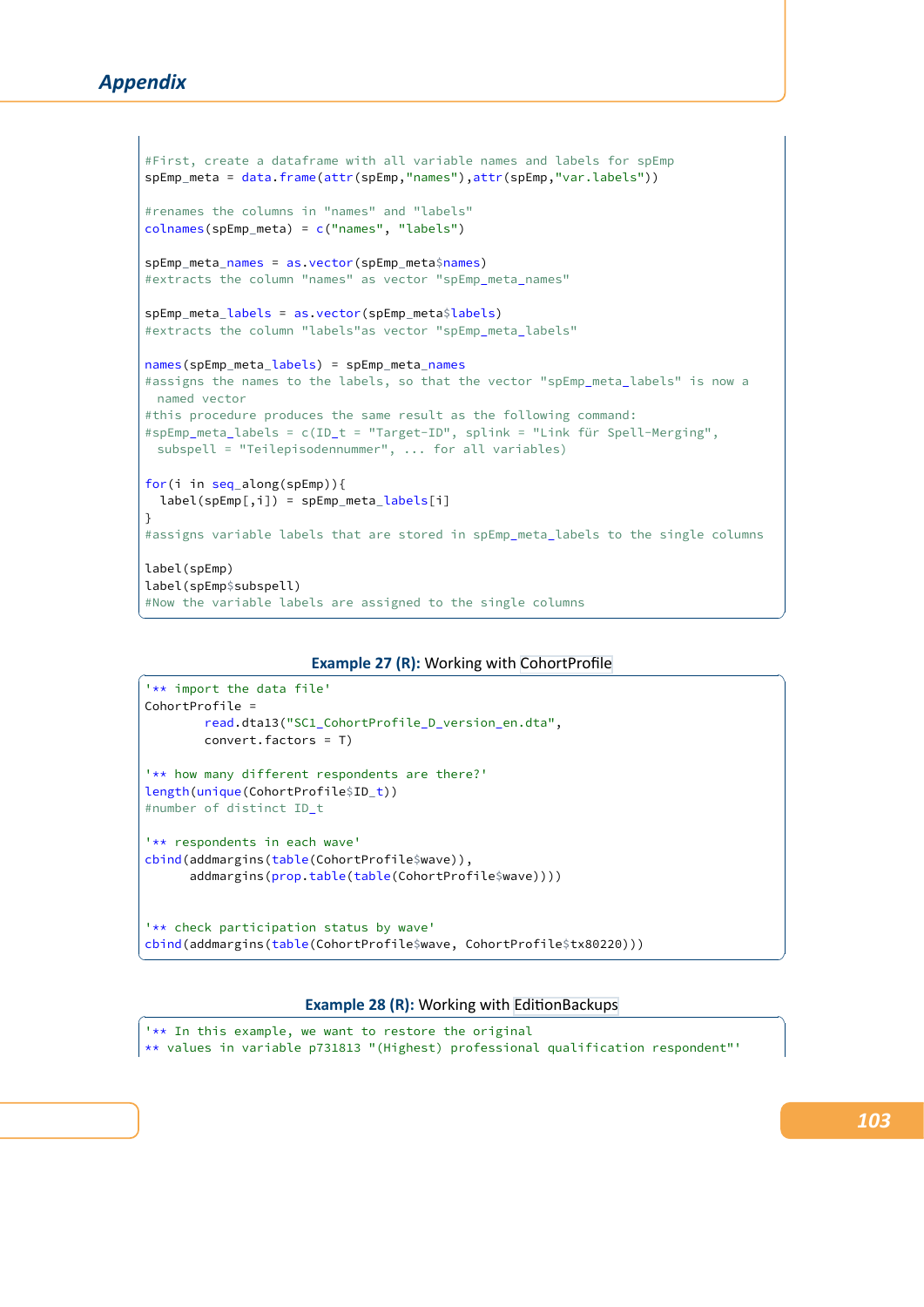```
'** import the data file'
EditionBackups =
 read.dta13("SC1_EditionBackups_D_6-0-0.dta",
             convert.factors = T)
'** only keep rows containing data of the variable mentioned above'
EditionBackups = subset(EditionBackups,
                        EditionBackups$dataset == "pParent" &
                          EditionBackups$varname == "p731813")
'** check which variables we need for merging'
table(EditionBackups$mergevars)
'** then keep the merging variables and the variable with
** the original values (for cross-checking, we also keep the
** variable editvalue, which contains the values found in pParent)'
EditionBackups = subset(EditionBackups,
                        select = c(ID_t, wave, sourcevalue_name, editvalue_name)'** rename the variables to emphasize affiliation'
names(EditionBackups)[names(EditionBackups) == "sourcevalue_num"] = "p731813_source"
names(EditionBackups)[names(EditionBackups) == "editvalue_num"] = "p731813_edit"
'** open pParent'
pParent =
 read.dta13("SC1_pParent_D_6-0-0.dta",
             convert.factors = T)
'** add the data above'
#After merging, Stata merge has one variable more than R, because in Stata
#a merge indicator is produced during the merging process and in R isn't.
#Since we need a merge indicator here, the merge command has to be extended:
pParent = transform(merge(
 x = \text{cbind}(pParent, source = "master"),#x contains the pParent data set plus one extra column "source",
 #where source = "master"
 y = cbind(EditionBackups, source = "using"),
 #y contains the EditionBackups data set plus one extra column "source",
 #where source = "using"
 all.x = TRUE, by = c("ID_t", "wave");#merges x and y by ID_t and wave
 source = ifelse(!is.na(source.x) & !is.na(source.y), "both",
                  #in the merged dataset, source = "both" if the observations is in x
                    AND in y
                  ifelse(!is.na(source.x), "master", "using")),
 #otherwise, source = "master" if the obs. is only in x
  #and source = "using" if the obs. is only in y
  source.x = NULL,
  source.y = NULL
```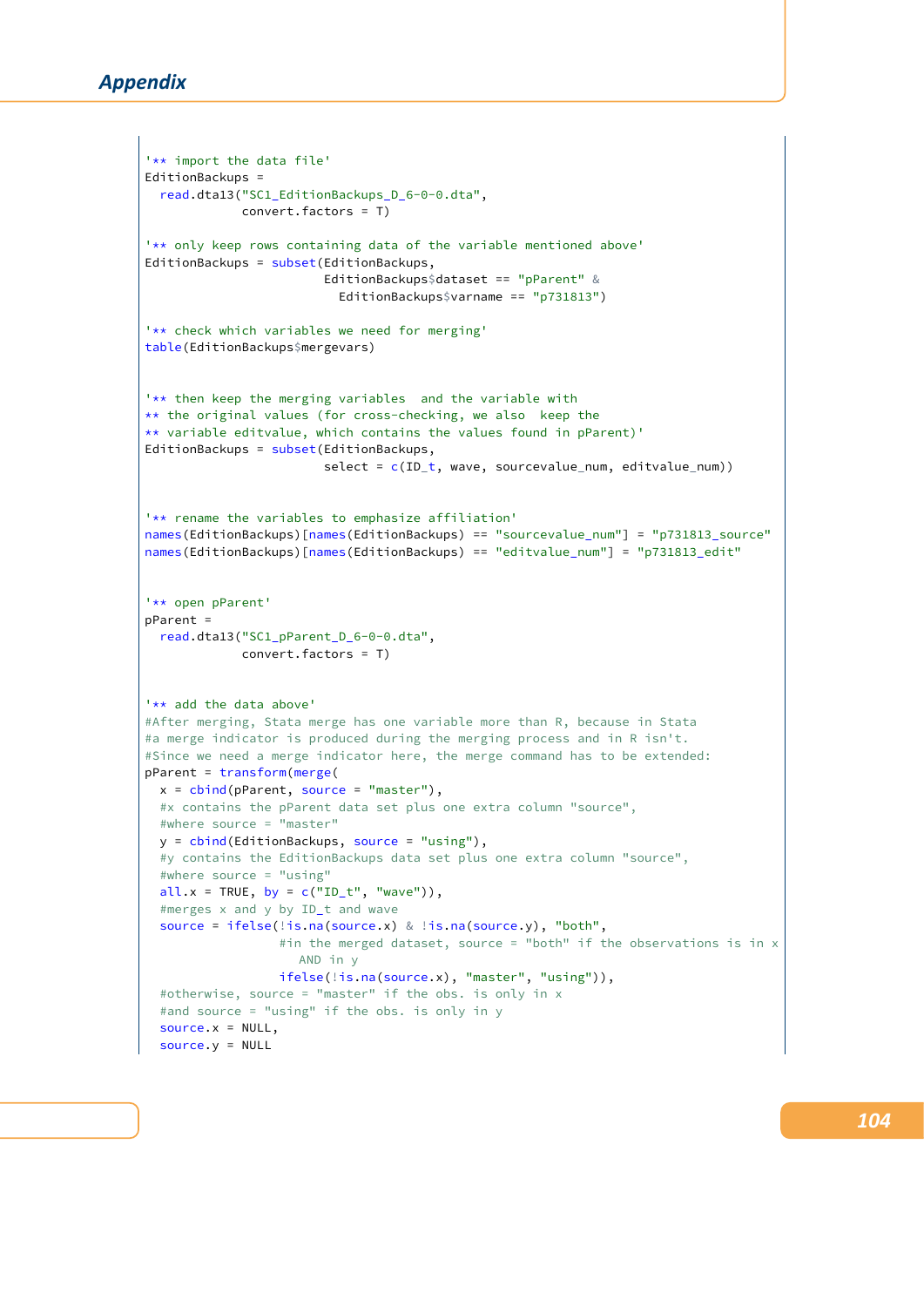```
)
'** check all editions made'
View(subset(pParent[c("ID_t", "wave", "p731813", "p731813_source", "p731813_edit")],
            pParent$source == "both"))
'** replace the variable in the datafile with its original value'
for (i in 1:length(pParent$p731813)) {
 if(pParent$source[i] == "both"){
    pParentt520003[i] = pParent$p731813_source[i]
 }
}
```
#the columns "source" in x and y are deleted

**Example 29 (R): Working with MethodsCAPI** 

 $\sqrt{2\pi}$   $\sqrt{2\pi}$   $\sqrt{2\pi}$   $\sqrt{2\pi}$   $\sqrt{2\pi}$   $\sqrt{2\pi}$   $\sqrt{2\pi}$   $\sqrt{2\pi}$   $\sqrt{2\pi}$   $\sqrt{2\pi}$   $\sqrt{2\pi}$   $\sqrt{2\pi}$   $\sqrt{2\pi}$   $\sqrt{2\pi}$   $\sqrt{2\pi}$   $\sqrt{2\pi}$   $\sqrt{2\pi}$   $\sqrt{2\pi}$   $\sqrt{2\pi}$   $\sqrt{2\pi}$   $\sqrt{2\pi}$   $\sqrt{2\pi}$ 

```
'** import the data file'
MethodsCAPI =
       read.dta13("SC1_MethodsCAPI_D_version_en.dta",
       convert.factors = T)
'** check out participation status by wave'
cbind(addmargins(table(MethodsCAPI$wave, MethodsCAPI$px80220)))
'** how many different interviewers did CAPI surveys?'
length(unique(MethodsCAPI$ID_int))
#number of distinct ID_int INCLUDING NA (Missing Values)
length(unique(MethodsCAPI$ID_int[!is.na(MethodsCAPI$ID_int)]))
#number of distinct ID_int EXCLUDING NA (Missing Values)
'** create one single variable containing the interview date'
install.packages("zoo")
library(zoo)
#the zoo package is needed to transform time data
Sys.setlocale("LC_TIME", "C")
#turns off the location-specific language, such that the english month names are
 recognized as months.
MethodsCAPI$intdate=
       as.yearmon(paste(MethodsCAPI$inty, MethodsCAPI$intm, sep = '-'), "%Y-%B")
#bind the two columns "intm" and "inty" into one new column "intdate"
head(MethodsCAPI[c("intm", "inty", "intdate")], 10)
```
✝ ✆

**Example 30 (R):** Working with MethodsCATI

#displays first 10 rows of variables intm, inty and intdate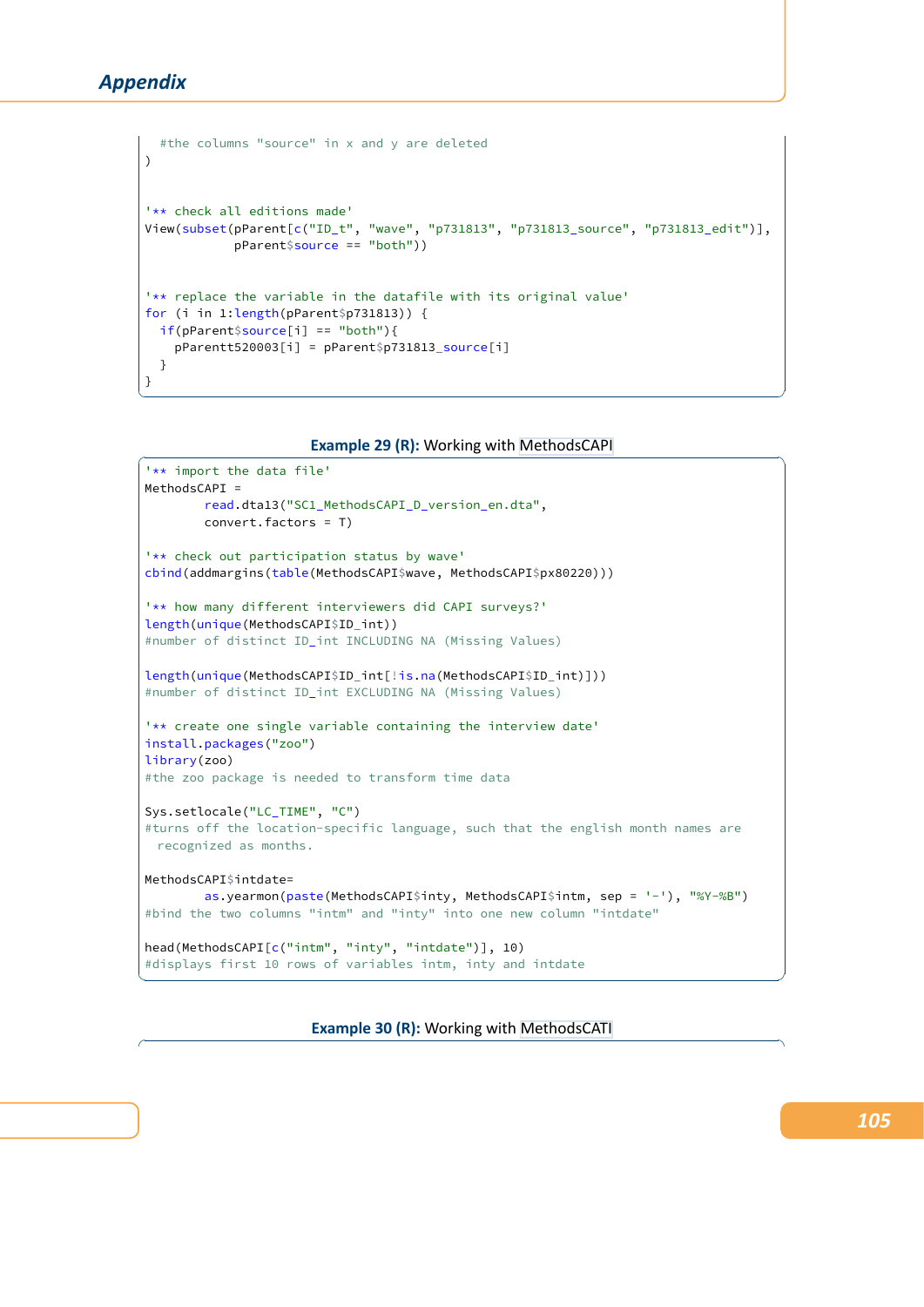```
'** import the data file'
MethodsCATI =
       read.dta13("SC1_MethodsCATI_D_version_en.dta",
       convert.factors = T)
'** check out participation status by wave'
cbind(addmargins(table(MethodsCATI$wave, MethodsCATI$px80220)))
'** how many different interviewers did CATI surveys?'
length(unique(MethodsCATI$ID_int))
#number of distinct ID_int INCLUDING NA (Missing Values)
length(unique(MethodsCATI$ID_int[!is.na(MethodsCATI$ID_int)]))
#number of distinct ID_int EXCLUDING NA (Missing Values)
'** create one single variable containing the interview date'
install.packages("zoo")
library(zoo)
#the zoo package is needed to transform time data
Sys.setlocale("LC_TIME", "C")
#turns off the location-specific language, such that the english month names are
 recognized as months.
MethodsCATI$intdate=
       as.yearmon(paste(MethodsCATI$inty, MethodsCATI$intm, sep = '-'), "%Y-%B")
#bind the two columns "intm" and "inty" into one new column "intdate"
head(MethodsCATI[c("intm", "inty", "intdate")], 10)
#displays first 10 rows of variables intm, inty and intdate
```
## **Example 31 (R):** Working with MethodsDirectMeasures

✝ ✆

```
'** import the data file'
MethodsDirectMeasures =
       read.dta13("SC1_MethodsDirectMeasures_D_version_en.dta",
       convert.factors = T)
'** check out the different outcomes of parent-child interaction.'
cbind(table(MethodsDirectMeasures$px02002),
     prop.table(table(MethodsDirectMeasures$px02002)),
     cumsum(prop.table(table(MethodsDirectMeasures$px02002))))
'** also, note that not all interactions have been measured
 ** between respondent (usually mother) and child. Some
 ** have been conducted together with the respondents partner'
cbind(table(MethodsDirectMeasures$px02003_v1),
     prop.table(table(MethodsDirectMeasures$px02003_v1)),
     cumsum(prop.table(table(MethodsDirectMeasures$px02003_v1))))
✝ ✆
```
**Example 32 (R):** Working with pEducator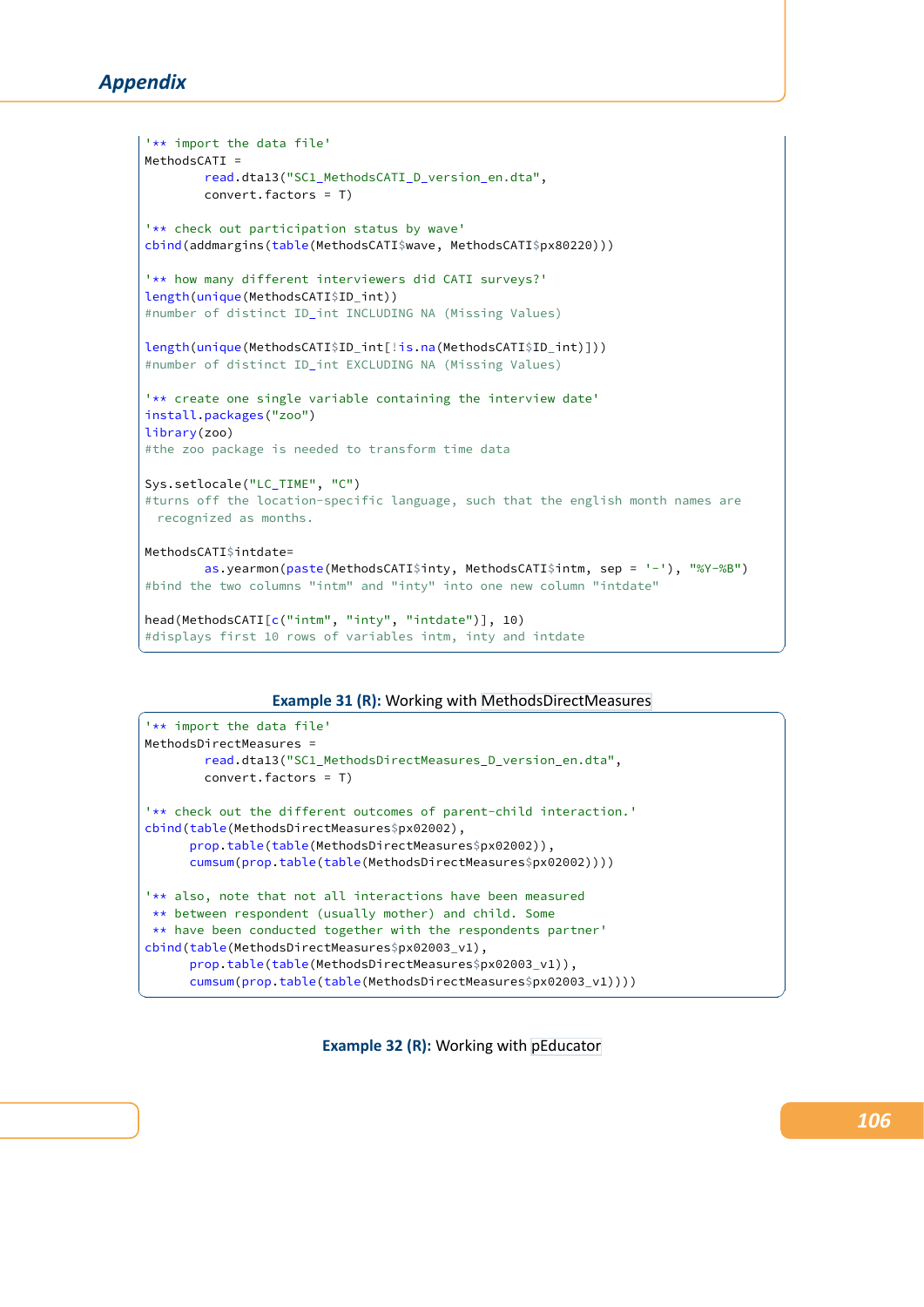```
\sqrt{2} \sqrt{2} \sqrt{2} \sqrt{2} \sqrt{2} \sqrt{2} \sqrt{2} \sqrt{2} \sqrt{2} \sqrt{2} \sqrt{2} \sqrt{2} \sqrt{2} \sqrt{2} \sqrt{2} \sqrt{2} \sqrt{2} \sqrt{2} \sqrt{2} \sqrt{2} \sqrt{2} \sqrt{2} \sqrt{2} \sqrt{2} \sqrt{2} \sqrt{2} \sqrt{2} \sqrt{2'** import the data file'
CohortProfile =
        read.dta13("SC1_CohortProfile_R_version_en.dta", convert.factors = T)
pEducator =
        read.dta13("SC1_pEducator_R_version_en.dta", convert.factors = T)
'** merge sex and year of birth of educator to CohortProfile.
** note that this datafile is directly linkable to
** the child (if you have been working with other SCs,
** you may have expected a variable ID_e)'
CohortProfile =
        merge(x = CohortProfile,
        y = pEducator[,c("ID_t", "wave", "e761110", "e76112y")],
        by = c("ID_t", "wave"), all.x = TRUE)# merges only variables "e761110" and "e76112y" from pEducator to CohortProfile
'** now, compute the age of the educator at the date of the interview'
CohortProfile$inty[CohortProfile$inty < 0] = NA
# first, replace all negative values (nepsmissings) with NA
CohortProfile$e76112y[CohortProfile$e76112y < 0] = NA
# first, replace all negative values (nepsmissings) with NA
CohortProfile$ed_age = CohortProfile$inty - CohortProfile$e76112y
# create a new variable "ed_age" that ist the age of the educator
summary(CohortProfile$ed_age)
# displays Min, Max and Mean of "ed_age"
sd(CohortProfile$ed_age, na.rm = TRUE)
# displays Std.Dev. of "ed_age"
length(CohortProfile$ed_age[!is.na(CohortProfile$ed_age)])
# displays the number of observations in "ed_age" without NA
✝ ✆
```
# **Example 33 (R):** Working with pEducatorChildminder

```
'** import the data file'
CohortProfile =
        read.dta13("SC1 CohortProfile R version en.dta", convert.factors = T)
pEducatorChildminder =
        read.dta13("SC1_pEducatorChildminder_R_version_en.dta", convert.factors = T)
'** merge sex and year of birth of childminder to CohortProfile.
** note that this datafile is directly linkable to
** the child (if you have been working with other SCs,
** you may have expected a variable ID_e)'
CohortProfile =
        merge(x = CohortProfile,
        y = pEducatorChildminder[,c("ID_t", "wave", "e767110", "e76712y")],
        by = c("ID_t", "wave"), all.x = TRUE)# merges only variables "e767110" and "e76712y" from pEducatorChildminder to
```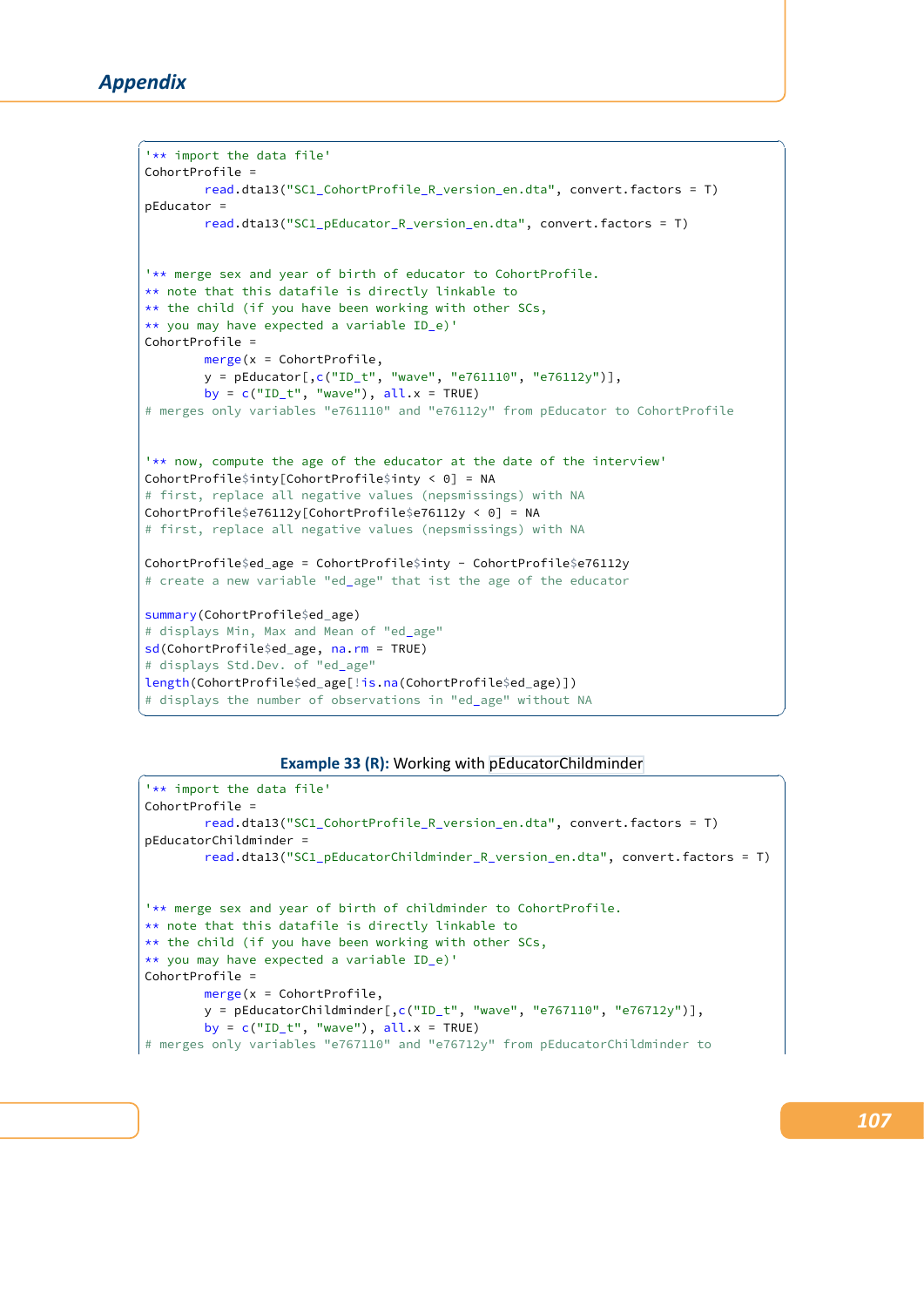```
CohortProfile
'** now, compute the age of the childminder at the date of the interview'
CohortProfile$inty[CohortProfile$inty<0] = NA
# first, replace all negative values (nepsmissings) with NA
CohortProfile$e76712y[CohortProfile$e76712y<0] = NA
# first, replace all negative values (nepsmissings) with NA
CohortProfile$cm_age = CohortProfile$inty - CohortProfile$e76712y
# create a new variable "cm_age" that ist the age of the childminder
summary(CohortProfile$cm age)
# displays Min, Max and Mean of "cm_age"
sd(CohortProfile$cm_age, na.rm = TRUE)
# displays Std.Dev. of "cm_age"
length(CohortProfile$cm_age[!is.na(CohortProfile$cm_age)])
# displays the number of observations in "cm_age" without NA
✝ ✆
```
**Example 34 (R):** Working with pInstitution

```
'** import the data file'
CohortProfile =
       read.dta13("SC1_CohortProfile_R_version_en.dta", convert.factors = T)
pInstitution =
        read.dta13("SC1_pInstitution_R_version_en.dta", convert.factors = T)
'** merge registered girls and boys to CohortProfile.
** note that this datafile is directly linkable to
** the child (if you have been working with other SCs,
** you may have expected a variable ID_i)'
CohortProfile =
       merge(x = CohortProfile,
              y = pInstitution[,c("ID_t", "wave", "h217001", "h217002")],
              by = c("ID_t", "wave"), all.x = TRUE)# merges only variables "h217001" and "h217002" from pInstitution to CohortProfile
'** compute the total number of registered children'
CohortProfile$h217001[CohortProfile$h217001<0] = NA
# first, replace all negative values (nepsmissings) with NA
CohortProfile$h217002[CohortProfile$h217002<0] = NA
# first, replace all negative values (nepsmissings) with NA
CohortProfile$total_reg = CohortProfile$h217001 + CohortProfile$h217002
# create a new variable "total_reg" that ist the total number of registered children
'**cluster the children according to the quantiles of the institution size'
CohortProfile =
       within(CohortProfile, {size = cut(total_reg,
```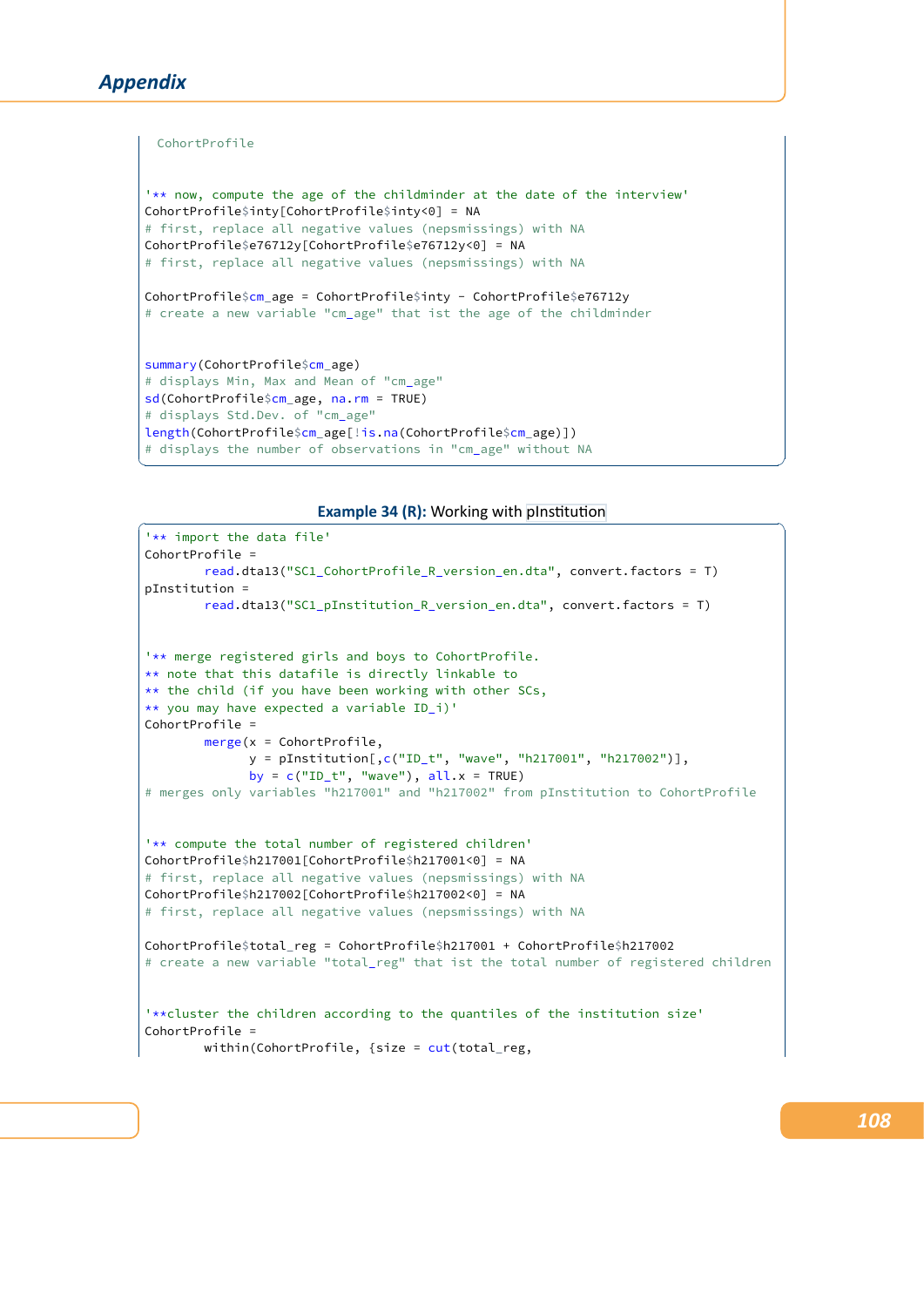

# **Example 35 (R):** Working with pParent

```
'** import the data file'
CohortProfile =
        read.dta13("SC1_CohortProfile_D_version_en.dta", convert.factors = T)
pParent =
        read.dta13("SC1_pParent_D_version_en.dta", convert.factors = T)
'** merge week of pregnancy at birth and breastfeeding duration from pParent'
CohortProfile =
        merge(x = CohortProfile,
              y = pParent[,c("ID_t", "wave", "p529100", "p526200", "p526201")],
              by = c("ID_t", "wave"), all.x = TRUE)'** recode missings'
for (i in names(CohortProfile[c("p529100", "p526200", "p526201")])) {
 CohortProfile[[i]][CohortProfile[[i]]<0] = NA
 #replace all negative values (nepsmissings) with NA
}
'** note that the week of pregnancy at birth has only been surveyed once, in wave 1'
cbind(addmargins(table(CohortProfile$p529100, CohortProfile$wave)))
'** thus, to work with this (static) information in other waves, you
** first have to carry over the values to other rows'
for (i in 2:length(CohortProfile$ID_t)) {
 if(CohortProfile$ID_t[i] == CohortProfile$ID_t[i-1]){
   if(is.na(CohortProfile$p529100[i])){
      CohortProfile$p529100[i] = CohortProfile$p529100[i-1]
    }
 }
}
cbind(addmargins(table(CohortProfile$p529100, CohortProfile$wave)))
```
**Example 36 (R):** Working with pParentMicrom

✝ ✆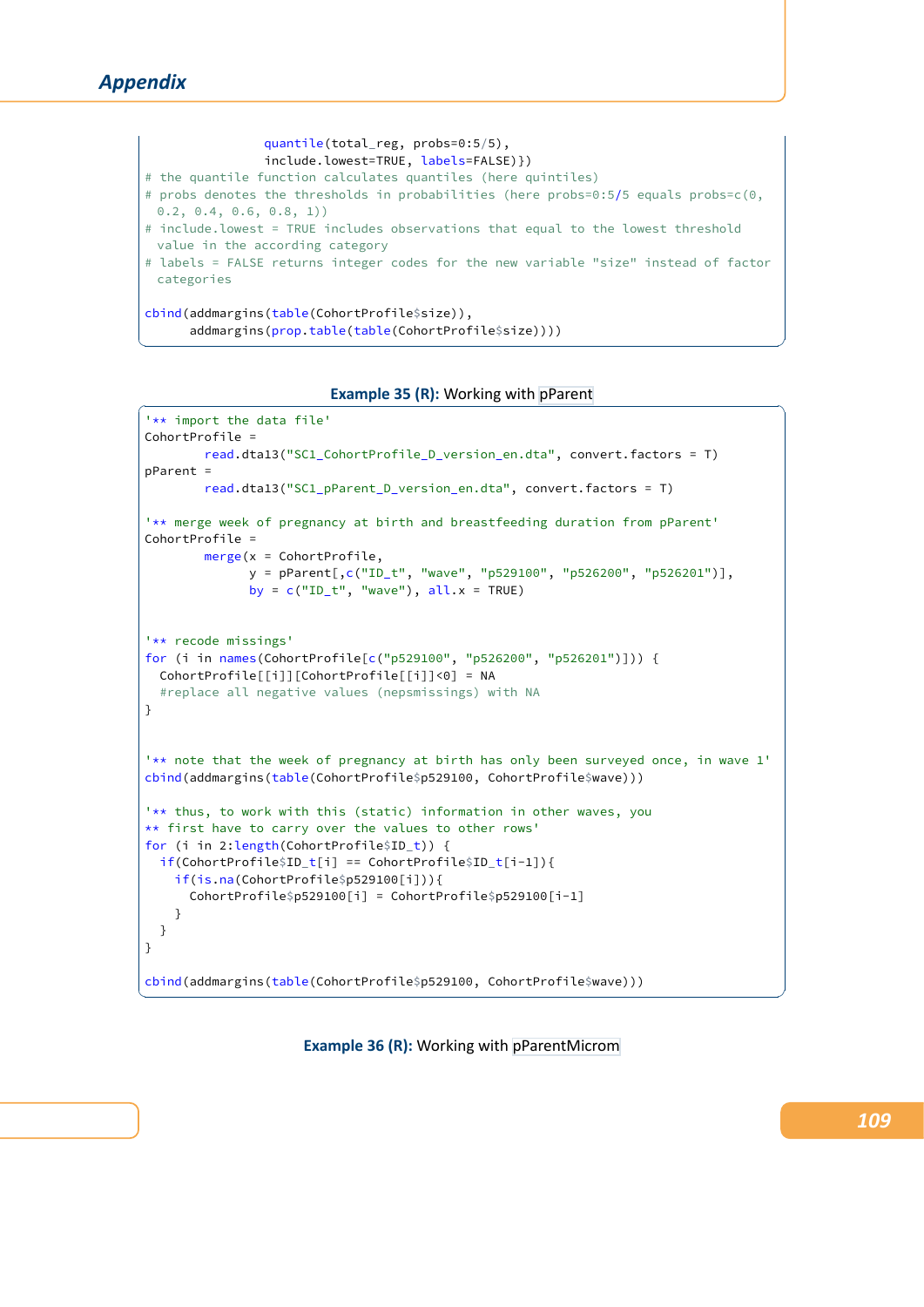```
\sqrt{2} \sqrt{2} \sqrt{2} \sqrt{2} \sqrt{2} \sqrt{2} \sqrt{2} \sqrt{2} \sqrt{2} \sqrt{2} \sqrt{2} \sqrt{2} \sqrt{2} \sqrt{2} \sqrt{2} \sqrt{2} \sqrt{2} \sqrt{2} \sqrt{2} \sqrt{2} \sqrt{2} \sqrt{2} \sqrt{2} \sqrt{2} \sqrt{2} \sqrt{2} \sqrt{2} \sqrt{2'** open Microm datafile. Note that this data file is only available OnSite!'
pParentMicrom =
          read.dta13("SC1_pParentMicrom_O_5-0-0.dta", convert.factors = T)
'** additionally to ID_t and wave, line identification in this file is done
 ** via variable regio, denoting the regional level of information'
anyDuplicated(pParentMicrom[,c(1,2,3)])
#returns "0" if there are no duplicates.
#If there are duplicates this command returns the index of the first duplicate
'** tabulating wave against regio shows availability of all levels in all waves'
addmargins(table(pParentMicrom$wave, pParentMicrom$regio))
'** only keep housing level'
pParentMicrom = subset(pParentMicrom, pParentMicrom$regio == 1)
'** now you can enhance CohortProfile with regional data'
CohortProfile =
         read.dta13("SC1_CohortProfile_O_5-0-0.dta", convert.factors = T)
pParentMicrom = merge(CohortProfile, pParentMicrom, by = c("ID_t", "wave"), all=TRUE)
```
#### **Example 37 (R):** Working with spChildCare

✝ ✆

```
'** open the data file'
spChildCare =
        read.dta13("SC1_spChildCare_D_version_en.dta", convert.factors = T)
'** check who provided the child care'
cbind(addmargins(table(spChildCare$sptype)),
      addmargins(prop.table(table(spChildCare$sptype))))
'** only keep episodes where child care has been provided by au-pair'
spChildCare =
        subset(spChildCare, spChildCare$sptype == "Child care provided by au-pair")
'** generate the total duration of the episode (in months)'
install.packages("zoo")
library(zoo)
#the zoo package is needed to transform time data
Sys.setlocale("LC_TIME", "C")
#turns off the location-specific language, such that the english month names are
 recognized as months.
spChildCare$ep_start =
        as.yearmon(paste(spChildCare$pa0112y, spChildCare$pa0112m,
        sep = '-1), "%Y-%B")
```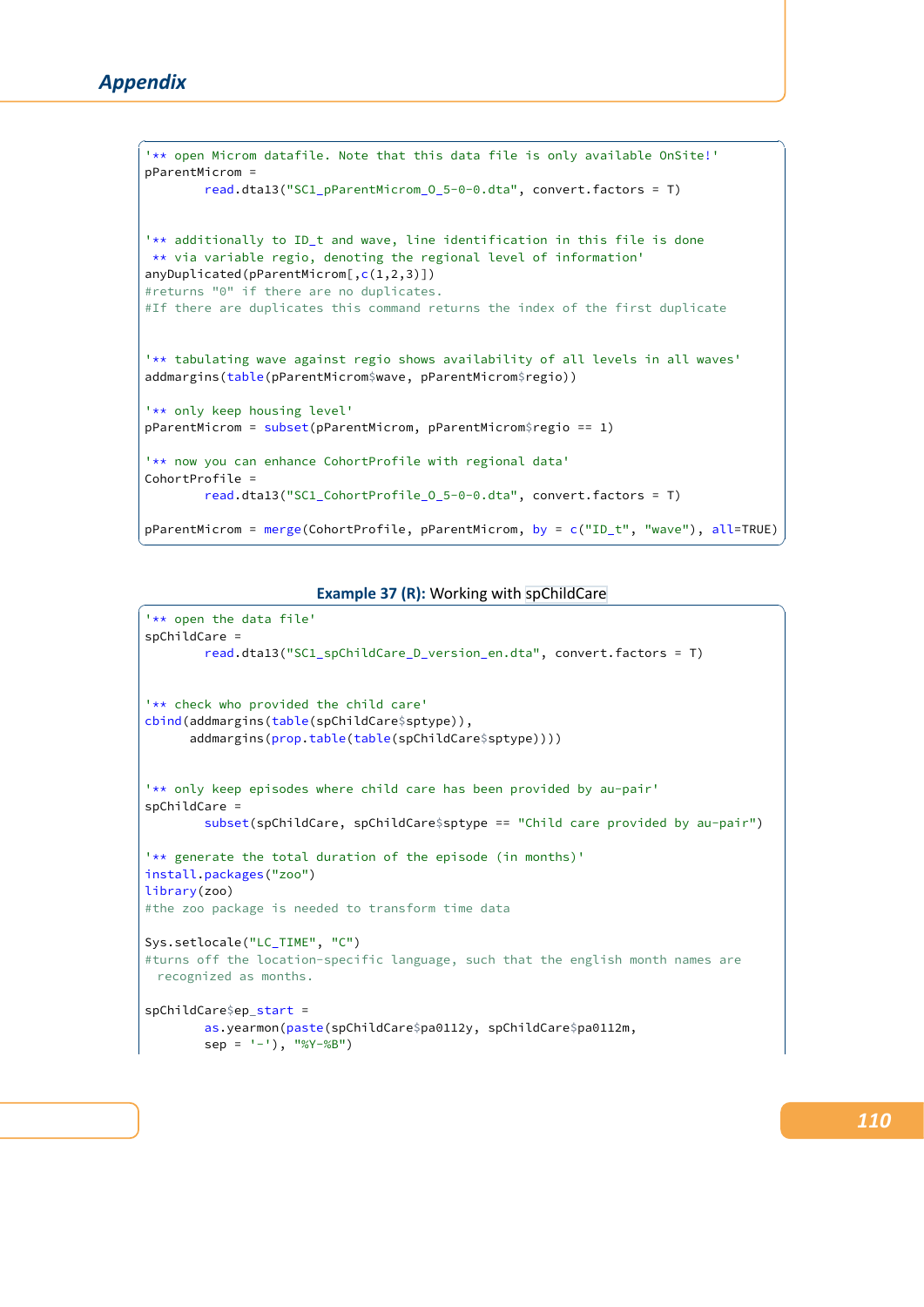```
spChildCare$ep_end =
       as.yearmon(paste(spChildCare$pa0113y, spChildCare$pa0113m,
       sep = ' - '), "%Y-%B")
spChildCare$duration = (spChildCare$ep_end - spChildCare$ep_start)*12+1
'** check if this was correctly computed'
head(spChildCare[,c("pa0112m", "pa0112y", "pa0113m", "pa0113y", "ep_start", "ep_end",
  "duration")],10)
'** display basic statistics for the duration of au-pair child care'
summary(spChildCare$duration)
#displays Min, Max and Mean for "duration"
sd(spChildCare$duration, na.rm = TRUE)
#displays Std.Dev. for "duration"
length(spChildCare$duration[!is.na(spChildCare$duration)])
#displays the number of observations in "duration" without NA
✝ ✆
```
#### **Example 38 (R):** Working with spEmp

```
'** open the data file'
spEmp =
        read.dta13("SC1_spEmp_D_version_en.dta", convert.factors = T)
'** only keep full or harmonized episodes'
spEmp = subset(spEmp, spEmp$subspell == 0)
'** note that many respondents have more than one spell
** in this datafile. So you cannot merge this datafile
** to CohortProfile without any further editing'
cbind(addmargins(table(spEmp$spell)), addmargins(prop.table(table(spEmp$spell))))
'** to check them out, we first create an additional variable
** containing the amount of spells for every respondent'
spEmp = within(spEmp, \{max_s\}pell = ave(spell, ID_t, FUN = max)})
'** next, we have a look at those respondents with the most
** spells (more than 6 episodes)'
View(subset(spEmp[,c(1, 2, 11:15)], spEmp$max_spell > 6))
'** altering the above line by adding or removing variables
** and conditions, you will most likely get a feeling which
** data is most relevant for you and how you might aggregate
** the episode file to your needs.
** As a stub, we now only keep the first episode.
** You rather might want to aggregate the datafile in
** a more elaborate way such as keeping:
** - the last episode
** - the longest episode
** - the episode with the highest outcome or any other specific episode
```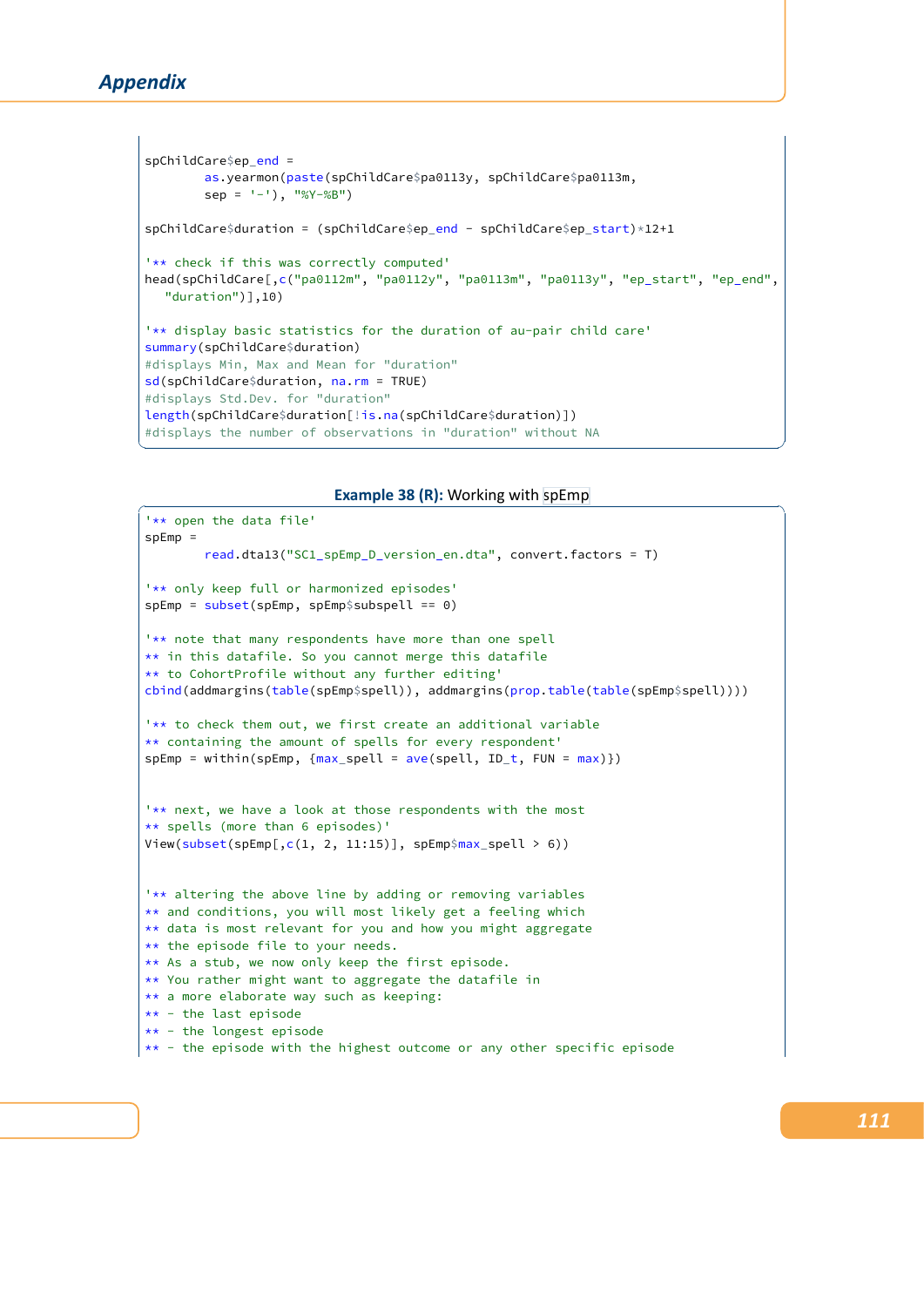```
** - an aggregation of all (or a subset of) episodes etc.'
spEmp = subset(spEmp, spEmp$spell == 1)
'** open the CohortProfile data file'
CohortProfile =
       read.dta13("SC1_CohortProfile_D_version_en.dta", convert.factors = T)
'** merge the data
** note that this is wave independent, so your aggregated
** data matches to every row (every wave) of the respondent'
CohortProfile = merge(CohortProfile, spEmp, by=c("ID_t"), all.x = TRUE)
✝ ✆
```
## **Example 39 (R):** Working with spParLeave

```
'** open the data file'
spParLeave =
       read.dta13("SC1_spParLeave_D_version_en.dta", convert.factors = T)
'** only keep full or harmonized episodes'
spParLeave = subset(spParLeave, spParLeave$subspell == 0)
'** generate a variable for the start and end of the episode'
install.packages("zoo")
library(zoo)
#the zoo package is needed to transform time data
Sys.setlocale("LC_TIME", "C")
#turns off the location-specific language, such that the english month names are
 recognized as months.
spParLeave$ep_start =
       as.yearmon(paste(spParLeave$pa0403y, spParLeave$pa0403m, sep = '-'), "%Y-%B")
spParLeave$ep_end =
       as.yearmon(paste(spParLeave$pa0404y, spParLeave$pa0404m, sep = '-'), "%Y-%B")
'** compute the duration of this episode in months'
spParLeave$duration = (spParLeave$ep_end - spParLeave$ep_start)*12+1
'** sum up all durations of one respondent to give the total
** parental leave time in months'
spParLeave =
       within(spParLeave, {total_parleave =
       ave(duration, ID_t, FUN = function(x) sum(x, na.rm = TRUE))'** only keep the relevant variables'
spParLeave = subset(spParLeave[,c("ID_t", "total_parleave")])
'** the total parleave has been added to every row (i.e., every episode)
** we just need it once, though, so we drop all duplicate entries'
```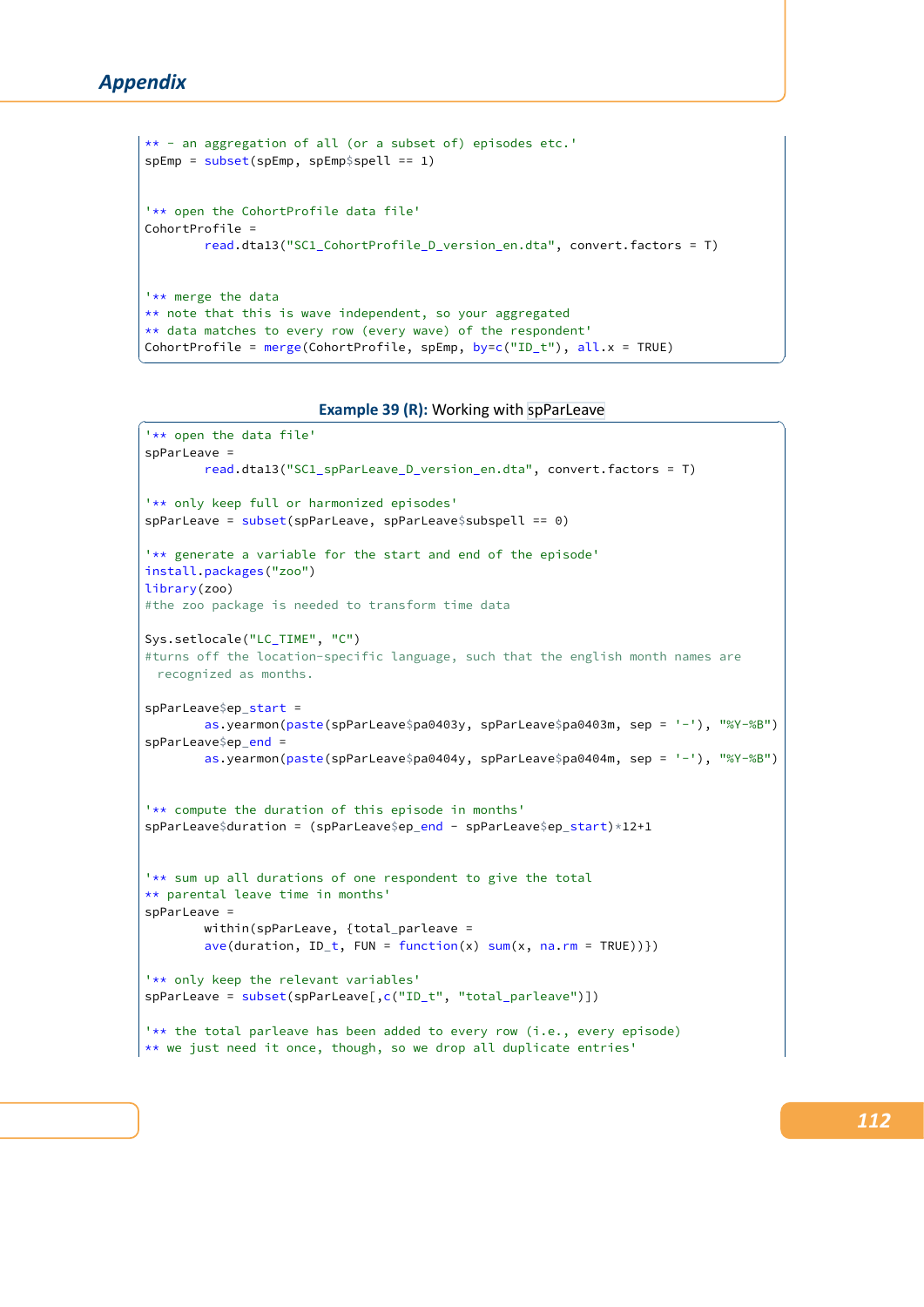```
spParLeave = unique(spParLeave)
'** now you can see that the respondents ID is the sole identificator'
anyDuplicated(spParLeave[,c("ID_t")])
#returns "0" if there are no duplicates.
#If there are duplicates this command returns the index of the first duplicate
'** open the CohortProfile data file'
CohortProfile =
       read.dta13("SC1_CohortProfile_D_version_en.dta", convert.factors = T)
'** merge the previously computed total parleave time
** as this is a time-invariant information, we can merge
** it to every wave'
CohortProfile = merge(CohortProfile, spParLeave, by=c("ID_t"), all.x = TRUE)
✝ ✆
```
#### **Example 40 (R):** Working with spPartnerEmp

```
'** open the data file'
spPartnerEmp =
       read.dta13("SC1_spPartnerEmp_D_version_en.dta", convert.factors = T)
'** only keep full or harmonized episodes'
spPartnerEmp = subset(spPartnerEmp, spPartnerEmp$subspell == 0)
'** note that many respondents have more than one spell
** in this datafile. So you cannot merge this datafile
** to CohortProfile without any further editing'
cbind(addmargins(table(spPartnerEmp$spell)),
      addmargins(prop.table(table(spPartnerEmp$spell))))
'** to check them out, we first create an additional variable
** containing the amount of spells for every respondent'
spPartnerEmp = within(spPartnerEmp, {max_spell = ave(spell, ID_t, FUN = max)})
'** next, we have a look at those respondents with the most
** spells (more than 6 episodes)'
View(subset(spPartnerEmp[,c("ID_t", "spell", "p73169m", "p73168c")],
            spPartnerEmp$max_spell > 6))
'** altering the above line by adding or removing variables
** and conditions, you will most likely get a feeling which
** data is most relevant for you and how you might aggregate
** the episode file to your needs.
** As a stub, we now only keep the first episode.
** You rather might want to aggregate the datafile in
** a more elaborate way such as keeping:
** - the last episode
** - the longest episode
```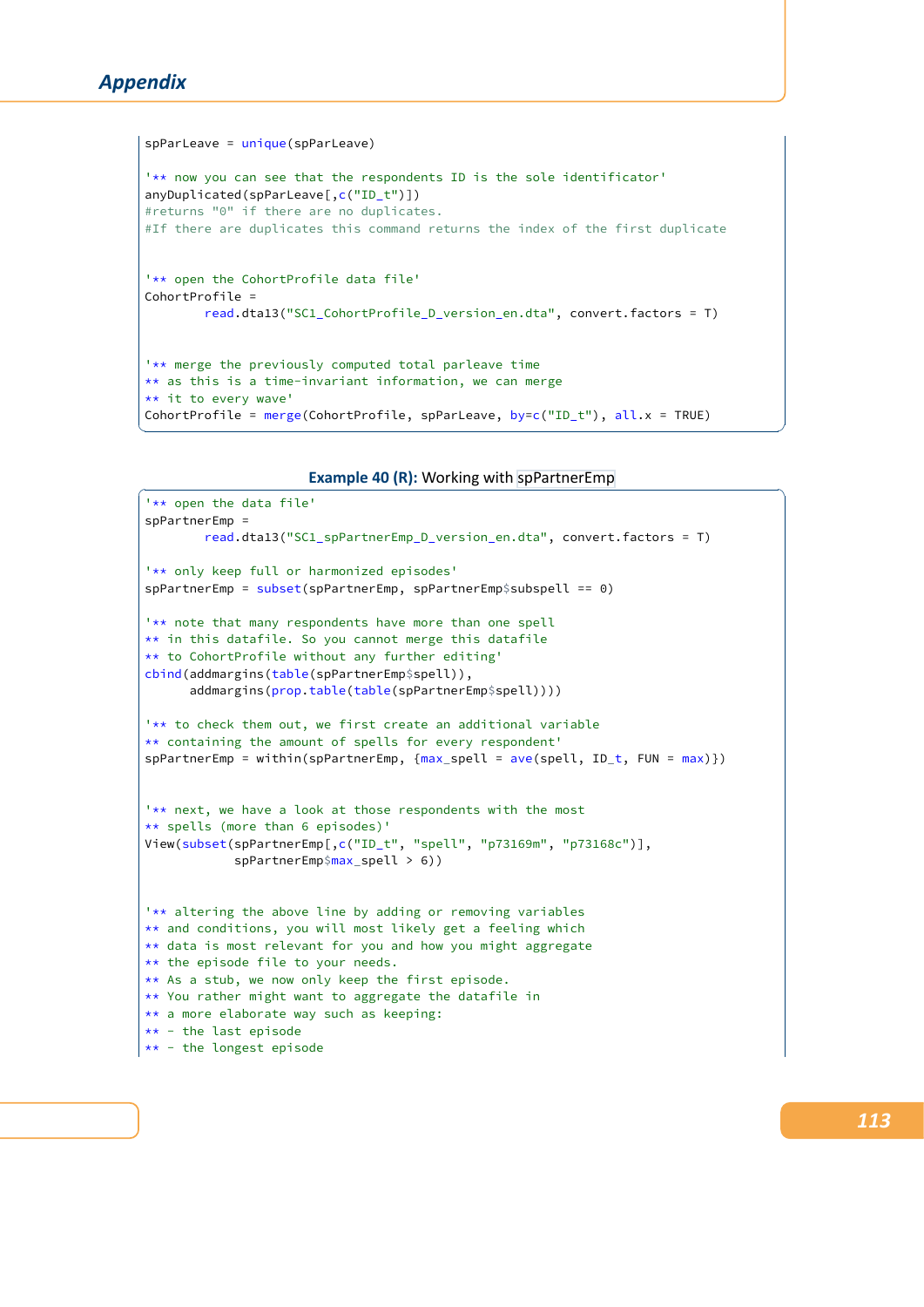```
** - the episode with the highest outcome or any other specific episode
** - an aggregation of all (or a subset of) episodes etc.'
spPartnerEmp = subset(spPartnerEmp, spPartnerEmp$spell == 1)
'** open the CohortProfile data file'
CohortProfile =
       read.dta13("SC1_CohortProfile_D_version_en.dta", convert.factors = T)
'** merge the data
** note that this is wave independent, so your aggregated
** data matches to every row (every wave) of the respondent'
CohortProfile = merge(CohortProfile, spPartnerEmp, by=c("ID_t"), all.x = TRUE)✝ ✆
```


```
'** open the data file'
spPartnerParLeave =
       read.dta13("SC1_spPartnerParLeave_D_version_en.dta", convert.factors = T)
'** only keep full or harmonized episodes'
spPartnerParLeave = subset(spPartnerParLeave, spPartnerParLeave$subspell == 0)
'** generate a variable for the start and end of the episode'
install.packages("zoo")
library(zoo)
#the zoo package is needed to transform time data
Sys.setlocale("LC_TIME", "C")
#turns off the location-specific language, such that the english month names are
 recognized as months.
spPartnerParLeave$ep_start =
       as.yearmon(paste(spPartnerParLeave$pa0503y, spPartnerParLeave$pa0503m,
       sep = '-1), "%Y-%B")
spPartnerParLeave$ep_end =
       as.yearmon(paste(spPartnerParLeave$pa0504y, spPartnerParLeave$pa0504m,
        sep = '-1), "%Y-%B")
'** compute the duration of this episode in months'
spPartnerParLeave$duration =
        (spPartnerParLeave$ep_end - spPartnerParLeave$ep_start)*12+1
'** sum up all durations of one respondent to give the total
** parental leave time in months'
spPartnerParLeave =
       within(spPartnerParLeave, {total_parleave_partner =
       ave(duration, ID_t, FUN = function(x) sum(x, na.rm = TRUE))'** only keep the relevant variables'
```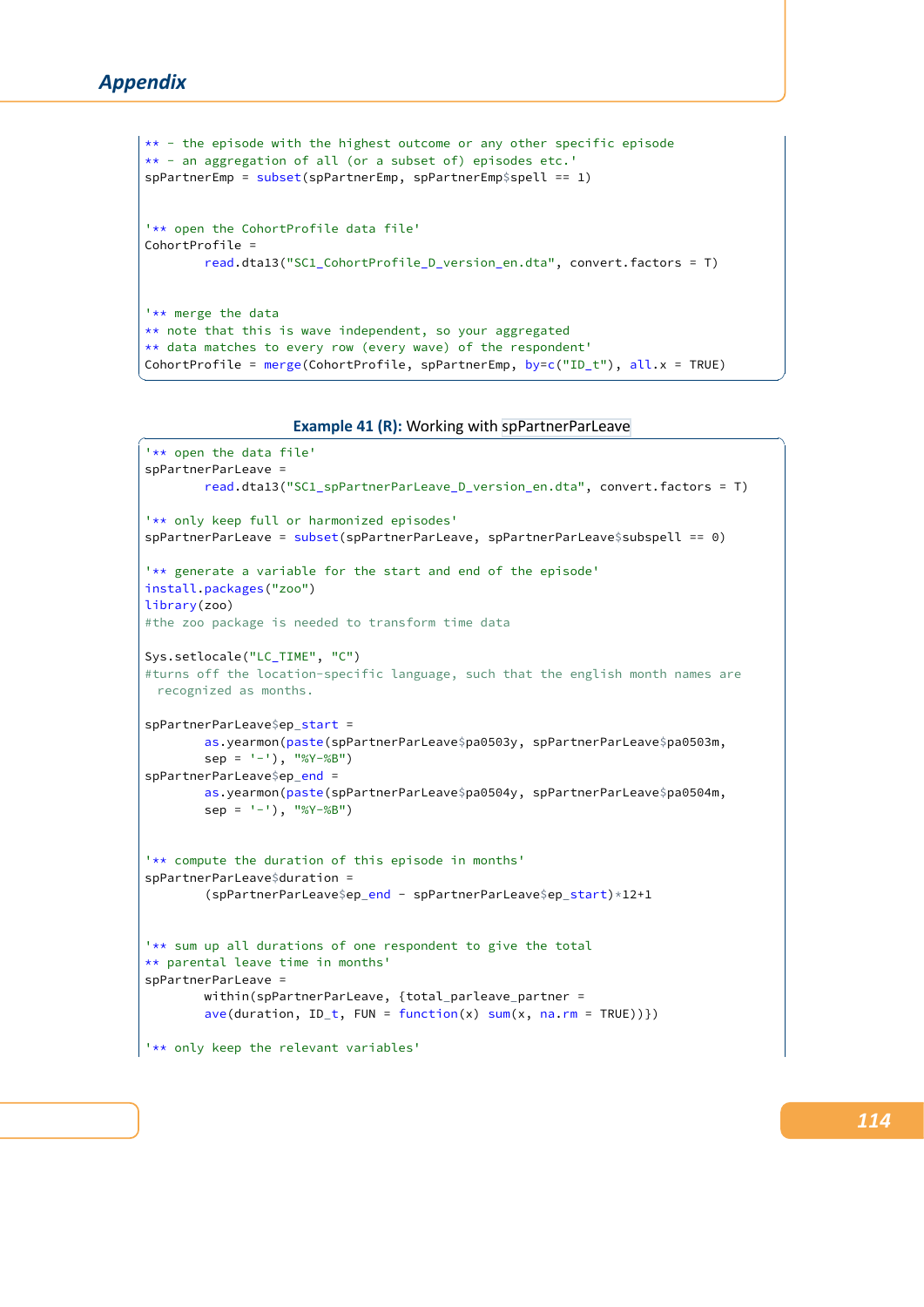# *Appendix*

```
spPartnerParLeave = subset(spPartnerParLeave[,c("ID_t", "total_parleave_partner")])
'** the total parleave has been added to every row (i.e., every episode)
** we just need it once, though, so we drop all duplicate entries'
spPartnerParLeave = unique(spPartnerParLeave)
'** now you can see that the respondents ID is the sole identificator'
anyDuplicated(spPartnerParLeave[,c("ID_t")])
#returns "0" if there are no duplicates.
#If there are duplicates this command returns the index of the first duplicate
'** open the CohortProfile data file'
CohortProfile =
        read.dta13("SC1_CohortProfile_D_version_en.dta", convert.factors = T)
'** merge the previously computed total parleave time
** as this is a time-invariant information, we can merge
** it to every wave'
CohortProfile = merge(CohortProfile, spPartnerParLeave, by=c("ID_t"), all.x = TRUE)
```
**Example 42 (R):** Working with spSibling

✝ ✆

```
'** aim of this example is to evaluate the number of older and younger
 ** siblings of a respondent'
'** first, we have to get the birth date of the respondent'
#open pParent
pParent =
        read.dta13("SC1_pParent_D_version_en.dta", convert.factors = T)
#display value labels
levels(pParent$wave)
#keep only the first wave as this data is time-invariant
pParent = subset(pParent, pParent$wave == "2012/2013")
#keep only ID_t, p70012m and p70012y from pParent
pParent = subset(pParent, select = c("ID_t", "p70012m", "p70012y"))'** now, open the data file spSibling'
spSibling =
        read.dta13("SC1_spSibling_D_version_en.dta", convert.factors = T)
'** merge the previously extracted birth dates in pTargetCATI to spSibling'
spSibling = merge(spSibling, pParent, by = c("ID_t"), all.x = TRUE)'** recode the two date variables (year, month) into one:'
```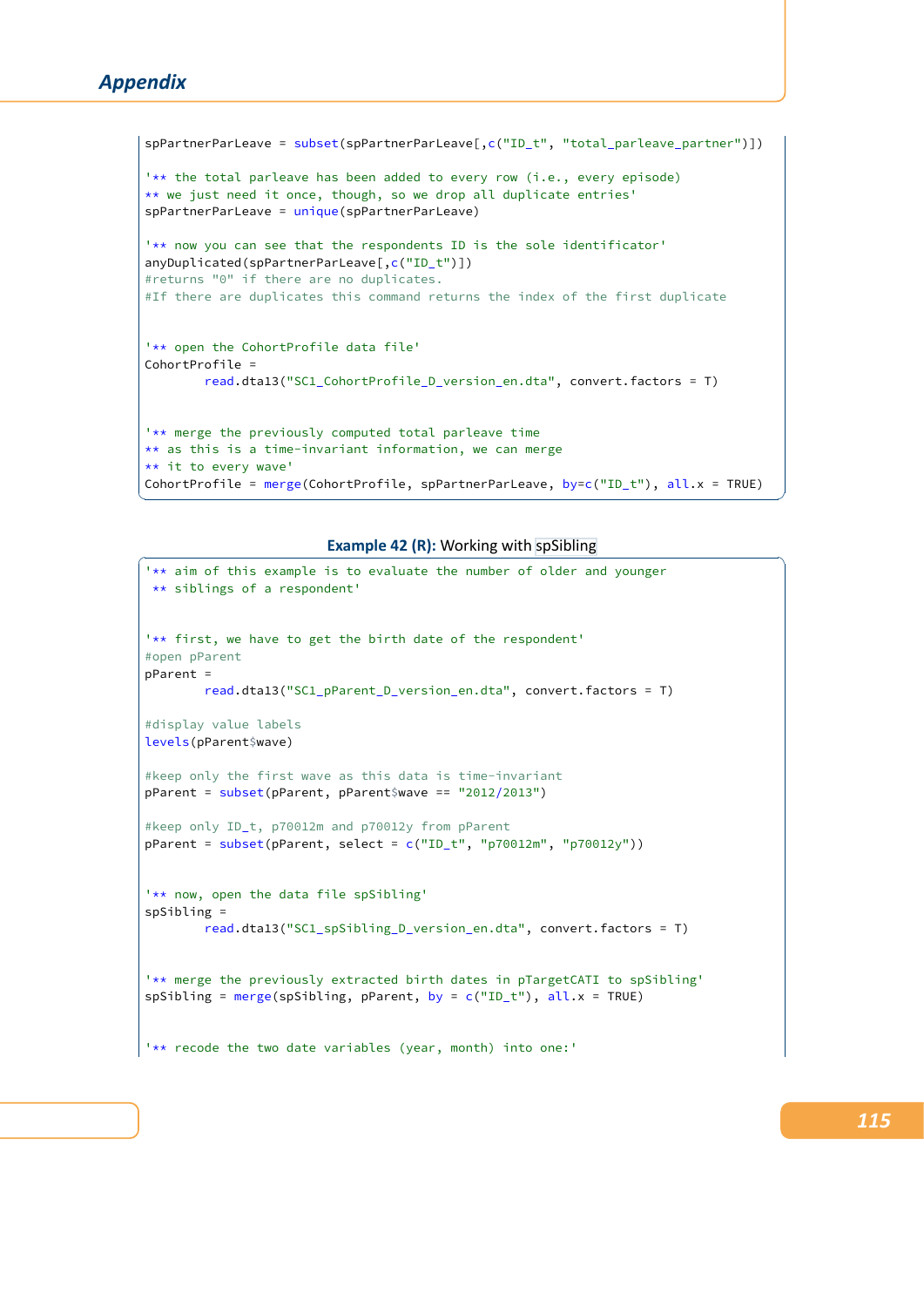```
Sys.setlocale("LC_TIME", "C")
#turns off the location-specific language, such that the english month names are
 recognized as months.
View(spSibling[,c("p73221m", "p70012m")])
spSibling$p73221m = match(spSibling$p73221m, month.name)
#transforms month names into month numbers
install.packages("zoo")
library(zoo)
#the zoo package is needed to transform time data
spSibling$sibling_bdate =
        as.yearmon(paste(spSibling$p73221y, spSibling$p73221m), "%Y %m")
spSibling$target_bdate =
        as.yearmon(paste(spSibling$p70012y, spSibling$p70012m), "%Y %m")
#recode the two date variables (year, month) into one
'** check the difference between the two'
spSibling$older = rep(NA, times = length(spSibling$ID_t))
#create an empty variable "older"
#check the difference between the two bdates:
for (i in 1:length(spSibling$older)) {
 if(!is.na(spSibling$sibling_bdate[i]) & !is.na(spSibling$target_bdate[i]) &
            spSibling$sibling_bdate[i] > spSibling$target_bdate[i]) {
                spSibling$older[i] = 0
    } else {
      if (!is.na(spSibling$sibling_bdate[i]) & !is.na(spSibling$target_bdate[i]) &
                 spSibling$sibling_bdate[i] < spSibling$target_bdate[i]) {
                     spSibling$older[i] = 1
    } else {
      spSibling$older[i] = NA
   \overline{1}}
}
'** generate the total amount of older siblings'
spSibling =
        within(spSibling, {total_older =
                ave(older, ID_t, FUN = function(x) sum(x, na.rm = TRUE))'** generate the total amount of younger siblings'
spSibling =
        within(spSibling, {total_younger =
                ave(older, ID_t, FUN = function(x) sum(1-x, na.rm = TRUE))
```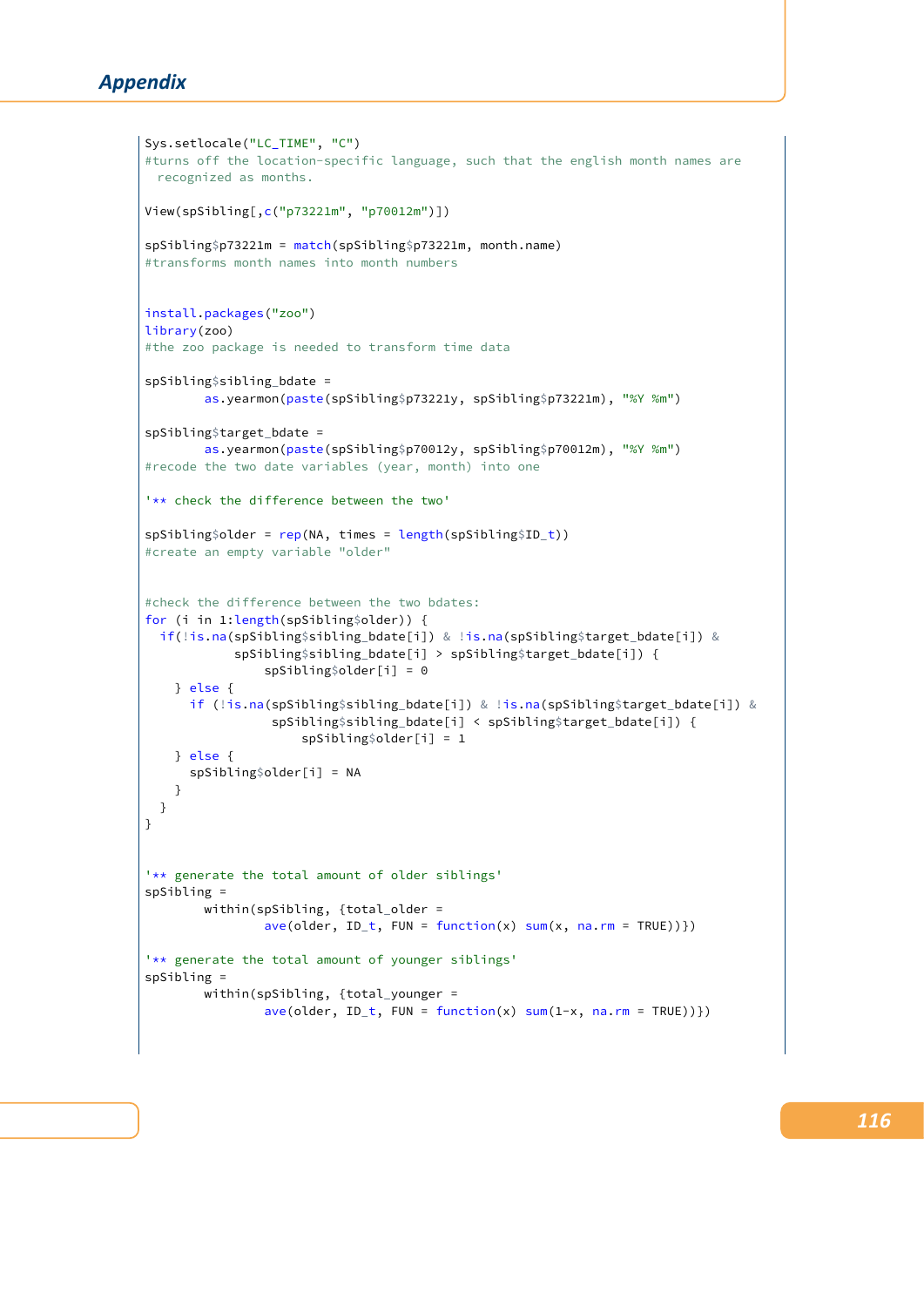```
'** aggregate to a single line for each respondent.
** the file then is cross-sectional with ID_t the sole identificator'
spSibling = subset(spSibling, select = c("ID_t", "total_older", "total_younger"))
#keep only the variables ID_t, total_older and total_younger
spSibling = unique(spSibling)
#drops duplicate rows from spSibling
```
## **Example 43 (R): Working with Weights**

✝ ✆

```
'** open the data file'
Weights =
        read.dta13("SC1_Weights_D_version_en.dta", convert.factors = T)
#imports the data file
class(Weights)
'** note that this file is cross-sectional, although the weights
seem to contain panel logic'
attr(Weights, "var.labels")
'** only keep weights corresponding to all waves'
Weights = subset(Weights, select = c(ID_t, w_t12345))
'** create a "panel" logic, i.e. clone each row'
Weights = Weights[rep(seq_{len}(nrow(Weights)), each = 5),]
'** then create a wave variable'
Weights$wave = ave(Weights$ID_t, Weights$ID_t, FUN = seq_along)
'** open CohortProfile'
CohortProfile =
        read.dta13("SC1_CohortProfile_D_version_en.dta", convert.factors = T)
table(Weights$wave)
table(CohortProfile$wave)
#Problem: value labels of wave in CohortProfile and Weights are not the same
#the levels of "Wave" in "CohortProfile" and "Weights" have to be equalized
levels(CohortProfile$wave)
levels(Weights$wave)
Weights$wave = as.factor(Weights$wave)
#sets "wave" in "Weights" as factor
for (i in 1:5) {
 levels(Weights$wave)[i] = levels(CohortProfile$wave)[i]
  #assigns the same value labels to "wave" in "Weights" as in "CohortProfile"
```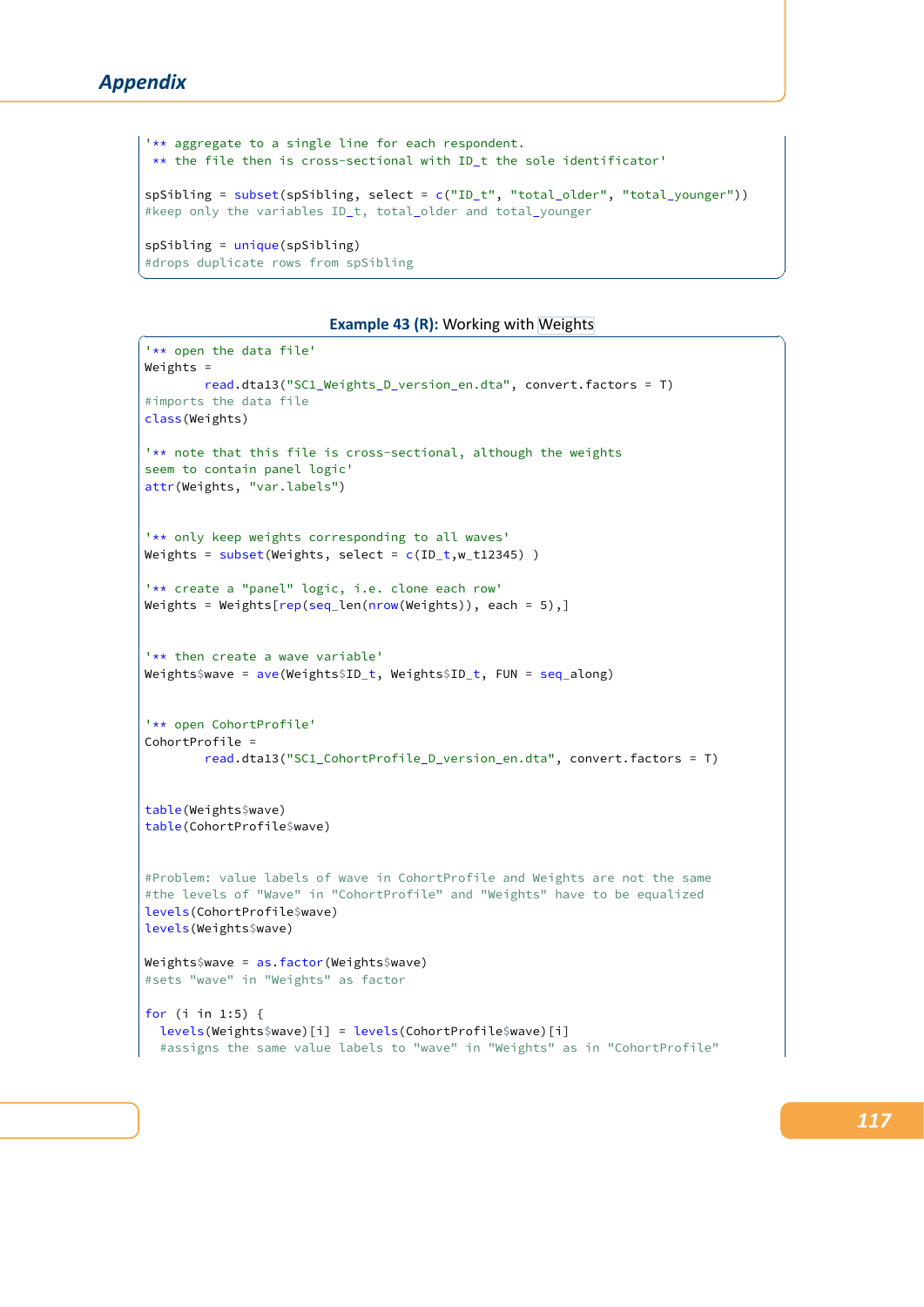}

```
'## and merge Weights to CohortProfile'
CohortProfile = merge(CohortProfile, Weights, by=c("ID_t", "wave"), all=TRUE)
'## note that this weight is only non-zero if respondents participated in all waves'
```
with(subset(CohortProfile, w\_t12345 != 0), addmargins(table(wave, tx80220)))

**Example 44 (R):** Working with xDirectMeasures

✝ ✆

```
'** open the data file'
xDirectMeasures =
       read.dta13("SC1_xDirectMeasures_D_version_en.dta", convert.factors = T)
#open the data file Cohort Profile
CohortProfile =
       read.dta13("SC1_CohortProfile_D_version_en.dta", convert.factors = T)
'** as the x in the filename indicates, this is a cross sectional file
** (no wave structure). You can verify this by asking if one row is
** solely identified by the respondents ID'
anyDuplicated(xDirectMeasures[,c("ID_t")])
#returns "0" if there are no duplicates.
#If there are duplicates this command returns the index of the first duplicate
'** note that direct measures have been conducted in multiple waves.
** an indicator marks if a row contains information for a specific wave'
table(xDirectMeasures$wave_w1)
table(xDirectMeasures$wave_w2)
table(xDirectMeasures$wave_w3)
'** to work with this data, you might want to merge it to CohortProfile.
** if you want to keep the panel logic (and not only add all rows of this file
** to every wave), you need a mergeable wave variable here.
** in this example, we focus on sensorimotor-development,
** which has been measured in wave 1.'
levels(xDirectMeasures$wave_w1)
xDirectMeasures$wave =
        rep(levels(CohortProfile$wave)[1], length(xDirectMeasures$ID_t))
# take the label for wave 1 from CohortProfile, since the labels have to be equal for
  the later merge
xDirectMeasures$wave = as.factor(xDirectMeasures$wave)
# change the variable type of wave to factor
class(xDirectMeasures$wave)
'** now, remove rows which do not hold relevant information '
levels(xDirectMeasures$wave_w1)
xDirectMeasures = subset(xDirectMeasures, wave_w1 == "Yes")
```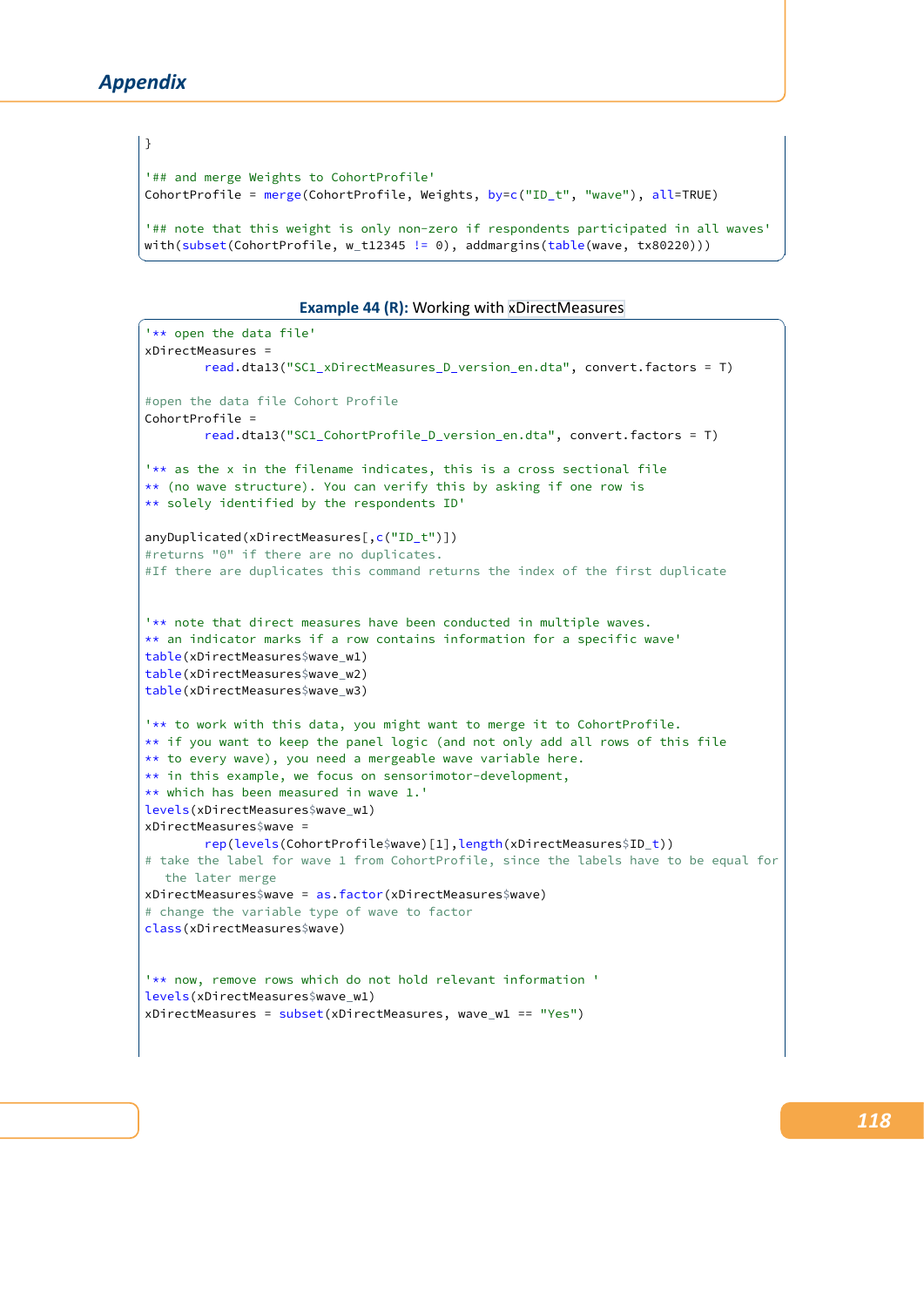```
'** and reduce the dataset to the relevant variables '
xDirectMeasures = subset(xDirectMeasures, select = c(ID_t, wave, cdn1_sc1, cdn1_sc2))'** and merge the xDirectMeasures to CohortProfile'
levels(CohortProfile$wave)
levels(xDirectMeasures$wave)
CohortProfile =
       merge(CohortProfile, xDirectMeasures, by= c("ID_t", "wave"), all=TRUE)
```

```
Example 45 (R): Working with xTargetCompetencies
```
✝ ✆

```
'** open the data file'
xTargetCompetencies =
        read.dta13("SC1_xTargetCompetencies_D_version_en.dta", convert.factors = T)
#open the data file Cohort Profile
CohortProfile =
        read.dta13("SC1_CohortProfile_D_version_en.dta", convert.factors = T)
'** as the x in the filename indicates, this is a cross sectional file
** (no wave structure). You can verify this by asking if one row is
** solely identified by the respondents ID'
anyDuplicated(xTargetCompetencies[,c("ID_t")])
#returns "0" if there are no duplicates.
#If there are duplicates this command returns the index of the first duplicate
'** note that direct measures have been conducted in multiple waves.
** an indicator marks if a row contains information for a specific wave'
table(xTargetCompetencies$wave_w4)
table(xTargetCompetencies$wave_w5)
'** to work with competence data, you might want to merge it to CohortProfile.
** if you want to keep the panel logic (and not only add all competencies
** to every wave), you need a mergeable wave variable in xTargetCompetencies.
** in this example, we focus on math competencies, which have been tested in wave 5.'
levels(xTargetCompetencies$wave_w5)
xTargetCompetencies$wave = rep(levels(CohortProfile$wave)[5],length(
 xTargetCompetencies$ID_t))
# take the label for wave 5 from CohortProfile, since the labels have to be equal for
  the later merge
xTargetCompetencies$wave = as.factor(xTargetCompetencies$wave)
# change the variable type of wave to factor
class(xTargetCompetencies$wave)
'** now, remove rows which do not hold relevant information '
levels(xTargetCompetencies$wave_w5)
xTargetCompetencies = subset(xTargetCompetencies, wave_w5 == "Yes")
```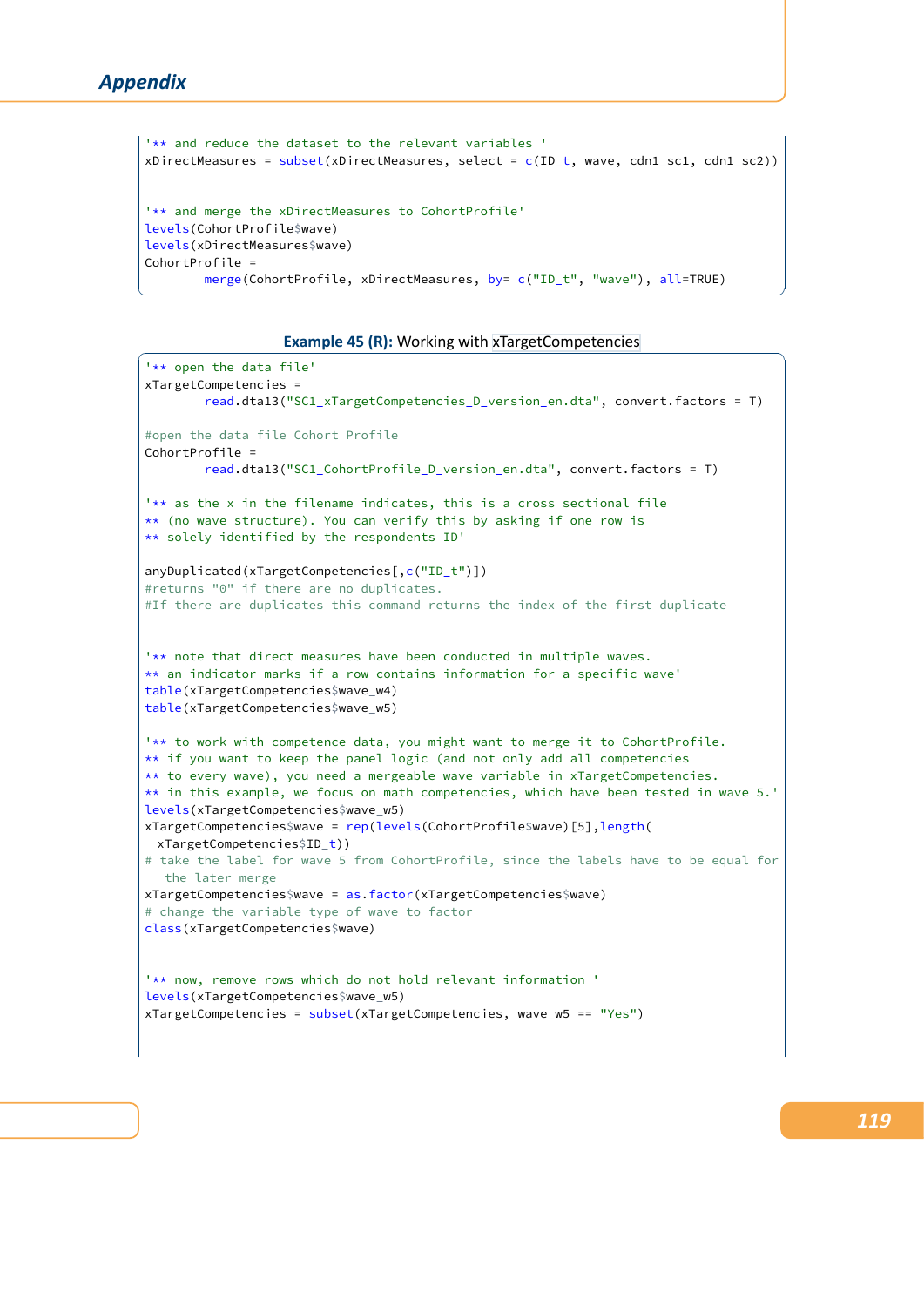```
'** and reduce the dataset to the relevant variables '
xTargetCompetencies =
            subset(xTargetCompetencies, select = c(ID_t, wave, mak1_sc1, mak1_sc2))
'** and merge the xDirectMeasures to CohortProfile'
levels(CohortProfile$wave)
levels(xTargetCompetencies$wave)
CohortProfile =
            merge(CohortProfile, xTargetCompetencies, by= c("ID_t", "wave"), all=TRUE)
\begin{pmatrix} 1 & 0 & 0 \\ 0 & 0 & 0 \\ 0 & 0 & 0 \\ 0 & 0 & 0 \\ 0 & 0 & 0 \\ 0 & 0 & 0 \\ 0 & 0 & 0 & 0 \\ 0 & 0 & 0 & 0 \\ 0 & 0 & 0 & 0 \\ 0 & 0 & 0 & 0 \\ 0 & 0 & 0 & 0 & 0 \\ 0 & 0 & 0 & 0 & 0 \\ 0 & 0 & 0 & 0 & 0 \\ 0 & 0 & 0 & 0 & 0 & 0 \\ 0 & 0 & 0 & 0 & 0 & 0 \\ 0 & 0 & 0 & 0 & 0 & 0 & 0 \\ 0 & 0 & 0 &
```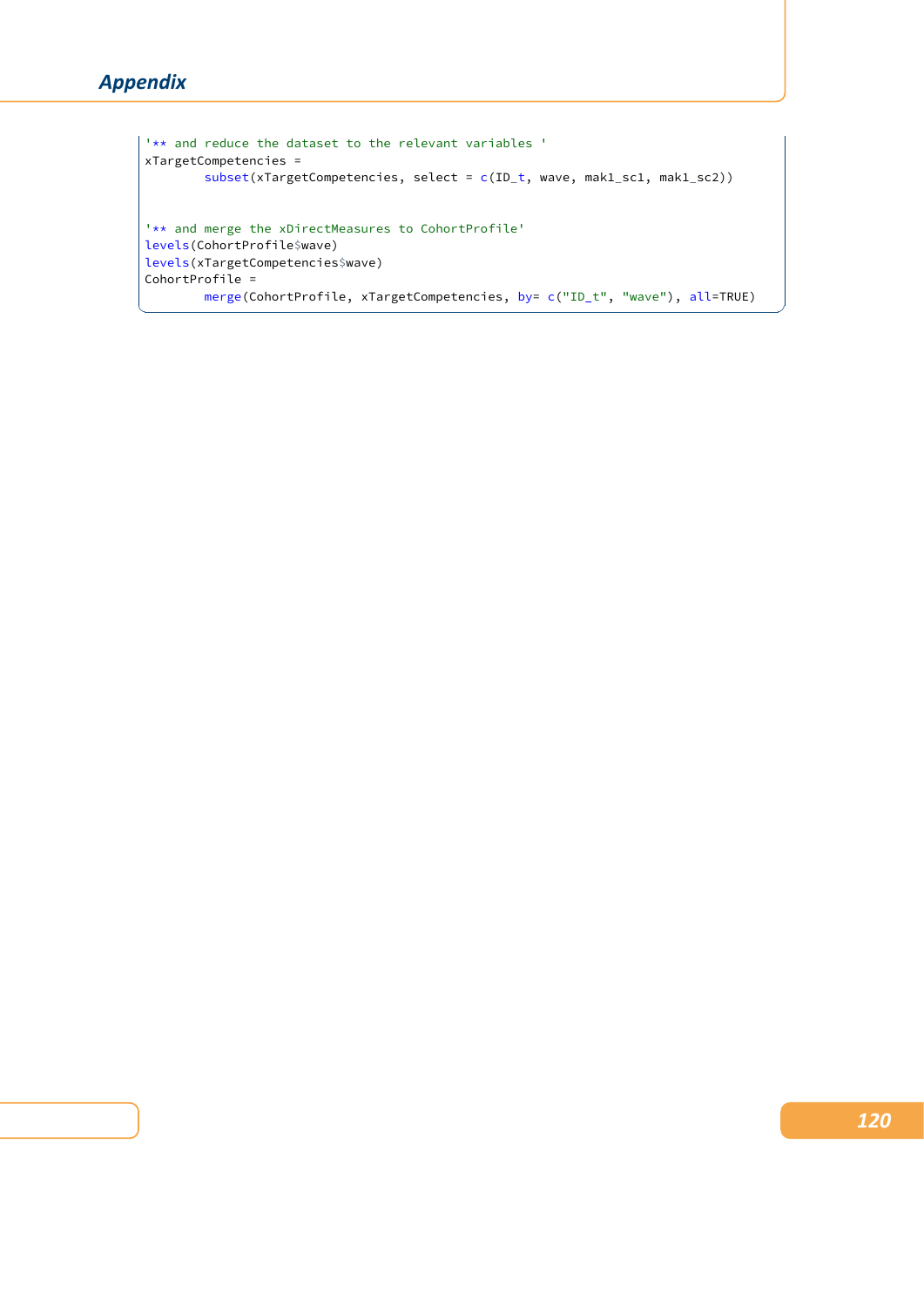# **B.2 Release notes**

The following is the release note taken from the documentation page at the time this document has been computed:

```
===================================================
**
**
NEPS STARTING COHORT 1 − RELEASE NOTES a . k . a CHANGE LOG
** changes and updates for release NEPS SC1 9.0.0
**
( d o i : 1 0 . 5 1 5 7 / NEPS : SC1 : 9 . 0 . 0 )
**
===================================================
===================================================
* Changes introduced to NEPS:SC1 by version 9.0.0 *
===================================================
General:
        - new data from wave 9 have been incorporated into the Scientific Use File
        - meta information for all variables have been revised and updated where
            a p p r o p r i a t e
p P a r e n t :
        − variables p731802_g1 "Highest educational qualification Respondent (ISCED)"
             and p731802_g2 "Highest
                educational qualification Respondent (CASMIN)" are suffering a minor
                    coding error.
                This has been fixed in the current release.
===================================================
* Changes introduced to NEPS: SC1 by version 8.0.1 *
===================================================
General:
        − meta information for all variables have been revised and updated where
            a p p r o p r i a t e
p P a rent :
        − value labels for variable "Gender Target child" [p700010] had been flipped in
             version 8.0.0; this has been fixed
                (thanks to J. Lettau for reporting the issue)
===================================================
* Changes introduced to NEPS:SC1 by version 8.0.0 *
===================================================
General:
        - new data from wave 8 have been incorporated into the Scientific Use File
        - meta information for all variables have been revised and updated where
            a p p r o p r i a t e
        - all variables relating to the dates of data collection (e.g. when the
            competency tests and cati-questionnaires took place)
                were updated and now stored centrally in the CohortProfile dataset (
                     variables tx86***). Variables intm and inty have
                been removed from all other datasets.
```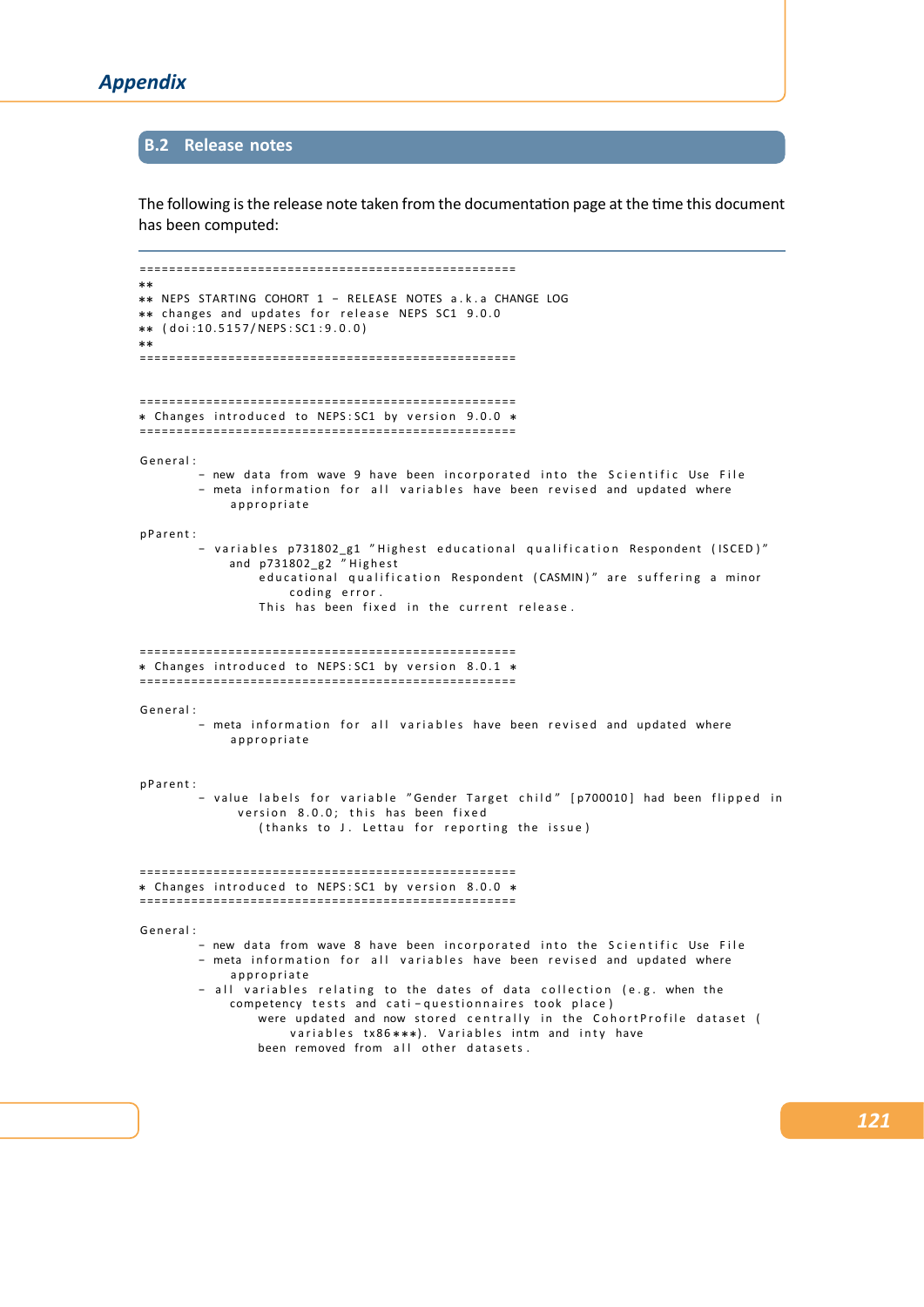# *Appendix*

pParentCORONA : - a new dataset with information from an additional CAWI survey (May 2020) on Corona related topics has been incorporated in this SUF release. x Target Competencies : - competency data from wave 7 have been updated to correct some minor errors and variable names MethodsDirectMeasures: - variable names have been partially revised in order to better reflect similarities across waves =================================================== \* Changes introduced to NEPS:SC1 by version 7.0.0 \* =================================================== General: − new data from Wave 7 have been incorporated into the Scientific Use File - an updated Data Manual is published on the website - meta information for all variables have been revised and updated where a p p r o p r i a t e p P a r e n t : - information on the federal state (Bundesland) of the place of residence ( Wohnort) is now available in the Download SUF: more fine − grained information on the administrative district (Regierungsbezirk) and the county (Kreis) of the place of residence is available in the Onsite SUF s p P a r e n t S c h o o l : - information on the federal state (Bundesland) of the municipality of school ( Gemeinde der Schule) is now available in the Download SUF; more fine − grained information on the ad ministrative district ( Regierungsbezirk ) and the county (Kreis ) of the municipality of school is available in the Onsite SUF Weights: − information on the federal state (Bundesland) of the sample frame is now available in the Download SUF x Target Competencies : - in the previous SUF version 6.0.0 there were erroneous names for the variables dsn4201 to dsn4001\_sc9 (Zahlenspanne / Digit span); this has been fixed p Educator: − the labeling error in SUF version 6.0.0 for the generated variables e539020 g  $[1 - 6]$  has been fixed =================================================== \* Changes introduced to NEPS:SC1 by version 6.0.0 \* ===================================================

General:

- new data from Wave 6 have been incorporated into the Scientific Use File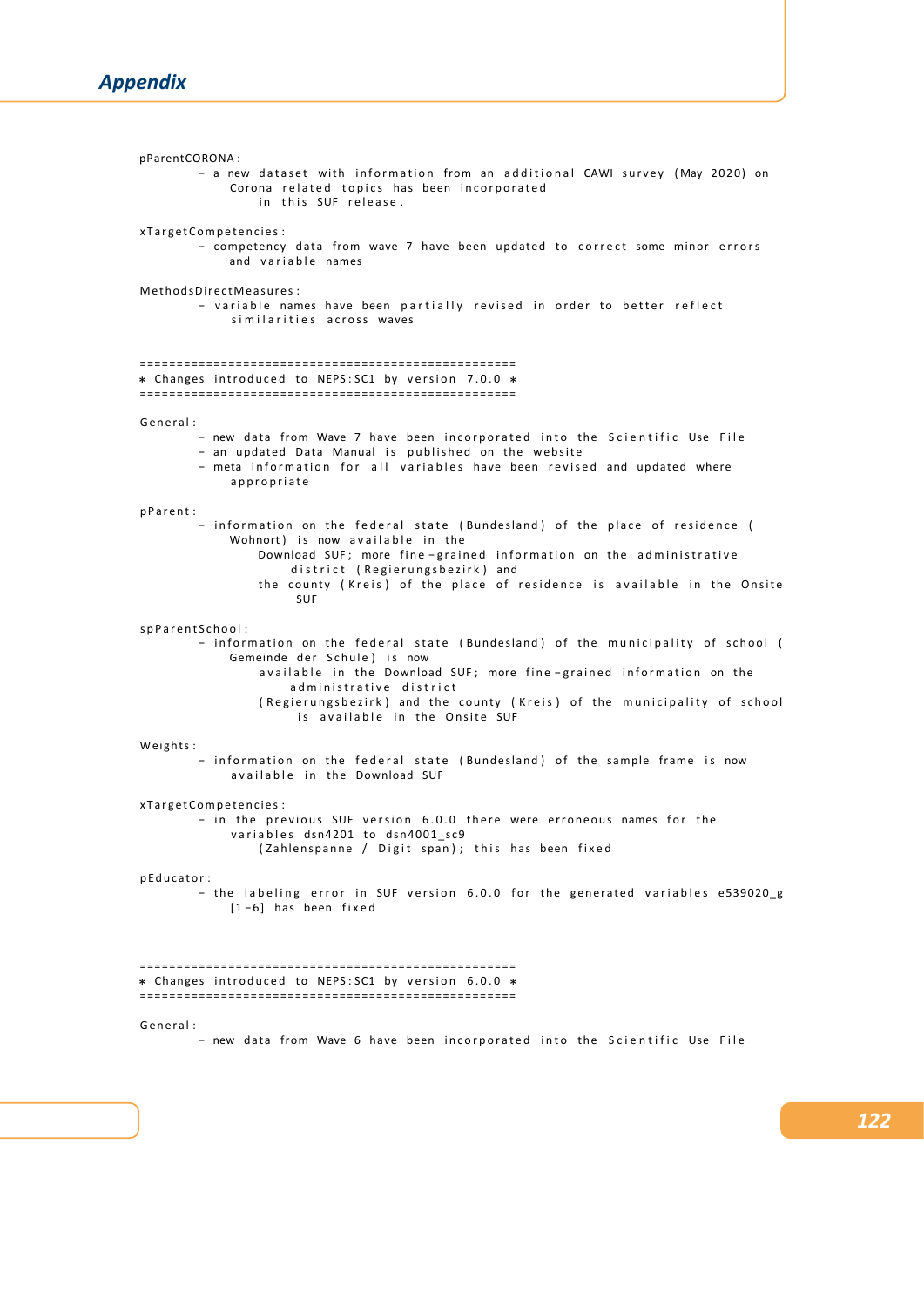# *Appendix*

| - an updated Data Manual is under final review and will soon be published on                                                                                                                                                                                                                                                                                                                                                                                                                                              |
|---------------------------------------------------------------------------------------------------------------------------------------------------------------------------------------------------------------------------------------------------------------------------------------------------------------------------------------------------------------------------------------------------------------------------------------------------------------------------------------------------------------------------|
| the website<br>- meta data for all variables have been revised and updated where appropriate                                                                                                                                                                                                                                                                                                                                                                                                                              |
| xTargetCompetencies:<br>- due to technical problems with data storage during testing, the mathematical<br>competence data for 12 persons<br>were set to missing (-95); WLE's and SD's have been updated<br>- some competence variables have been renamed with respect to the target group<br>element (change from kX to nX)                                                                                                                                                                                               |
| EditionBackups:<br>- this new dataset has been incorporated into the Scientific Use File for the<br>first time; it contains raw values<br>before data edition (for more details see the updated Data Manual)                                                                                                                                                                                                                                                                                                              |
| * Changes introduced to NEPS: SC1 by version 5.0.0 *                                                                                                                                                                                                                                                                                                                                                                                                                                                                      |
| General:<br>- meta data for all variables have been revised and updated where appropriate<br>- additional wave 5 has been incorporated into the data                                                                                                                                                                                                                                                                                                                                                                      |
| xTargetCompetencies:<br>- new published dataset containing data from competency tests from wave 4 and<br>later<br>- methodical information on these competency tests have been integrated into<br>the MethodsDirectMeasures dataset.                                                                                                                                                                                                                                                                                      |
| * Changes introduced to NEPS: SC1 by version 4.0.0 *                                                                                                                                                                                                                                                                                                                                                                                                                                                                      |
| General:<br>- meta data for all variables have been revised and updated where appropriate<br>- additional wave 4 has been incorporated into the data                                                                                                                                                                                                                                                                                                                                                                      |
| * Changes introduced to NEPS: SC1 by version 3.0.0 *                                                                                                                                                                                                                                                                                                                                                                                                                                                                      |
| General:<br>- meta data for all variables have been revised and updated where appropriate<br>- additional wave 3 has been incorporated into the data                                                                                                                                                                                                                                                                                                                                                                      |
| pParent:<br>- the concept of reflecting migrational background in NEPS SUFs has been<br>improved in order to also represent migrants in 3.75th generation;<br>thus, the older variables on migrational background $[p400500 g1,$<br>p400500 g2, p400500 g3] in the pParent dataset have been renamed<br>using<br>the "v1" suffix [p400500_g1v1, p400500_g2v1, p400500_g3v1], and the new<br>ones have been introduced<br>xDirectMeasures:<br>- For 49 observations (27 from wave 1 and 22 from wave 2), no information in |
| xDirectMeasures is available;                                                                                                                                                                                                                                                                                                                                                                                                                                                                                             |